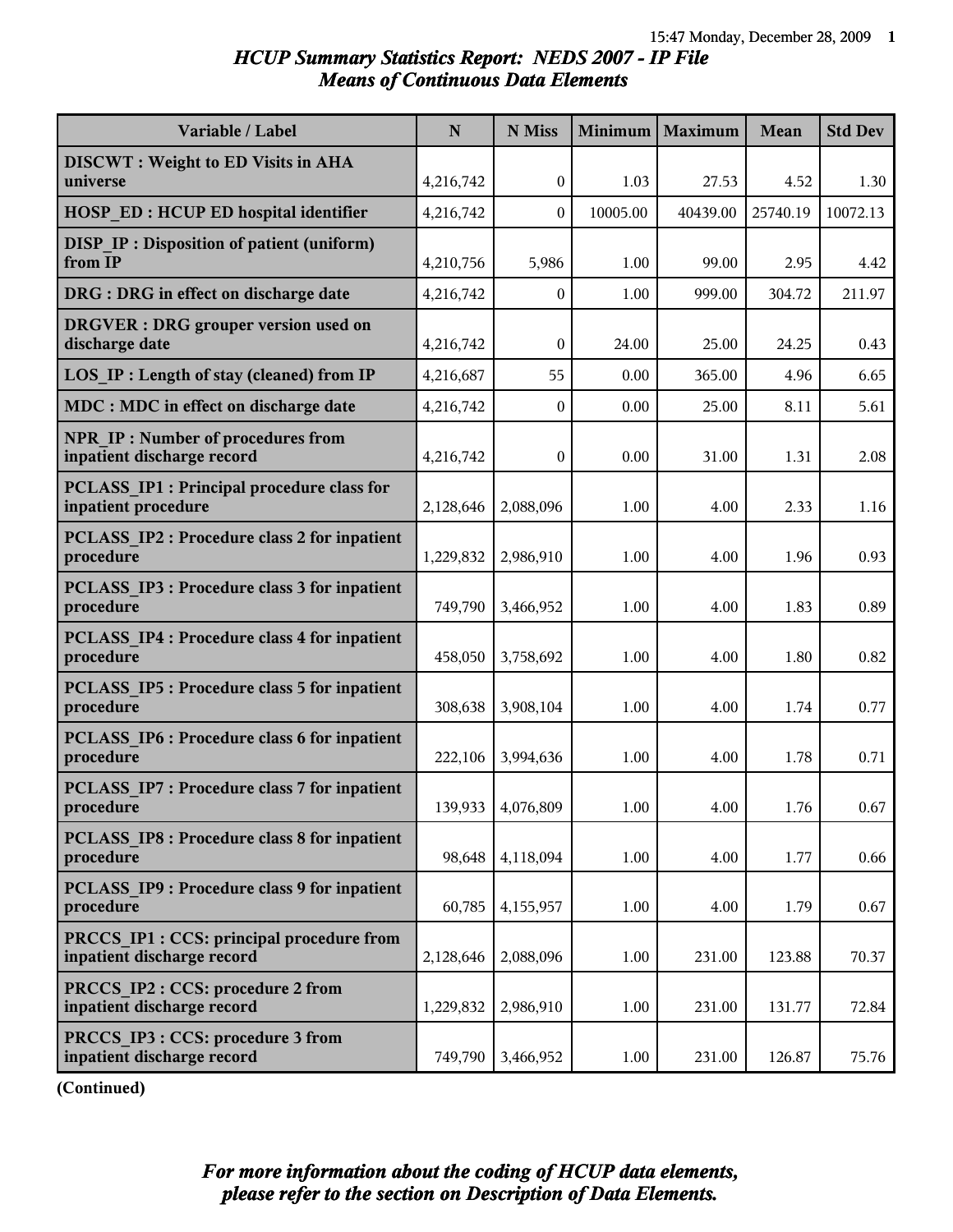## *HCUP Summary Statistics Report: NEDS 2007 - IP File Means of Continuous Data Elements*

| Variable / Label                                                       | N         | N Miss    | <b>Minimum</b> | <b>Maximum</b> | Mean     | <b>Std Dev</b> |
|------------------------------------------------------------------------|-----------|-----------|----------------|----------------|----------|----------------|
| <b>PRCCS IP4: CCS: procedure 4 from</b><br>inpatient discharge record  | 458,050   | 3,758,692 | 1.00           | 231.00         | 131.71   | 75.85          |
| <b>PRCCS IP5: CCS: procedure 5 from</b><br>inpatient discharge record  | 308,638   | 3,908,104 | 1.00           | 231.00         | 128.79   | 77.50          |
| <b>PRCCS IP6 : CCS: procedure 6 from</b><br>inpatient discharge record | 222,106   | 3,994,636 | 1.00           | 231.00         | 126.33   | 77.20          |
| <b>PRCCS IP7: CCS: procedure 7 from</b><br>inpatient discharge record  | 139,933   | 4,076,809 | 1.00           | 231.00         | 124.85   | 77.48          |
| PRCCS IP8 : CCS: procedure 8 from<br>inpatient discharge record        | 98,648    | 4,118,094 | 1.00           | 231.00         | 146.23   | 78.76          |
| PRCCS IP9 : CCS: procedure 9 from<br>inpatient discharge record        | 60,785    | 4,155,957 | 1.00           | 231.00         | 146.90   | 77.44          |
| <b>TOTCHG IP: Total charge for ED and</b><br>inpatient services        | 4,193,866 | 22,876    | 100.00         | 1498445.0      | 28581.66 | 47219.08       |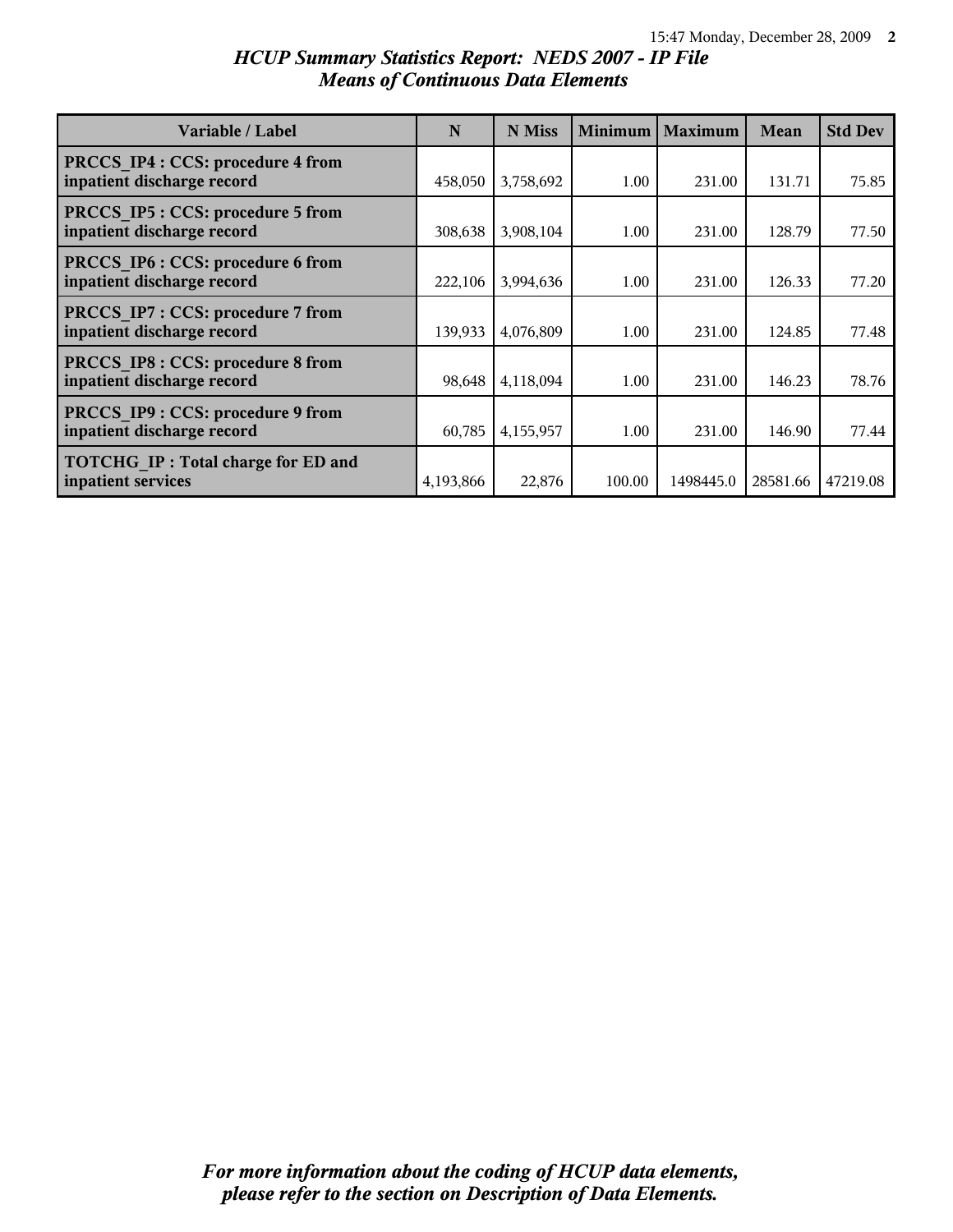| HCUP Summary Statistics Report: NEDS 2007 - IP File |  |
|-----------------------------------------------------|--|
| <b>Frequency Distribution for DISP IP</b>           |  |

| DISP IP                                                          | Frequency | Percent |
|------------------------------------------------------------------|-----------|---------|
| $\therefore$ Missing                                             | 1,328     | 0.03    |
| .A: Invalid                                                      | 4,658     | 0.11    |
| 1: Routine                                                       | 2,735,374 | 64.87   |
| 2: Short-term hospital                                           | 116,074   | 2.75    |
| 5: Another type of health care institution not defined elsewhere | 740,079   | 17.55   |
| 6: Home health care                                              | 427,116   | 10.13   |
| 7: Against medical advice                                        | 67,186    | 1.59    |
| 20: Died in hospital                                             | 121,860   | 2.89    |
| 99: Discharged alive, destination unknown                        | 3,067     | 0.07    |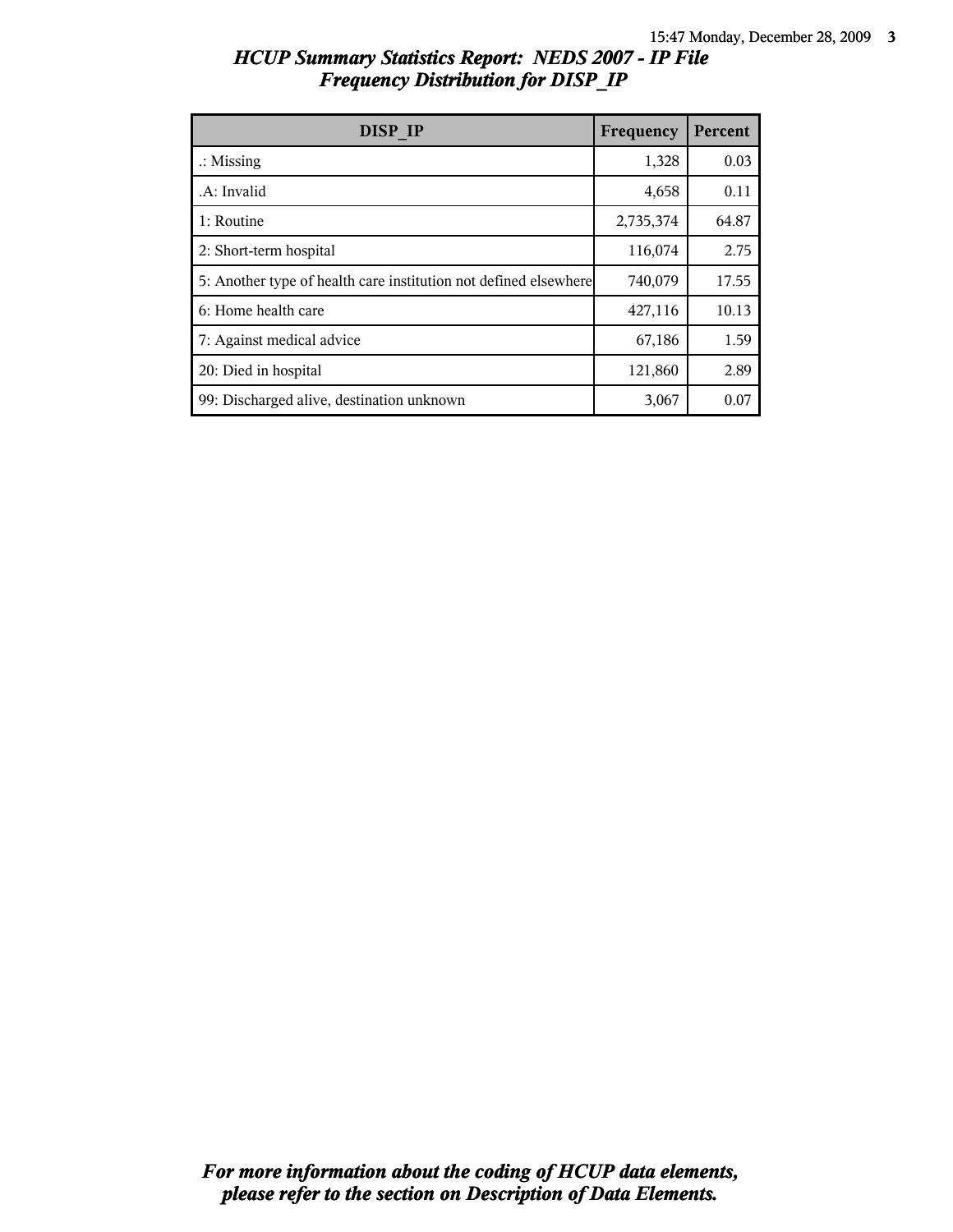| <b>DRG</b>                                              | Frequency | Percent  |
|---------------------------------------------------------|-----------|----------|
| 1: CRANIOTOMY AGE >17 W CC                              | 4,540     | 0.14     |
| 2: CRANIOTOMY AGE >17 W/O CC                            | 1,361     | 0.04     |
| 3: CRANIOTOMY AGE 0-17                                  | 1,441     | 0.05     |
| 6: CARPAL TUNNEL RELEASE                                | 42        | 0.00     |
| 7: PERIPH & CRANIAL NERVE & OTHER NERV SYST PROC W CC   | 2,940     | 0.09     |
| 8: PERIPH & CRANIAL NERVE & OTHER NERV SYST PROC W/O CC | 469       | 0.01     |
| 9: SPINAL DISORDERS & INJURIES                          | 767       | 0.02     |
| 10: NERVOUS SYSTEM NEOPLASMS W CC                       | 5,158     | 0.16     |
| 11: NERVOUS SYSTEM NEOPLASMS W/O CC                     | 979       | 0.03     |
| 12: DEGENERATIVE NERVOUS SYSTEM DISORDERS               | 13,557    | 0.43     |
| 13: MULTIPLE SCLEROSIS & CEREBELLAR ATAXIA              | 2,708     | 0.09     |
| 14: INTRACRANIAL HEMORRHAGE OR CEREBRAL INFARCTION      | 65,892    | 2.08     |
| 15: NONSPECIFIC CVA & PRECEREBRAL OCCLUSION W/O INFARCT | 2,778     | 0.09     |
| 16: NONSPECIFIC CEREBROVASCULAR DISORDERS W CC          | 4,853     | 0.15     |
| 17: NONSPECIFIC CEREBROVASCULAR DISORDERS W/O CC        | 1,176     | 0.04     |
| 18: CRANIAL & PERIPHERAL NERVE DISORDERS W CC           | 9,921     | 0.31     |
| 19: CRANIAL & PERIPHERAL NERVE DISORDERS W/O CC         | 3,306     | 0.10     |
| 21: VIRAL MENINGITIS                                    | 4,561     | 0.14     |
| 22: HYPERTENSIVE ENCEPHALOPATHY                         | 1,095     | 0.03     |
| 23: NONTRAUMATIC STUPOR & COMA                          | 2,690     | 0.08     |
| 26: SEIZURE & HEADACHE AGE 0-17                         | 6,761     | 0.21     |
| 27: TRAUMATIC STUPOR & COMA, COMA >1 HR                 | 3,672     | 0.12     |
| 28: TRAUMATIC STUPOR & COMA, COMA <1 HR AGE >17 W CO    | 6,575     | 0.21     |
| 29: TRAUMATIC STUPOR & COMA, COMA <1 HR AGE >17 W/O CO  | 3,177     | 0.10     |
| 30: TRAUMATIC STUPOR & COMA, COMA <1 HR AGE 0-17        | 1,885     | 0.06     |
| 31: CONCUSSION AGE >17 W CC                             | 3,059     | $0.10\,$ |
| 32: CONCUSSION AGE >17 W/O CC                           | 1,953     | 0.06     |
| 33: CONCUSSION AGE 0-17                                 | 1,169     | 0.04     |
| 34: OTHER DISORDERS OF NERVOUS SYSTEM W CC              | 8,013     | 0.25     |
| 35: OTHER DISORDERS OF NERVOUS SYSTEM W/O CC            | 3,698     | 0.12     |
| 36: RETINAL PROCEDURES                                  | 52        | 0.00     |
| 37: ORBITAL PROCEDURES                                  | 502       | 0.02     |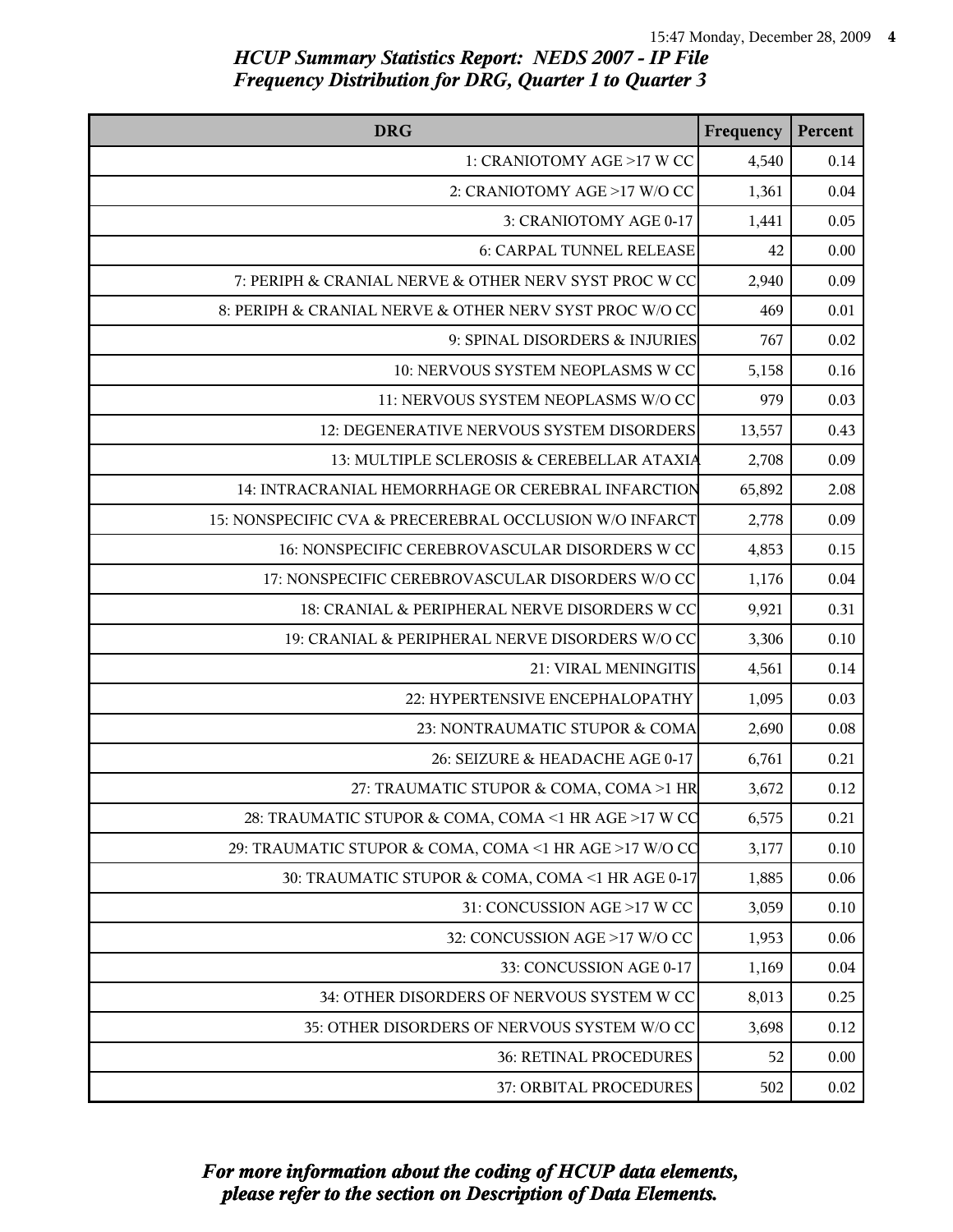| <b>DRG</b>                                                           | Frequency | Percent  |
|----------------------------------------------------------------------|-----------|----------|
| 38: PRIMARY IRIS PROCEDURES                                          | 15        | 0.00     |
| 39: LENS PROCEDURES WITH OR WITHOUT VITRECTOMY                       | 30        | 0.00     |
| 40: EXTRAOCULAR PROCEDURES EXCEPT ORBIT AGE >17                      | 191       | 0.01     |
| 41: EXTRAOCULAR PROCEDURES EXCEPT ORBIT AGE 0-17                     | 77        | 0.00     |
| 42: INTRAOCULAR PROCEDURES EXCEPT RETINA, IRIS & LENS                | 324       | 0.01     |
| 43: HYPHEMA                                                          | 92        | 0.00     |
| 44: ACUTE MAJOR EYE INFECTIONS                                       | 871       | 0.03     |
| <b>45: NEUROLOGICAL EYE DISORDERS</b>                                | 1,189     | 0.04     |
| 46: OTHER DISORDERS OF THE EYE AGE >17 W CC                          | 1,384     | 0.04     |
| 47: OTHER DISORDERS OF THE EYE AGE >17 W/O CC                        | 704       | 0.02     |
| 48: OTHER DISORDERS OF THE EYE AGE 0-17                              | 445       | 0.01     |
| 49: MAJOR HEAD & NECK PROCEDURES                                     | 28        | 0.00     |
| 50: SIALOADENECTOMY                                                  | 29        | 0.00     |
| 51: SALIVARY GLAND PROCEDURES EXCEPT SIALOADENECTOMY                 | 19        | 0.00     |
| 52: CLEFT LIP & PALATE REPAIR                                        | $\leq 10$ | $*$ $**$ |
| 53: SINUS & MASTOID PROCEDURES AGE >17                               | 195       | 0.01     |
| 54: SINUS & MASTOID PROCEDURES AGE 0-17                              | 49        | 0.00     |
| 55: MISCELLANEOUS EAR, NOSE, MOUTH & THROAT PROCEDURES               | 255       | 0.01     |
| 56: RHINOPLASTY                                                      | 58        | 0.00     |
| 57: T&A PROC, EXCEPT TONSILLECTOMY &/OR ADENOIDECTOMY ONLY, AGE >17  | 765       | 0.02     |
| 58: T&A PROC, EXCEPT TONSILLECTOMY &/OR ADENOIDECTOMY ONLY, AGE 0-17 | 430       | 0.01     |
| 59: TONSILLECTOMY &/OR ADENOIDECTOMY ONLY, AGE >17                   | 76        | 0.00     |
| 60: TONSILLECTOMY &/OR ADENOIDECTOMY ONLY, AGE 0-17                  | 128       | 0.00     |
| 61: MYRINGOTOMY W TUBE INSERTION AGE >17                             | 42        | 0.00     |
| 62: MYRINGOTOMY W TUBE INSERTION AGE 0-17                            | 121       | 0.00     |
| 63: OTHER EAR, NOSE, MOUTH & THROAT O.R. PROCEDURES                  | 2,178     | 0.07     |
| 64: EAR, NOSE, MOUTH & THROAT MALIGNANCY                             | 780       | 0.02     |
| 65: DYSEQUILIBRIUM                                                   | 12,087    | 0.38     |
| 66: EPISTAXIS                                                        | 2,036     | 0.06     |
| 67: EPIGLOTTITIS                                                     | 308       | 0.01     |
| 68: OTITIS MEDIA & URI AGE >17 W CC                                  | 3,810     | 0.12     |
| 69: OTITIS MEDIA & URI AGE >17 W/O CC                                | 2,533     | $0.08\,$ |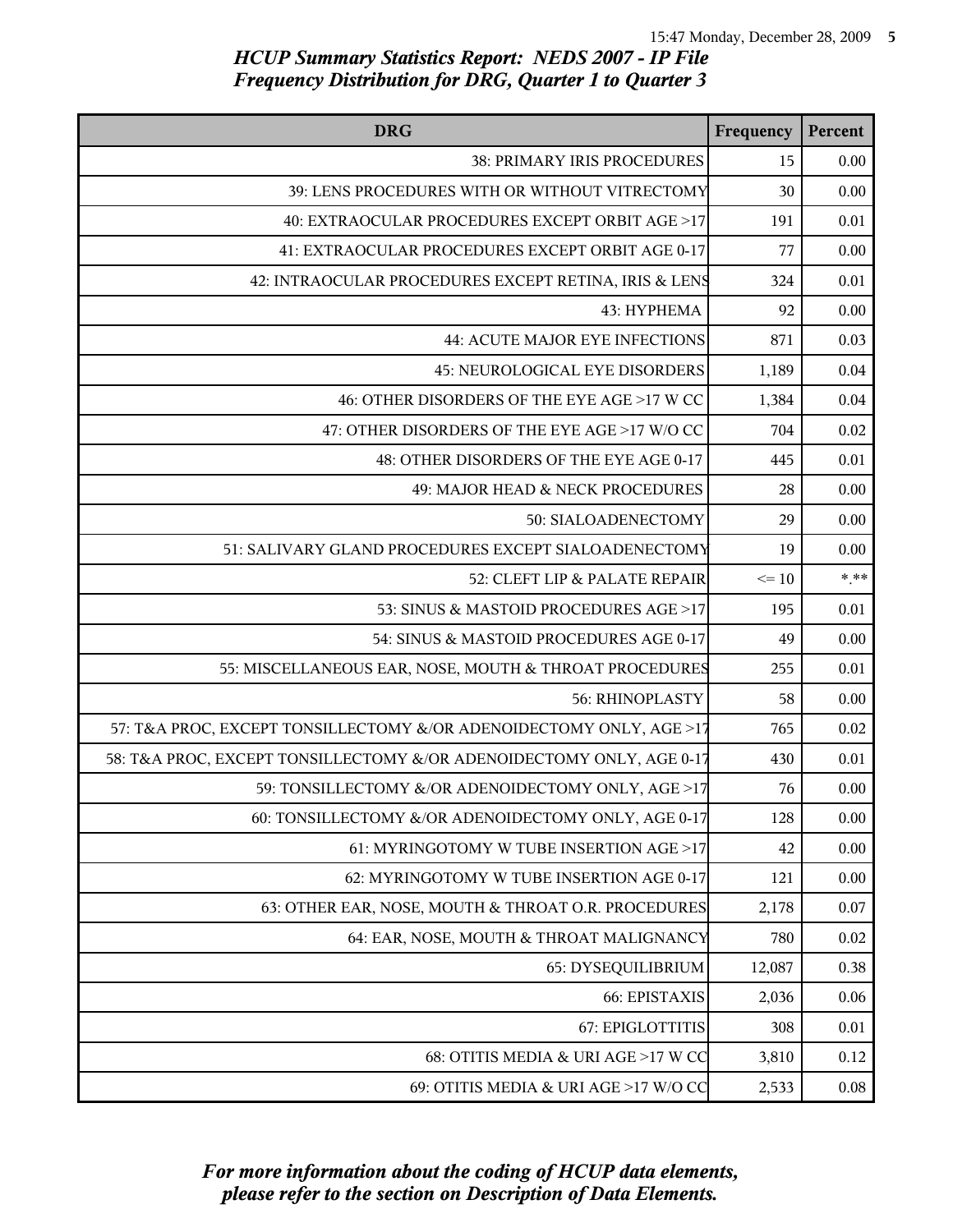| <b>DRG</b>                                                | Frequency | Percent |
|-----------------------------------------------------------|-----------|---------|
| 70: OTITIS MEDIA & URI AGE 0-17                           | 4,464     | 0.14    |
| 71: LARYNGOTRACHEITIS                                     | 1,583     | 0.05    |
| 72: NASAL TRAUMA & DEFORMITY                              | 713       | 0.02    |
| 73: OTHER EAR, NOSE, MOUTH & THROAT DIAGNOSES AGE >17     | 3,283     | 0.10    |
| 74: OTHER EAR, NOSE, MOUTH & THROAT DIAGNOSES AGE 0-17    | 788       | 0.02    |
| 75: MAJOR CHEST PROCEDURES                                | 4,267     | 0.13    |
| 76: OTHER RESP SYSTEM O.R. PROCEDURES W CC                | 9,459     | 0.30    |
| 77: OTHER RESP SYSTEM O.R. PROCEDURES W/O CC              | 474       | 0.01    |
| 78: PULMONARY EMBOLISM                                    | 17,161    | 0.54    |
| 79: RESPIRATORY INFECTIONS & INFLAMMATIONS AGE >17 W CO   | 32,579    | 1.03    |
| 80: RESPIRATORY INFECTIONS & INFLAMMATIONS AGE >17 W/O CO | 1,606     | 0.05    |
| 81: RESPIRATORY INFECTIONS & INFLAMMATIONS AGE 0-17       | 939       | 0.03    |
| 82: RESPIRATORY NEOPLASMS                                 | 13,323    | 0.42    |
| 83: MAJOR CHEST TRAUMA W CC                               | 2,788     | 0.09    |
| 84: MAJOR CHEST TRAUMA W/O CC                             | 698       | 0.02    |
| 85: PLEURAL EFFUSION W CC                                 | 5,111     | 0.16    |
| 86: PLEURAL EFFUSION W/O CC                               | 390       | 0.01    |
| 87: PULMONARY EDEMA & RESPIRATORY FAILURE                 | 27,259    | 0.86    |
| 88: CHRONIC OBSTRUCTIVE PULMONARY DISEASE                 | 88,337    | 2.78    |
| 89: SIMPLE PNEUMONIA & PLEURISY AGE >17 W CC              | 106,978   | 3.37    |
| 90: SIMPLE PNEUMONIA & PLEURISY AGE >17 W/O CC            | 11,165    | 0.35    |
| 91: SIMPLE PNEUMONIA & PLEURISY AGE 0-17                  | 12,969    | 0.41    |
| 92: INTERSTITIAL LUNG DISEASE W CO                        | 3,967     | 0.12    |
| 93: INTERSTITIAL LUNG DISEASE W/O CO                      | 401       | 0.01    |
| 94: PNEUMOTHORAX W CC                                     | 5,264     | 0.17    |
| 95: PNEUMOTHORAX W/O CC                                   | 2,631     | 0.08    |
| 96: BRONCHITIS & ASTHMA AGE >17 W CC                      | 15,352    | 0.48    |
| 97: BRONCHITIS & ASTHMA AGE >17 W/O CC                    | 12,054    | 0.38    |
| 98: BRONCHITIS & ASTHMA AGE 0-17                          | 24,768    | 0.78    |
| 99: RESPIRATORY SIGNS & SYMPTOMS W CC                     | 6,290     | 0.20    |
| 100: RESPIRATORY SIGNS & SYMPTOMS W/O CC                  | 2,989     | 0.09    |
| 101: OTHER RESPIRATORY SYSTEM DIAGNOSES W CC              | 7,307     | 0.23    |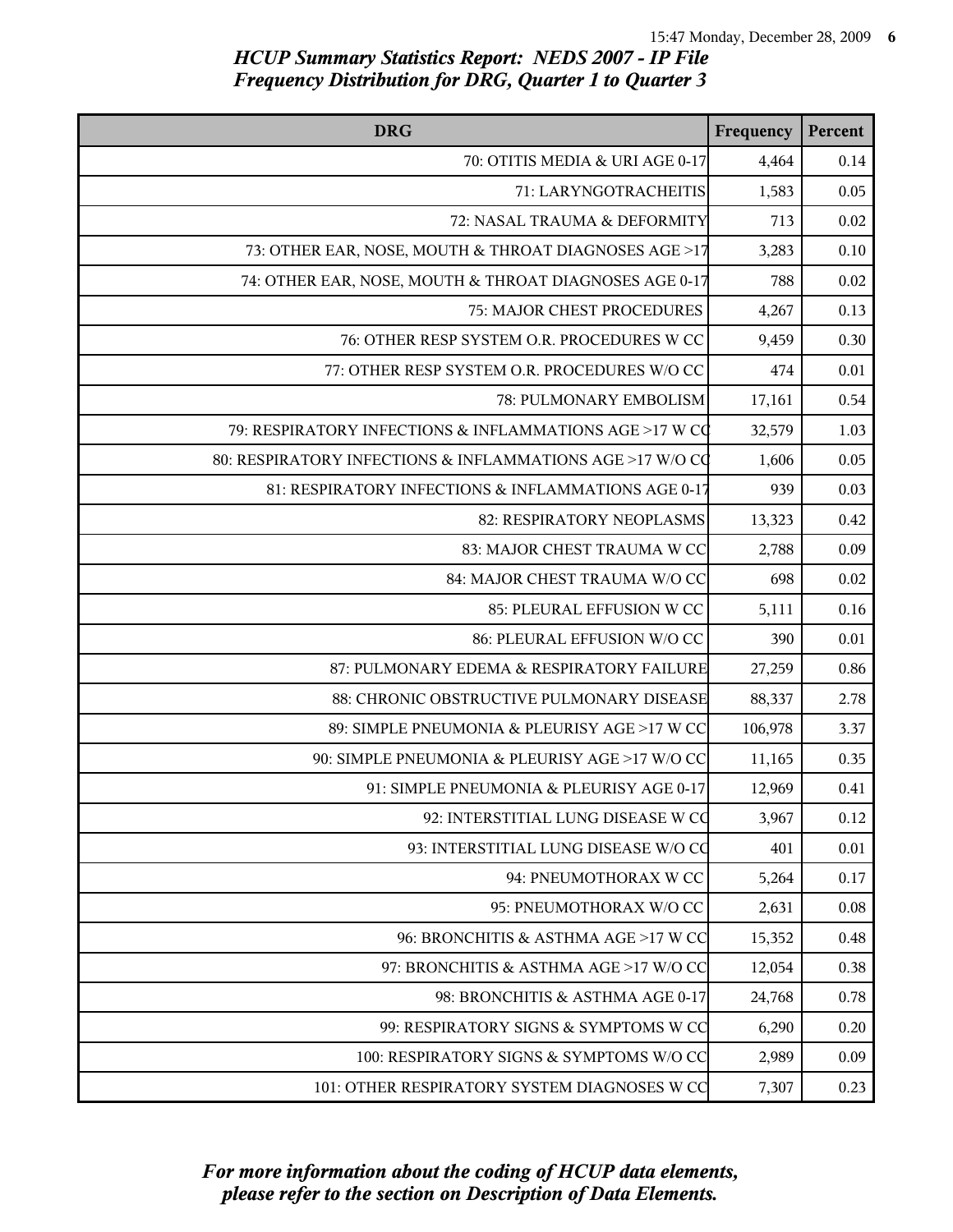| <b>DRG</b>                                                            | Frequency | Percent |
|-----------------------------------------------------------------------|-----------|---------|
| 102: OTHER RESPIRATORY SYSTEM DIAGNOSES W/O CC                        | 2,742     | 0.09    |
| 103: HEART TRANSPLANT OR IMPLANT OF HEART ASSIST SYSTEM               | 101       | 0.00    |
| 104: CARDIAC VALVE & OTHER MAJOR CARDIOTHORACIC PROC W CARDIAC CATH   | 1,740     | 0.05    |
| 105: CARDIAC VALVE & OTHER MAJOR CARDIOTHORACIC PROC W/O CARDIAC CAT# | 603       | 0.02    |
| 106: CORONARY BYPASS W PTCA                                           | 731       | 0.02    |
| 108: OTHER CARDIOTHORACIC PROCEDURES                                  | 678       | 0.02    |
| 110: MAJOR CARDIOVASCULAR PROCEDURES W CC                             | 5,555     | 0.17    |
| 111: MAJOR CARDIOVASCULAR PROCEDURES W/O CC                           | 458       | 0.01    |
| 113: AMPUTATION FOR CIRC SYSTEM DISORDERS EXCEPT UPPER LIMB & TOE     | 2,869     | 0.09    |
| 114: UPPER LIMB & TOE AMPUTATION FOR CIRC SYSTEM DISORDERS            | 901       | 0.03    |
| 117: CARDIAC PACEMAKER REVISION EXCEPT DEVICE REPLACEMENT             | 695       | 0.02    |
| 118: CARDIAC PACEMAKER DEVICE REPLACEMENT                             | 674       | 0.02    |
| 119: VEIN LIGATION & STRIPPING                                        | 97        | 0.00    |
| 120: OTHER CIRCULATORY SYSTEM O.R. PROCEDURES                         | 3,942     | 0.12    |
| 121: CIRCULATORY DISORDERS W AMI & MAJOR COMP, DISCHARGED ALIVE       | 27,286    | 0.86    |
| 122: CIRCULATORY DISORDERS W AMI W/O MAJOR COMP, DISCHARGED ALIVE     | 13,891    | 0.44    |
| 123: CIRCULATORY DISORDERS W AMI, EXPIRED                             | 4,277     | 0.13    |
| 124: CIRCULATORY DISORDERS EXCEPT AMI, W CARD CATH & COMPLEX DIAG     | 24,155    | 0.76    |
| 125: CIRCULATORY DISORDERS EXCEPT AMI, W CARD CATH W/O COMPLEX DIAG   | 25,005    | 0.79    |
| 126: ACUTE & SUBACUTE ENDOCARDITIS                                    | 1,312     | 0.04    |
| 127: HEART FAILURE & SHOCK                                            | 127,917   | 4.03    |
| 128: DEEP VEIN THROMBOPHLEBITIS                                       | 485       | 0.02    |
| 129: CARDIAC ARREST, UNEXPLAINED                                      | 904       | 0.03    |
| 130: PERIPHERAL VASCULAR DISORDERS W CC                               | 16,114    | 0.51    |
| 131: PERIPHERAL VASCULAR DISORDERS W/O CC                             | 5,066     | 0.16    |
| 132: ATHEROSCLEROSIS W CC                                             | 20,105    | 0.63    |
| 133: ATHEROSCLEROSIS W/O CC                                           | 1,712     | 0.05    |
| 134: HYPERTENSION                                                     | 15,424    | 0.49    |
| 135: CARDIAC CONGENITAL & VALVULAR DISORDERS AGE >17 W CO             | 1,534     | 0.05    |
| 136: CARDIAC CONGENITAL & VALVULAR DISORDERS AGE >17 W/O CO           | 269       | 0.01    |
| 137: CARDIAC CONGENITAL & VALVULAR DISORDERS AGE 0-17                 | 110       | 0.00    |
| 138: CARDIAC ARRHYTHMIA & CONDUCTION DISORDERS W CO                   | 48,842    | 1.54    |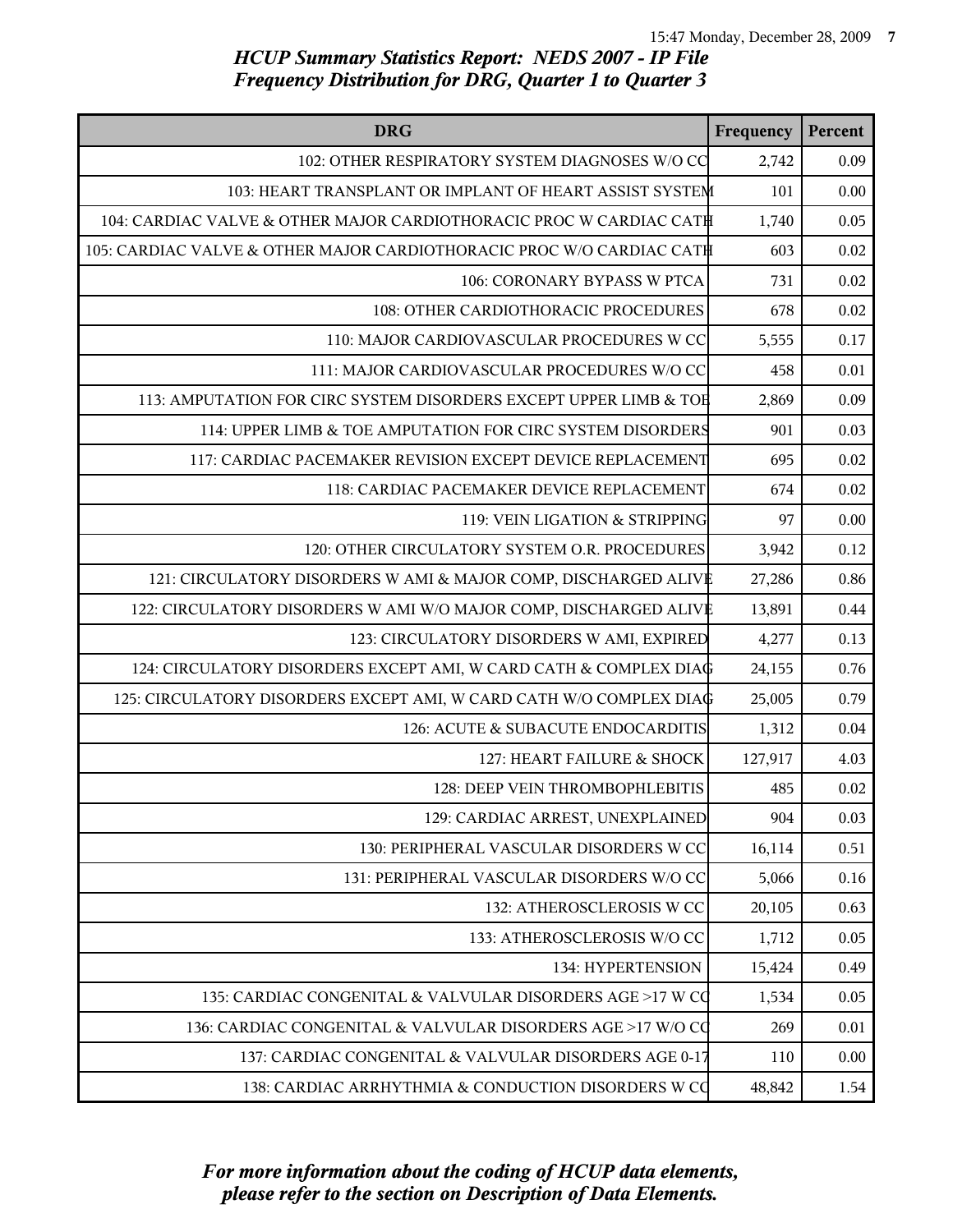| <b>DRG</b>                                                      | Frequency | Percent |
|-----------------------------------------------------------------|-----------|---------|
| 139: CARDIAC ARRHYTHMIA & CONDUCTION DISORDERS W/O CO           | 20,708    | 0.65    |
| 140: ANGINA PECTORIS                                            | 8,111     | 0.26    |
| 141: SYNCOPE & COLLAPSE W CC                                    | 32,713    | 1.03    |
| 142: SYNCOPE & COLLAPSE W/O CC                                  | 15,233    | 0.48    |
| 143: CHEST PAIN                                                 | 109,839   | 3.46    |
| 144: OTHER CIRCULATORY SYSTEM DIAGNOSES W CC                    | 24,397    | 0.77    |
| 145: OTHER CIRCULATORY SYSTEM DIAGNOSES W/O CC                  | 2,172     | 0.07    |
| 146: RECTAL RESECTION W CC                                      | 370       | 0.01    |
| 147: RECTAL RESECTION W/O CC                                    | 34        | 0.00    |
| 149: MAJOR SMALL & LARGE BOWEL PROCEDURES W/O CC                | 2,106     | 0.07    |
| 150: PERITONEAL ADHESIOLYSIS W CC                               | 5,323     | 0.17    |
| 151: PERITONEAL ADHESIOLYSIS W/O CC                             | 1,986     | 0.06    |
| 152: MINOR SMALL & LARGE BOWEL PROCEDURES W CC                  | 353       | 0.01    |
| 153: MINOR SMALL & LARGE BOWEL PROCEDURES W/O CC                | 125       | 0.00    |
| 155: STOMACH, ESOPHAGEAL & DUODENAL PROCEDURES AGE >17 W/O CC   | 449       | 0.01    |
| 156: STOMACH, ESOPHAGEAL & DUODENAL PROCEDURES AGE 0-17         | 1,318     | 0.04    |
| 157: ANAL & STOMAL PROCEDURES W CC                              | 2,082     | 0.07    |
| 158: ANAL & STOMAL PROCEDURES W/O CC                            | 1,655     | 0.05    |
| 159: HERNIA PROCEDURES EXCEPT INGUINAL & FEMORAL AGE >17 W CC   | 2,112     | 0.07    |
| 160: HERNIA PROCEDURES EXCEPT INGUINAL & FEMORAL AGE >17 W/O CC | 1,517     | 0.05    |
| 161: INGUINAL & FEMORAL HERNIA PROCEDURES AGE >17 W CC          | 1,483     | 0.05    |
| 162: INGUINAL & FEMORAL HERNIA PROCEDURES AGE >17 W/O CC        | 1,189     | 0.04    |
| 163: HERNIA PROCEDURES AGE 0-17                                 | 252       | 0.01    |
| 164: APPENDECTOMY W COMPLICATED PRINCIPAL DIAG W CO             | 4,242     | 0.13    |
| 165: APPENDECTOMY W COMPLICATED PRINCIPAL DIAG W/O CO           | 6,365     | 0.20    |
| 166: APPENDECTOMY W/O COMPLICATED PRINCIPAL DIAG W CO           | 5,409     | 0.17    |
| 167: APPENDECTOMY W/O COMPLICATED PRINCIPAL DIAG W/O CO         | 26,397    | 0.83    |
| 168: MOUTH PROCEDURES W CC                                      | 512       | 0.02    |
| 169: MOUTH PROCEDURES W/O CC                                    | 284       | 0.01    |
| 170: OTHER DIGESTIVE SYSTEM O.R. PROCEDURES W CC                | 3,814     | 0.12    |
| 171: OTHER DIGESTIVE SYSTEM O.R. PROCEDURES W/O CC              | 725       | 0.02    |
| 172: DIGESTIVE MALIGNANCY W CC                                  | 7,231     | 0.23    |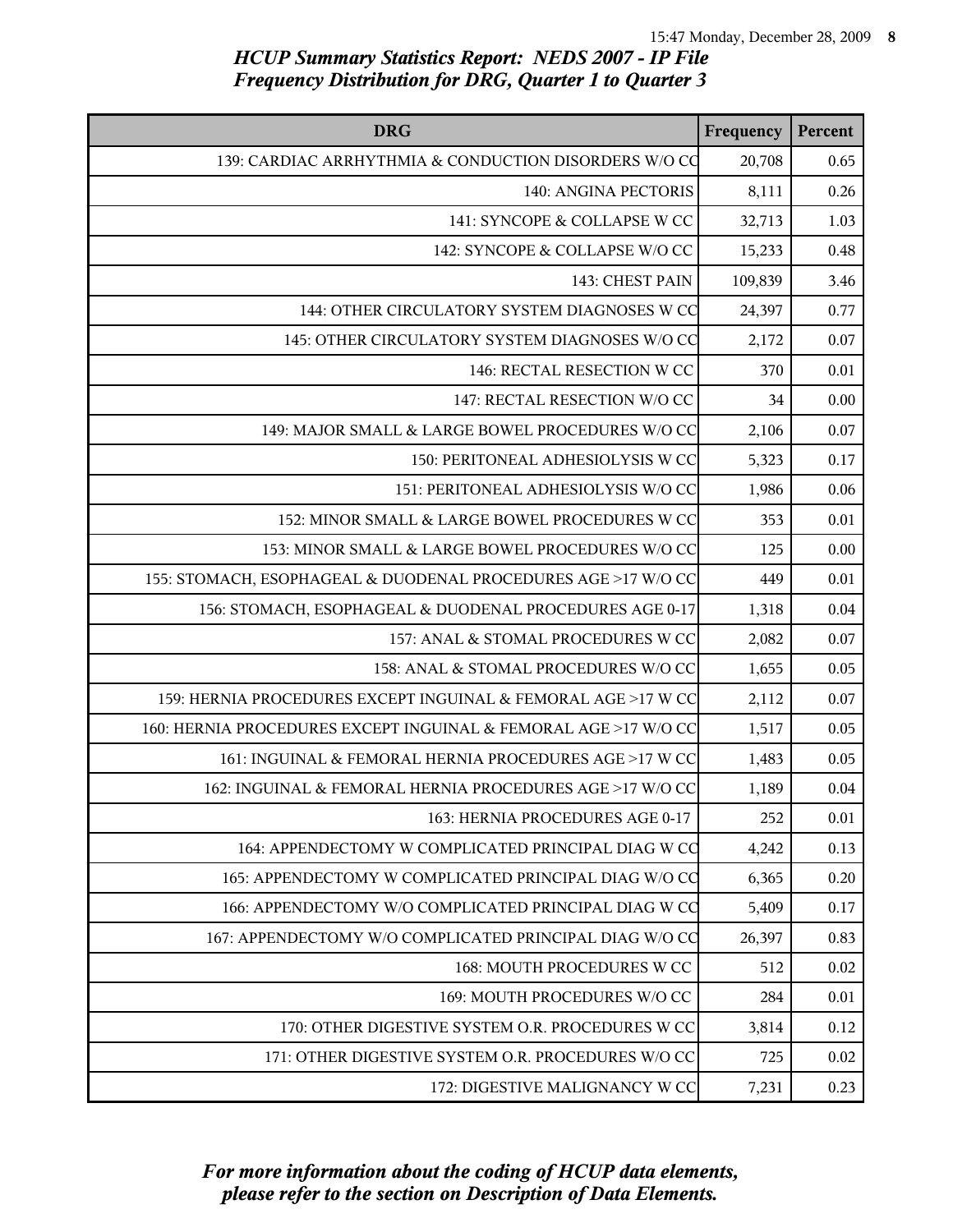| <b>DRG</b>                                                           | Frequency | Percent  |
|----------------------------------------------------------------------|-----------|----------|
| 173: DIGESTIVE MALIGNANCY W/O CC                                     | 471       | 0.01     |
| 174: G.I. HEMORRHAGE W CC                                            | 56,121    | 1.77     |
| 175: G.I. HEMORRHAGE W/O CC                                          | 8,385     | 0.26     |
| 176: COMPLICATED PEPTIC ULCER                                        | 3,715     | 0.12     |
| 177: UNCOMPLICATED PEPTIC ULCER W CC                                 | 2,277     | 0.07     |
| 178: UNCOMPLICATED PEPTIC ULCER W/O CC                               | 1,149     | $0.04\,$ |
| 179: INFLAMMATORY BOWEL DISEASE                                      | 9,525     | 0.30     |
| 180: G.I. OBSTRUCTION W CC                                           | 22,539    | 0.71     |
| 181: G.I. OBSTRUCTION W/O CC                                         | 10,498    | 0.33     |
| 182: ESOPHAGITIS, GASTROENT & MISC DIGEST DISORDERS AGE >17 W CC     | 79,333    | 2.50     |
| 183: ESOPHAGITIS, GASTROENT & MISC DIGEST DISORDERS AGE >17 W/O CO   | 41,541    | 1.31     |
| 184: ESOPHAGITIS, GASTROENT & MISC DIGEST DISORDERS AGE 0-17         | 13,660    | 0.43     |
| 185: DENTAL & ORAL DIS EXCEPT EXTRACTIONS & RESTORATIONS, AGE >17    | 3,152     | 0.10     |
| 186: DENTAL & ORAL DIS EXCEPT EXTRACTIONS & RESTORATIONS, AGE 0-17   | 661       | 0.02     |
| 187: DENTAL EXTRACTIONS & RESTORATIONS                               | 345       | 0.01     |
| 188: OTHER DIGESTIVE SYSTEM DIAGNOSES AGE >17 W CC                   | 21,938    | 0.69     |
| 189: OTHER DIGESTIVE SYSTEM DIAGNOSES AGE >17 W/O CC                 | 5,343     | 0.17     |
| 190: OTHER DIGESTIVE SYSTEM DIAGNOSES AGE 0-17                       | 1,520     | 0.05     |
| 191: PANCREAS, LIVER & SHUNT PROCEDURES W CC                         | 1,024     | 0.03     |
| 192: PANCREAS, LIVER & SHUNT PROCEDURES W/O CC                       | 83        | $0.00\,$ |
| 193: BILIARY TRACT PROC EXCEPT ONLY CHOLECYST W OR W/O C.D.E. W CO   | 535       | 0.02     |
| 194: BILIARY TRACT PROC EXCEPT ONLY CHOLECYST W OR W/O C.D.E. W/O CO | 81        | 0.00     |
| 195: CHOLECYSTECTOMY W C.D.E. W CC                                   | 491       | 0.02     |
| 196: CHOLECYSTECTOMY W C.D.E. W/O CC                                 | 195       | 0.01     |
| 197: CHOLECYSTECTOMY EXCEPT BY LAPAROSCOPE W/O C.D.E. W CC           | 2,923     | 0.09     |
| 198: CHOLECYSTECTOMY EXCEPT BY LAPAROSCOPE W/O C.D.E. W/O CC         | 1,051     | 0.03     |
| 199: HEPATOBILIARY DIAGNOSTIC PROCEDURE FOR MALIGNANCY               | 151       | 0.00     |
| 200: HEPATOBILIARY DIAGNOSTIC PROCEDURE FOR NON-MALIGNANCY           | 262       | 0.01     |
| 201: OTHER HEPATOBILIARY OR PANCREAS O.R. PROCEDURES                 | 576       | 0.02     |
| 202: CIRRHOSIS & ALCOHOLIC HEPATITIS                                 | 13,348    | 0.42     |
| 203: MALIGNANCY OF HEPATOBILIARY SYSTEM OR PANCREAS                  | 6,561     | 0.21     |
| 204: DISORDERS OF PANCREAS EXCEPT MALIGNANCY                         | 35,438    | 1.12     |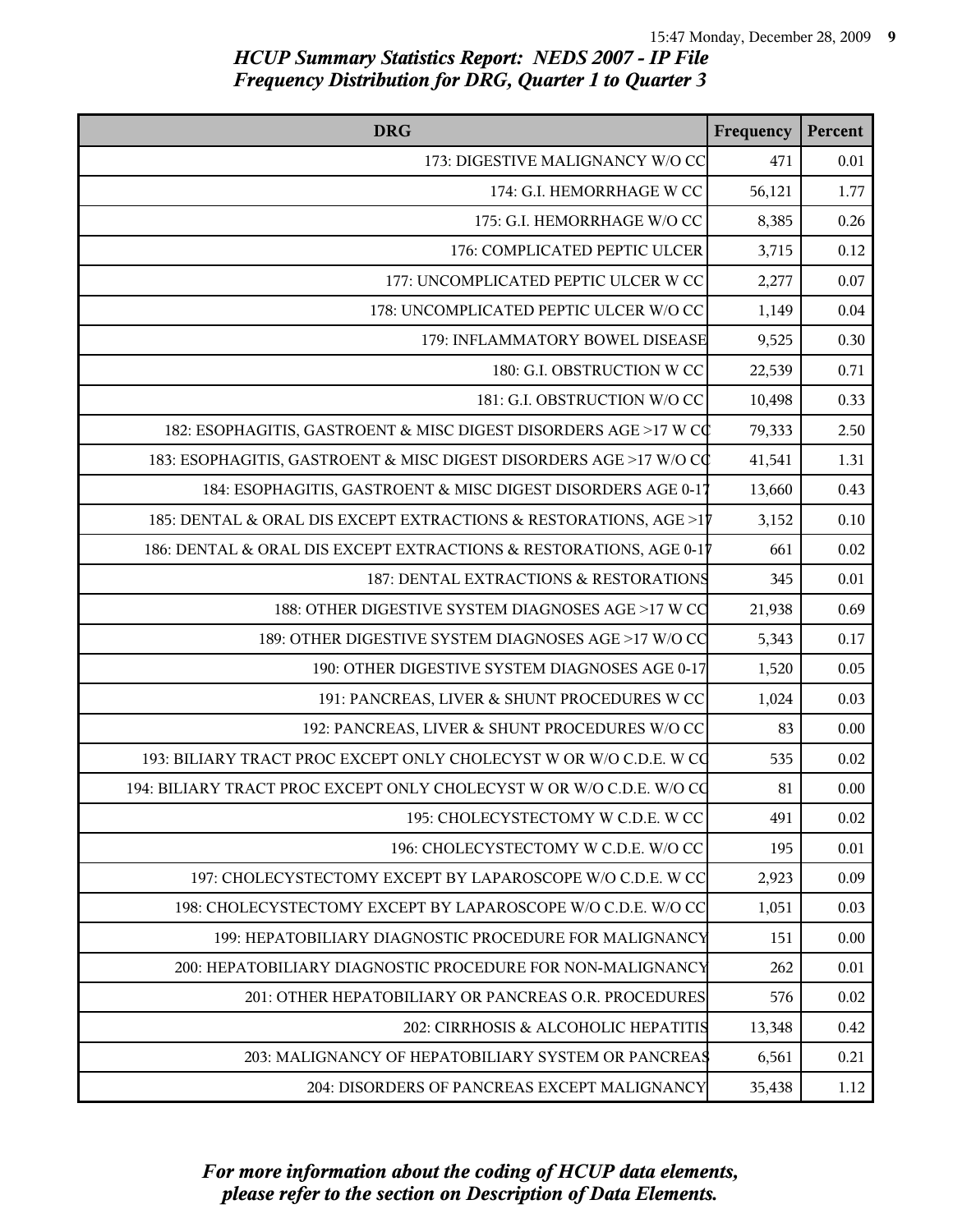| <b>DRG</b>                                                             | Frequency | Percent |
|------------------------------------------------------------------------|-----------|---------|
| 205: DISORDERS OF LIVER EXCEPT MALIG, CIRR, ALC HEPA W CC              | 12,512    | 0.39    |
| 206: DISORDERS OF LIVER EXCEPT MALIG, CIRR, ALC HEPA W/O CO            | 1,514     | 0.05    |
| 207: DISORDERS OF THE BILIARY TRACT W CC                               | 9,858     | 0.31    |
| 208: DISORDERS OF THE BILIARY TRACT W/O CC                             | 5,077     | 0.16    |
| 210: HIP & FEMUR PROCEDURES EXCEPT MAJOR JOINT AGE >17 W CC            | 25,496    | 0.80    |
| 211: HIP & FEMUR PROCEDURES EXCEPT MAJOR JOINT AGE >17 W/O CC          | 5,936     | 0.19    |
| 212: HIP & FEMUR PROCEDURES EXCEPT MAJOR JOINT AGE 0-17                | 1,330     | 0.04    |
| 213: AMPUTATION FOR MUSCULOSKELETAL SYSTEM & CONN TISSUE DISORDER\$    | 699       | 0.02    |
| 216: BIOPSIES OF MUSCULOSKELETAL SYSTEM & CONNECTIVE TISSUE            | 2,297     | 0.07    |
| 217: WND DEBRID & SKN GRFT EXCEPT HAND, FOR MUSCSKELET & CONN TISS DIS | 3,650     | 0.11    |
| 218: LOWER EXTREM & HUMER PROC EXCEPT HIP, FOOT, FEMUR AGE >17 W CC    | 8,604     | 0.27    |
| 219: LOWER EXTREM & HUMER PROC EXCEPT HIP, FOOT, FEMUR AGE >17 W/O CC  | 11,023    | 0.35    |
| 220: LOWER EXTREM & HUMER PROC EXCEPT HIP, FOOT, FEMUR AGE 0-17        | 2,997     | 0.09    |
| 223: MAJOR SHOULDER/ELBOW PROC, OR OTHER UPPER EXTREMITY PROC W CC     | 2,087     | 0.07    |
| 224: SHOULDER, ELBOW OR FOREARM PROC, EXC MAJOR JOINT PROC, W/O CC     | 3,427     | 0.11    |
| 225: FOOT PROCEDURES                                                   | 1,578     | 0.05    |
| 226: SOFT TISSUE PROCEDURES W CC                                       | 1,607     | 0.05    |
| 227: SOFT TISSUE PROCEDURES W/O CC                                     | 1,269     | 0.04    |
| 228: MAJOR THUMB OR JOINT PROC, OR OTH HAND OR WRIST PROC W CO         | 1,012     | 0.03    |
| 229: HAND OR WRIST PROC, EXCEPT MAJOR JOINT PROC, W/O CC               | 1,396     | 0.04    |
| 230: LOCAL EXCISION & REMOVAL OF INT FIX DEVICES OF HIP & FEMUR        | 170       | 0.01    |
| 232: ARTHROSCOPY                                                       | 37        | 0.00    |
| 233: OTHER MUSCULOSKELET SYS & CONN TISS O.R. PROC W CC                | 3,280     | 0.10    |
| 234: OTHER MUSCULOSKELET SYS & CONN TISS O.R. PROC W/O CC              | 968       | 0.03    |
| 235: FRACTURES OF FEMUR                                                | 1,538     | 0.05    |
| 236: FRACTURES OF HIP & PELVIS                                         | 9,741     | 0.31    |
| 237: SPRAINS, STRAINS, & DISLOCATIONS OF HIP, PELVIS & THIG#           | 606       | 0.02    |
| 238: OSTEOMYELITIS                                                     | 2,478     | 0.08    |
| 239: PATHOLOGICAL FRACTURES & MUSCULOSKELETAL & CONN TISS MALIGNANCY   | 6,744     | 0.21    |
| 240: CONNECTIVE TISSUE DISORDERS W CC                                  | 3,798     | 0.12    |
| 241: CONNECTIVE TISSUE DISORDERS W/O CC                                | 1,306     | 0.04    |
| 242: SEPTIC ARTHRITIS                                                  | 874       | 0.03    |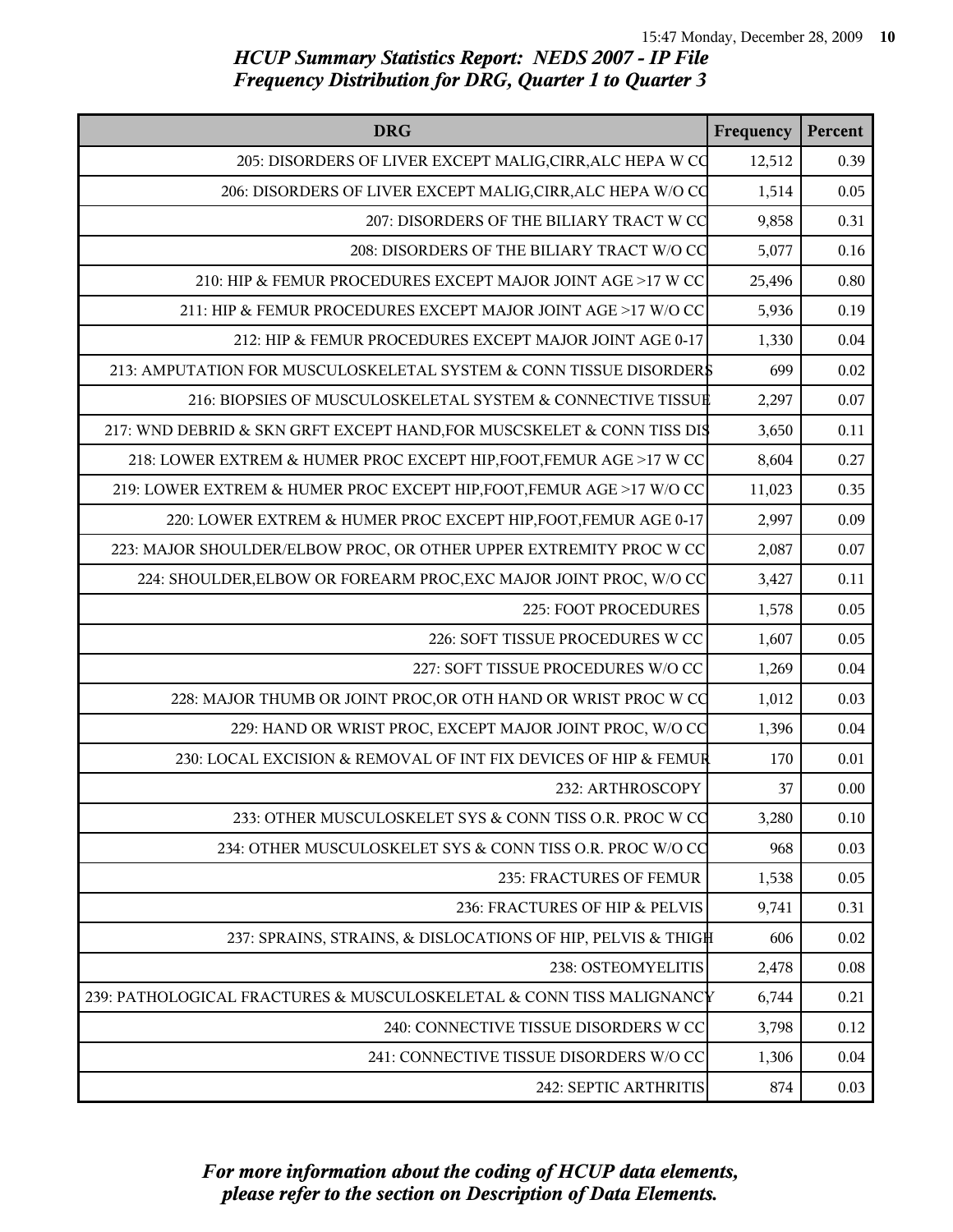| <b>DRG</b>                                                             | Frequency | Percent |
|------------------------------------------------------------------------|-----------|---------|
| 243: MEDICAL BACK PROBLEMS                                             | 27,949    | 0.88    |
| 244: BONE DISEASES & SPECIFIC ARTHROPATHIES W CO                       | 3,658     | 0.12    |
| 245: BONE DISEASES & SPECIFIC ARTHROPATHIES W/O CC                     | 1,086     | 0.03    |
| 246: NON-SPECIFIC ARTHROPATHIES                                        | 432       | 0.01    |
| 247: SIGNS & SYMPTOMS OF MUSCULOSKELETAL SYSTEM & CONN TISSUE          | 6,606     | 0.21    |
| 248: TENDONITIS, MYOSITIS & BURSITIS                                   | 6,704     | 0.21    |
| 249: AFTERCARE, MUSCULOSKELETAL SYSTEM & CONNECTIVE TISSUE             | 2,827     | 0.09    |
| 250: FX, SPRN, STRN & DISL OF FOREARM, HAND, FOOT AGE >17 W CC         | 1,362     | 0.04    |
| 251: FX, SPRN, STRN & DISL OF FOREARM, HAND, FOOT AGE >17 W/O CC       | 1,261     | 0.04    |
| 252: FX, SPRN, STRN & DISL OF FOREARM, HAND, FOOT AGE 0-17             | 637       | 0.02    |
| 253: FX, SPRN, STRN & DISL OF UPARM, LOWLEG EX FOOT AGE >17 W CO       | 7,136     | 0.22    |
| 254: FX, SPRN, STRN & DISL OF UPARM, LOWLEG EX FOOT AGE >17 W/O CO     | 3,994     | 0.13    |
| 255: FX, SPRN, STRN & DISL OF UPARM, LOWLEG EX FOOT AGE 0-17           | 975       | 0.03    |
| 256: OTHER MUSCULOSKELETAL SYSTEM & CONNECTIVE TISSUE DIAGNOSE\$       | 2,400     | 0.08    |
| 257: TOTAL MASTECTOMY FOR MALIGNANCY W CO                              | 108       | 0.00    |
| 258: TOTAL MASTECTOMY FOR MALIGNANCY W/O CO                            | 64        | 0.00    |
| 259: SUBTOTAL MASTECTOMY FOR MALIGNANCY W CO                           | 71        | 0.00    |
| 260: SUBTOTAL MASTECTOMY FOR MALIGNANCY W/O CO                         | 24        | 0.00    |
| 261: BREAST PROC FOR NON-MALIGNANCY EXCEPT BIOPSY & LOCAL EXCISION     | 25        | 0.00    |
| 262: BREAST BIOPSY & LOCAL EXCISION FOR NON-MALIGNANCY                 | 186       | 0.01    |
| 263: SKIN GRAFT &/OR DEBRID FOR SKN ULCER OR CELLULITIS W CO           | 3,592     | 0.11    |
| 264: SKIN GRAFT &/OR DEBRID FOR SKN ULCER OR CELLULITIS W/O CQ         | 1,293     | 0.04    |
| 265: SKIN GRAFT &/OR DEBRID EXCEPT FOR SKIN ULCER OR CELLULITIS W CO   | 505       | 0.02    |
| 266: SKIN GRAFT &/OR DEBRID EXCEPT FOR SKIN ULCER OR CELLULITIS W/O CO | 414       | 0.01    |
| 267: PERIANAL & PILONIDAL PROCEDURES                                   | 116       | 0.00    |
| 268: SKIN, SUBCUTANEOUS TISSUE & BREAST PLASTIC PROCEDURES             | 142       | 0.00    |
| 269: OTHER SKIN, SUBCUT TISS & BREAST PROC W CC                        | 3,152     | 0.10    |
| 270: OTHER SKIN, SUBCUT TISS & BREAST PROC W/O CC                      | 1,697     | 0.05    |
| 271: SKIN ULCERS                                                       | 3,858     | 0.12    |
| 272: MAJOR SKIN DISORDERS W CC                                         | 1,347     | 0.04    |
| 273: MAJOR SKIN DISORDERS W/O CC                                       | 505       | 0.02    |
| 274: MALIGNANT BREAST DISORDERS W CC                                   | 636       | 0.02    |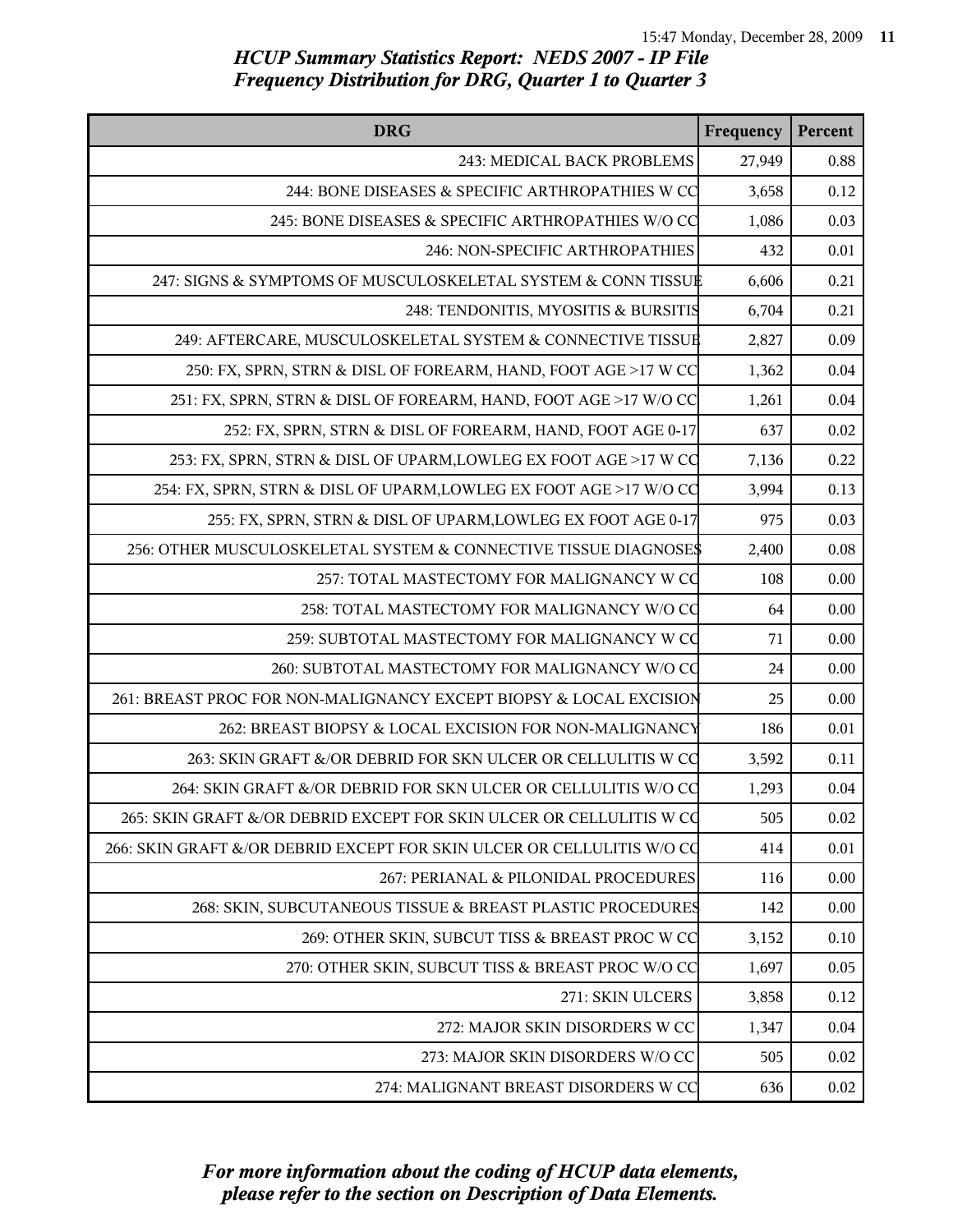| <b>DRG</b>                                                             | Frequency | Percent  |
|------------------------------------------------------------------------|-----------|----------|
| 275: MALIGNANT BREAST DISORDERS W/O CC                                 | 63        | 0.00     |
| 276: NON-MALIGNANT BREAST DISORDERS                                    | 1,140     | 0.04     |
| 277: CELLULITIS AGE >17 W CC                                           | 36,159    | 1.14     |
| 278: CELLULITIS AGE >17 W/O CC                                         | 20,192    | 0.64     |
| 279: CELLULITIS AGE 0-17                                               | 6,758     | 0.21     |
| 280: TRAUMA TO THE SKIN, SUBCUT TISS & BREAST AGE >17 W CO             | 6,319     | 0.20     |
| 281: TRAUMA TO THE SKIN, SUBCUT TISS & BREAST AGE >17 W/O CO           | 3,693     | 0.12     |
| 282: TRAUMA TO THE SKIN, SUBCUT TISS & BREAST AGE 0-17                 | 1,035     | 0.03     |
| 283: MINOR SKIN DISORDERS W CC                                         | 2,437     | 0.08     |
| 284: MINOR SKIN DISORDERS W/O CC                                       | 1,509     | 0.05     |
| 285: AMPUTAT OF LOWER LIMB FOR ENDOCRINE, NUTRIT, & METABOL DISORDER\$ | 1,742     | 0.05     |
| 286: ADRENAL & PITUITARY PROCEDURES                                    | 141       | 0.00     |
| 287: SKIN GRAFTS & WOUND DEBRID FOR ENDOC, NUTRIT & METAB DISORDERS    | 1,019     | 0.03     |
| 288: O.R. PROCEDURES FOR OBESITY                                       | 77        | 0.00     |
| 289: PARATHYROID PROCEDURES                                            | 102       | 0.00     |
| 290: THYROID PROCEDURES                                                | 165       | 0.01     |
| 291: THYROGLOSSAL PROCEDURES                                           | $\leq 10$ | $*$ $**$ |
| 292: OTHER ENDOCRINE, NUTRIT & METAB O.R. PROC W CC                    | 1,456     | 0.05     |
| 293: OTHER ENDOCRINE, NUTRIT & METAB O.R. PROC W/O CC                  | 54        | 0.00     |
| 294: DIABETES AGE > 35                                                 | 35,236    | 1.11     |
| 295: DIABETES AGE 0-35                                                 | 13,281    | 0.42     |
| 296: NUTRITIONAL & MISC METABOLIC DISORDERS AGE >17 W CQ               | 50,582    | 1.59     |
| 297: NUTRITIONAL & MISC METABOLIC DISORDERS AGE >17 W/O CQ             | 10,508    | 0.33     |
| 298: NUTRITIONAL & MISC METABOLIC DISORDERS AGE 0-17                   | 8,324     | 0.26     |
| 299: INBORN ERRORS OF METABOLISM                                       | 782       | 0.02     |
| 300: ENDOCRINE DISORDERS W CC                                          | 5,925     | 0.19     |
| 301: ENDOCRINE DISORDERS W/O CC                                        | 1,456     | 0.05     |
| 302: KIDNEY TRANSPLANT                                                 | 180       | 0.01     |
| 303: KIDNEY AND URETER PROCEDURES FOR NEOPLASM                         | 457       | 0.01     |
| 304: KIDNEY AND URETER PROCEDURES FOR NON-NEOPLASM W CC                | 1,810     | 0.06     |
| 305: KIDNEY AND URETER PROCEDURES FOR NON-NEOPLASM W/O CC              | 168       | 0.01     |
| 306: PROSTATECTOMY W CC                                                | 501       | 0.02     |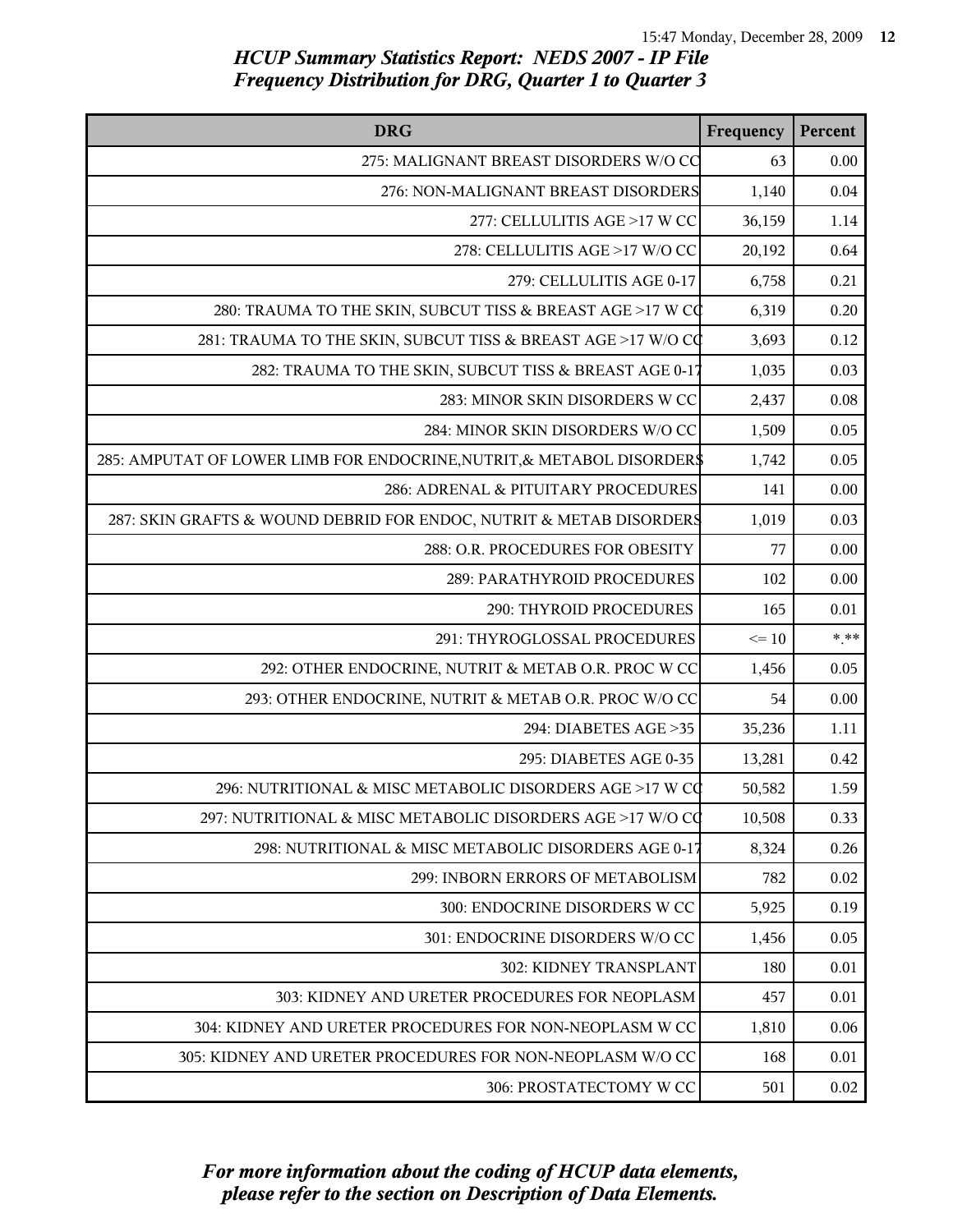| <b>DRG</b>                                                  | Frequency | Percent  |
|-------------------------------------------------------------|-----------|----------|
| 307: PROSTATECTOMY W/O CC                                   | 12        | 0.00     |
| 308: MINOR BLADDER PROCEDURES W CC                          | 508       | 0.02     |
| 309: MINOR BLADDER PROCEDURES W/O CC                        | 47        | 0.00     |
| 310: TRANSURETHRAL PROCEDURES W CC                          | 5,865     | 0.18     |
| 311: TRANSURETHRAL PROCEDURES W/O CC                        | 1,322     | 0.04     |
| 312: URETHRAL PROCEDURES, AGE >17 W CC                      | 152       | 0.00     |
| 313: URETHRAL PROCEDURES, AGE >17 W/O CC                    | 27        | 0.00     |
| 314: URETHRAL PROCEDURES, AGE 0-17                          | 11        | 0.00     |
| 315: OTHER KIDNEY & URINARY TRACT PROCEDURES                | 3,593     | 0.11     |
| 316: RENAL FAILURE                                          | 64,137    | 2.02     |
| 317: ADMIT FOR RENAL DIALYSIS                               | 403       | $0.01\,$ |
| 318: KIDNEY & URINARY TRACT NEOPLASMS W CC                  | 1,172     | 0.04     |
| 319: KIDNEY & URINARY TRACT NEOPLASMS W/O CC                | 87        | 0.00     |
| 320: KIDNEY & URINARY TRACT INFECTIONS AGE >17 W CC         | 53,924    | 1.70     |
| 321: KIDNEY & URINARY TRACT INFECTIONS AGE >17 W/O CC       | 11,810    | 0.37     |
| 322: KIDNEY & URINARY TRACT INFECTIONS AGE 0-17             | 5,403     | 0.17     |
| 323: URINARY STONES W CC, &/OR ESW LITHOTRIPSY              | 10,725    | 0.34     |
| 324: URINARY STONES W/O CC                                  | 3,262     | 0.10     |
| 325: KIDNEY & URINARY TRACT SIGNS & SYMPTOMS AGE >17 W CO   | 2,103     | 0.07     |
| 326: KIDNEY & URINARY TRACT SIGNS & SYMPTOMS AGE >17 W/O CO | 572       | 0.02     |
| 327: KIDNEY & URINARY TRACT SIGNS & SYMPTOMS AGE 0-17       | 73        | $0.00\,$ |
| 328: URETHRAL STRICTURE AGE >17 W CC                        | 112       | 0.00     |
| 329: URETHRAL STRICTURE AGE >17 W/O CC                      | $\leq 10$ | $***$    |
| 330: URETHRAL STRICTURE AGE 0-17                            | $\leq 10$ | $* * *$  |
| 331: OTHER KIDNEY & URINARY TRACT DIAGNOSES AGE >17 W CC    | 12,343    | 0.39     |
| 332: OTHER KIDNEY & URINARY TRACT DIAGNOSES AGE >17 W/O CC  | 1,034     | 0.03     |
| 333: OTHER KIDNEY & URINARY TRACT DIAGNOSES AGE 0-17        | 639       | 0.02     |
| 334: MAJOR MALE PELVIC PROCEDURES W CC                      | 39        | 0.00     |
| 335: MAJOR MALE PELVIC PROCEDURES W/O CC                    | 23        | 0.00     |
| 336: TRANSURETHRAL PROSTATECTOMY W CC                       | 619       | 0.02     |
| 337: TRANSURETHRAL PROSTATECTOMY W/O CC                     | 90        | 0.00     |
| 338: TESTES PROCEDURES, FOR MALIGNANCY                      | 115       | 0.00     |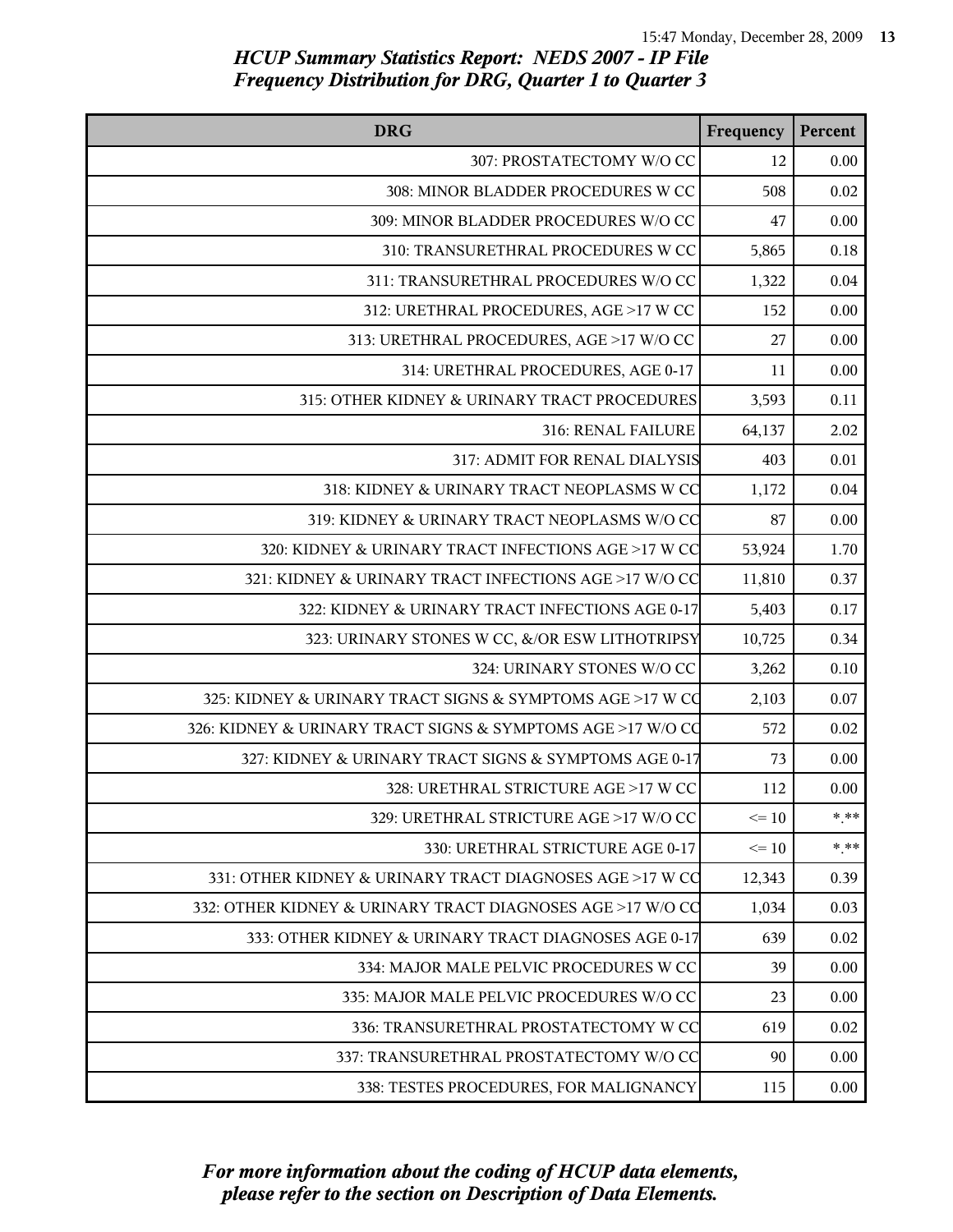| <b>DRG</b>                                                          | Frequency | Percent |
|---------------------------------------------------------------------|-----------|---------|
| 339: TESTES PROCEDURES, NON-MALIGNANCY AGE >17                      | 396       | 0.01    |
| 340: TESTES PROCEDURES, NON-MALIGNANCY AGE 0-17                     | 190       | 0.01    |
| 341: PENIS PROCEDURES                                               | 318       | 0.01    |
| 342: CIRCUMCISION AGE >17                                           | 29        | 0.00    |
| 343: CIRCUMCISION AGE 0-17                                          | $\leq 10$ | $*.**$  |
| 344: OTHER MALE REPRODUCTIVE SYSTEM O.R. PROCEDURES FOR MALIGNANCY  | 60        | 0.00    |
| 345: OTHER MALE REPRODUCTIVE SYSTEM O.R. PROC EXCEPT FOR MALIGNANCY | 247       | 0.01    |
| 346: MALIGNANCY, MALE REPRODUCTIVE SYSTEM, W CO                     | 679       | 0.02    |
| 347: MALIGNANCY, MALE REPRODUCTIVE SYSTEM, W/O CO                   | 25        | 0.00    |
| 348: BENIGN PROSTATIC HYPERTROPHY W CC                              | 859       | 0.03    |
| 349: BENIGN PROSTATIC HYPERTROPHY W/O CC                            | 78        | 0.00    |
| 350: INFLAMMATION OF THE MALE REPRODUCTIVE SYSTEM                   | 3,058     | 0.10    |
| 352: OTHER MALE REPRODUCTIVE SYSTEM DIAGNOSES                       | 513       | 0.02    |
| 353: PELVIC EVISCERATION, RADICAL HYSTERECTOMY & RADICAL VULVECTOMY | 62        | 0.00    |
| 354: UTERINE, ADNEXA PROC FOR NON-OVARIAN/ADNEXAL MALIG W CO        | 128       | 0.00    |
| 355: UTERINE, ADNEXA PROC FOR NON-OVARIAN/ADNEXAL MALIG W/O CO      | 39        | 0.00    |
| 356: FEMALE REPRODUCTIVE SYSTEM RECONSTRUCTIVE PROCEDURES           | 42        | 0.00    |
| 357: UTERINE & ADNEXA PROC FOR OVARIAN OR ADNEXAL MALIGNANCY        | 294       | 0.01    |
| 358: UTERINE & ADNEXA PROC FOR NON-MALIGNANCY W CC                  | 2,153     | 0.07    |
| 359: UTERINE & ADNEXA PROC FOR NON-MALIGNANCY W/O CC                | 2,467     | 0.08    |
| 360: VAGINA, CERVIX & VULVA PROCEDURES                              | 793       | 0.02    |
| 361: LAPAROSCOPY & INCISIONAL TUBAL INTERRUPTION                    | 239       | 0.01    |
| 362: ENDOSCOPIC TUBAL INTERRUPTION                                  | $\leq 10$ | $*$ **  |
| 363: D&C, CONIZATION & RADIO-IMPLANT, FOR MALIGNANCY                | 285       | 0.01    |
| 364: D&C, CONIZATION EXCEPT FOR MALIGNANCY                          | 933       | 0.03    |
| 365: OTHER FEMALE REPRODUCTIVE SYSTEM O.R. PROCEDURES               | 368       | 0.01    |
| 366: MALIGNANCY, FEMALE REPRODUCTIVE SYSTEM W CC                    | 1,120     | 0.04    |
| 367: MALIGNANCY, FEMALE REPRODUCTIVE SYSTEM W/O CC                  | 123       | 0.00    |
| 368: INFECTIONS, FEMALE REPRODUCTIVE SYSTEM                         | 3,746     | 0.12    |
| 369: MENSTRUAL & OTHER FEMALE REPRODUCTIVE SYSTEM DISORDERS         | 4,412     | 0.14    |
| 370: CESAREAN SECTION W CC                                          | 4,182     | 0.13    |
| 371: CESAREAN SECTION W/O CC                                        | 9,133     | 0.29    |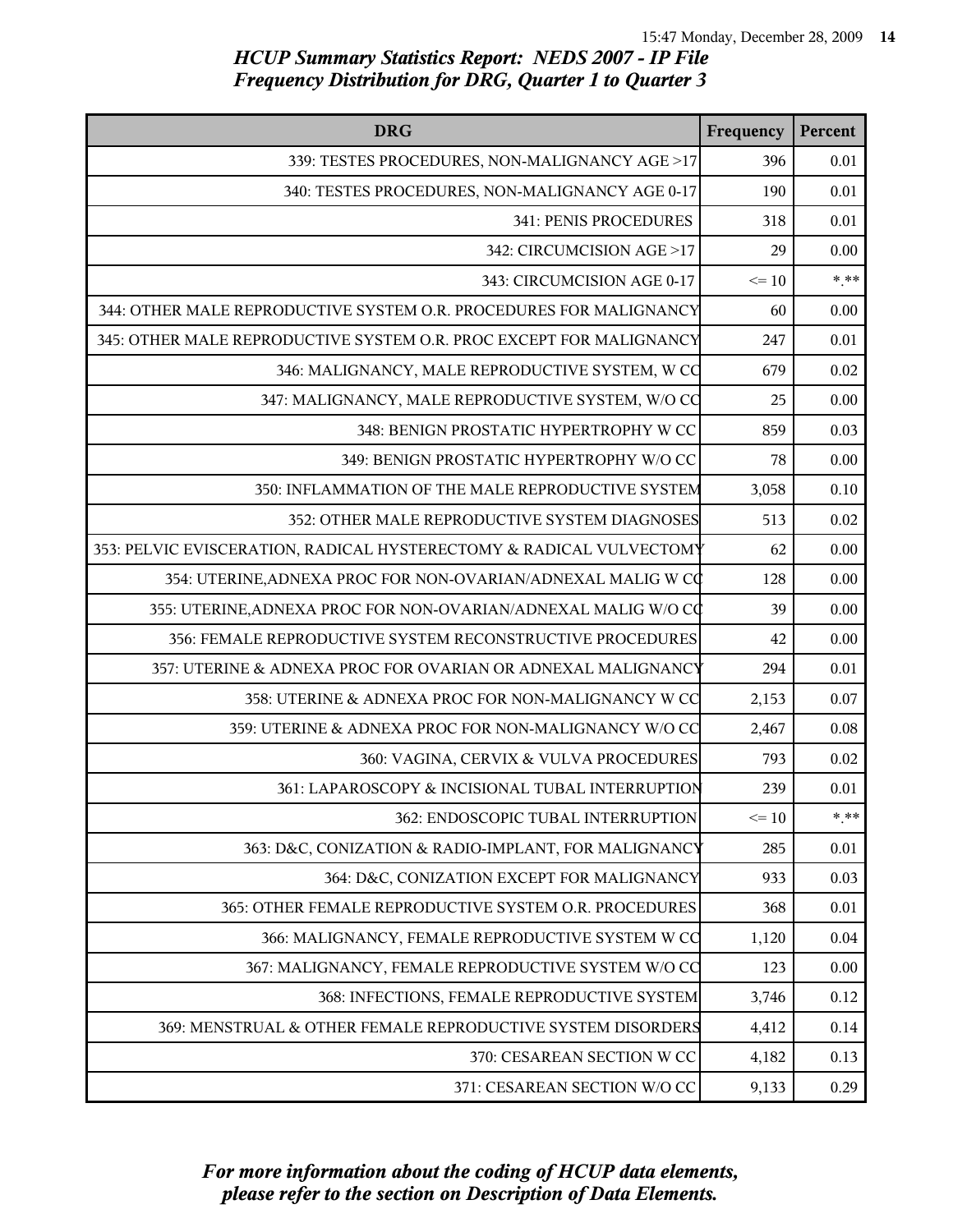| <b>DRG</b>                                                        | Frequency | Percent  |
|-------------------------------------------------------------------|-----------|----------|
| 372: VAGINAL DELIVERY W COMPLICATING DIAGNOSES                    | 4,870     | 0.15     |
| 373: VAGINAL DELIVERY W/O COMPLICATING DIAGNOSES                  | 30,995    | 0.98     |
| 374: VAGINAL DELIVERY W STERILIZATION &/OR D&Q                    | 1,345     | 0.04     |
| 375: VAGINAL DELIVERY W O.R. PROC EXCEPT STERIL &/OR D&C          | 23        | 0.00     |
| 376: POSTPARTUM & POST ABORTION DIAGNOSES W/O O.R. PROCEDURE      | 5,357     | 0.17     |
| 377: POSTPARTUM & POST ABORTION DIAGNOSES W O.R. PROCEDURE        | 1,481     | 0.05     |
| 378: ECTOPIC PREGNANCY                                            | 3,917     | 0.12     |
| 379: THREATENED ABORTION                                          | 1,668     | 0.05     |
| 380: ABORTION W/O D&C                                             | 1,499     | 0.05     |
| 381: ABORTION W D&C, ASPIRATION CURETTAGE OR HYSTEROTOMY          | 2,835     | 0.09     |
| 382: FALSE LABOR                                                  | 135       | 0.00     |
| 383: OTHER ANTEPARTUM DIAGNOSES W MEDICAL COMPLICATION\$          | 14,027    | 0.44     |
| 384: OTHER ANTEPARTUM DIAGNOSES W/O MEDICAL COMPLICATION\$        | 1,207     | 0.04     |
| 385: NEONATES, DIED OR TRANSFERRED TO ANOTHER ACUTE CARE FACILITY | 283       | 0.01     |
| 386: EXTREME IMMATURITY OR RESPIRATORY DISTRESS SYNDROME, NEONATI | 185       | 0.01     |
| 387: PREMATURITY W MAJOR PROBLEMS                                 | 176       | $0.01\,$ |
| 388: PREMATURITY W/O MAJOR PROBLEMS                               | 213       | 0.01     |
| 389: FULL TERM NEONATE W MAJOR PROBLEMS                           | 2,878     | 0.09     |
| 390: NEONATE W OTHER SIGNIFICANT PROBLEMS                         | 2,893     | 0.09     |
| 391: NORMAL NEWBORN                                               | 2,787     | 0.09     |
| 392: SPLENECTOMY AGE >17                                          | 510       | 0.02     |
| 393: SPLENECTOMY AGE 0-17                                         | 45        | 0.00     |
| 394: OTHER O.R. PROCEDURES OF THE BLOOD AND BLOOD FORMING ORGANS  | 541       | 0.02     |
| 395: RED BLOOD CELL DISORDERS AGE >17                             | 30,294    | 0.95     |
| 396: RED BLOOD CELL DISORDERS AGE 0-17                            | 2,942     | 0.09     |
| 397: COAGULATION DISORDERS                                        | 4,161     | 0.13     |
| 398: RETICULOENDOTHELIAL & IMMUNITY DISORDERS W CO                | 2,277     | 0.07     |
| 399: RETICULOENDOTHELIAL & IMMUNITY DISORDERS W/O CQ              | 1,384     | 0.04     |
| 401: LYMPHOMA & NON-ACUTE LEUKEMIA W OTHER O.R. PROC W CC         | 1,113     | 0.04     |
| 402: LYMPHOMA & NON-ACUTE LEUKEMIA W OTHER O.R. PROC W/O CC       | 187       | 0.01     |
| 403: LYMPHOMA & NON-ACUTE LEUKEMIA W CC                           | 4,410     | 0.14     |
| 404: LYMPHOMA & NON-ACUTE LEUKEMIA W/O CC                         | 625       | 0.02     |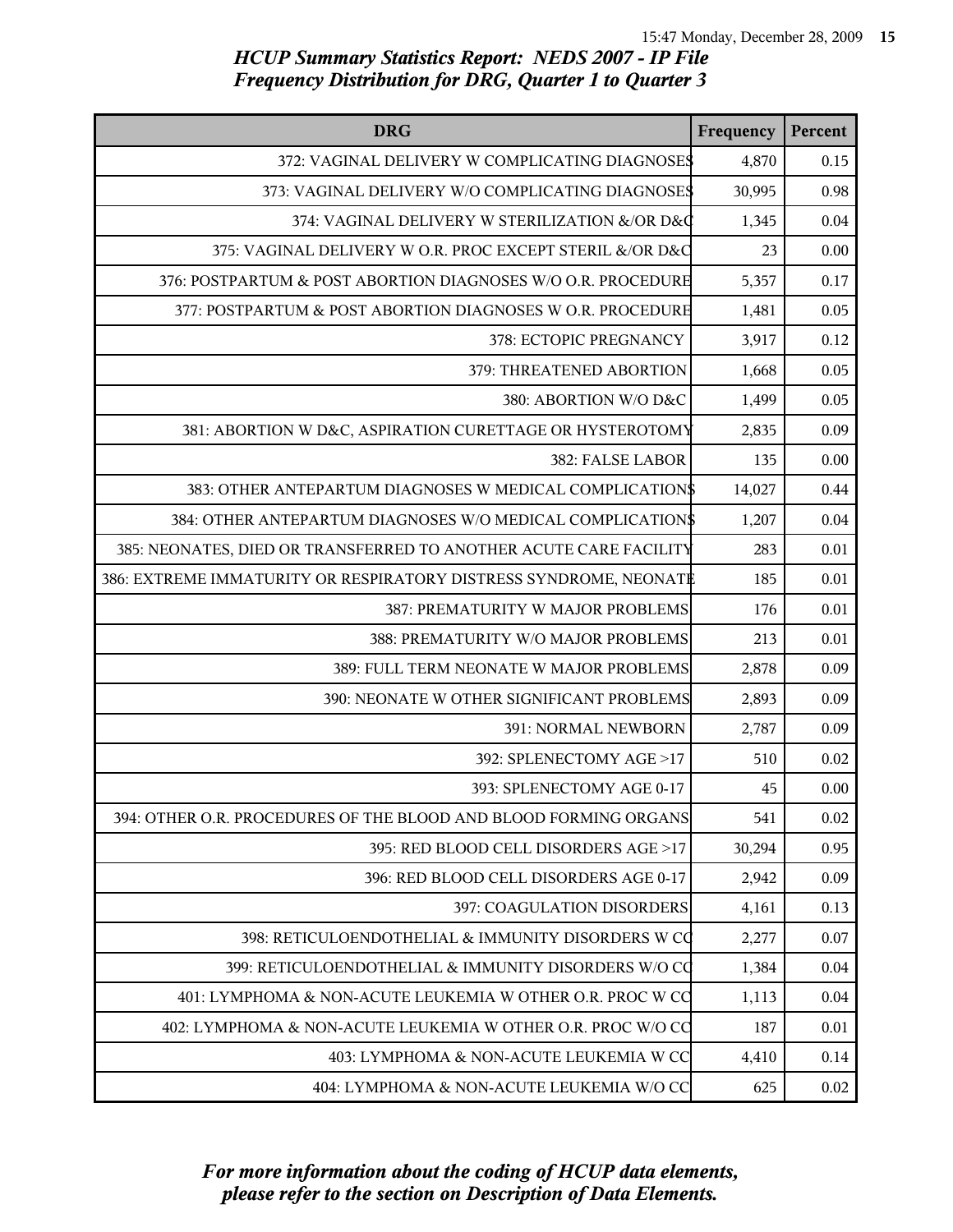| <b>DRG</b>                                                         | Frequency | Percent |
|--------------------------------------------------------------------|-----------|---------|
| 405: ACUTE LEUKEMIA W/O MAJOR O.R. PROCEDURE AGE 0-17              | 328       | 0.01    |
| 406: MYELOPROLIF DISORD OR POORLY DIFF NEOPL W MAJ O.R.PROC W CC   | 172       | 0.01    |
| 407: MYELOPROLIF DISORD OR POORLY DIFF NEOPL W MAJ O.R.PROC W/O CC | 14        | 0.00    |
| 408: MYELOPROLIF DISORD OR POORLY DIFF NEOPL W OTHER O.R.PROC      | 195       | 0.01    |
| 409: RADIOTHERAPY                                                  | 25        | 0.00    |
| 410: CHEMOTHERAPY W/O ACUTE LEUKEMIA AS SECONDARY DIAGNOSIS        | 393       | 0.01    |
| 413: OTHER MYELOPROLIF DIS OR POORLY DIFF NEOPL DIAG W CC          | 1,043     | 0.03    |
| 414: OTHER MYELOPROLIF DIS OR POORLY DIFF NEOPL DIAG W/O CC        | 99        | 0.00    |
| 417: SEPTICEMIA AGE 0-17                                           | 1,577     | 0.05    |
| 418: POSTOPERATIVE & POST-TRAUMATIC INFECTIONS                     | 9,049     | 0.29    |
| 419: FEVER OF UNKNOWN ORIGIN AGE >17 W CC                          | 4,334     | 0.14    |
| 420: FEVER OF UNKNOWN ORIGIN AGE >17 W/O CC                        | 1,062     | 0.03    |
| 421: VIRAL ILLNESS AGE >17                                         | 4,045     | 0.13    |
| 422: VIRAL ILLNESS & FEVER OF UNKNOWN ORIGIN AGE 0-17              | 6,357     | 0.20    |
| 423: OTHER INFECTIOUS & PARASITIC DISEASES DIAGNOSE\$              | 3,291     | 0.10    |
| 424: O.R. PROCEDURE W PRINCIPAL DIAGNOSES OF MENTAL ILLNESS        | 313       | 0.01    |
| 425: ACUTE ADJUSTMENT REACTION & PSYCHOSOCIAL DYSFUNCTION          | 5,163     | 0.16    |
| <b>426: DEPRESSIVE NEUROSES</b>                                    | 12,328    | 0.39    |
| 427: NEUROSES EXCEPT DEPRESSIVE                                    | 4,324     | 0.14    |
| 428: DISORDERS OF PERSONALITY & IMPULSE CONTROL                    | 1,158     | 0.04    |
| 429: ORGANIC DISTURBANCES & MENTAL RETARDATION                     | 5,832     | 0.18    |
| 430: PSYCHOSES                                                     | 104,865   | 3.30    |
| 431: CHILDHOOD MENTAL DISORDERS                                    | 2,178     | 0.07    |
| <b>432: OTHER MENTAL DISORDER DIAGNOSES</b>                        | 224       | 0.01    |
| 433: ALCOHOL/DRUG ABUSE OR DEPENDENCE, LEFT AMA                    | 4,871     | 0.15    |
| <b>439: SKIN GRAFTS FOR INJURIES</b>                               | 301       | 0.01    |
| 440: WOUND DEBRIDEMENTS FOR INJURIES                               | 1,228     | 0.04    |
| 441: HAND PROCEDURES FOR INJURIES                                  | 1,192     | 0.04    |
| 442: OTHER O.R. PROCEDURES FOR INJURIES W CC                       | 4,106     | 0.13    |
| 443: OTHER O.R. PROCEDURES FOR INJURIES W/O CC                     | 1,828     | 0.06    |
| 444: TRAUMATIC INJURY AGE >17 W CC                                 | 2,127     | 0.07    |
| 445: TRAUMATIC INJURY AGE >17 W/O CC                               | 1,753     | 0.06    |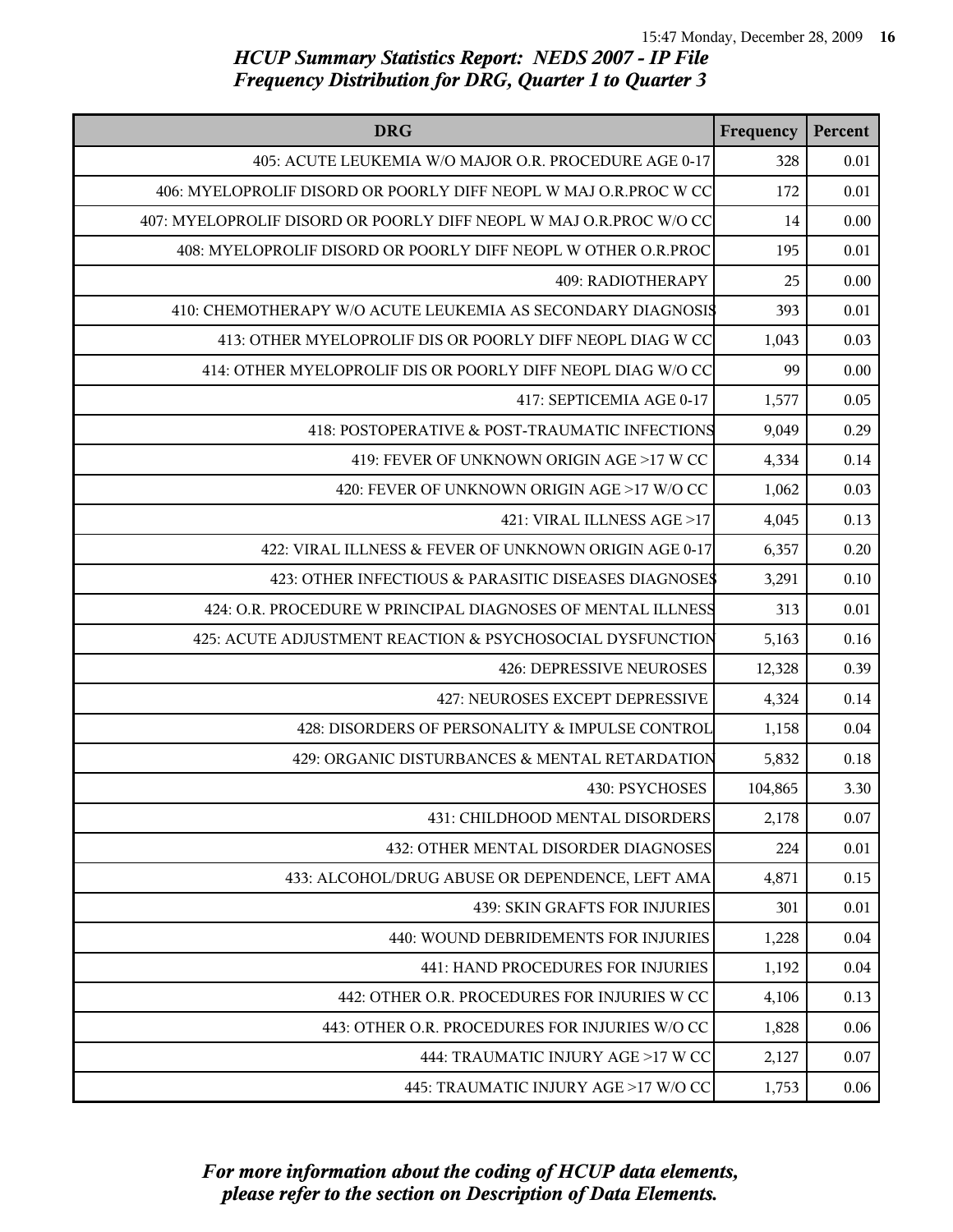| <b>DRG</b>                                                               | Frequency | Percent        |
|--------------------------------------------------------------------------|-----------|----------------|
| 446: TRAUMATIC INJURY AGE 0-17                                           | 613       | 0.02           |
| 447: ALLERGIC REACTIONS AGE >17                                          | 3,174     | $0.10\,$       |
| 448: ALLERGIC REACTIONS AGE 0-17                                         | 268       | 0.01           |
| 449: POISONING & TOXIC EFFECTS OF DRUGS AGE >17 W CC                     | 30,667    | 0.97           |
| 450: POISONING & TOXIC EFFECTS OF DRUGS AGE >17 W/O CC                   | 8,565     | 0.27           |
| 451: POISONING & TOXIC EFFECTS OF DRUGS AGE 0-17                         | 2,877     | 0.09           |
| 452: COMPLICATIONS OF TREATMENT W CC                                     | 7,381     | 0.23           |
| 453: COMPLICATIONS OF TREATMENT W/O CC                                   | 2,232     | 0.07           |
| 454: OTHER INJURY, POISONING & TOXIC EFFECT DIAG W CC                    | 2,591     | 0.08           |
| 455: OTHER INJURY, POISONING & TOXIC EFFECT DIAG W/O CO                  | 1,145     | 0.04           |
| 461: O.R. PROC W DIAGNOSES OF OTHER CONTACT W HEALTH SERVICES            | 438       | 0.01           |
| <b>462: REHABILITATION</b>                                               | 787       | 0.02           |
| 463: SIGNS & SYMPTOMS W CC                                               | 13,021    | 0.41           |
| 464: SIGNS & SYMPTOMS W/O CC                                             | 4,261     | 0.13           |
| 465: AFTERCARE W HISTORY OF MALIGNANCY AS SECONDARY DIAGNOSI\$           | 13        | 0.00           |
| 466: AFTERCARE W/O HISTORY OF MALIGNANCY AS SECONDARY DIAGNOSI\$         | 179       | 0.01           |
| 467: OTHER FACTORS INFLUENCING HEALTH STATUS                             | 1,234     | 0.04           |
| 468: EXTENSIVE O.R. PROCEDURE UNRELATED TO PRINCIPAL DIAGNOSIS           | 10,702    | 0.34           |
| 469: PRINCIPAL DIAGNOSIS INVALID AS DISCHARGE DIAGNOSIS                  | $\leq 10$ | $\ast\ast\ast$ |
| 470: UNGROUPABLE                                                         | 995       | 0.03           |
| 471: BILATERAL OR MULTIPLE MAJOR JOINT PROCS OF LOWER EXTREMITY          | 210       | 0.01           |
| 473: ACUTE LEUKEMIA W/O MAJOR O.R. PROCEDURE AGE >17                     | 1,732     | 0.05           |
| 476: PROSTATIC O.R. PROCEDURE UNRELATED TO PRINCIPAL DIAGNOSIS           | 348       | 0.01           |
| 477: NON-EXTENSIVE O.R. PROCEDURE UNRELATED TO PRINCIPAL DIAGNOSIS       | 5,372     | 0.17           |
| 479: OTHER VASCULAR PROCEDURES W/O CC                                    | 795       | 0.03           |
| 480: LIVER TRANSPLANT AND/OR INTESTINAL TRANSPLANT                       | 167       | 0.01           |
| <b>481: BONE MARROW TRANSPLANT</b>                                       | 33        | 0.00           |
| 482: TRACHEOSTOMY FOR FACE, MOUTH & NECK DIAGNOSES                       | 579       | 0.02           |
| 484: CRANIOTOMY FOR MULTIPLE SIGNIFICANT TRAUMA                          | 606       | 0.02           |
| 485: LIMB REATTACHMENT, HIP & FEMUR PROC FOR MULTIPLE SIGNIFICANT TRAUMA | 2,397     | 0.08           |
| 486: OTHER O.R. PROCEDURES FOR MULTIPLE SIGNIFICANT TRAUMA               | 5,158     | 0.16           |
| 487: OTHER MULTIPLE SIGNIFICANT TRAUMA                                   | 5,037     | 0.16           |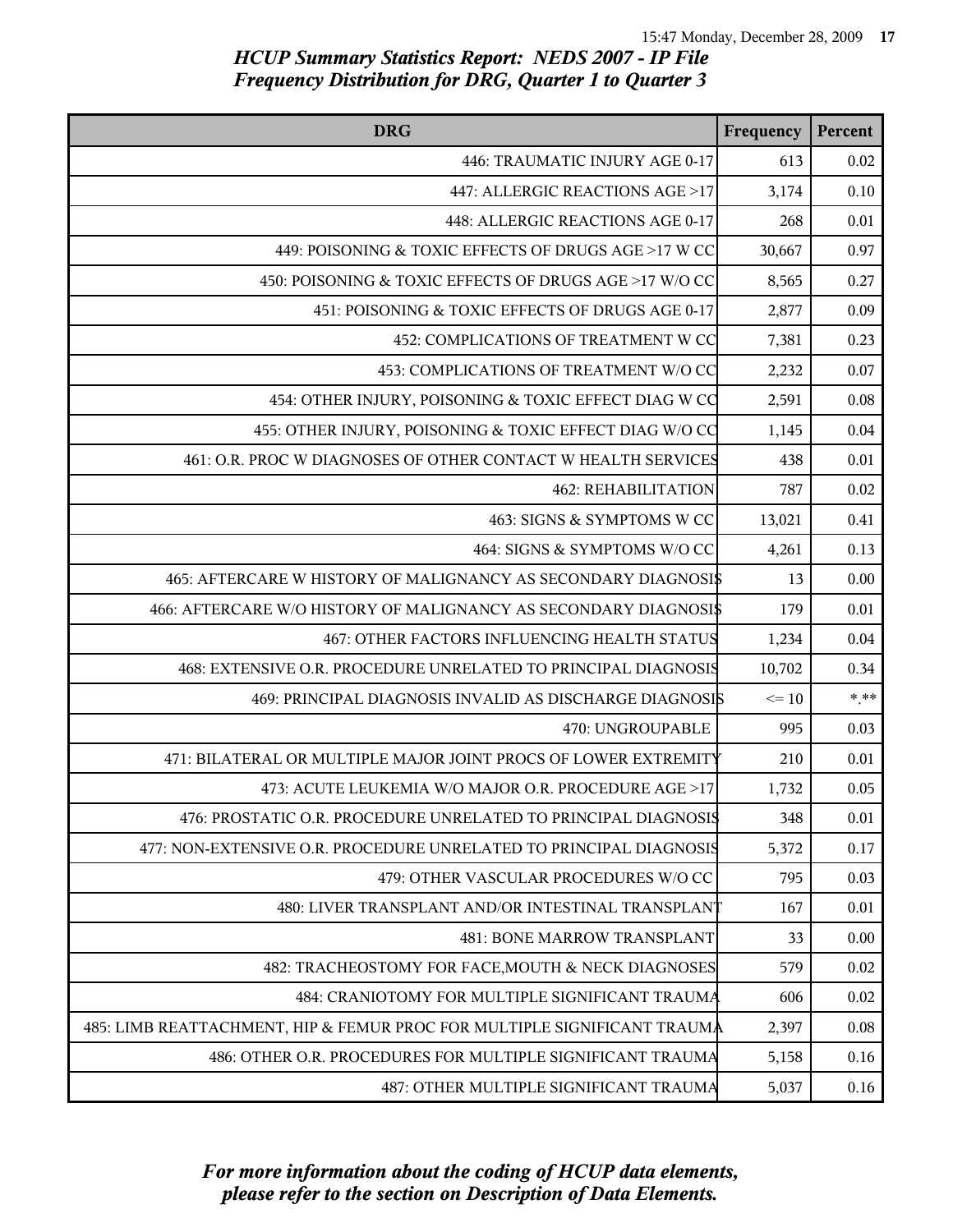| <b>DRG</b>                                                               | Frequency | Percent |
|--------------------------------------------------------------------------|-----------|---------|
| 488: HIV W EXTENSIVE O.R. PROCEDURE                                      | 447       | 0.01    |
| 489: HIV W MAJOR RELATED CONDITION                                       | 9,937     | 0.31    |
| 490: HIV W OR W/O OTHER RELATED CONDITION                                | 2,792     | 0.09    |
| 491: MAJOR JOINT & LIMB REATTACHMENT PROCEDURES OF UPPER EXTREMITY       | 531       | 0.02    |
| 492: CHEMO W ACUTE LEUKEMIA AS SDX OR W USE OF HIGH DOSE CHEMO AGENT     | 91        | 0.00    |
| 493: LAPAROSCOPIC CHOLECYSTECTOMY W/O C.D.E. W CC                        | 19,178    | 0.60    |
| 494: LAPAROSCOPIC CHOLECYSTECTOMY W/O C.D.E. W/O CC                      | 17,409    | 0.55    |
| 495: LUNG TRANSPLANT                                                     | $\leq 10$ | $*$ **  |
| 496: COMBINED ANTERIOR/POSTERIOR SPINAL FUSION                           | 204       | 0.01    |
| 497: SPINAL FUSION EXCEPT CERVICAL W CC                                  | 889       | 0.03    |
| 498: SPINAL FUSION EXCEPT CERVICAL W/O CC                                | 325       | 0.01    |
| 499: BACK & NECK PROCEDURES EXCEPT SPINAL FUSION W CC                    | 1,244     | 0.04    |
| 500: BACK & NECK PROCEDURES EXCEPT SPINAL FUSION W/O CC                  | 1,309     | 0.04    |
| 501: KNEE PROCEDURES W PDX OF INFECTION W CC                             | 547       | 0.02    |
| 502: KNEE PROCEDURES W PDX OF INFECTION W/O CC                           | 196       | 0.01    |
| 503: KNEE PROCEDURES W/O PDX OF INFECTION                                | 937       | 0.03    |
| 504: EXTENSIVE BURNS OR FULL THICKNESS BURNS W MV 96+ HRS W SKIN GRAFT   | 149       | 0.00    |
| 505: EXTENSIVE BURNS OR FULL THICKNESS BURNS W MV 96+ HRS W/O SKIN GRAFT | 65        | 0.00    |
| 506: FULL THICKNESS BURN W SKIN GRAFT OR INHAL INJ W CC OR SIG TRAUMA    | 420       | 0.01    |
| 507: FULL THICKNESS BURN W SKIN GRFT OR INHAL INJ W/O CC OR SIG TRAUMA   | 255       | 0.01    |
| 508: FULL THICKNESS BURN W/O SKIN GRFT OR INHAL INJ W CC OR SIG TRAUMA   | 227       | 0.01    |
| 509: FULL THICKNESS BURN W/O SKIN GRFT OR INH INJ W/O CC OR SIG TRAUMA   | 225       | 0.01    |
| 510: NON-EXTENSIVE BURNS W CC OR SIGNIFICANT TRAUMA                      | 876       | 0.03    |
| 511: NON-EXTENSIVE BURNS W/O CC OR SIGNIFICANT TRAUMA                    | 1,598     | 0.05    |
| 512: SIMULTANEOUS PANCREAS/KIDNEY TRANSPLANT                             | 11        | 0.00    |
| 513: PANCREAS TRANSPLANT                                                 | $\leq 10$ | $* * *$ |
| 515: CARDIAC DEFIBRILLATOR IMPLANT W/O CARDIAC CATH                      | 2,919     | 0.09    |
| 518: PERCUTANEOUS CARDIOVASC PROC W/O CORONARY ARTERY STENT OR AM        | 2,343     | 0.07    |
| 519: CERVICAL SPINAL FUSION W CC                                         | 761       | 0.02    |
| 520: CERVICAL SPINAL FUSION W/O CC                                       | 535       | 0.02    |
| 521: ALCOHOL/DRUG ABUSE OR DEPENDENCE W CC                               | 20,860    | 0.66    |
| 522: ALCOHOL/DRUG ABUSE OR DEPENDENCE W REHABILITATION THERAPY W/O CO    | 1,527     | 0.05    |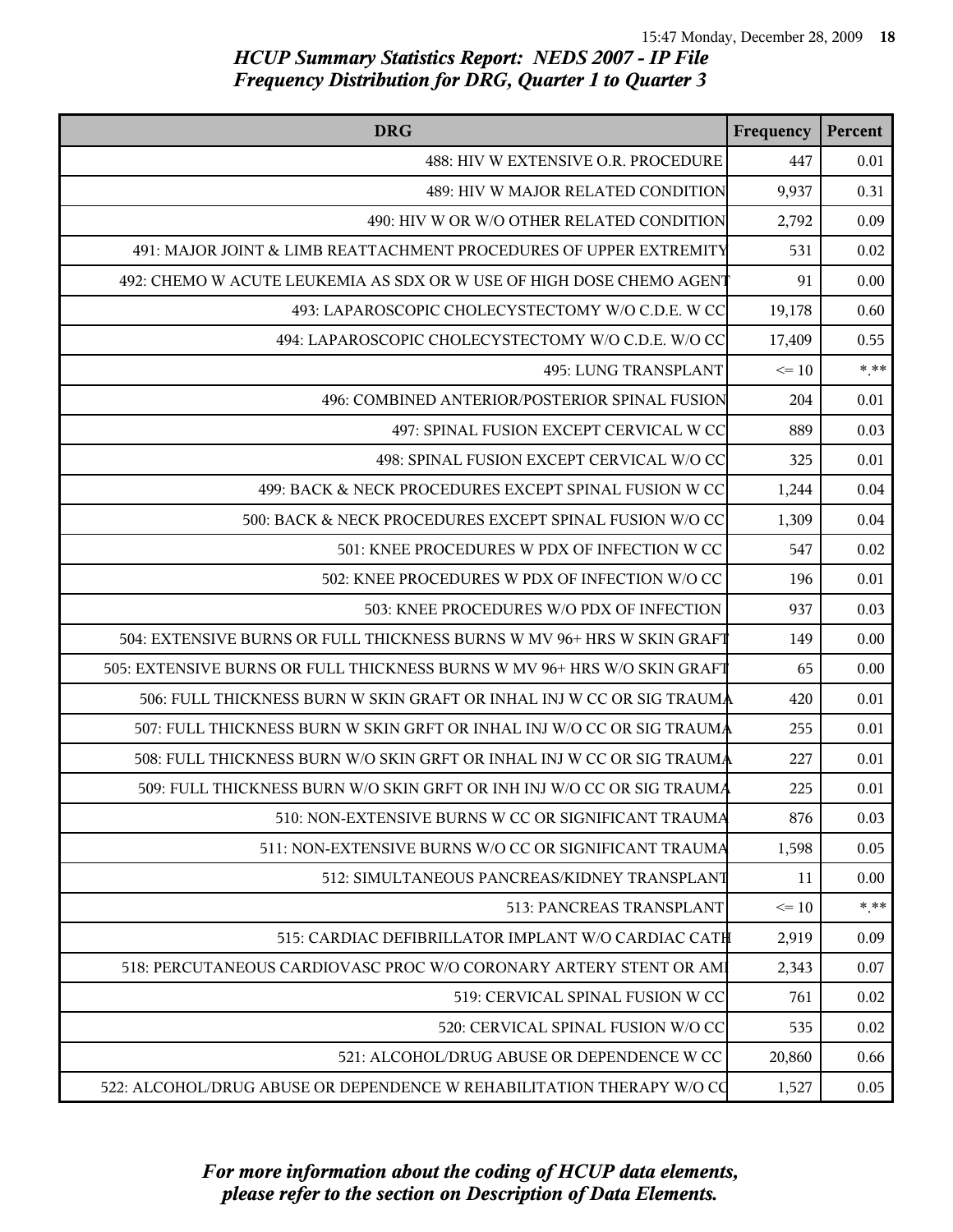| <b>DRG</b>                                                               | Frequency | Percent |
|--------------------------------------------------------------------------|-----------|---------|
| 523: ALCOHOL/DRUG ABUSE OR DEPENDENCE W/O REHABILITATION THERAPY W/O CO  | 20,745    | 0.65    |
| 524: TRANSIENT ISCHEMIA                                                  | 28,748    | 0.91    |
| 525: OTHER HEART ASSIST SYSTEM IMPLANT                                   | 22        | 0.00    |
| 528: INTRACRANIAL VASCULAR PROCEDURES W PDX HEMORRHAGE                   | 700       | 0.02    |
| 529: VENTRICULAR SHUNT PROCEDURES W CC                                   | 604       | 0.02    |
| 530: VENTRICULAR SHUNT PROCEDURES W/O CC                                 | 126       | 0.00    |
| 531: SPINAL PROCEDURES W CC                                              | 1,119     | 0.04    |
| 532: SPINAL PROCEDURES W/O CC                                            | 341       | 0.01    |
| 533: EXTRACRANIAL PROCEDURES W CC                                        | 1,572     | 0.05    |
| 534: EXTRACRANIAL PROCEDURES W/O CC                                      | 537       | 0.02    |
| 535: CARDIAC DEFIB IMPLANT W CARDIAC CATH W AMI/HF/SHOCK                 | 1,305     | 0.04    |
| 536: CARDIAC DEFIB IMPLANT W CARDIAC CATH W/O AMI/HF/SHOCK               | 1,113     | 0.04    |
| 537: LOCAL EXCISION & REMOVAL INT FIX DEVICES EXCEPT HIP & FEMUR W CC    | 936       | 0.03    |
| 538: LOCAL EXCISION & REMOVAL INT FIX DEVICES EXCEPT HIP & FEMUR W/O CC  | 414       | 0.01    |
| 539: LYMPHOMA & LEUKEMIA W MAJOR O.R. PROCEDURE W CC                     | 508       | 0.02    |
| 540: LYMPHOMA & LEUKEMIA W MAJOR O.R. PROCEDURE W/O CC                   | 57        | 0.00    |
| 541: ECMO OR TRACH W MV 96+ HRS OR PDX EXC FACE, MOUTH & NECK W MAJ O.R. | 6,563     | 0.21    |
| 542: TRACH W MV 96+ HRS OR PDX EXC FACE, MOUTH & NECK W/O MAJ O.R.       | 6,195     | 0.20    |
| 543: CRANIOTOMY W MAJOR DEVICE IMPLANT OR ACUTE COMPLEX CNS PDX          | 1,966     | 0.06    |
| 544: MAJOR JOINT REPLACEMENT OR REATTACHMENT OF LOWER EXTREMITY          | 15,150    | 0.48    |
| 545: REVISION OF HIP OR KNEE REPLACEMENT                                 | 1,142     | 0.04    |
| 546: SPINAL FUSION EXC CERV WITH CURVATURE OF THE SPINE OR MALIC         | 156       | 0.00    |
| 547: CORONARY BYPASS W CARDIAC CATH W MAJOR CV DX                        | 5,093     | 0.16    |
| 548: CORONARY BYPASS W CARDIAC CATH W/O MAJOR CV DX                      | 2,449     | 0.08    |
| 549: CORONARY BYPASS W/O CARDIAC CATH W MAJOR CV DX                      | 310       | 0.01    |
| 550: CORONARY BYPASS W/O CARDIAC CATH W/O MAJOR CV DX                    | 357       | 0.01    |
| 551: PERMANENT CARDIAC PACEMAKER IMPL W MAJ CV DX OR AICD LEAD OR GNRTR  | 5,971     | 0.19    |
| 552: OTHER PERMANENT CARDIAC PACEMAKER IMPLANT W/O MAJOR CV DX           | 8,551     | 0.27    |
| 553: OTHER VASCULAR PROCEDURES W CC W MAJOR CV DX                        | 4,868     | 0.15    |
| 554: OTHER VASCULAR PROCEDURES W CC W/O MAJOR CV DX                      | 5,414     | 0.17    |
| 555: PERCUTANEOUS CARDIOVASCULAR PROC W MAJOR CV DX                      | 13,724    | 0.43    |
| 556: PERCUTANEOUS CARDIOVASC PROC W NON-DRUG-ELUTING STENT W/O MAJ CV DX | 3,444     | 0.11    |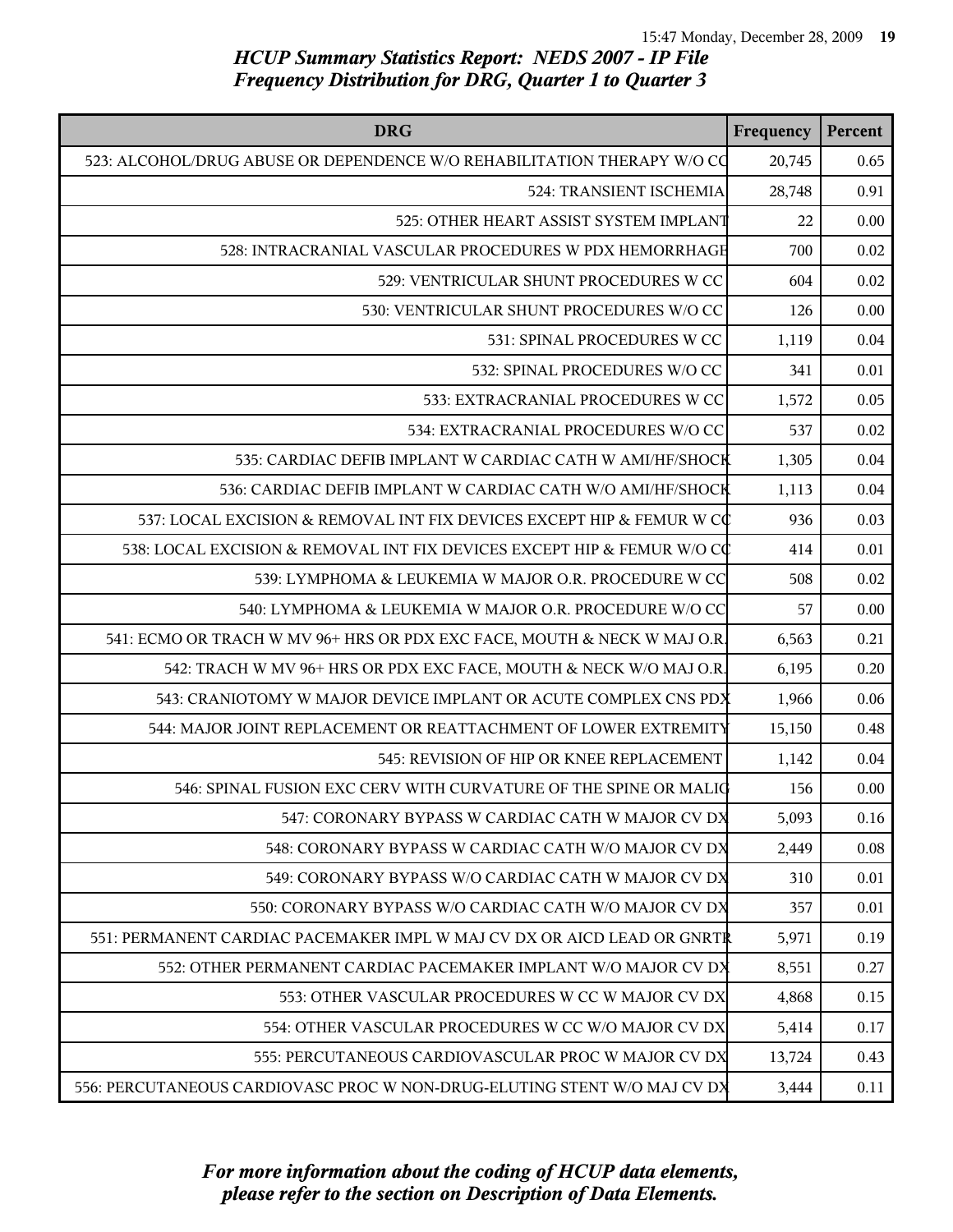| <b>DRG</b>                                                               | Frequency | Percent |
|--------------------------------------------------------------------------|-----------|---------|
| 557: PERCUTANEOUS CARDIOVASCULAR PROC W DRUG-ELUTING STENT W MAJOR CV DX | 16,625    | 0.52    |
| 558: PERCUTANEOUS CARDIOVASCULAR PROC W DRUG-ELUTING STENT W/O MAJ CV DX | 9,739     | 0.31    |
| 559: ACUTE ISCHEMIC STROKE WITH USE OF THROMBOLYTIC AGENT                | 1,693     | 0.05    |
| 560: BACTERIAL & TUBERCULOUS INFECTIONS OF NERVOUS SYSTEM                | 1,663     | 0.05    |
| 561: NON-BACTERIAL INFECTIONS OF NERVOUS SYSTEM EXCEPT VIRAL MENINGITIS  | 1,454     | 0.05    |
| 562: SEIZURE AGE >17 W CC                                                | 18,871    | 0.59    |
| 563: SEIZURE AGE >17 W/O CC                                              | 8,918     | 0.28    |
| 564: HEADACHES AGE >17                                                   | 10,413    | 0.33    |
| 565: RESPIRATORY SYSTEM DIAGNOSIS WITH VENTILATOR SUPPORT 96+ HOUR\$     | 10,870    | 0.34    |
| 566: RESPIRATORY SYSTEM DIAGNOSIS WITH VENTILATOR SUPPORT <96 HOUR\$     | 21,146    | 0.67    |
| 567: STOMACH, ESOPHAGEAL & DUODENAL PROC AGE >17 W CC W MAJOR GI DX      | 2,760     | 0.09    |
| 568: STOMACH, ESOPHAGEAL & DUODENAL PROC AGE >17 W CC W/O MAJOR GI DX    | 1,094     | 0.03    |
| 569: MAJOR SMALL & LARGE BOWEL PROCEDURES W CC W MAJOR GI DX             | 15,180    | 0.48    |
| 570: MAJOR SMALL & LARGE BOWEL PROCEDURES W CC W/O MAJOR GI DX           | 4,671     | 0.15    |
| 571: MAJOR ESOPHAGEAL DISORDERS                                          | 4,496     | 0.14    |
| 572: MAJOR GASTROINTESTINAL DISORDERS AND PERITONEAL INFECTION\$         | 19,262    | 0.61    |
| 573: MAJOR BLADDER PROCEDURES                                            | 172       | 0.01    |
| 574: MAJOR HEMATOLOGIC/IMMUNOLOGIC DIAG EXC SICKLE CELL CRISIS & COAGUL  | 5,879     | 0.19    |
| 575: SEPTICEMIA W MV 96+ HOURS AGE >17                                   | 5,576     | 0.18    |
| 576: SEPTICEMIA W/O MV 96+ HOURS AGE >17                                 | 73,318    | 2.31    |
| 577: CAROTID ARTERY STENT PROCEDURE                                      | 199       | 0.01    |
| 578: INFECTIOUS & PARASITIC DISEASES W O.R. PROCEDURE                    | 10,518    | 0.33    |
| 579: POSTOPERATIVE OR POST-TRAUMATIC INFECTIONS W O.R. PROCEDURE         | 3,422     | 0.11    |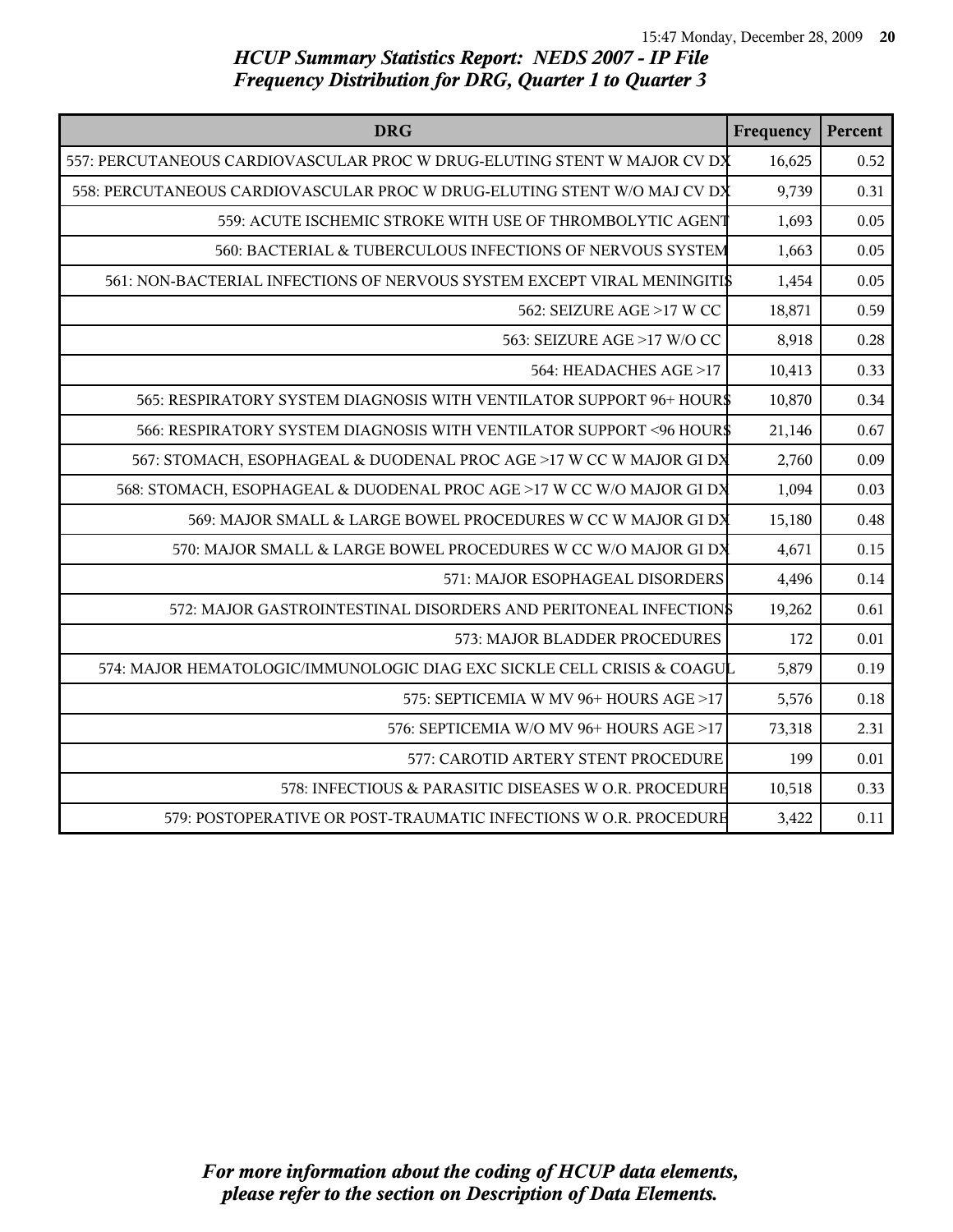| <b>DRG</b>                                                              | Frequency | Percent |
|-------------------------------------------------------------------------|-----------|---------|
| 1: HEART TRANSPLANT OR IMPLANT OF HEART ASSIST SYSTEM W MCC             | 22        | 0.00    |
| 2: HEART TRANSPLANT OR IMPLANT OF HEART ASSIST SYSTEM W/O MCC           | $\leq 10$ | $***$   |
| 3: ECMO OR TRACH W MV 96+ HRS OR PDX EXC FACE, MOUTH & NECK W MAJ O.R   | 2,076     | 0.20    |
| 4: TRACH W MV 96+ HRS OR PDX EXC FACE, MOUTH & NECK W/O MAJ O.R.        | 1,845     | 0.18    |
| 5: LIVER TRANSPLANT W MCC OR INTESTINAL TRANSPLANT                      | 48        | 0.00    |
| 6: LIVER TRANSPLANT W/O MCC                                             | 12        | 0.00    |
| 7: LUNG TRANSPLANT                                                      | $\leq 10$ | $* * *$ |
| 8: SIMULTANEOUS PANCREAS/KIDNEY TRANSPLANT                              | $\leq 10$ | $*$ **  |
| 9: BONE MARROW TRANSPLANT                                               | 11        | 0.00    |
| <b>10: PANCREAS TRANSPLANT</b>                                          | $\leq 10$ | $* * *$ |
| 11: TRACHEOSTOMY FOR FACE, MOUTH & NECK DIAGNOSES W MCC                 | 73        | 0.01    |
| 12: TRACHEOSTOMY FOR FACE, MOUTH & NECK DIAGNOSES W CO                  | 84        | 0.01    |
| 13: TRACHEOSTOMY FOR FACE, MOUTH & NECK DIAGNOSES W/O CC/MCC            | 48        | 0.00    |
| 20: INTRACRANIAL VASCULAR PROCEDURES W PDX HEMORRHAGE W MCC             | 130       | 0.01    |
| 21: INTRACRANIAL VASCULAR PROCEDURES W PDX HEMORRHAGE W CQ              | 80        | 0.01    |
| 22: INTRACRANIAL VASCULAR PROCEDURES W PDX HEMORRHAGE W/O CC/MCQ        | 33        | 0.00    |
| 23: CRANIO W MAJOR DEV IMPL/ACUTE COMPLEX CNS PDX W MCC OR CHEMO IMPLAN | 489       | 0.05    |
| 24: CRANIO W MAJOR DEV IMPL/ACUTE COMPLEX CNS PDX W/O MCC               | 244       | 0.02    |
| 25: CRANIOTOMY & ENDOVASCULAR INTRACRANIAL PROCEDURES W MCC             | 780       | 0.07    |
| 26: CRANIOTOMY & ENDOVASCULAR INTRACRANIAL PROCEDURES W CQ              | 695       | 0.07    |
| 27: CRANIOTOMY & ENDOVASCULAR INTRACRANIAL PROCEDURES W/O CC/MCC        | 570       | 0.05    |
| 28: SPINAL PROCEDURES W MCC                                             | 141       | 0.01    |
| 29: SPINAL PROCEDURES W CC OR SPINAL NEUROSTIMULATORS                   | 211       | 0.02    |
| 30: SPINAL PROCEDURES W/O CC/MCC                                        | 124       | 0.01    |
| 31: VENTRICULAR SHUNT PROCEDURES W MCC                                  | 107       | 0.01    |
| 32: VENTRICULAR SHUNT PROCEDURES W CC                                   | 251       | 0.02    |
| 33: VENTRICULAR SHUNT PROCEDURES W/O CC/MCC                             | 110       | 0.01    |
| 34: CAROTID ARTERY STENT PROCEDURE W MCC                                | 15        | 0.00    |
| 35: CAROTID ARTERY STENT PROCEDURE W CC                                 | 24        | 0.00    |
| 36: CAROTID ARTERY STENT PROCEDURE W/O CC/MCC                           | 17        | 0.00    |
| 37: EXTRACRANIAL PROCEDURES W MCC                                       | 143       | 0.01    |
| 38: EXTRACRANIAL PROCEDURES W CC                                        | 232       | 0.02    |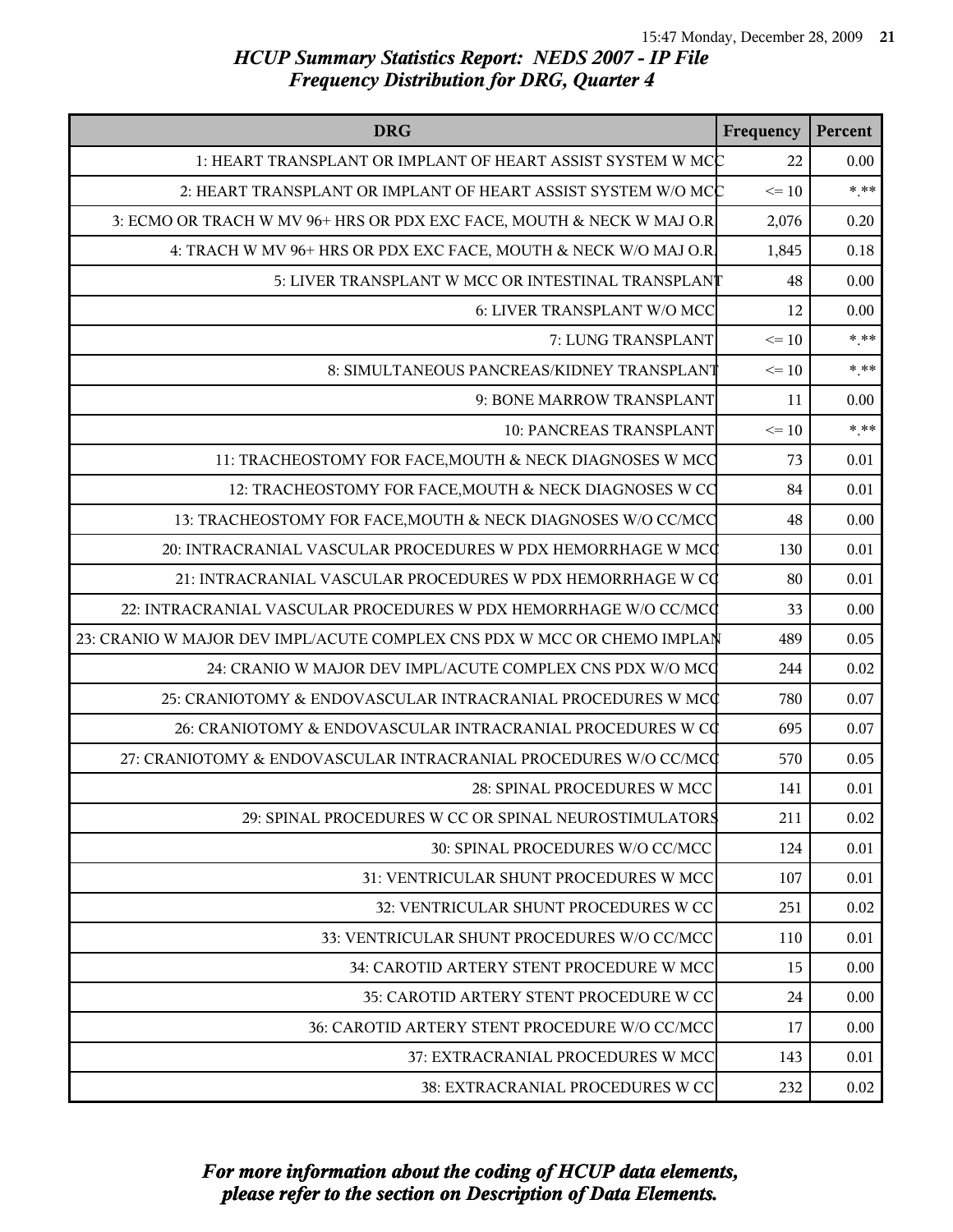| <b>DRG</b>                                                              | Frequency | Percent  |
|-------------------------------------------------------------------------|-----------|----------|
| 39: EXTRACRANIAL PROCEDURES W/O CC/MCC                                  | 249       | 0.02     |
| 40: PERIPH/CRANIAL NERVE & OTHER NERV SYST PROC W MCC                   | 371       | $0.04\,$ |
| 41: PERIPH/CRANIAL NERVE & OTHER NERV SYST PROC W CC OR PERIPH NEUROSTI | 540       | 0.05     |
| 42: PERIPH/CRANIAL NERVE & OTHER NERV SYST PROC W/O CC/MCC              | 158       | 0.02     |
| 52: SPINAL DISORDERS & INJURIES W CC/MCC                                | 128       | 0.01     |
| 53: SPINAL DISORDERS & INJURIES W/O CC/MCC                              | 125       | 0.01     |
| 54: NERVOUS SYSTEM NEOPLASMS W MCC                                      | 651       | 0.06     |
| 55: NERVOUS SYSTEM NEOPLASMS W/O MCC                                    | 1,377     | 0.13     |
| 56: DEGENERATIVE NERVOUS SYSTEM DISORDERS W MCC                         | 859       | 0.08     |
| 57: DEGENERATIVE NERVOUS SYSTEM DISORDERS W/O MCC                       | 3,772     | 0.36     |
| 58: MULTIPLE SCLEROSIS & CEREBELLAR ATAXIA W MCC                        | 100       | 0.01     |
| 59: MULTIPLE SCLEROSIS & CEREBELLAR ATAXIA W CC                         | 324       | 0.03     |
| 60: MULTIPLE SCLEROSIS & CEREBELLAR ATAXIA W/O CC/MCC                   | 472       | 0.05     |
| 61: ACUTE ISCHEMIC STROKE W USE OF THROMBOLYTIC AGENT W MCC             | 152       | 0.01     |
| 62: ACUTE ISCHEMIC STROKE W USE OF THROMBOLYTIC AGENT W CQ              | 313       | 0.03     |
| 63: ACUTE ISCHEMIC STROKE W USE OF THROMBOLYTIC AGENT W/O CC/MCQ        | 155       | 0.01     |
| 64: INTRACRANIAL HEMORRHAGE OR CEREBRAL INFARCTION W MCC                | 5,271     | 0.51     |
| 65: INTRACRANIAL HEMORRHAGE OR CEREBRAL INFARCTION W CQ                 | 9,282     | 0.89     |
| 66: INTRACRANIAL HEMORRHAGE OR CEREBRAL INFARCTION W/O CC/MCQ           | 7,450     | 0.71     |
| 67: NONSPECIFIC CVA & PRECEREBRAL OCCLUSION W/O INFARCT W MCC           | 148       | 0.01     |
| 68: NONSPECIFIC CVA & PRECEREBRAL OCCLUSION W/O INFARCT W/O MCC         | 831       | 0.08     |
| 69: TRANSIENT ISCHEMIA                                                  | 9,144     | 0.88     |
| 70: NONSPECIFIC CEREBROVASCULAR DISORDERS W MCC                         | 755       | 0.07     |
| 71: NONSPECIFIC CEREBROVASCULAR DISORDERS W CC                          | 875       | 0.08     |
| 72: NONSPECIFIC CEREBROVASCULAR DISORDERS W/O CC/MCC                    | 595       | 0.06     |
| 73: CRANIAL & PERIPHERAL NERVE DISORDERS W MCC                          | 965       | 0.09     |
| 74: CRANIAL & PERIPHERAL NERVE DISORDERS W/O MCC                        | 3,638     | 0.35     |
| 75: VIRAL MENINGITIS W CC/MCC                                           | 396       | 0.04     |
| 76: VIRAL MENINGITIS W/O CC/MCC                                         | 1,156     | 0.11     |
| 77: HYPERTENSIVE ENCEPHALOPATHY W MCC                                   | 144       | 0.01     |
| 78: HYPERTENSIVE ENCEPHALOPATHY W CC                                    | 172       | 0.02     |
| 79: HYPERTENSIVE ENCEPHALOPATHY W/O CC/MCC                              | 109       | 0.01     |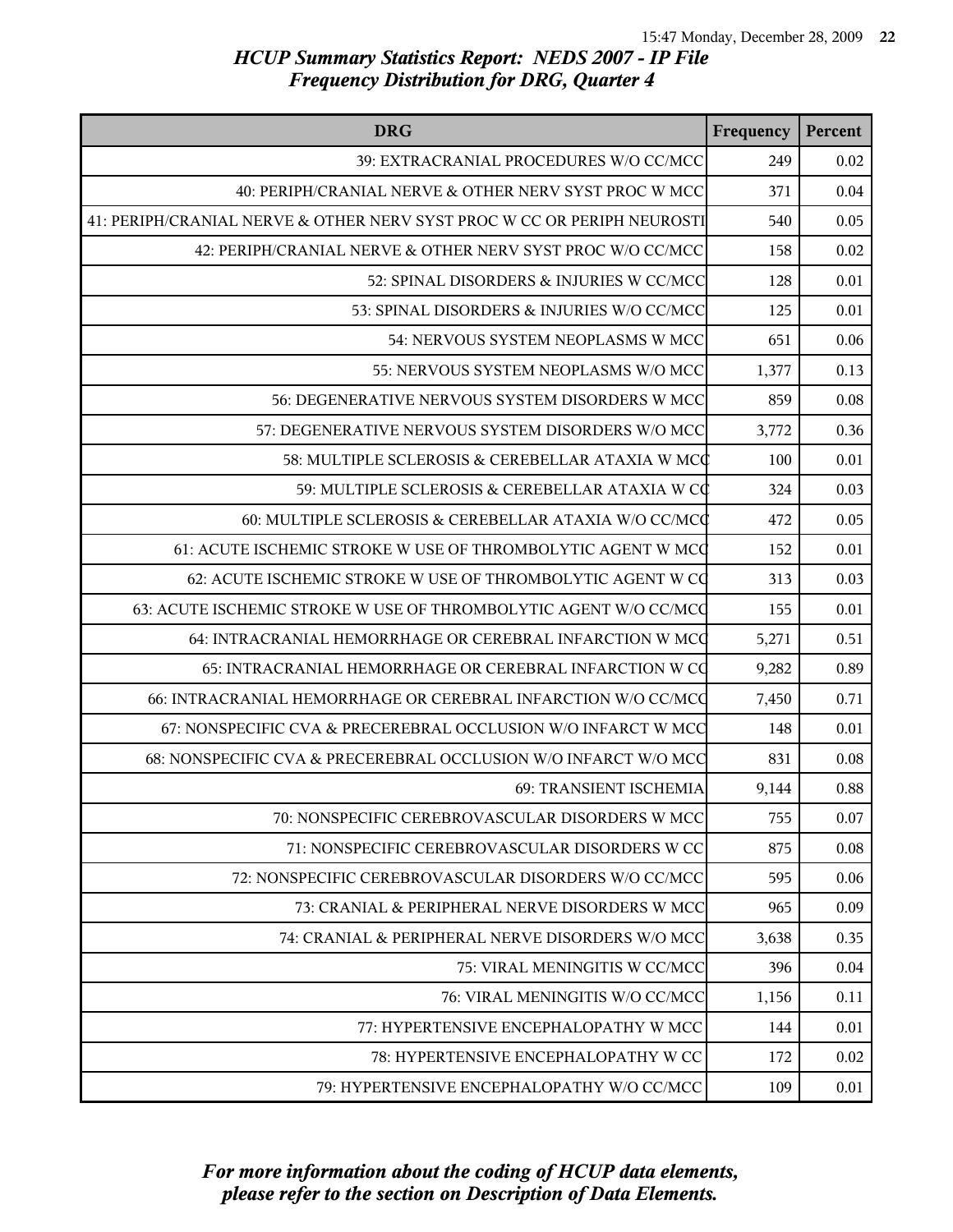| <b>DRG</b>                                                              | Frequency | Percent  |
|-------------------------------------------------------------------------|-----------|----------|
| 80: NONTRAUMATIC STUPOR & COMA W MCC                                    | 175       | 0.02     |
| 81: NONTRAUMATIC STUPOR & COMA W/O MCC                                  | 609       | 0.06     |
| 82: TRAUMATIC STUPOR & COMA, COMA >1 HR W MCC                           | 313       | 0.03     |
| 83: TRAUMATIC STUPOR & COMA, COMA >1 HR W CO                            | 323       | 0.03     |
| 84: TRAUMATIC STUPOR & COMA, COMA >1 HR W/O CC/MCC                      | 593       | 0.06     |
| 85: TRAUMATIC STUPOR & COMA, COMA <1 HR W MCC                           | 614       | 0.06     |
| 86: TRAUMATIC STUPOR & COMA, COMA <1 HR W CO                            | 1,246     | 0.12     |
| 87: TRAUMATIC STUPOR & COMA, COMA <1 HR W/O CC/MCC                      | 2,156     | 0.21     |
| 88: CONCUSSION W MCC                                                    | 187       | 0.02     |
| 89: CONCUSSION W CC                                                     | 594       | 0.06     |
| 90: CONCUSSION W/O CC/MCC                                               | 1,310     | 0.13     |
| 91: OTHER DISORDERS OF NERVOUS SYSTEM W MCC                             | 820       | 0.08     |
| 92: OTHER DISORDERS OF NERVOUS SYSTEM W CC                              | 1,653     | 0.16     |
| 93: OTHER DISORDERS OF NERVOUS SYSTEM W/O CC/MCC                        | 1,917     | 0.18     |
| 94: BACTERIAL & TUBERCULOUS INFECTIONS OF NERVOUS SYSTEM W MCC          | 196       | 0.02     |
| 95: BACTERIAL & TUBERCULOUS INFECTIONS OF NERVOUS SYSTEM W CQ           | 183       | $0.02\,$ |
| 96: BACTERIAL & TUBERCULOUS INFECTIONS OF NERVOUS SYSTEM W/O CC/MCQ     | 194       | $0.02\,$ |
| 97: NON-BACTERIAL INFECT OF NERVOUS SYS EXC VIRAL MENINGITIS W MCC      | 158       | 0.02     |
| 98: NON-BACTERIAL INFECT OF NERVOUS SYS EXC VIRAL MENINGITIS W CC       | 138       | 0.01     |
| 99: NON-BACTERIAL INFECT OF NERVOUS SYS EXC VIRAL MENINGITIS W/O CC/MCC | 197       | $0.02\,$ |
| 100: SEIZURES W MCC                                                     | 2,259     | 0.22     |
| 101: SEIZURES W/O MCC                                                   | 9,306     | 0.89     |
| 102: HEADACHES W MCC                                                    | 237       | 0.02     |
| 103: HEADACHES W/O MCC                                                  | 3,520     | 0.34     |
| 113: ORBITAL PROCEDURES W CC/MCC                                        | 61        | 0.01     |
| 114: ORBITAL PROCEDURES W/O CC/MCC                                      | 88        | 0.01     |
| 115: EXTRAOCULAR PROCEDURES EXCEPT ORBIT                                | 106       | 0.01     |
| 116: INTRAOCULAR PROCEDURES W CC/MCC                                    | 27        | 0.00     |
| 117: INTRAOCULAR PROCEDURES W/O CC/MCC                                  | 118       | 0.01     |
| 121: ACUTE MAJOR EYE INFECTIONS W CC/MCC                                | 100       | 0.01     |
| 122: ACUTE MAJOR EYE INFECTIONS W/O CC/MCC                              | 166       | 0.02     |
| 123: NEUROLOGICAL EYE DISORDERS                                         | 391       | 0.04     |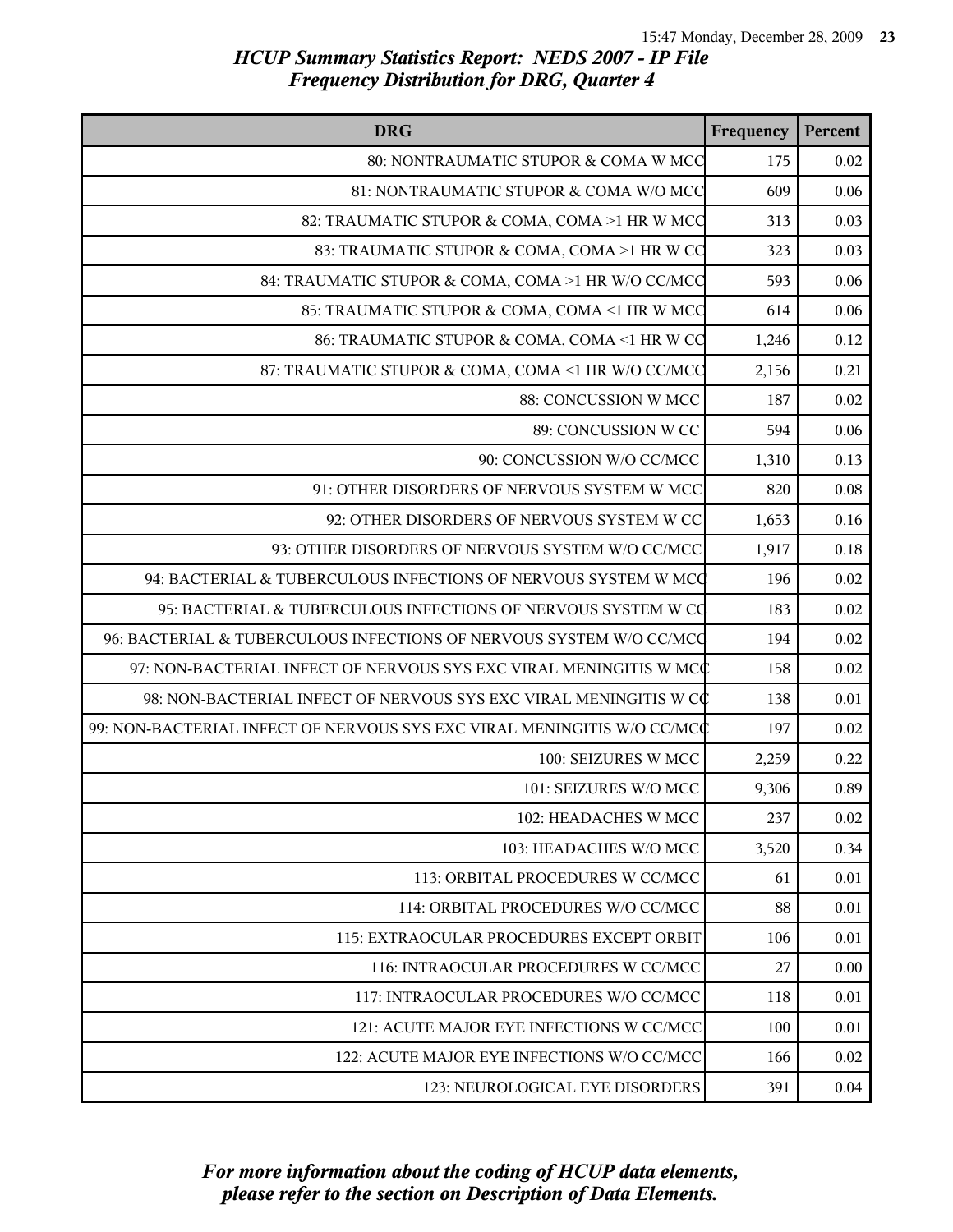| <b>DRG</b>                                                      | Frequency | Percent |
|-----------------------------------------------------------------|-----------|---------|
| 124: OTHER DISORDERS OF THE EYE W MCC                           | 103       | 0.01    |
| 125: OTHER DISORDERS OF THE EYE W/O MCC                         | 728       | 0.07    |
| 129: MAJOR HEAD & NECK PROCEDURES W CC/MCC OR MAJOR DEVICE      | $\leq 10$ | $*$ **  |
| 130: MAJOR HEAD & NECK PROCEDURES W/O CC/MCC                    | $\leq 10$ | $***$   |
| 131: CRANIAL/FACIAL PROCEDURES W CC/MCC                         | 242       | 0.02    |
| 132: CRANIAL/FACIAL PROCEDURES W/O CC/MCC                       | 369       | 0.04    |
| 133: OTHER EAR, NOSE, MOUTH & THROAT O.R. PROCEDURES W CC/MCC   | 211       | 0.02    |
| 134: OTHER EAR, NOSE, MOUTH & THROAT O.R. PROCEDURES W/O CC/MCC | 498       | 0.05    |
| 135: SINUS & MASTOID PROCEDURES W CC/MCC                        | 32        | 0.00    |
| 136: SINUS & MASTOID PROCEDURES W/O CC/MCC                      | 21        | 0.00    |
| 137: MOUTH PROCEDURES W CC/MCC                                  | 137       | 0.01    |
| 138: MOUTH PROCEDURES W/O CC/MCC                                | 105       | 0.01    |
| 139: SALIVARY GLAND PROCEDURES                                  | $\leq 10$ | $***$   |
| 146: EAR, NOSE, MOUTH & THROAT MALIGNANCY W MCC                 | 72        | 0.01    |
| 147: EAR, NOSE, MOUTH & THROAT MALIGNANCY W CO                  | 128       | 0.01    |
| 148: EAR, NOSE, MOUTH & THROAT MALIGNANCY W/O CC/MCC            | 62        | 0.01    |
| 149: DYSEQUILIBRIUM                                             | 3,721     | 0.36    |
| 150: EPISTAXIS W MCC                                            | 105       | 0.01    |
| 151: EPISTAXIS W/O MCC                                          | 610       | 0.06    |
| 152: OTITIS MEDIA & URI W MCC                                   | 349       | 0.03    |
| 153: OTITIS MEDIA & URI W/O MCC                                 | 4,299     | 0.41    |
| 154: NASAL TRAUMA & DEFORMITY W MCC                             | 265       | 0.03    |
| 155: NASAL TRAUMA & DEFORMITY W CC                              | 630       | 0.06    |
| 156: NASAL TRAUMA & DEFORMITY W/O CC/MCC                        | 856       | 0.08    |
| 157: DENTAL & ORAL DISEASES W MCC                               | 147       | 0.01    |
| 158: DENTAL & ORAL DISEASES W CC                                | 589       | 0.06    |
| 159: DENTAL & ORAL DISEASES W/O CC/MCC                          | 688       | 0.07    |
| 163: MAJOR CHEST PROCEDURES W MCC                               | 795       | 0.08    |
| 164: MAJOR CHEST PROCEDURES W CC                                | 324       | 0.03    |
| 165: MAJOR CHEST PROCEDURES W/O CC/MCC                          | 209       | 0.02    |
| 166: OTHER RESP SYSTEM O.R. PROCEDURES W MCC                    | 1,863     | 0.18    |
| 167: OTHER RESP SYSTEM O.R. PROCEDURES W CC                     | 1,317     | 0.13    |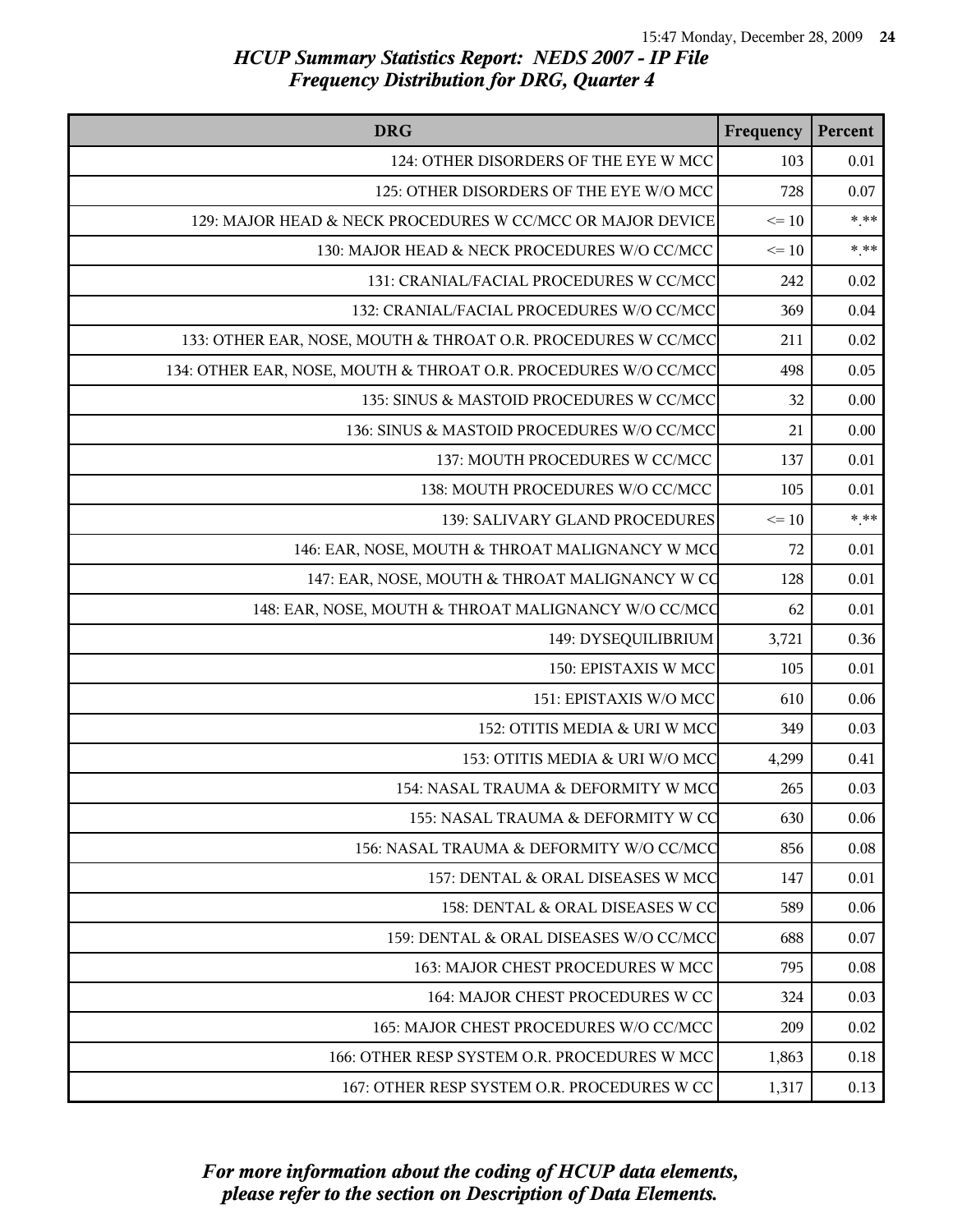| <b>DRG</b>                                             | Frequency | Percent |
|--------------------------------------------------------|-----------|---------|
| 168: OTHER RESP SYSTEM O.R. PROCEDURES W/O CC/MCC      | 292       | 0.03    |
| 175: PULMONARY EMBOLISM W MCC                          | 1,428     | 0.14    |
| 176: PULMONARY EMBOLISM W/O MCC                        | 4,218     | 0.40    |
| 177: RESPIRATORY INFECTIONS & INFLAMMATIONS W MCC      | 5,157     | 0.49    |
| 178: RESPIRATORY INFECTIONS & INFLAMMATIONS W CO       | 4,476     | 0.43    |
| 179: RESPIRATORY INFECTIONS & INFLAMMATIONS W/O CC/MCC | 1,523     | 0.15    |
| 180: RESPIRATORY NEOPLASMS W MCC                       | 1,914     | 0.18    |
| 181: RESPIRATORY NEOPLASMS W CC                        | 2,157     | 0.21    |
| 182: RESPIRATORY NEOPLASMS W/O CC/MCC                  | 242       | 0.02    |
| 183: MAJOR CHEST TRAUMA W MCC                          | 322       | 0.03    |
| 184: MAJOR CHEST TRAUMA W CC                           | 630       | 0.06    |
| 185: MAJOR CHEST TRAUMA W/O CC/MCC                     | 326       | 0.03    |
| 186: PLEURAL EFFUSION W MCC                            | 801       | 0.08    |
| 187: PLEURAL EFFUSION W CC                             | 832       | 0.08    |
| 188: PLEURAL EFFUSION W/O CC/MCC                       | 268       | 0.03    |
| 189: PULMONARY EDEMA & RESPIRATORY FAILURE             | 9,369     | 0.90    |
| 190: CHRONIC OBSTRUCTIVE PULMONARY DISEASE W MCC       | 8,321     | 0.80    |
| 191: CHRONIC OBSTRUCTIVE PULMONARY DISEASE W CC        | 9,848     | 0.95    |
| 192: CHRONIC OBSTRUCTIVE PULMONARY DISEASE W/O CC/MCC  | 13,447    | 1.29    |
| 193: SIMPLE PNEUMONIA & PLEURISY W MCC                 | 7,800     | 0.75    |
| 194: SIMPLE PNEUMONIA & PLEURISY W CC                  | 19,501    | 1.87    |
| 195: SIMPLE PNEUMONIA & PLEURISY W/O CC/MCC            | 13,146    | 1.26    |
| 196: INTERSTITIAL LUNG DISEASE W MCC                   | 523       | 0.05    |
| 197: INTERSTITIAL LUNG DISEASE W CC                    | 588       | 0.06    |
| 198: INTERSTITIAL LUNG DISEASE W/O CC/MCC              | 370       | 0.04    |
| 199: PNEUMOTHORAX W MCC                                | 441       | 0.04    |
| 200: PNEUMOTHORAX W CC                                 | 1,143     | 0.11    |
| 201: PNEUMOTHORAX W/O CC/MCC                           | 974       | 0.09    |
| 202: BRONCHITIS & ASTHMA W CC/MCC                      | 6,290     | 0.60    |
| 203: BRONCHITIS & ASTHMA W/O CC/MCC                    | 14,953    | 1.43    |
| 204: RESPIRATORY SIGNS & SYMPTOMS                      | 3,063     | 0.29    |
| 205: OTHER RESPIRATORY SYSTEM DIAGNOSES W MCC          | 662       | 0.06    |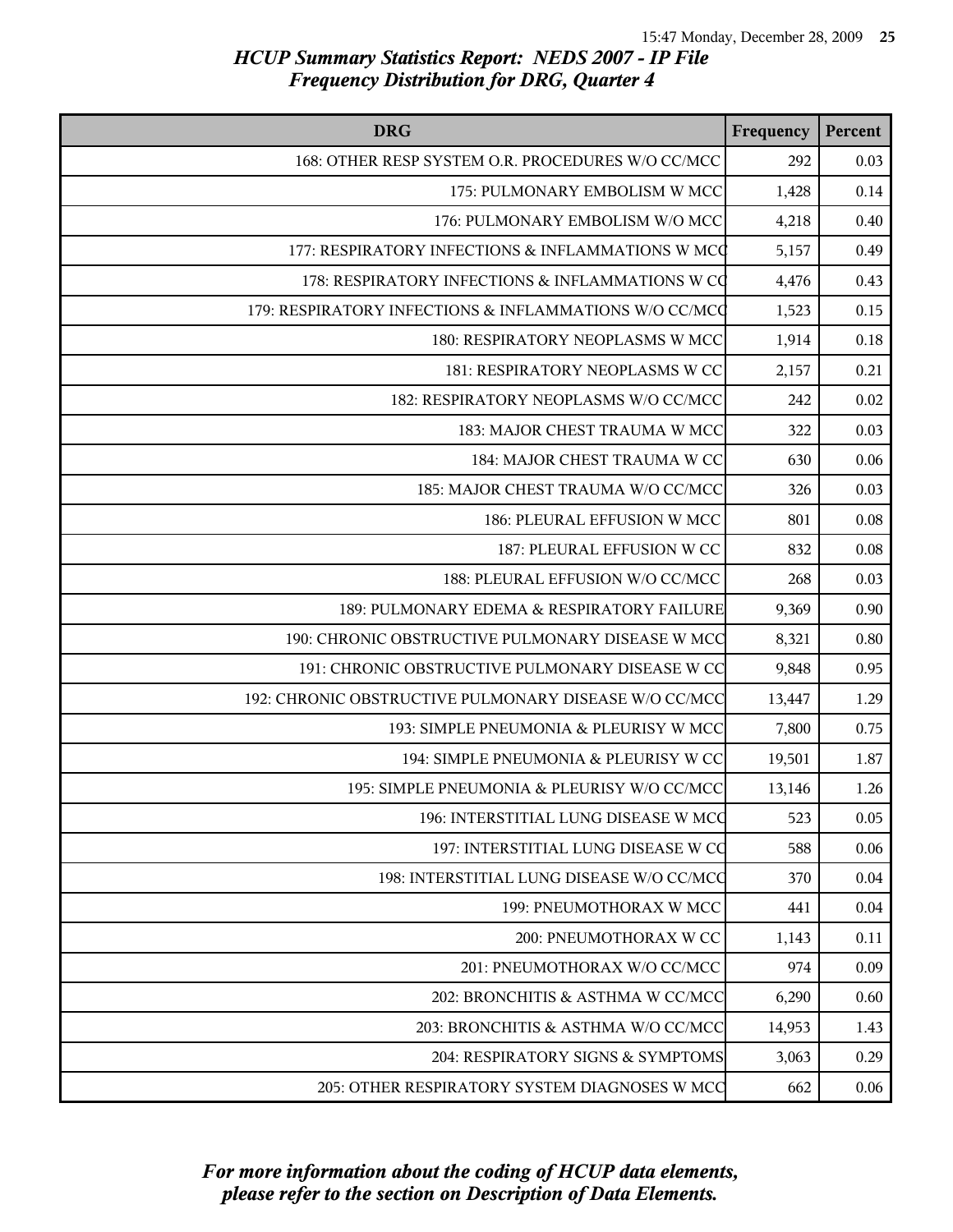| <b>DRG</b>                                                               | Frequency | Percent |
|--------------------------------------------------------------------------|-----------|---------|
| 206: OTHER RESPIRATORY SYSTEM DIAGNOSES W/O MCC                          | 2,685     | 0.26    |
| 207: RESPIRATORY SYSTEM DIAGNOSIS W VENTILATOR SUPPORT 96+ HOURS         | 3,136     | 0.30    |
| 208: RESPIRATORY SYSTEM DIAGNOSIS W VENTILATOR SUPPORT <96 HOURS         | 6,820     | 0.65    |
| 215: OTHER HEART ASSIST SYSTEM IMPLANT                                   | $\leq 10$ | $***$   |
| 216: CARDIAC VALVE & OTH MAJ CARDIOTHORACIC PROC W CARD CATH W MCC       | 433       | 0.04    |
| 217: CARDIAC VALVE & OTH MAJ CARDIOTHORACIC PROC W CARD CATH W CC        | 176       | 0.02    |
| 218: CARDIAC VALVE & OTH MAJ CARDIOTHORACIC PROC W CARD CATH W/O CC/MCC  | 32        | 0.00    |
| 219: CARDIAC VALVE & OTH MAJ CARDIOTHORACIC PROC W/O CARD CATH W MCC     | 122       | 0.01    |
| 220: CARDIAC VALVE & OTH MAJ CARDIOTHORACIC PROC W/O CARD CATH W CC      | 63        | 0.01    |
| 221: CARDIAC VALVE & OTH MAJ CARDIOTHORACIC PROC W/O CARD CATH W/O CC/MC | $\leq 10$ | $***$   |
| 222: CARDIAC DEFIB IMPLANT W CARDIAC CATH W AMI/HF/SHOCK W MCC           | 200       | 0.02    |
| 223: CARDIAC DEFIB IMPLANT W CARDIAC CATH W AMI/HF/SHOCK W/O MCC         | 213       | 0.02    |
| 224: CARDIAC DEFIB IMPLANT W CARDIAC CATH W/O AMI/HF/SHOCK W MCC         | 160       | 0.02    |
| 225: CARDIAC DEFIB IMPLANT W CARDIAC CATH W/O AMI/HF/SHOCK W/O MCC       | 222       | 0.02    |
| 226: CARDIAC DEFIBRILLATOR IMPLANT W/O CARDIAC CATH W MCC                | 329       | 0.03    |
| 227: CARDIAC DEFIBRILLATOR IMPLANT W/O CARDIAC CATH W/O MCC              | 556       | 0.05    |
| 228: OTHER CARDIOTHORACIC PROCEDURES W MCC                               | 122       | 0.01    |
| 229: OTHER CARDIOTHORACIC PROCEDURES W CC                                | 96        | 0.01    |
| 230: OTHER CARDIOTHORACIC PROCEDURES W/O CC/MCC                          | $\leq 10$ | $***$   |
| 231: CORONARY BYPASS W PTCA W MCC                                        | 108       | 0.01    |
| 232: CORONARY BYPASS W PTCA W/O MCC                                      | 112       | 0.01    |
| 233: CORONARY BYPASS W CARDIAC CATH W MCC                                | 935       | 0.09    |
| 234: CORONARY BYPASS W CARDIAC CATH W/O MCC                              | 1,454     | 0.14    |
| 235: CORONARY BYPASS W/O CARDIAC CATH W MCC                              | 86        | 0.01    |
| 236: CORONARY BYPASS W/O CARDIAC CATH W/O MCC                            | 119       | 0.01    |
| 237: MAJOR CARDIOVASC PROCEDURES W MCC OR THORACIC AORTIC ANUERYSM REPA  | 1,248     | 0.12    |
| 238: MAJOR CARDIOVASC PROCEDURES W/O MCC                                 | 898       | 0.09    |
| 239: AMPUTATION FOR CIRC SYS DISORDERS EXC UPPER LIMB & TOE W MCC        | 447       | 0.04    |
| 240: AMPUTATION FOR CIRC SYS DISORDERS EXC UPPER LIMB & TOE W CQ         | 337       | 0.03    |
| 241: AMPUTATION FOR CIRC SYS DISORDERS EXC UPPER LIMB & TOE W/O CC/MCC   | 43        | 0.00    |
| 242: PERMANENT CARDIAC PACEMAKER IMPLANT W MCC                           | 1,104     | 0.11    |
| 243: PERMANENT CARDIAC PACEMAKER IMPLANT W CO                            | 1,664     | 0.16    |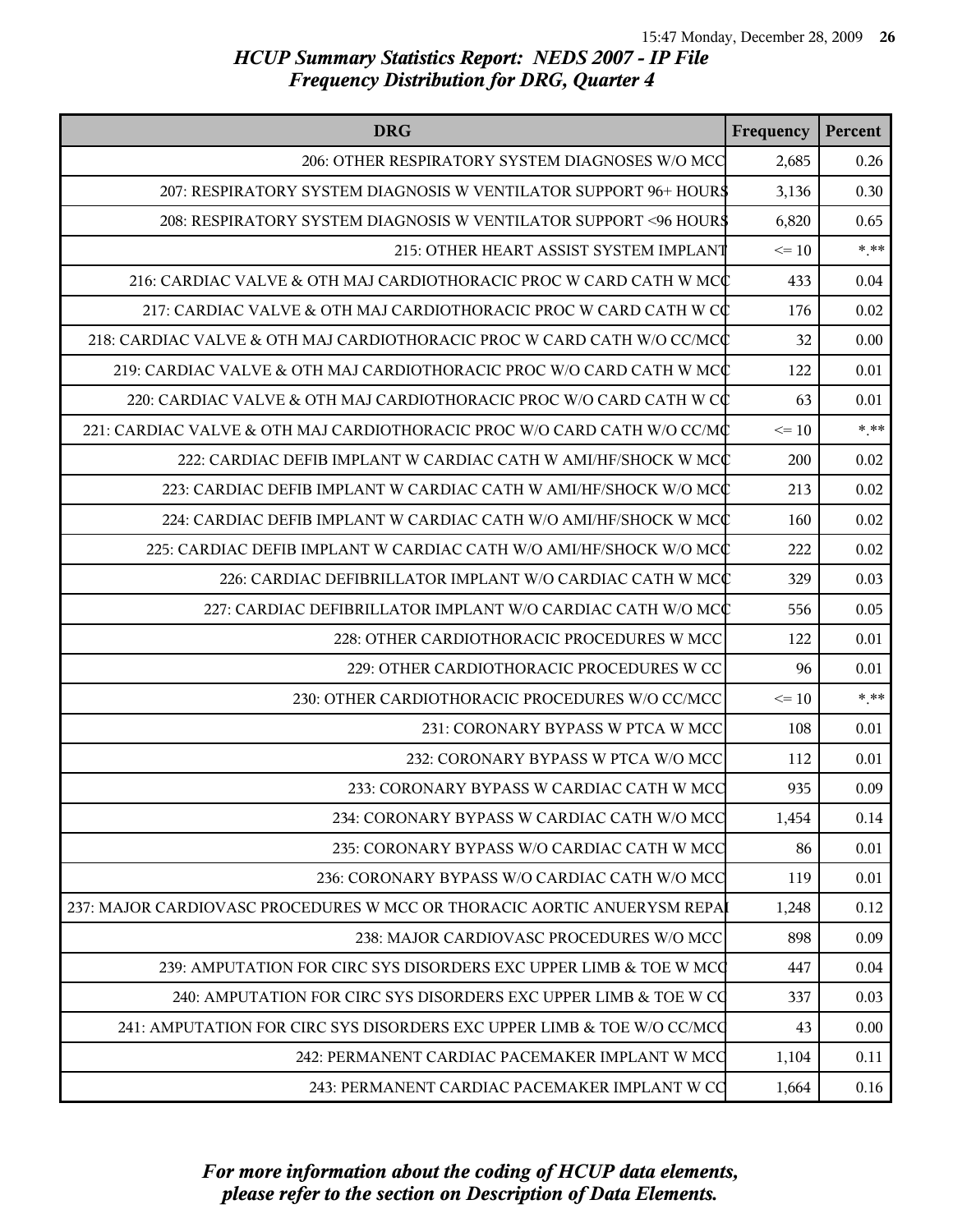| <b>DRG</b>                                                               | Frequency       | Percent  |
|--------------------------------------------------------------------------|-----------------|----------|
| 244: PERMANENT CARDIAC PACEMAKER IMPLANT W/O CC/MCC                      | 1,738           | 0.17     |
| 245: AICD LEAD & GENERATOR PROCEDURES                                    | 127             | 0.01     |
| 246: PERC CARDIOVASC PROC W DRUG-ELUTING STENT W MCC OR 4+ VESSELS/STENT | 1,362           | 0.13     |
| 247: PERC CARDIOVASC PROC W DRUG-ELUTING STENT W/O MCC                   | 6,272           | 0.60     |
| 248: PERC CARDIOVASC PROC W NON-DRUG-ELUTING STENT W MCC OR 4+ VES/STENT | 1,155           | 0.11     |
| 249: PERC CARDIOVASC PROC W NON-DRUG-ELUTING STENT W/O MCC               | 4,072           | 0.39     |
| 250: PERC CARDIOVASC PROC W/O CORONARY ARTERY STENT OR AMI W MCC         | 454             | 0.04     |
| 251: PERC CARDIOVASC PROC W/O CORONARY ARTERY STENT OR AMI W/O MCC       | 1,576           | 0.15     |
| 252: OTHER VASCULAR PROCEDURES W MCC                                     | 1,847           | 0.18     |
| 253: OTHER VASCULAR PROCEDURES W CC                                      | 1,286           | 0.12     |
| 254: OTHER VASCULAR PROCEDURES W/O CC/MCC                                | 540             | 0.05     |
| 255: UPPER LIMB & TOE AMPUTATION FOR CIRC SYSTEM DISORDERS W MCC         | 103             | 0.01     |
| 256: UPPER LIMB & TOE AMPUTATION FOR CIRC SYSTEM DISORDERS W CQ          | 152             | 0.01     |
| 257: UPPER LIMB & TOE AMPUTATION FOR CIRC SYSTEM DISORDERS W/O CC/MCQ    | $\Leftarrow$ 10 | $***$    |
| 258: CARDIAC PACEMAKER DEVICE REPLACEMENT W MCC                          | 49              | 0.00     |
| 259: CARDIAC PACEMAKER DEVICE REPLACEMENT W/O MCC                        | 187             | 0.02     |
| 260: CARDIAC PACEMAKER REVISION EXCEPT DEVICE REPLACEMENT W MCC          | 71              | 0.01     |
| 261: CARDIAC PACEMAKER REVISION EXCEPT DEVICE REPLACEMENT W CC           | 105             | 0.01     |
| 262: CARDIAC PACEMAKER REVISION EXCEPT DEVICE REPLACEMENT W/O CC/MCC     | 70              | 0.01     |
| 263: VEIN LIGATION & STRIPPING                                           | 34              | 0.00     |
| 264: OTHER CIRCULATORY SYSTEM O.R. PROCEDURES                            | 1,141           | 0.11     |
| 280: ACUTE MYOCARDIAL INFARCTION, DISCHARGED ALIVE W MCC                 | 5,241           | 0.50     |
| 281: ACUTE MYOCARDIAL INFARCTION, DISCHARGED ALIVE W CC                  | 3,950           | 0.38     |
| 282: ACUTE MYOCARDIA INFARCTION, DISCHARGED ALIVE W/O CC/MCC             | 4,507           | 0.43     |
| 283: ACUTE MYOCARDIAL INFARCTION, EXPIRED W MCC                          | 1,053           | 0.10     |
| 284: ACUTE MYOCARDIAL INFARCTION, EXPIRED W CO                           | 234             | $0.02\,$ |
| 285: ACUTE MYOCARDIAL INFARCTION, EXPIRED W/O CC/MCC                     | 120             | 0.01     |
| 286: CIRCULATORY DISORDERS EXCEPT AMI, W CARD CATH W MCC                 | 1,914           | $0.18\,$ |
| 287: CIRCULATORY DISORDERS EXCEPT AMI, W CARD CATH W/O MCC               | 13,248          | 1.27     |
| 288: ACUTE & SUBACUTE ENDOCARDITIS W MCC                                 | 274             | 0.03     |
| 289: ACUTE & SUBACUTE ENDOCARDITIS W CC                                  | 115             | 0.01     |
| 290: ACUTE & SUBACUTE ENDOCARDITIS W/O CC/MCC                            | 26              | 0.00     |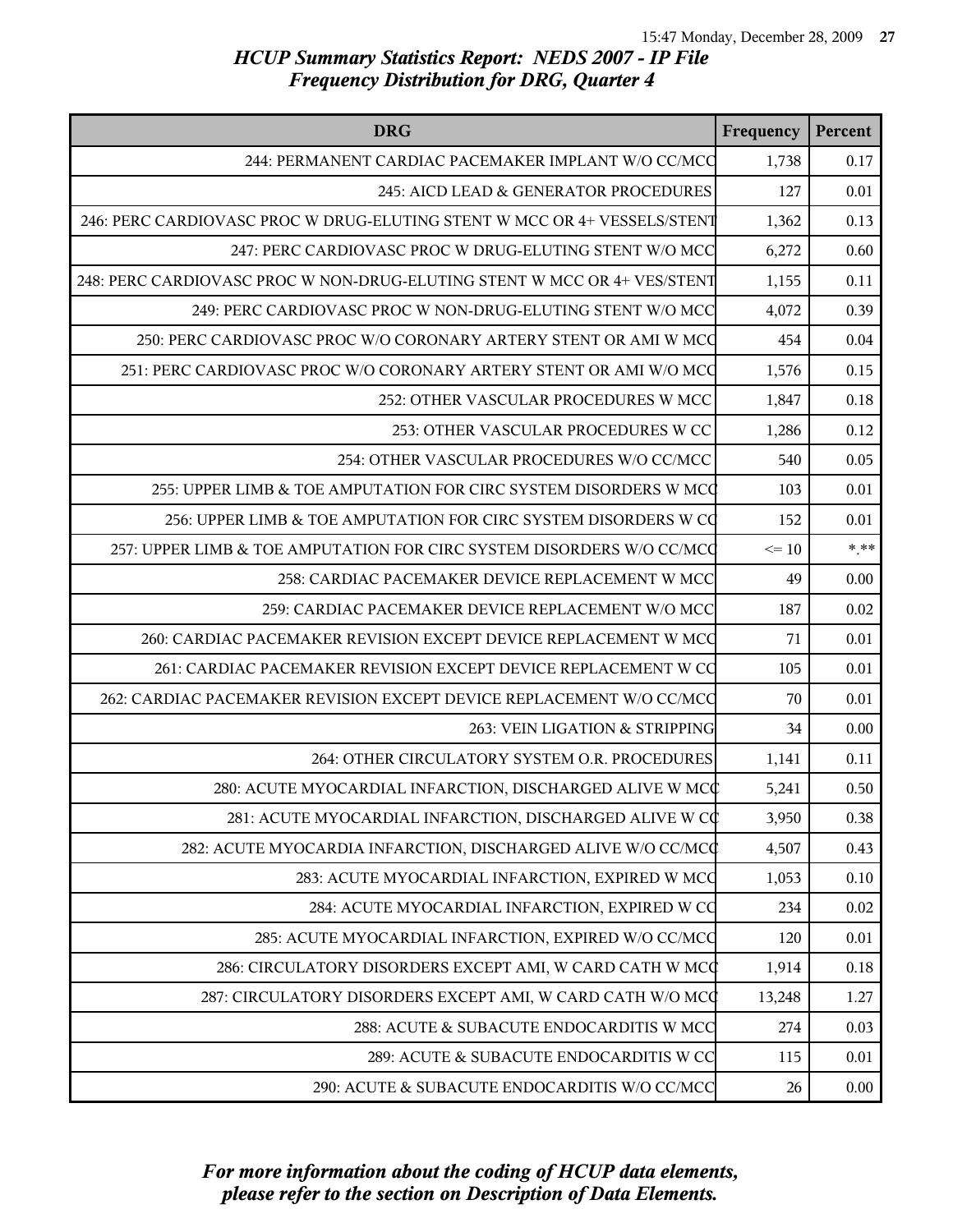| <b>DRG</b>                                                | Frequency | Percent |
|-----------------------------------------------------------|-----------|---------|
| 291: HEART FAILURE & SHOCK W MCC                          | 14,418    | 1.38    |
| 292: HEART FAILURE & SHOCK W CC                           | 14,826    | 1.42    |
| 293: HEART FAILURE & SHOCK W/O CC/MCC                     | 11,752    | 1.13    |
| 294: DEEP VEIN THROMBOPHLEBITIS W CC/MCC                  | 116       | 0.01    |
| 295: DEEP VEIN THROMBOPHLEBITIS W/O CC/MCC                | 60        | 0.01    |
| 296: CARDIAC ARREST, UNEXPLAINED W MCC                    | 209       | 0.02    |
| 297: CARDIAC ARREST, UNEXPLAINED W CC                     | 90        | 0.01    |
| 298: CARDIAC ARREST, UNEXPLAINED W/O CC/MCC               | 48        | 0.00    |
| 299: PERIPHERAL VASCULAR DISORDERS W MCC                  | 1,843     | 0.18    |
| 300: PERIPHERAL VASCULAR DISORDERS W CC                   | 3,117     | 0.30    |
| 301: PERIPHERAL VASCULAR DISORDERS W/O CC/MCC             | 2,481     | 0.24    |
| 302: ATHEROSCLEROSIS W MCC                                | 649       | 0.06    |
| 303: ATHEROSCLEROSIS W/O MCC                              | 5,920     | 0.57    |
| 304: HYPERTENSION W MCC                                   | 389       | 0.04    |
| 305: HYPERTENSION W/O MCC                                 | 4,629     | 0.44    |
| 306: CARDIAC CONGENITAL & VALVULAR DISORDERS W MCC        | 177       | 0.02    |
| 307: CARDIAC CONGENITAL & VALVULAR DISORDERS W/O MCC      | 501       | 0.05    |
| 308: CARDIAC ARRHYTHMIA & CONDUCTION DISORDERS W MCC      | 3,702     | 0.36    |
| 309: CARDIAC ARRHYTHMIA & CONDUCTION DISORDERS W CO       | 6,990     | 0.67    |
| 310: CARDIAC ARRHYTHMIA & CONDUCTION DISORDERS W/O CC/MCC | 13,406    | 1.29    |
| 311: ANGINA PECTORIS                                      | 2,555     | 0.25    |
| 312: SYNCOPE & COLLAPSE                                   | 16,070    | 1.54    |
| 313: CHEST PAIN                                           | 32,601    | 3.13    |
| 314: OTHER CIRCULATORY SYSTEM DIAGNOSES W MCC             | 4,912     | 0.47    |
| 315: OTHER CIRCULATORY SYSTEM DIAGNOSES W CC              | 2,527     | 0.24    |
| 316: OTHER CIRCULATORY SYSTEM DIAGNOSES W/O CC/MCC        | 1,777     | 0.17    |
| 326: STOMACH, ESOPHAGEAL & DUODENAL PROC W MCC            | 756       | 0.07    |
| 327: STOMACH, ESOPHAGEAL & DUODENAL PROC W CC             | 470       | 0.05    |
| 328: STOMACH, ESOPHAGEAL & DUODENAL PROC W/O CC/MCC       | 652       | 0.06    |
| 329: MAJOR SMALL & LARGE BOWEL PROCEDURES W MCC           | 3,566     | 0.34    |
| 330: MAJOR SMALL & LARGE BOWEL PROCEDURES W CC            | 2,695     | 0.26    |
| 331: MAJOR SMALL & LARGE BOWEL PROCEDURES W/O CC/MCC      | 825       | 0.08    |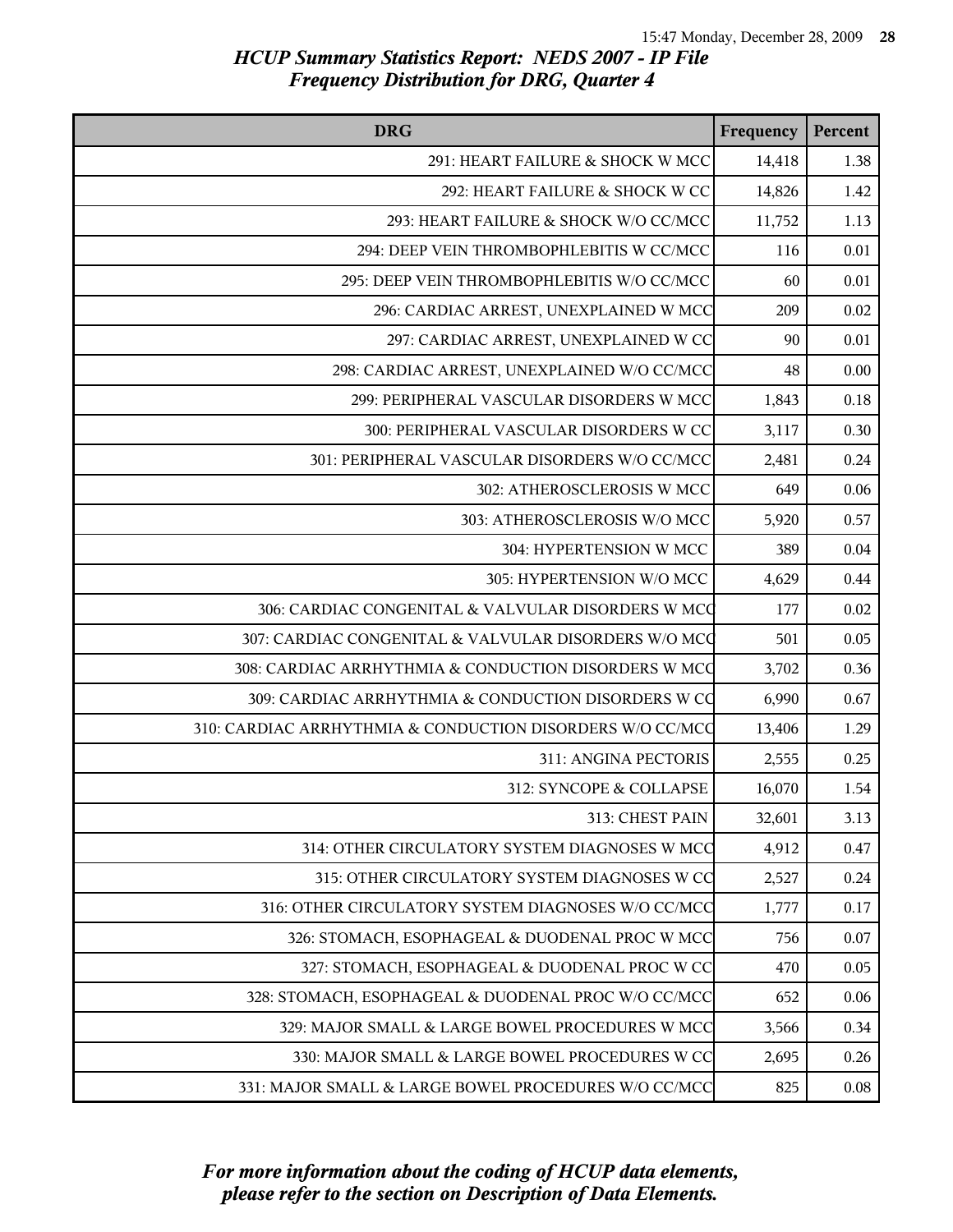| <b>DRG</b>                                                          | Frequency | Percent |
|---------------------------------------------------------------------|-----------|---------|
| 332: RECTAL RESECTION W MCC                                         | 51        | 0.00    |
| 333: RECTAL RESECTION W CC                                          | 69        | 0.01    |
| 334: RECTAL RESECTION W/O CC/MCC                                    | 21        | 0.00    |
| 335: PERITONEAL ADHESIOLYSIS W MCC                                  | 593       | 0.06    |
| 336: PERITONEAL ADHESIOLYSIS W CC                                   | 1,040     | 0.10    |
| 337: PERITONEAL ADHESIOLYSIS W/O CC/MCC                             | 847       | 0.08    |
| 338: APPENDECTOMY W COMPLICATED PRINCIPAL DIAG W MCC                | 255       | 0.02    |
| 339: APPENDECTOMY W COMPLICATED PRINCIPAL DIAG W CO                 | 868       | 0.08    |
| 340: APPENDECTOMY W COMPLICATED PRINCIPAL DIAG W/O CC/MCQ           | 2,365     | 0.23    |
| 341: APPENDECTOMY W/O COMPLICATED PRINCIPAL DIAG W MCC              | 226       | 0.02    |
| 342: APPENDECTOMY W/O COMPLICATED PRINCIPAL DIAG W CO               | 914       | 0.09    |
| 343: APPENDECTOMY W/O COMPLICATED PRINCIPAL DIAG W/O CC/MCC         | 8,887     | 0.85    |
| 344: MINOR SMALL & LARGE BOWEL PROCEDURES W MCC                     | 26        | 0.00    |
| 345: MINOR SMALL & LARGE BOWEL PROCEDURES W CC                      | 60        | 0.01    |
| 346: MINOR SMALL & LARGE BOWEL PROCEDURES W/O CC/MCC                | 63        | 0.01    |
| 347: ANAL & STOMAL PROCEDURES W MCC                                 | 145       | 0.01    |
| 348: ANAL & STOMAL PROCEDURES W CC                                  | 396       | 0.04    |
| 349: ANAL & STOMAL PROCEDURES W/O CC/MCC                            | 682       | 0.07    |
| 350: INGUINAL & FEMORAL HERNIA PROCEDURES W MCC                     | 111       | 0.01    |
| 351: INGUINAL & FEMORAL HERNIA PROCEDURES W CC                      | 213       | 0.02    |
| 352: INGUINAL & FEMORAL HERNIA PROCEDURES W/O CC/MCC                | 553       | 0.05    |
| 353: HERNIA PROCEDURES EXCEPT INGUINAL & FEMORAL W MCC              | 178       | 0.02    |
| 354: HERNIA PROCEDURES EXCEPT INGUINAL & FEMORAL W CC               | 360       | 0.03    |
| 355: HERNIA PROCEDURES EXCEPT INGUINAL & FEMORAL W/O CC/MCC         | 610       | 0.06    |
| 356: OTHER DIGESTIVE SYSTEM O.R. PROCEDURES W MCC                   | 647       | 0.06    |
| 357: OTHER DIGESTIVE SYSTEM O.R. PROCEDURES W CC                    | 530       | 0.05    |
| 358: OTHER DIGESTIVE SYSTEM O.R. PROCEDURES W/O CC/MCC              | 296       | 0.03    |
| 368: MAJOR ESOPHAGEAL DISORDERS W MCC                               | 397       | 0.04    |
| 369: MAJOR ESOPHAGEAL DISORDERS W CC                                | 651       | 0.06    |
| 370: MAJOR ESOPHAGEAL DISORDERS W/O CC/MCC                          | 372       | 0.04    |
| 371: MAJOR GASTROINTESTINAL DISORDERS & PERITONEAL INFECTIONS W MCC | 2,102     | 0.20    |
| 372: MAJOR GASTROINTESTINAL DISORDERS & PERITONEAL INFECTIONS W CC  | 2,396     | 0.23    |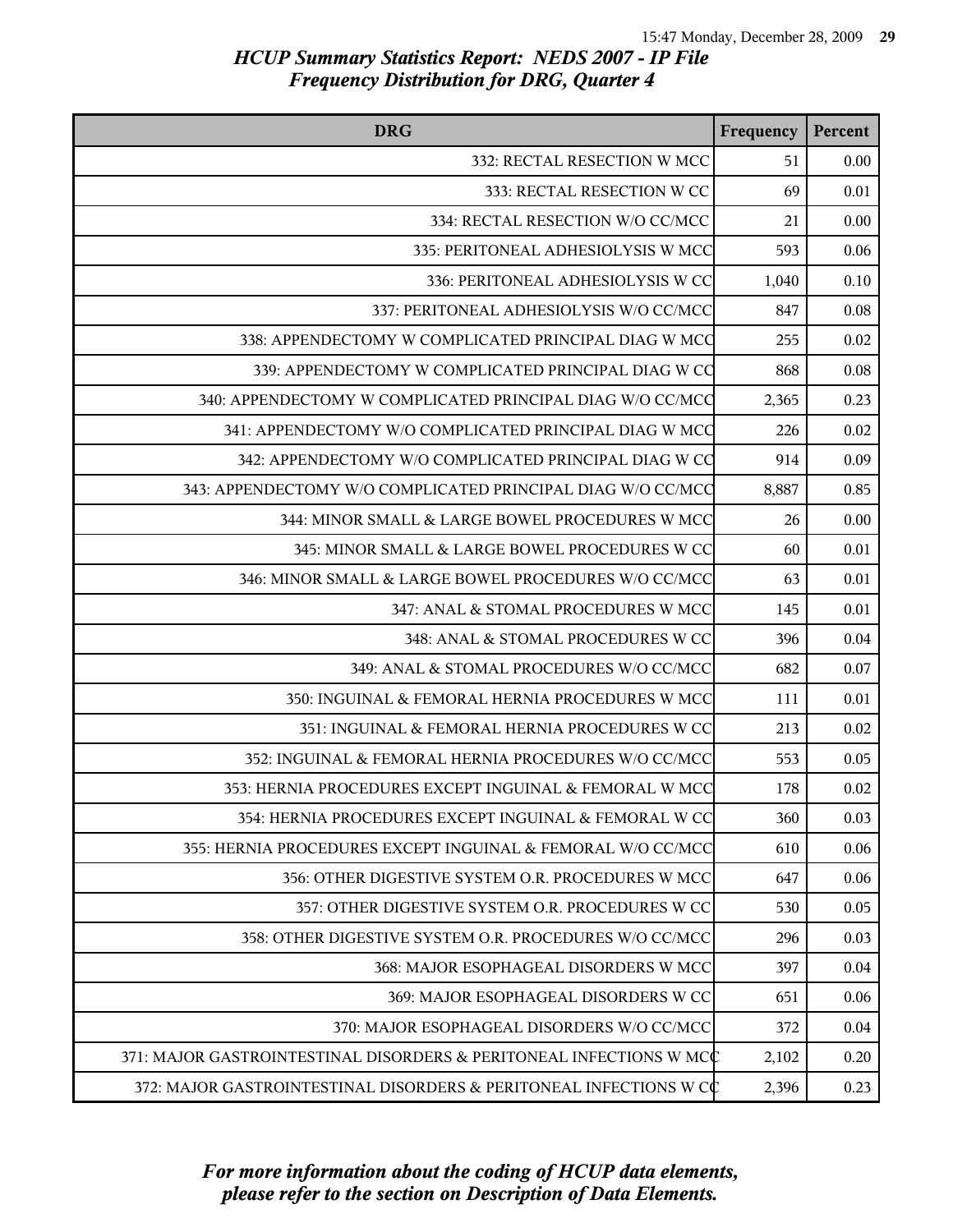| <b>DRG</b>                                                               | Frequency | Percent  |
|--------------------------------------------------------------------------|-----------|----------|
| 373: MAJOR GASTROINTESTINAL DISORDERS & PERITONEAL INFECTIONS W/O CC/MCC | 1,605     | 0.15     |
| 374: DIGESTIVE MALIGNANCY W MCC                                          | 788       | 0.08     |
| 375: DIGESTIVE MALIGNANCY W CC                                           | 1,402     | 0.13     |
| 376: DIGESTIVE MALIGNANCY W/O CC/MCC                                     | 226       | 0.02     |
| 377: G.I. HEMORRHAGE W MCC                                               | 4,611     | 0.44     |
| 378: G.I. HEMORRHAGE W CC                                                | 9,699     | 0.93     |
| 379: G.I. HEMORRHAGE W/O CC/MCC                                          | 6,632     | 0.64     |
| 380: COMPLICATED PEPTIC ULCER W MCC                                      | 268       | 0.03     |
| 381: COMPLICATED PEPTIC ULCER W CC                                       | 527       | 0.05     |
| 382: COMPLICATED PEPTIC ULCER W/O CC/MCC                                 | 398       | 0.04     |
| 383: UNCOMPLICATED PEPTIC ULCER W MCC                                    | 129       | 0.01     |
| 384: UNCOMPLICATED PEPTIC ULCER W/O MCC                                  | 927       | 0.09     |
| 385: INFLAMMATORY BOWEL DISEASE W MCC                                    | 289       | 0.03     |
| 386: INFLAMMATORY BOWEL DISEASE W CC                                     | 1,555     | 0.15     |
| 387: INFLAMMATORY BOWEL DISEASE W/O CC/MCC                               | 1,272     | 0.12     |
| 388: G.I. OBSTRUCTION W MCC                                              | 1,828     | $0.18\,$ |
| 389: G.I. OBSTRUCTION W CC                                               | 4,227     | 0.41     |
| 390: G.I. OBSTRUCTION W/O CC/MCC                                         | 5,533     | 0.53     |
| 391: ESOPHAGITIS, GASTROENT & MISC DIGEST DISORDERS W MCC                | 4,525     | 0.43     |
| 392: ESOPHAGITIS, GASTROENT & MISC DIGEST DISORDERS W/O MCC              | 35,804    | 3.44     |
| 393: OTHER DIGESTIVE SYSTEM DIAGNOSES W MCC                              | 2,076     | 0.20     |
| 394: OTHER DIGESTIVE SYSTEM DIAGNOSES W CC                               | 4,588     | 0.44     |
| 395: OTHER DIGESTIVE SYSTEM DIAGNOSES W/O CC/MCC                         | 3,112     | 0.30     |
| 405: PANCREAS, LIVER & SHUNT PROCEDURES W MCC                            | 252       | $0.02\,$ |
| 406: PANCREAS, LIVER & SHUNT PROCEDURES W CC                             | 106       | 0.01     |
| 407: PANCREAS, LIVER & SHUNT PROCEDURES W/O CC/MCC                       | 55        | 0.01     |
| 408: BILIARY TRACT PROC EXCEPT ONLY CHOLECYST W OR W/O C.D.E. W MCC      | 87        | 0.01     |
| 409: BILIARY TRACT PROC EXCEPT ONLY CHOLECYST W OR W/O C.D.E. W CQ       | 71        | 0.01     |
| 410: BILIARY TRACT PROC EXCEPT ONLY CHOLECYST W OR W/O C.D.E. W/O CC/MCQ | 36        | 0.00     |
| 411: CHOLECYSTECTOMY W C.D.E. W MCC                                      | 84        | 0.01     |
| 412: CHOLECYSTECTOMY W C.D.E. W CC                                       | 75        | 0.01     |
| 413: CHOLECYSTECTOMY W C.D.E. W/O CC/MCC                                 | 90        | 0.01     |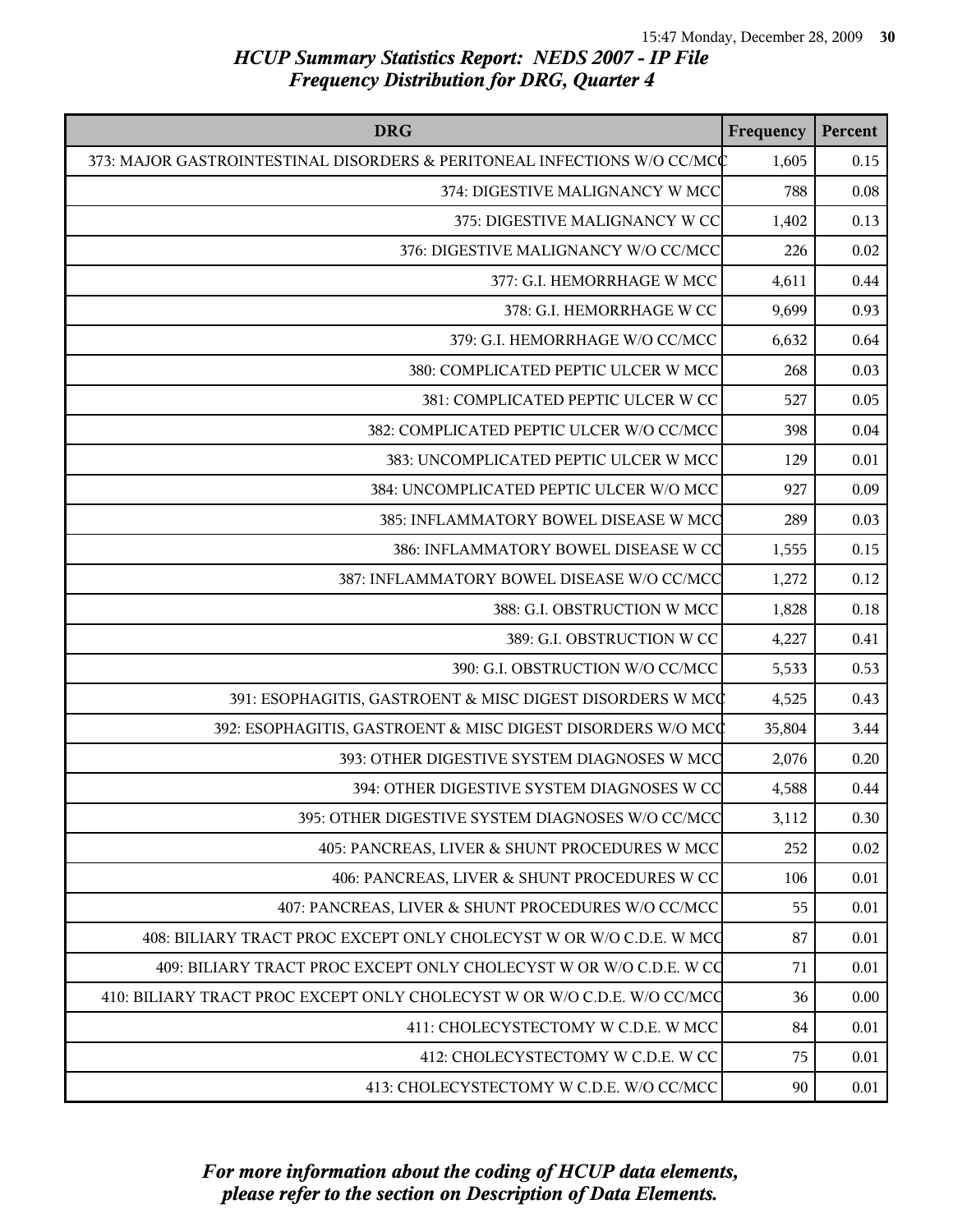| <b>DRG</b>                                                         | Frequency | Percent  |
|--------------------------------------------------------------------|-----------|----------|
| 414: CHOLECYSTECTOMY EXCEPT BY LAPAROSCOPE W/O C.D.E. W MCC        | 457       | 0.04     |
| 415: CHOLECYSTECTOMY EXCEPT BY LAPAROSCOPE W/O C.D.E. W CC         | 417       | 0.04     |
| 416: CHOLECYSTECTOMY EXCEPT BY LAPAROSCOPE W/O C.D.E. W/O CC/MCC   | 448       | $0.04\,$ |
| 417: LAPAROSCOPIC CHOLECYSTECTOMY W/O C.D.E. W MCC                 | 2,142     | 0.21     |
| 418: LAPAROSCOPIC CHOLECYSTECTOMY W/O C.D.E. W CC                  | 3,349     | 0.32     |
| 419: LAPAROSCOPIC CHOLECYSTECTOMY W/O C.D.E. W/O CC/MCC            | 6,961     | 0.67     |
| 420: HEPATOBILIARY DIAGNOSTIC PROCEDURES W MCC                     | 67        | 0.01     |
| 421: HEPATOBILIARY DIAGNOSTIC PROCEDURES W CC                      | 65        | 0.01     |
| 422: HEPATOBILIARY DIAGNOSTIC PROCEDURES W/O CC/MCC                | 25        | 0.00     |
| 423: OTHER HEPATOBILIARY OR PANCREAS O.R. PROCEDURES W MCC         | 118       | 0.01     |
| 424: OTHER HEPATOBILIARY OR PANCREAS O.R. PROCEDURES W CC          | 58        | 0.01     |
| 425: OTHER HEPATOBILIARY OR PANCREAS O.R. PROCEDURES W/O CC/MCC    | $\leq 10$ | $***$    |
| 432: CIRRHOSIS & ALCOHOLIC HEPATITIS W MCC                         | 2,449     | 0.24     |
| 433: CIRRHOSIS & ALCOHOLIC HEPATITIS W CO                          | 1,600     | 0.15     |
| 434: CIRRHOSIS & ALCOHOLIC HEPATITIS W/O CC/MCC                    | 166       | 0.02     |
| 435: MALIGNANCY OF HEPATOBILIARY SYSTEM OR PANCREAS W MCC          | 1,046     | 0.10     |
| 436: MALIGNANCY OF HEPATOBILIARY SYSTEM OR PANCREAS W CQ           | 990       | 0.10     |
| 437: MALIGNANCY OF HEPATOBILIARY SYSTEM OR PANCREAS W/O CC/MCQ     | 186       | 0.02     |
| 438: DISORDERS OF PANCREAS EXCEPT MALIGNANCY W MCC                 | 2,010     | 0.19     |
| 439: DISORDERS OF PANCREAS EXCEPT MALIGNANCY W CC                  | 4,384     | 0.42     |
| 440: DISORDERS OF PANCREAS EXCEPT MALIGNANCY W/O CC/MCC            | 5,330     | 0.51     |
| 441: DISORDERS OF LIVER EXCEPT MALIG, CIRR, ALC HEPA W MCC         | 1,747     | 0.17     |
| 442: DISORDERS OF LIVER EXCEPT MALIG, CIRR, ALC HEPA W CO          | 2,014     | 0.19     |
| 443: DISORDERS OF LIVER EXCEPT MALIG, CIRR, ALC HEPA W/O CC/MCC    | 1,038     | 0.10     |
| 444: DISORDERS OF THE BILIARY TRACT W MCC                          | 1,226     | 0.12     |
| 445: DISORDERS OF THE BILIARY TRACT W CC                           | 1,629     | 0.16     |
| 446: DISORDERS OF THE BILIARY TRACT W/O CC/MCC                     | 2,471     | 0.24     |
| 453: COMBINED ANTERIOR/POSTERIOR SPINAL FUSION W MCC               | 23        | 0.00     |
| 454: COMBINED ANTERIOR/POSTERIOR SPINAL FUSION W CC                | 26        | 0.00     |
| 455: COMBINED ANTERIOR/POSTERIOR SPINAL FUSION W/O CC/MCC          | $\leq 10$ | $***$    |
| 456: SPINAL FUS EXC CERV W SPINAL CURV/MALIG/INFEC OR 9+ FUS W MCC | 39        | 0.00     |
| 457: SPINAL FUS EXC CERV W SPINAL CURV/MALIG/INFEC OR 9+ FUS W CO  | 40        | 0.00     |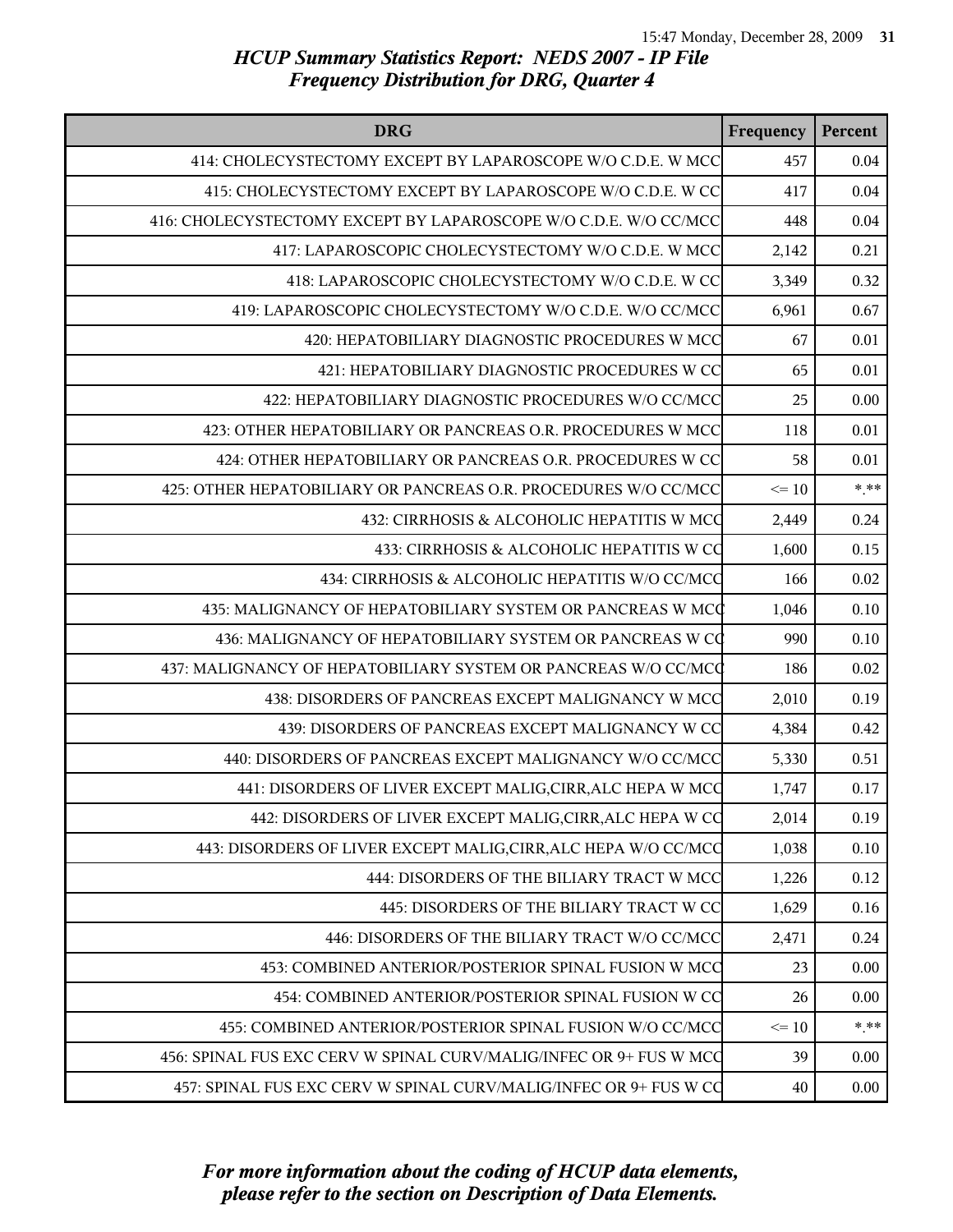| <b>DRG</b>                                                               | Frequency | Percent |
|--------------------------------------------------------------------------|-----------|---------|
| 458: SPINAL FUS EXC CERV W SPINAL CURV/MALIG/INFEC OR 9+ FUS W/O CC/MCC  | $\leq 10$ | $* * *$ |
| 459: SPINAL FUSION EXCEPT CERVICAL W MCC                                 | 91        | 0.01    |
| 460: SPINAL FUSION EXCEPT CERVICAL W/O MCC                               | 309       | 0.03    |
| 461: BILATERAL OR MULTIPLE MAJOR JOINT PROCS OF LOWER EXTREMITY W MCC    | 14        | 0.00    |
| 462: BILATERAL OR MULTIPLE MAJOR JOINT PROCS OF LOWER EXTREMITY W/O MCC  | 62        | 0.01    |
| 463: WND DEBRID & SKN GRFT EXC HAND, FOR MUSCULO-CONN TISS DIS W MCC     | 340       | 0.03    |
| 464: WND DEBRID & SKN GRFT EXC HAND, FOR MUSCULO-CONN TISS DIS W CQ      | 495       | 0.05    |
| 465: WND DEBRID & SKN GRFT EXC HAND, FOR MUSCULO-CONN TISS DIS W/O CC/MQ | 235       | 0.02    |
| 466: REVISION OF HIP OR KNEE REPLACEMENT W MCC                           | 111       | 0.01    |
| 467: REVISION OF HIP OR KNEE REPLACEMENT W CC                            | 186       | 0.02    |
| 468: REVISION OF HIP OR KNEE REPLACEMENT W/O CC/MCC                      | 112       | 0.01    |
| 469: MAJOR JOINT REPLACEMENT OR REATTACHMENT OF LOWER EXTREMITY W MCC    | 1,225     | 0.12    |
| 470: MAJOR JOINT REPLACEMENT OR REATTACHMENT OF LOWER EXTREMITY W/O MCC  | 4,029     | 0.39    |
| 471: CERVICAL SPINAL FUSION W MCC                                        | 80        | 0.01    |
| 472: CERVICAL SPINAL FUSION W CC                                         | 132       | 0.01    |
| 473: CERVICAL SPINAL FUSION W/O CC/MCC                                   | 180       | 0.02    |
| 474: AMPUTATION FOR MUSCULOSKELETAL SYS & CONN TISSUE DIS W MCC          | 122       | 0.01    |
| 475: AMPUTATION FOR MUSCULOSKELETAL SYS & CONN TISSUE DIS W CC           | 98        | 0.01    |
| 476: AMPUTATION FOR MUSCULOSKELETAL SYS & CONN TISSUE DIS W/O CC/MCC     | 20        | 0.00    |
| 477: BIOPSIES OF MUSCULOSKELETAL SYSTEM & CONNECTIVE TISSUE W MCC        | 160       | 0.02    |
| 478: BIOPSIES OF MUSCULOSKELETAL SYSTEM & CONNECTIVE TISSUE W CC         | 450       | 0.04    |
| 479: BIOPSIES OF MUSCULOSKELETAL SYSTEM & CONNECTIVE TISSUE W/O CC/MCC   | 221       | 0.02    |
| 480: HIP & FEMUR PROCEDURES EXCEPT MAJOR JOINT W MCC                     | 2,135     | 0.20    |
| 481: HIP & FEMUR PROCEDURES EXCEPT MAJOR JOINT W CC                      | 5,294     | 0.51    |
| 482: HIP & FEMUR PROCEDURES EXCEPT MAJOR JOINT W/O CC/MCC                | 3,712     | 0.36    |
| 483: MAJOR JOINT & LIMB REATTACHMENT PROC OF UPPER EXTREMITY W CC/MCC    | 121       | 0.01    |
| 484: MAJOR JOINT & LIMB REATTACHMENT PROC OF UPPER EXTREMITY W/O CC/MCQ  | 80        | 0.01    |
| 485: KNEE PROCEDURES W PDX OF INFECTION W MCC                            | 68        | 0.01    |
| 486: KNEE PROCEDURES W PDX OF INFECTION W CC                             | 103       | 0.01    |
| 487: KNEE PROCEDURES W PDX OF INFECTION W/O CC/MCC                       | 90        | 0.01    |
| 488: KNEE PROCEDURES W/O PDX OF INFECTION W CC/MCC                       | 122       | 0.01    |
| 489: KNEE PROCEDURES W/O PDX OF INFECTION W/O CC/MCC                     | 165       | 0.02    |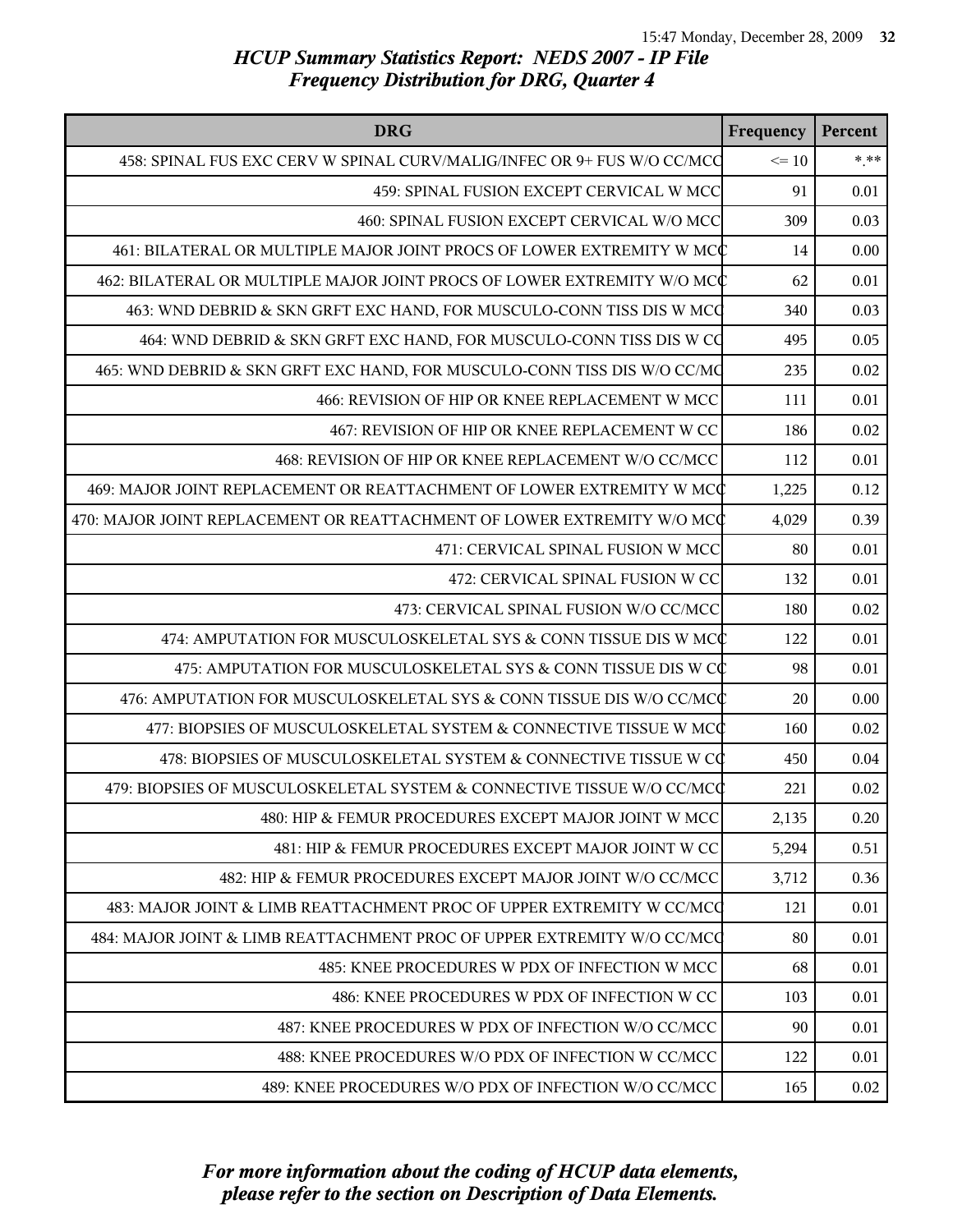| <b>DRG</b>                                                               | Frequency | Percent  |
|--------------------------------------------------------------------------|-----------|----------|
| 490: BACK & NECK PROC EXC SPINAL FUSION W CC/MCC OR DISC DEVICE/NEUROSTI | 376       | 0.04     |
| 491: BACK & NECK PROC EXC SPINAL FUSION W/O CC/MCC                       | 446       | 0.04     |
| 492: LOWER EXTREM & HUMER PROC EXCEPT HIP, FOOT, FEMUR W MCC             | 584       | 0.06     |
| 493: LOWER EXTREM & HUMER PROC EXCEPT HIP, FOOT, FEMUR W CC              | 1,828     | $0.18\,$ |
| 494: LOWER EXTREM & HUMER PROC EXCEPT HIP, FOOT, FEMUR W/O CC/MCC        | 4,959     | 0.48     |
| 495: LOCAL EXCISION & REMOVAL INT FIX DEVICES EXC HIP & FEMUR W MCC      | 92        | 0.01     |
| 496: LOCAL EXCISION & REMOVAL INT FIX DEVICES EXC HIP & FEMUR W CC       | 206       | 0.02     |
| 497: LOCAL EXCISION & REMOVAL INT FIX DEVICES EXC HIP & FEMUR W/O CC/MCC | 154       | $0.01\,$ |
| 498: LOCAL EXCISION & REMOVAL INT FIX DEVICES OF HIP & FEMUR W CC/MCC    | 43        | 0.00     |
| 499: LOCAL EXCISION & REMOVAL INT FIX DEVICES OF HIP & FEMUR W/O CC/MCC  | 17        | 0.00     |
| 500: SOFT TISSUE PROCEDURES W MCC                                        | 140       | 0.01     |
| 501: SOFT TISSUE PROCEDURES W CC                                         | 447       | 0.04     |
| 502: SOFT TISSUE PROCEDURES W/O CC/MCC                                   | 341       | 0.03     |
| 503: FOOT PROCEDURES W MCC                                               | 53        | 0.01     |
| 504: FOOT PROCEDURES W CC                                                | 158       | 0.02     |
| 505: FOOT PROCEDURES W/O CC/MCC                                          | 279       | 0.03     |
| 506: MAJOR THUMB OR JOINT PROCEDURES                                     | 109       | 0.01     |
| 507: MAJOR SHOULDER OR ELBOW JOINT PROCEDURES W CC/MCC                   | 33        | 0.00     |
| 508: MAJOR SHOULDER OR ELBOW JOINT PROCEDURES W/O CC/MCC                 | 40        | 0.00     |
| 509: ARTHROSCOPY                                                         | 15        | 0.00     |
| 510: SHOULDER, ELBOW OR FOREARM PROC, EXC MAJOR JOINT PROC W MCC         | 93        | 0.01     |
| 511: SHOULDER, ELBOW OR FOREARM PROC, EXC MAJOR JOINT PROC W CC          | 426       | 0.04     |
| 512: SHOULDER, ELBOW OR FOREARM PROC, EXC MAJOR JOINT PROC W/O CC/MCC    | 1,270     | 0.12     |
| 513: HAND OR WRIST PROC, EXCEPT MAJOR THUMB OR JOINT PROC W CC/MCC       | 272       | 0.03     |
| 514: HAND OR WRIST PROC, EXCEPT MAJOR THUMB OR JOINT PROC W/O CC/MCC     | 365       | 0.04     |
| 515: OTHER MUSCULOSKELET SYS & CONN TISS O.R. PROC W MCC                 | 263       | 0.03     |
| 516: OTHER MUSCULOSKELET SYS & CONN TISS O.R. PROC W CC                  | 695       | 0.07     |
| 517: OTHER MUSCULOSKELET SYS & CONN TISS O.R. PROC W/O CC/MCC            | 528       | 0.05     |
| 533: FRACTURES OF FEMUR W MCC                                            | 91        | 0.01     |
| 534: FRACTURES OF FEMUR W/O MCC                                          | 389       | 0.04     |
| 535: FRACTURES OF HIP & PELVIS W MCC                                     | 656       | 0.06     |
| 536: FRACTURES OF HIP & PELVIS W/O MCC                                   | 2,715     | 0.26     |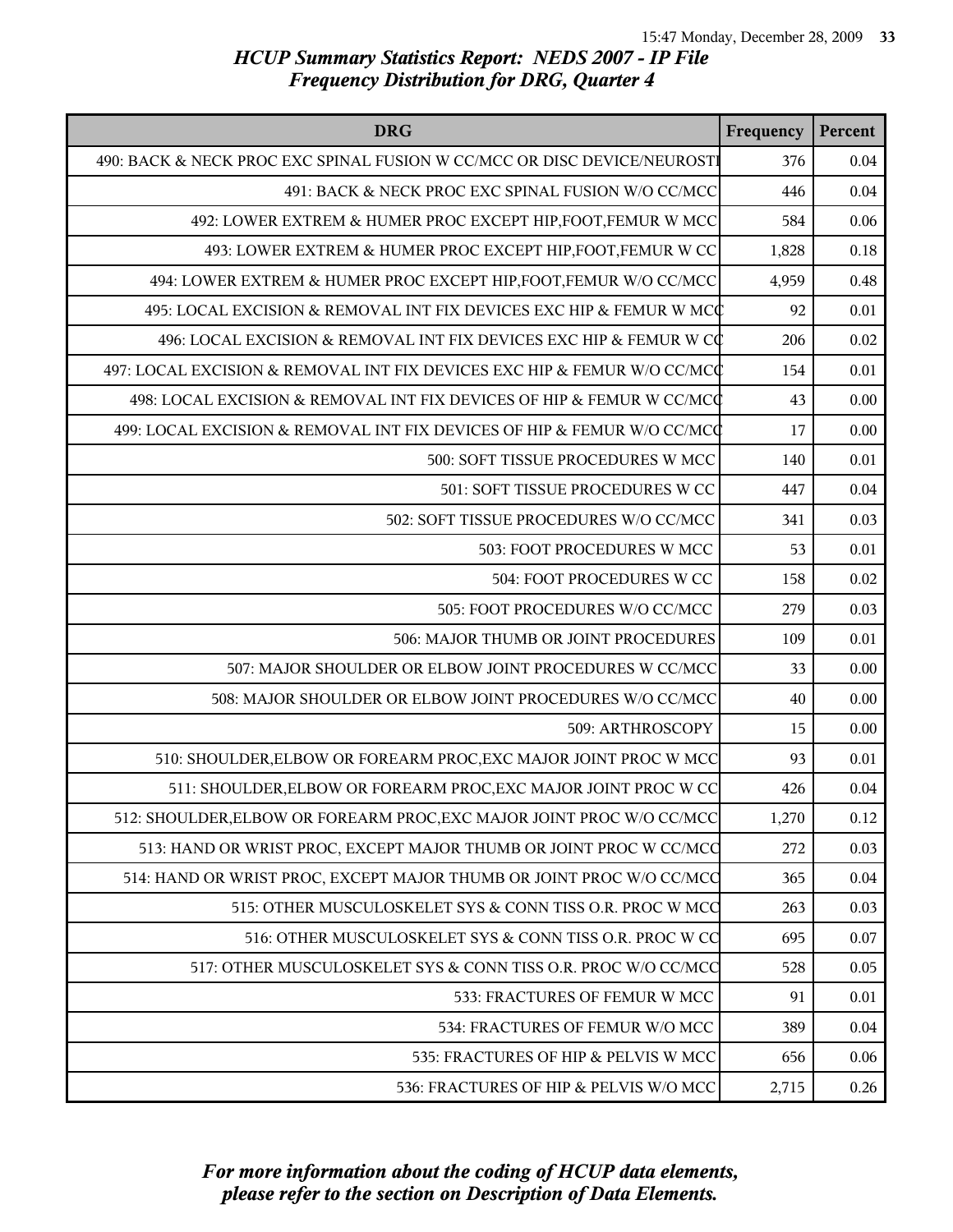| <b>DRG</b>                                                               | Frequency | Percent  |
|--------------------------------------------------------------------------|-----------|----------|
| 537: SPRAINS, STRAINS, & DISLOCATIONS OF HIP, PELVIS & THIGH W CC/MCC    | 69        | 0.01     |
| 538: SPRAINS, STRAINS, & DISLOCATIONS OF HIP, PELVIS & THIGH W/O CC/MCC  | 132       | 0.01     |
| 539: OSTEOMYELITIS W MCC                                                 | 256       | $0.02\,$ |
| 540: OSTEOMYELITIS W CC                                                  | 389       | 0.04     |
| 541: OSTEOMYELITIS W/O CC/MCC                                            | 187       | 0.02     |
| 542: PATHOLOGICAL FRACTURES & MUSCULOSKELET & CONN TISS MALIG W MCC      | 461       | 0.04     |
| 543: PATHOLOGICAL FRACTURES & MUSCULOSKELET & CONN TISS MALIG W CC       | 1,178     | 0.11     |
| 544: PATHOLOGICAL FRACTURES & MUSCULOSKELET & CONN TISS MALIG W/O CC/MCC | 589       | 0.06     |
| 545: CONNECTIVE TISSUE DISORDERS W MCC                                   | 530       | 0.05     |
| 546: CONNECTIVE TISSUE DISORDERS W CC                                    | 626       | 0.06     |
| 547: CONNECTIVE TISSUE DISORDERS W/O CC/MCC                              | 619       | 0.06     |
| 548: SEPTIC ARTHRITIS W MCC                                              | 59        | 0.01     |
| 549: SEPTIC ARTHRITIS W CC                                               | 105       | 0.01     |
| 550: SEPTIC ARTHRITIS W/O CC/MCC                                         | 113       | 0.01     |
| 551: MEDICAL BACK PROBLEMS W MCC                                         | 999       | 0.10     |
| 552: MEDICAL BACK PROBLEMS W/O MCC                                       | 8,580     | 0.82     |
| 553: BONE DISEASES & ARTHROPATHIES W MCC                                 | 276       | 0.03     |
| 554: BONE DISEASES & ARTHROPATHIES W/O MCC                               | 1,429     | 0.14     |
| 555: SIGNS & SYMPTOMS OF MUSCULOSKELETAL SYSTEM & CONN TISSUE W MCC      | 178       | 0.02     |
| 556: SIGNS & SYMPTOMS OF MUSCULOSKELETAL SYSTEM & CONN TISSUE W/O MCC    | 1,836     | 0.18     |
| 557: TENDONITIS, MYOSITIS & BURSITIS W MCC                               | 544       | 0.05     |
| 558: TENDONITIS, MYOSITIS & BURSITIS W/O MCC                             | 1,897     | 0.18     |
| 559: AFTERCARE, MUSCULOSKELETAL SYSTEM & CONNECTIVE TISSUE W MCC         | 148       | 0.01     |
| 560: AFTERCARE, MUSCULOSKELETAL SYSTEM & CONNECTIVE TISSUE W CQ          | 334       | 0.03     |
| 561: AFTERCARE, MUSCULOSKELETAL SYSTEM & CONNECTIVE TISSUE W/O CC/MCC    | 488       | 0.05     |
| 562: FX, SPRN, STRN & DISL EXCEPT FEMUR, HIP, PELVIS & THIGH W MCC       | 611       | 0.06     |
| 563: FX, SPRN, STRN & DISL EXCEPT FEMUR, HIP, PELVIS & THIGH W/O MCC     | 4,344     | 0.42     |
| 564: OTHER MUSCULOSKELETAL SYS & CONNECTIVE TISSUE DIAGNOSES W MCC       | 165       | 0.02     |
| 565: OTHER MUSCULOSKELETAL SYS & CONNECTIVE TISSUE DIAGNOSES W CC        | 386       | 0.04     |
| 566: OTHER MUSCULOSKELETAL SYS & CONNECTIVE TISSUE DIAGNOSES W/O CC/MCC  | 299       | 0.03     |
| 573: SKIN GRAFT &/OR DEBRID FOR SKN ULCER OR CELLULITIS W MCC            | 331       | 0.03     |
| 574: SKIN GRAFT &/OR DEBRID FOR SKN ULCER OR CELLULITIS W CO             | 575       | 0.06     |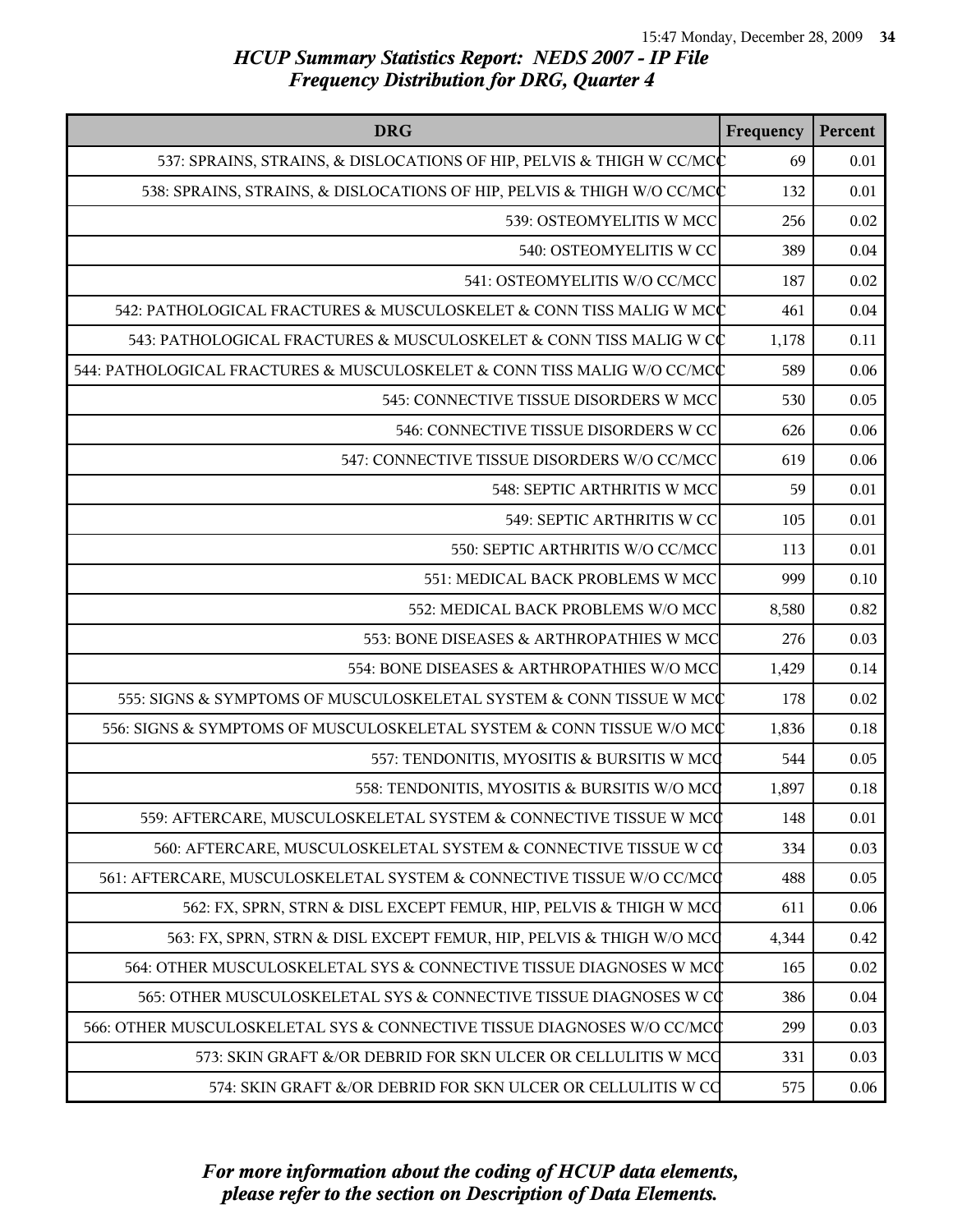| <b>DRG</b>                                                                 | Frequency | Percent |
|----------------------------------------------------------------------------|-----------|---------|
| 575: SKIN GRAFT &/OR DEBRID FOR SKN ULCER OR CELLULITIS W/O CC/MCC         | 574       | 0.06    |
| 576: SKIN GRAFT &/OR DEBRID EXC FOR SKIN ULCER OR CELLULITIS W MCC         | 44        | 0.00    |
| 577: SKIN GRAFT &/OR DEBRID EXC FOR SKIN ULCER OR CELLULITIS W CQ          | 89        | 0.01    |
| 578: SKIN GRAFT &/OR DEBRID EXC FOR SKIN ULCER OR CELLULITIS W/O CC/MCQ    | 118       | 0.01    |
| 579: OTHER SKIN, SUBCUT TISS & BREAST PROC W MCC                           | 268       | 0.03    |
| 580: OTHER SKIN, SUBCUT TISS & BREAST PROC W CC                            | 685       | 0.07    |
| 581: OTHER SKIN, SUBCUT TISS & BREAST PROC W/O CC/MCC                      | 694       | 0.07    |
| 582: MASTECTOMY FOR MALIGNANCY W CC/MCC                                    | 11        | 0.00    |
| 583: MASTECTOMY FOR MALIGNANCY W/O CC/MCC                                  | 17        | 0.00    |
| 584: BREAST BIOPSY, LOCAL EXCISION & OTHER BREAST PROCEDURES W CC/MCQ      | 32        | 0.00    |
| 585: BREAST BIOPSY, LOCAL EXCISION & OTHER BREAST PROCEDURES W/O CC/MCQ    | 52        | 0.00    |
| 592: SKIN ULCERS W MCC                                                     | 307       | 0.03    |
| 593: SKIN ULCERS W CC                                                      | 880       | 0.08    |
| 594: SKIN ULCERS W/O CC/MCC                                                | 141       | 0.01    |
| 595: MAJOR SKIN DISORDERS W MCC                                            | 105       | 0.01    |
| 596: MAJOR SKIN DISORDERS W/O MCC                                          | 513       | 0.05    |
| 597: MALIGNANT BREAST DISORDERS W MCC                                      | 80        | 0.01    |
| 598: MALIGNANT BREAST DISORDERS W CC                                       | 142       | 0.01    |
| 599: MALIGNANT BREAST DISORDERS W/O CC/MCC                                 | 23        | 0.00    |
| 600: NON-MALIGNANT BREAST DISORDERS W CC/MCC                               | 102       | 0.01    |
| 601: NON-MALIGNANT BREAST DISORDERS W/O CC/MCC                             | 290       | 0.03    |
| 602: CELLULITIS W MCC                                                      | 2,238     | 0.21    |
| 603: CELLULITIS W/O MCC                                                    | 18,676    | 1.79    |
| 604: TRAUMA TO THE SKIN, SUBCUT TISS & BREAST W MCC                        | 318       | 0.03    |
| 605: TRAUMA TO THE SKIN, SUBCUT TISS & BREAST W/O MCC                      | 3,096     | 0.30    |
| 606: MINOR SKIN DISORDERS W MCC                                            | 144       | 0.01    |
| 607: MINOR SKIN DISORDERS W/O MCC                                          | 1,127     | 0.11    |
| 614: ADRENAL & PITUITARY PROCEDURES W CC/MCC                               | 36        | 0.00    |
| 615: ADRENAL & PITUITARY PROCEDURES W/O CC/MCC                             | 13        | 0.00    |
| 616: AMPUTAT OF LOWER LIMB FOR ENDOCRINE, NUTRIT, & METABOL DIS W MCC      | 96        | 0.01    |
| 617: AMPUTAT OF LOWER LIMB FOR ENDOCRINE, NUTRIT, & METABOL DIS W CC       | 422       | 0.04    |
| 618: AMPUTAT OF LOWER LIMB FOR ENDOCRINE, NUTRIT, & METABOL DIS W/O CC/MCC | $\leq 10$ | $* * *$ |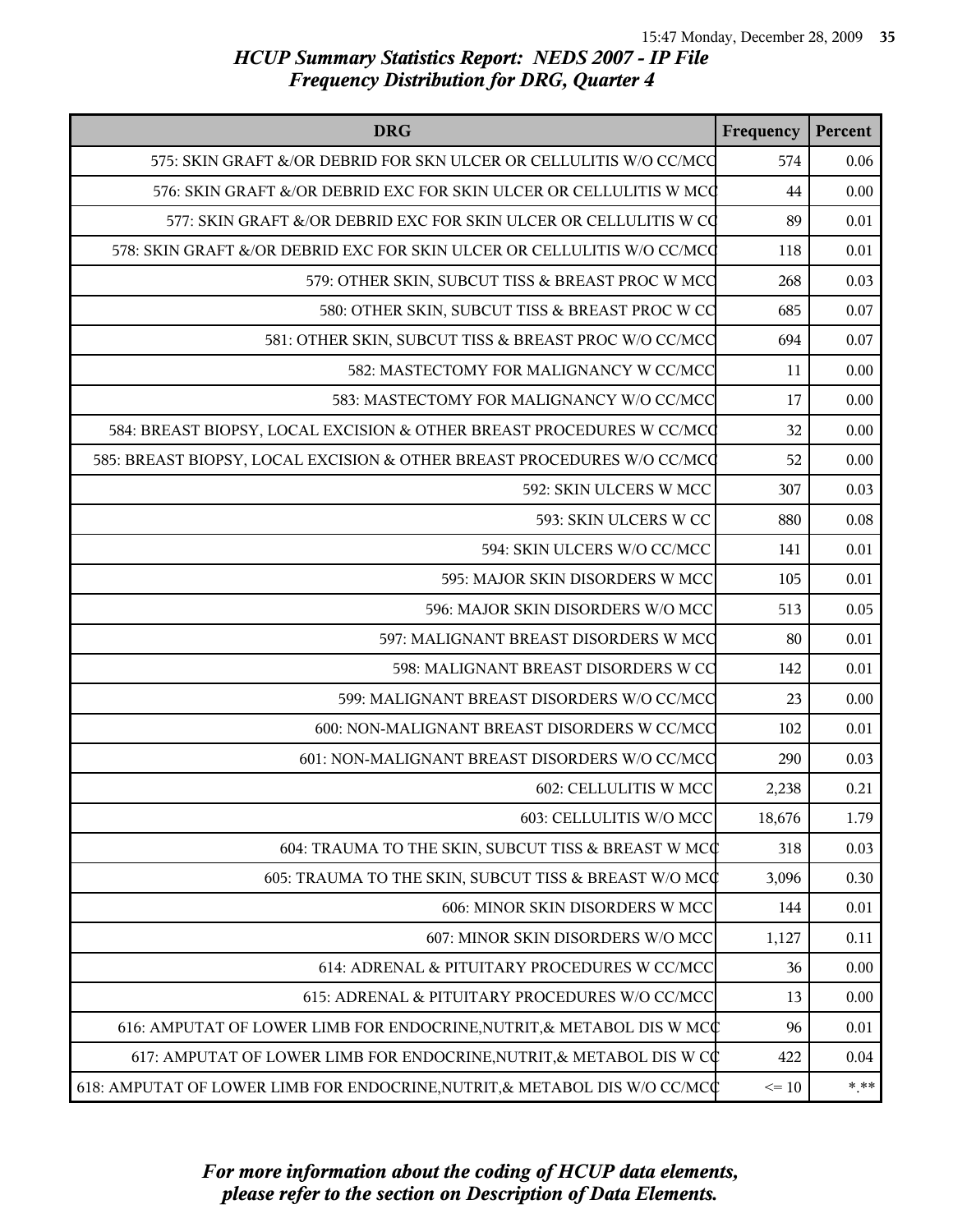| <b>DRG</b>                                                               | Frequency | Percent  |
|--------------------------------------------------------------------------|-----------|----------|
| 619: O.R. PROCEDURES FOR OBESITY W MCC                                   | $\leq 10$ | $***$    |
| 620: O.R. PROCEDURES FOR OBESITY W CC                                    | $\leq 10$ | $*$ **   |
| 621: O.R. PROCEDURES FOR OBESITY W/O CC/MCC                              | $\leq 10$ | $* * *$  |
| 622: SKIN GRAFTS & WOUND DEBRID FOR ENDOC, NUTRIT & METAB DIS W MCC      | 94        | 0.01     |
| 623: SKIN GRAFTS & WOUND DEBRID FOR ENDOC, NUTRIT & METAB DIS W CO       | 213       | $0.02\,$ |
| 624: SKIN GRAFTS & WOUND DEBRID FOR ENDOC, NUTRIT & METAB DIS W/O CC/MCQ | 26        | 0.00     |
| 625: THYROID, PARATHYROID & THYROGLOSSAL PROCEDURES W MCC                | 22        | 0.00     |
| 626: THYROID, PARATHYROID & THYROGLOSSAL PROCEDURES W CO                 | 21        | 0.00     |
| 627: THYROID, PARATHYROID & THYROGLOSSAL PROCEDURES W/O CC/MCC           | 44        | 0.00     |
| 628: OTHER ENDOCRINE, NUTRIT & METAB O.R. PROC W MCC                     | 197       | $0.02\,$ |
| 629: OTHER ENDOCRINE, NUTRIT & METAB O.R. PROC W CC                      | 272       | 0.03     |
| 630: OTHER ENDOCRINE, NUTRIT & METAB O.R. PROC W/O CC/MCC                | 23        | 0.00     |
| 637: DIABETES W MCC                                                      | 3,028     | 0.29     |
| 638: DIABETES W CC                                                       | 6,082     | 0.58     |
| 639: DIABETES W/O CC/MCC                                                 | 7,148     | 0.69     |
| 640: NUTRITIONAL & MISC METABOLIC DISORDERS W MCC                        | 4,767     | 0.46     |
| 641: NUTRITIONAL & MISC METABOLIC DISORDERS W/O MCC                      | 15,738    | 1.51     |
| 642: INBORN ERRORS OF METABOLISM                                         | 274       | 0.03     |
| 643: ENDOCRINE DISORDERS W MCC                                           | 518       | 0.05     |
| 644: ENDOCRINE DISORDERS W CC                                            | 1,091     | $0.10\,$ |
| 645: ENDOCRINE DISORDERS W/O CC/MCC                                      | 818       | 0.08     |
| 652: KIDNEY TRANSPLANT                                                   | 44        | 0.00     |
| 653: MAJOR BLADDER PROCEDURES W MCC                                      | 30        | 0.00     |
| 654: MAJOR BLADDER PROCEDURES W CC                                       | 24        | 0.00     |
| 655: MAJOR BLADDER PROCEDURES W/O CC/MCC                                 | $\leq 10$ | $*$ **   |
| 656: KIDNEY & URETER PROCEDURES FOR NEOPLASM W MCC                       | 72        | 0.01     |
| 657: KIDNEY & URETER PROCEDURES FOR NEOPLASM W CC                        | 58        | 0.01     |
| 658: KIDNEY & URETER PROCEDURES FOR NEOPLASM W/O CC/MCC                  | 28        | 0.00     |
| 659: KIDNEY & URETER PROCEDURES FOR NON-NEOPLASM W MCC                   | 234       | 0.02     |
| 660: KIDNEY & URETER PROCEDURES FOR NON-NEOPLASM W CC                    | 287       | 0.03     |
| 661: KIDNEY & URETER PROCEDURES FOR NON-NEOPLASM W/O CC/MCC              | 72        | 0.01     |
| 662: MINOR BLADDER PROCEDURES W MCC                                      | 53        | 0.01     |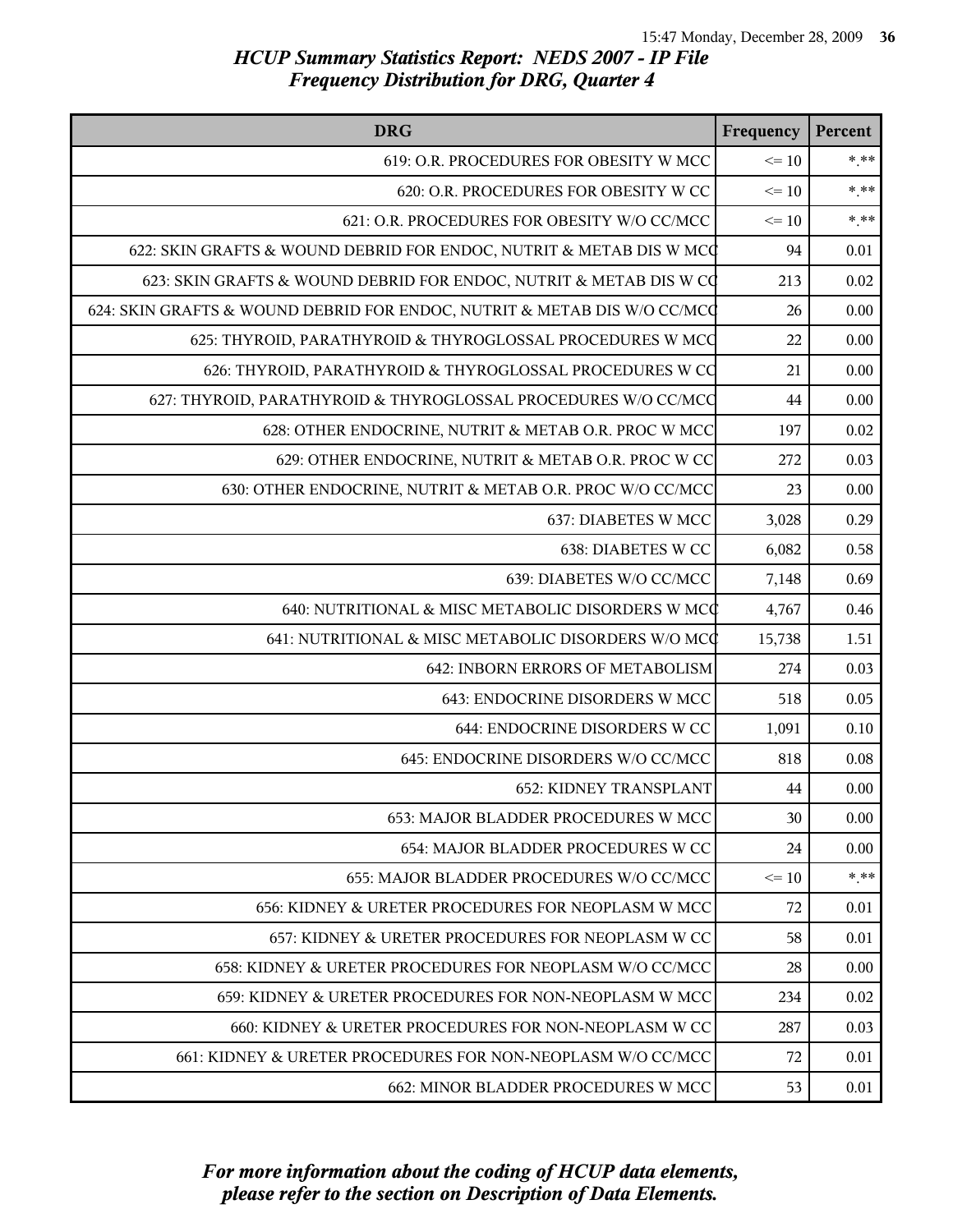| <b>DRG</b>                                              | Frequency | Percent |
|---------------------------------------------------------|-----------|---------|
| 663: MINOR BLADDER PROCEDURES W CC                      | 71        | 0.01    |
| 664: MINOR BLADDER PROCEDURES W/O CC/MCC                | 41        | 0.00    |
| 665: PROSTATECTOMY W MCC                                | 52        | 0.00    |
| <b>666: PROSTATECTOMY W CC</b>                          | 82        | 0.01    |
| 667: PROSTATECTOMY W/O CC/MCC                           | 43        | 0.00    |
| 668: TRANSURETHRAL PROCEDURES W MCC                     | 309       | 0.03    |
| 669: TRANSURETHRAL PROCEDURES W CC                      | 1,423     | 0.14    |
| 670: TRANSURETHRAL PROCEDURES W/O CC/MCC                | 595       | 0.06    |
| 671: URETHRAL PROCEDURES W CC/MCC                       | 47        | 0.00    |
| 672: URETHRAL PROCEDURES W/O CC/MCC                     | 18        | 0.00    |
| 673: OTHER KIDNEY & URINARY TRACT PROCEDURES W MCC      | 664       | 0.06    |
| 674: OTHER KIDNEY & URINARY TRACT PROCEDURES W CC       | 453       | 0.04    |
| 675: OTHER KIDNEY & URINARY TRACT PROCEDURES W/O CC/MCC | 67        | 0.01    |
| <b>682: RENAL FAILURE W MCC</b>                         | 7,686     | 0.74    |
| 683: RENAL FAILURE W CC                                 | 9,051     | 0.87    |
| 684: RENAL FAILURE W/O CC/MCC                           | 2,799     | 0.27    |
| <b>685: ADMIT FOR RENAL DIALYSIS</b>                    | 115       | 0.01    |
| 686: KIDNEY & URINARY TRACT NEOPLASMS W MCC             | 147       | 0.01    |
| 687: KIDNEY & URINARY TRACT NEOPLASMS W CC              | 228       | 0.02    |
| 688: KIDNEY & URINARY TRACT NEOPLASMS W/O CC/MCC        | 80        | 0.01    |
| 689: KIDNEY & URINARY TRACT INFECTIONS W MCC            | 5,323     | 0.51    |
| 690: KIDNEY & URINARY TRACT INFECTIONS W/O MCC          | 18,824    | 1.81    |
| 691: URINARY STONES W ESW LITHOTRIPSY W CC/MCC          | 140       | 0.01    |
| 692: URINARY STONES W ESW LITHOTRIPSY W/O CC/MCC        | 71        | 0.01    |
| 693: URINARY STONES W/O ESW LITHOTRIPSY W MCC           | 350       | 0.03    |
| 694: URINARY STONES W/O ESW LITHOTRIPSY W/O MCC         | 3,917     | 0.38    |
| 695: KIDNEY & URINARY TRACT SIGNS & SYMPTOMS W MCC      | 95        | 0.01    |
| 696: KIDNEY & URINARY TRACT SIGNS & SYMPTOMS W/O MCC    | 843       | 0.08    |
| 697: URETHRAL STRICTURE                                 | 46        | 0.00    |
| 698: OTHER KIDNEY & URINARY TRACT DIAGNOSES W MCC       | 1,771     | 0.17    |
| 699: OTHER KIDNEY & URINARY TRACT DIAGNOSES W CO        | 1,941     | 0.19    |
| 700: OTHER KIDNEY & URINARY TRACT DIAGNOSES W/O CC/MCC  | 1,046     | 0.10    |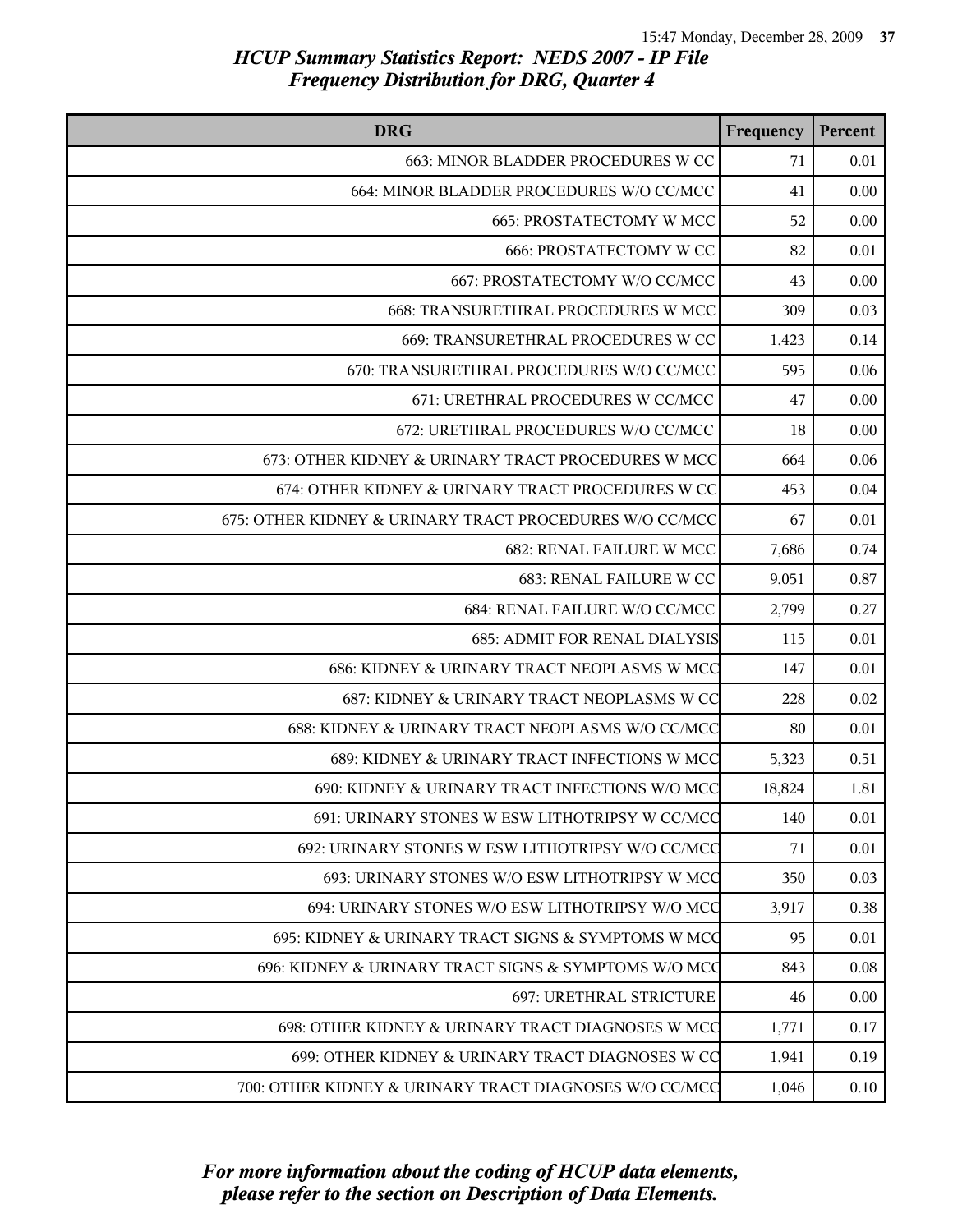| <b>DRG</b>                                                              | Frequency | Percent |
|-------------------------------------------------------------------------|-----------|---------|
| 707: MAJOR MALE PELVIC PROCEDURES W CC/MCC                              | 11        | 0.00    |
| 708: MAJOR MALE PELVIC PROCEDURES W/O CC/MCC                            | 11        | 0.00    |
| 709: PENIS PROCEDURES W CC/MCC                                          | 53        | 0.01    |
| 710: PENIS PROCEDURES W/O CC/MCC                                        | 41        | 0.00    |
| 711: TESTES PROCEDURES W CC/MCC                                         | 82        | 0.01    |
| 712: TESTES PROCEDURES W/O CC/MCC                                       | 167       | 0.02    |
| 713: TRANSURETHRAL PROSTATECTOMY W CC/MCC                               | 161       | 0.02    |
| 714: TRANSURETHRAL PROSTATECTOMY W/O CC/MCC                             | 84        | 0.01    |
| 715: OTHER MALE REPRODUCTIVE SYSTEM O.R. PROC FOR MALIGNANCY W CC/MCC   | 22        | 0.00    |
| 716: OTHER MALE REPRODUCTIVE SYSTEM O.R. PROC FOR MALIGNANCY W/O CC/MCC | $\leq 10$ | $*.**$  |
| 717: OTHER MALE REPRODUCTIVE SYSTEM O.R. PROC EXC MALIGNANCY W CC/MCC   | 48        | 0.00    |
| 718: OTHER MALE REPRODUCTIVE SYSTEM O.R. PROC EXC MALIGNANCY W/O CC/MCC | 19        | 0.00    |
| 722: MALIGNANCY, MALE REPRODUCTIVE SYSTEM W MCC                         | 69        | 0.01    |
| 723: MALIGNANCY, MALE REPRODUCTIVE SYSTEM W CO                          | 146       | 0.01    |
| 724: MALIGNANCY, MALE REPRODUCTIVE SYSTEM W/O CC/MCC                    | 21        | 0.00    |
| 725: BENIGN PROSTATIC HYPERTROPHY W MCC                                 | 73        | 0.01    |
| 726: BENIGN PROSTATIC HYPERTROPHY W/O MCC                               | 223       | 0.02    |
| 727: INFLAMMATION OF THE MALE REPRODUCTIVE SYSTEM W MCC                 | 156       | 0.01    |
| 728: INFLAMMATION OF THE MALE REPRODUCTIVE SYSTEM W/O MCC               | 868       | 0.08    |
| 729: OTHER MALE REPRODUCTIVE SYSTEM DIAGNOSES W CC/MCC                  | 94        | 0.01    |
| 730: OTHER MALE REPRODUCTIVE SYSTEM DIAGNOSES W/O CC/MCC                | 107       | 0.01    |
| 734: PELVIC EVISCERATION, RAD HYSTERECTOMY & RAD VULVECTOMY W CC/MCQ    | 19        | 0.00    |
| 735: PELVIC EVISCERATION, RAD HYSTERECTOMY & RAD VULVECTOMY W/O CC/MCQ  | $\leq 10$ | $***$   |
| 736: UTERINE & ADNEXA PROC FOR OVARIAN OR ADNEXAL MALIGNANCY W MCC      | 19        | 0.00    |
| 737: UTERINE & ADNEXA PROC FOR OVARIAN OR ADNEXAL MALIGNANCY W CC       | 51        | 0.00    |
| 738: UTERINE & ADNEXA PROC FOR OVARIAN OR ADNEXAL MALIGNANCY W/O CC/MCC | 12        | 0.00    |
| 739: UTERINE, ADNEXA PROC FOR NON-OVARIAN/ADNEXAL MALIG W MCC           | 19        | 0.00    |
| 740: UTERINE, ADNEXA PROC FOR NON-OVARIAN/ADNEXAL MALIG W CQ            | 16        | 0.00    |
| 741: UTERINE, ADNEXA PROC FOR NON-OVARIAN/ADNEXAL MALIG W/O CC/MCC      | 14        | 0.00    |
| 742: UTERINE & ADNEXA PROC FOR NON-MALIGNANCY W CC/MCC                  | 608       | 0.06    |
| 743: UTERINE & ADNEXA PROC FOR NON-MALIGNANCY W/O CC/MCC                | 864       | 0.08    |
| 744: D&C, CONIZATION, LAPARASCOPY & TUBAL INTERRUPTION W CC/MCC         | 204       | 0.02    |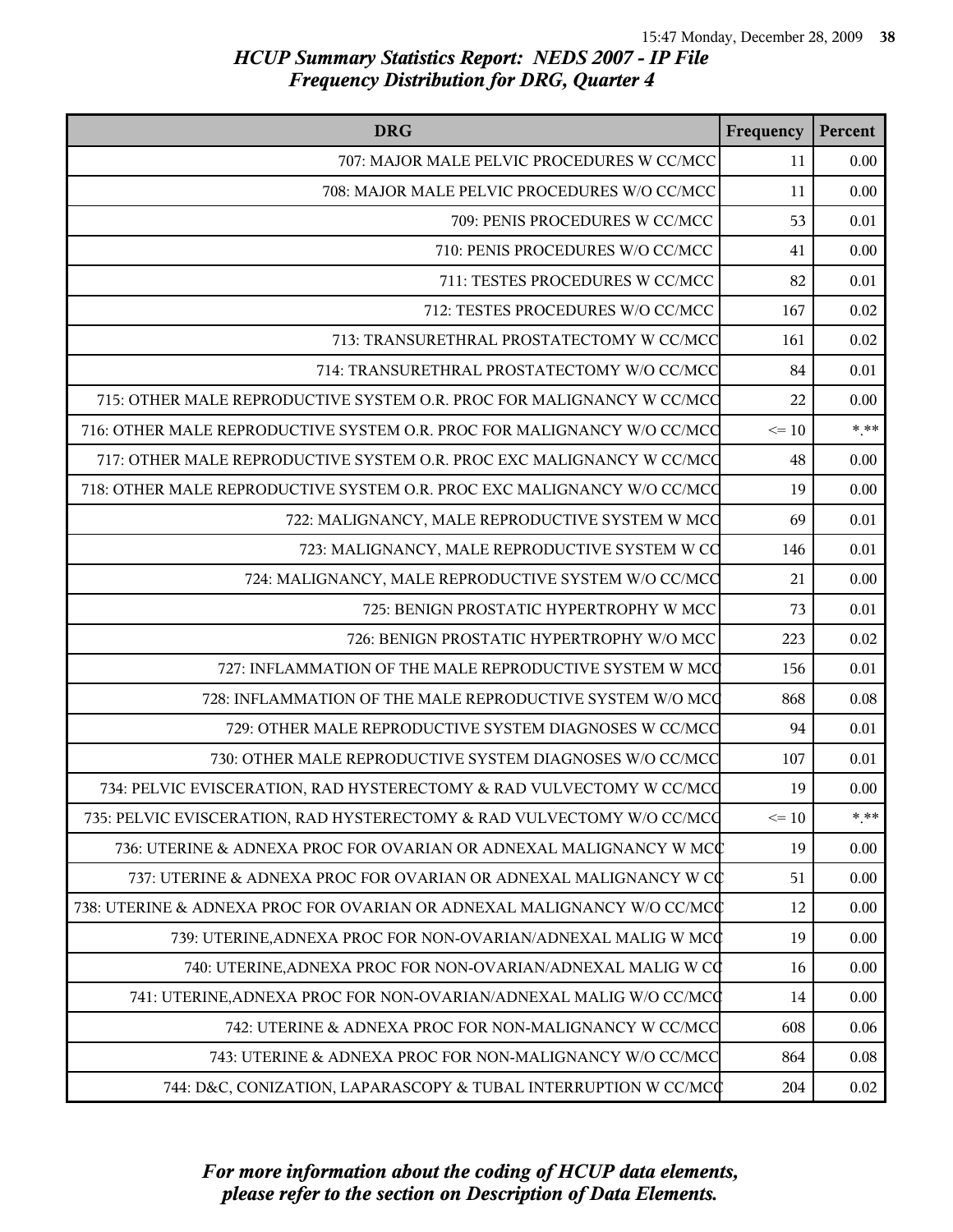| <b>DRG</b>                                                             | Frequency | Percent |
|------------------------------------------------------------------------|-----------|---------|
| 745: D&C, CONIZATION, LAPARASCOPY & TUBAL INTERRUPTION W/O CC/MCC      | 287       | 0.03    |
| 746: VAGINA, CERVIX & VULVA PROCEDURES W CC/MCC                        | 98        | 0.01    |
| 747: VAGINA, CERVIX & VULVA PROCEDURES W/O CC/MCC                      | 175       | 0.02    |
| 748: FEMALE REPRODUCTIVE SYSTEM RECONSTRUCTIVE PROCEDURES              | 12        | 0.00    |
| 749: OTHER FEMALE REPRODUCTIVE SYSTEM O.R. PROCEDURES W CC/MCC         | 67        | 0.01    |
| 750: OTHER FEMALE REPRODUCTIVE SYSTEM O.R. PROCEDURES W/O CC/MCC       | 62        | 0.01    |
| 754: MALIGNANCY, FEMALE REPRODUCTIVE SYSTEM W MCC                      | 120       | 0.01    |
| 755: MALIGNANCY, FEMALE REPRODUCTIVE SYSTEM W CC                       | 286       | 0.03    |
| 756: MALIGNANCY, FEMALE REPRODUCTIVE SYSTEM W/O CC/MCC                 | 55        | 0.01    |
| 757: INFECTIONS, FEMALE REPRODUCTIVE SYSTEM W MCC                      | 177       | 0.02    |
| 758: INFECTIONS, FEMALE REPRODUCTIVE SYSTEM W CC                       | 337       | 0.03    |
| 759: INFECTIONS, FEMALE REPRODUCTIVE SYSTEM W/O CC/MCC                 | 769       | 0.07    |
| 760: MENSTRUAL & OTHER FEMALE REPRODUCTIVE SYSTEM DISORDERS W CC/MCC   | 418       | 0.04    |
| 761: MENSTRUAL & OTHER FEMALE REPRODUCTIVE SYSTEM DISORDERS W/O CC/MCC | 982       | 0.09    |
| 765: CESAREAN SECTION W CC/MCC                                         | 1,923     | 0.18    |
| 766: CESAREAN SECTION W/O CC/MCC                                       | 2,735     | 0.26    |
| 767: VAGINAL DELIVERY W STERILIZATION &/OR D&C                         | 426       | 0.04    |
| 768: VAGINAL DELIVERY W O.R. PROC EXCEPT STERIL &/OR D&C               | $\leq 10$ | $*$ **  |
| 769: POSTPARTUM & POST ABORTION DIAGNOSES W O.R. PROCEDURE             | 484       | 0.05    |
| 770: ABORTION W D&C, ASPIRATION CURETTAGE OR HYSTEROTOMY               | 928       | 0.09    |
| 774: VAGINAL DELIVERY W COMPLICATING DIAGNOSES                         | 1,620     | 0.16    |
| 775: VAGINAL DELIVERY W/O COMPLICATING DIAGNOSES                       | 10,360    | 0.99    |
| 776: POSTPARTUM & POST ABORTION DIAGNOSES W/O O.R. PROCEDURE           | 1,807     | 0.17    |
| 777: ECTOPIC PREGNANCY                                                 | 1,193     | 0.11    |
| 778: THREATENED ABORTION                                               | 522       | 0.05    |
| 779: ABORTION W/O D&C                                                  | 483       | 0.05    |
| 780: FALSE LABOR                                                       | 35        | 0.00    |
| 781: OTHER ANTEPARTUM DIAGNOSES W MEDICAL COMPLICATION\$               | 4,316     | 0.41    |
| 782: OTHER ANTEPARTUM DIAGNOSES W/O MEDICAL COMPLICATION\$             | 375       | 0.04    |
| 789: NEONATES, DIED OR TRANSFERRED TO ANOTHER ACUTE CARE FACILITY      | 107       | 0.01    |
| 790: EXTREME IMMATURITY OR RESPIRATORY DISTRESS SYNDROME, NEONATE      | 59        | 0.01    |
| 791: PREMATURITY W MAJOR PROBLEMS                                      | 42        | 0.00    |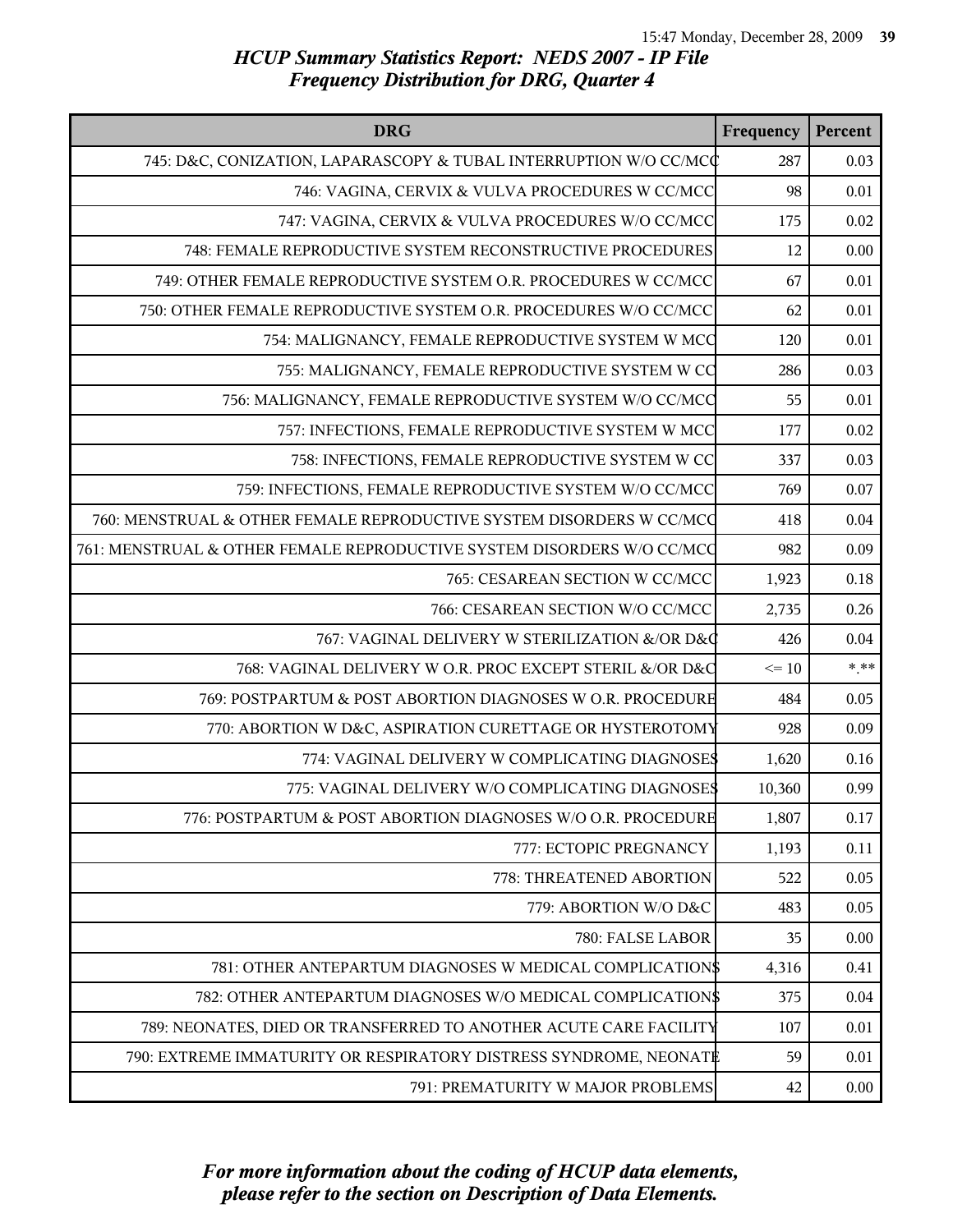| <b>DRG</b>                                                               | Frequency | Percent  |
|--------------------------------------------------------------------------|-----------|----------|
| 792: PREMATURITY W/O MAJOR PROBLEMS                                      | 63        | 0.01     |
| 793: FULL TERM NEONATE W MAJOR PROBLEMS                                  | 955       | 0.09     |
| 794: NEONATE W OTHER SIGNIFICANT PROBLEMS                                | 974       | 0.09     |
| 795: NORMAL NEWBORN                                                      | 829       | $0.08\,$ |
| 799: SPLENECTOMY W MCC                                                   | 72        | 0.01     |
| 800: SPLENECTOMY W CC                                                    | 50        | 0.00     |
| 801: SPLENECTOMY W/O CC/MCC                                              | 39        | 0.00     |
| 802: OTHER O.R. PROC OF THE BLOOD & BLOOD FORMING ORGANS W MCC           | 61        | 0.01     |
| 803: OTHER O.R. PROC OF THE BLOOD & BLOOD FORMING ORGANS W CC            | 68        | 0.01     |
| 804: OTHER O.R. PROC OF THE BLOOD & BLOOD FORMING ORGANS W/O CC/MCC      | 72        | 0.01     |
| 808: MAJOR HEMATOL/IMMUN DIAG EXC SICKLE CELL CRISIS & COAGUL W MCC      | 547       | 0.05     |
| 809: MAJOR HEMATOL/IMMUN DIAG EXC SICKLE CELL CRISIS & COAGUL W CC       | 1,239     | 0.12     |
| 810: MAJOR HEMATOL/IMMUN DIAG EXC SICKLE CELL CRISIS & COAGUL W/O CC/MCC | 269       | 0.03     |
| 811: RED BLOOD CELL DISORDERS W MCC                                      | 2,245     | 0.22     |
| 812: RED BLOOD CELL DISORDERS W/O MCC                                    | 9,013     | 0.86     |
| 813: COAGULATION DISORDERS                                               | 1,365     | 0.13     |
| 814: RETICULOENDOTHELIAL & IMMUNITY DISORDERS W MCC                      | 178       | 0.02     |
| 815: RETICULOENDOTHELIAL & IMMUNITY DISORDERS W CO                       | 494       | 0.05     |
| 816: RETICULOENDOTHELIAL & IMMUNITY DISORDERS W/O CC/MCQ                 | 577       | 0.06     |
| 820: LYMPHOMA & LEUKEMIA W MAJOR O.R. PROCEDURE W MCC                    | 90        | 0.01     |
| 821: LYMPHOMA & LEUKEMIA W MAJOR O.R. PROCEDURE W CC                     | 68        | $0.01\,$ |
| 822: LYMPHOMA & LEUKEMIA W MAJOR O.R. PROCEDURE W/O CC/MCC               | 18        | 0.00     |
| 823: LYMPHOMA & NON-ACUTE LEUKEMIA W OTHER O.R. PROC W MCC               | 166       | 0.02     |
| 824: LYMPHOMA & NON-ACUTE LEUKEMIA W OTHER O.R. PROC W CC                | 167       | 0.02     |
| 825: LYMPHOMA & NON-ACUTE LEUKEMIA W OTHER O.R. PROC W/O CC/MCC          | 74        | 0.01     |
| 826: MYELOPROLIF DISORD OR POORLY DIFF NEOPL W MAJ O.R. PROC W MCC       | 25        | 0.00     |
| 827: MYELOPROLIF DISORD OR POORLY DIFF NEOPL W MAJ O.R. PROC W CC        | 27        | 0.00     |
| 828: MYELOPROLIF DISORD OR POORLY DIFF NEOPL W MAJ O.R. PROC W/O CC/MCC  | $\leq 10$ | $*$ **   |
| 829: MYELOPROLIF DISORD OR POORLY DIFF NEOPL W OTHER O.R. PROC W CC/MCC  | 63        | 0.01     |
| 830: MYELOPROLIF DISORD OR POORLY DIFF NEOPL W OTHER O.R. PROC W/O CC/MC | $\leq 10$ | $* * *$  |
| 834: ACUTE LEUKEMIA W/O MAJOR O.R. PROCEDURE W MCC                       | 312       | 0.03     |
| 835: ACUTE LEUKEMIA W/O MAJOR O.R. PROCEDURE W CC                        | 221       | 0.02     |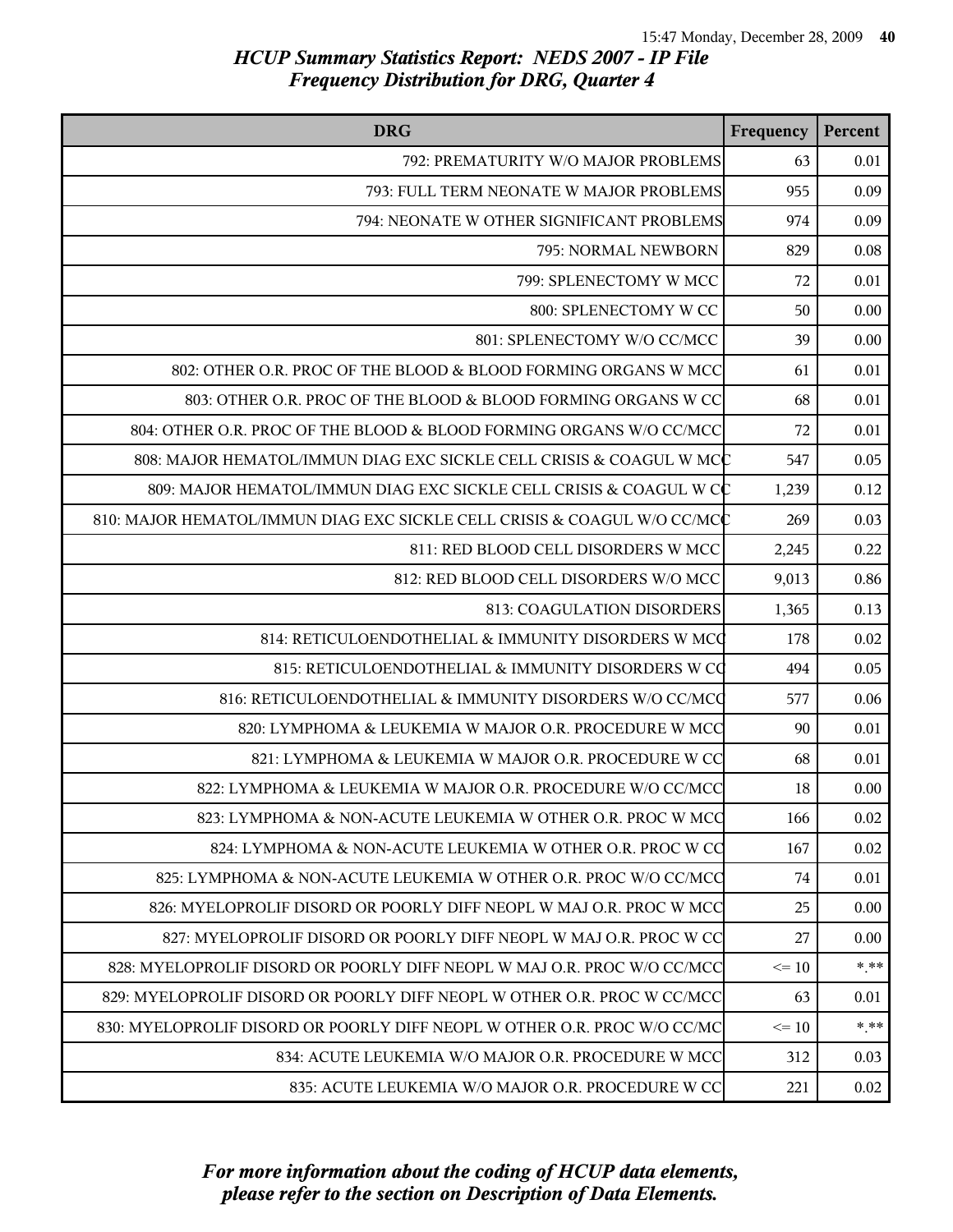| <b>DRG</b>                                                             | Frequency | Percent |
|------------------------------------------------------------------------|-----------|---------|
| 836: ACUTE LEUKEMIA W/O MAJOR O.R. PROCEDURE W/O CC/MCC                | 129       | 0.01    |
| 837: CHEMO W ACUTE LEUKEMIA AS SDX OR W HIGH DOSE CHEMO AGENT W MCC    | $\leq 10$ | $***$   |
| 838: CHEMO W ACUTE LEUKEMIA AS SDX W CC OR HIGH DOSE CHEMO AGENT       | $\leq 10$ | $*$ **  |
| 839: CHEMO W ACUTE LEUKEMIA AS SDX W/O CC/MCC                          | $\leq 10$ | $* * *$ |
| 840: LYMPHOMA & NON-ACUTE LEUKEMIA W MCC                               | 683       | 0.07    |
| 841: LYMPHOMA & NON-ACUTE LEUKEMIA W CC                                | 643       | 0.06    |
| 842: LYMPHOMA & NON-ACUTE LEUKEMIA W/O CC/MCC                          | 320       | 0.03    |
| 843: OTHER MYELOPROLIF DIS OR POORLY DIFF NEOPL DIAG W MCC             | 172       | 0.02    |
| 844: OTHER MYELOPROLIF DIS OR POORLY DIFF NEOPL DIAG W CC              | 231       | 0.02    |
| 845: OTHER MYELOPROLIF DIS OR POORLY DIFF NEOPL DIAG W/O CC/MCC        | 66        | 0.01    |
| 846: CHEMOTHERAPY W/O ACUTE LEUKEMIA AS SECONDARY DIAGNOSIS W MCC      | $\leq 10$ | $***$   |
| 847: CHEMOTHERAPY W/O ACUTE LEUKEMIA AS SECONDARY DIAGNOSIS W CC       | 110       | 0.01    |
| 848: CHEMOTHERAPY W/O ACUTE LEUKEMIA AS SECONDARY DIAGNOSIS W/O CC/MCC | 13        | 0.00    |
| 849: RADIOTHERAPY                                                      | $\leq 10$ | $***$   |
| 853: INFECTIOUS & PARASITIC DISEASES W O.R. PROCEDURE W MCC            | 3,020     | 0.29    |
| 854: INFECTIOUS & PARASITIC DISEASES W O.R. PROCEDURE W CO             | 613       | 0.06    |
| 855: INFECTIOUS & PARASITIC DISEASES W O.R. PROCEDURE W/O CC/MCQ       | 32        | 0.00    |
| 856: POSTOPERATIVE OR POST-TRAUMATIC INFECTIONS W O.R. PROC W MCC      | 408       | 0.04    |
| 857: POSTOPERATIVE OR POST-TRAUMATIC INFECTIONS W O.R. PROC W CO       | 605       | 0.06    |
| 858: POSTOPERATIVE OR POST-TRAUMATIC INFECTIONS W O.R. PROC W/O CC/MCQ | 150       | 0.01    |
| 862: POSTOPERATIVE & POST-TRAUMATIC INFECTIONS W MCC                   | 919       | 0.09    |
| 863: POSTOPERATIVE & POST-TRAUMATIC INFECTIONS W/O MCC                 | 2,192     | 0.21    |
| 864: FEVER OF UNKNOWN ORIGIN                                           | 2,551     | 0.24    |
| 865: VIRAL ILLNESS W MCC                                               | 263       | 0.03    |
| 866: VIRAL ILLNESS W/O MCC                                             | 2,172     | 0.21    |
| 867: OTHER INFECTIOUS & PARASITIC DISEASES DIAGNOSES W MCC             | 470       | 0.05    |
| 868: OTHER INFECTIOUS & PARASITIC DISEASES DIAGNOSES W CC              | 292       | 0.03    |
| 869: OTHER INFECTIOUS & PARASITIC DISEASES DIAGNOSES W/O CC/MCC        | 181       | 0.02    |
| 870: SEPTICEMIA W MV 96+ HOURS                                         | 1,957     | 0.19    |
| 871: SEPTICEMIA W/O MV 96+ HOURS W MCC                                 | 19,655    | 1.89    |
| 872: SEPTICEMIA W/O MV 96+ HOURS W/O MCC                               | 7,177     | 0.69    |
| 876: O.R. PROCEDURE W PRINCIPAL DIAGNOSES OF MENTAL ILLNESS            | 105       | 0.01    |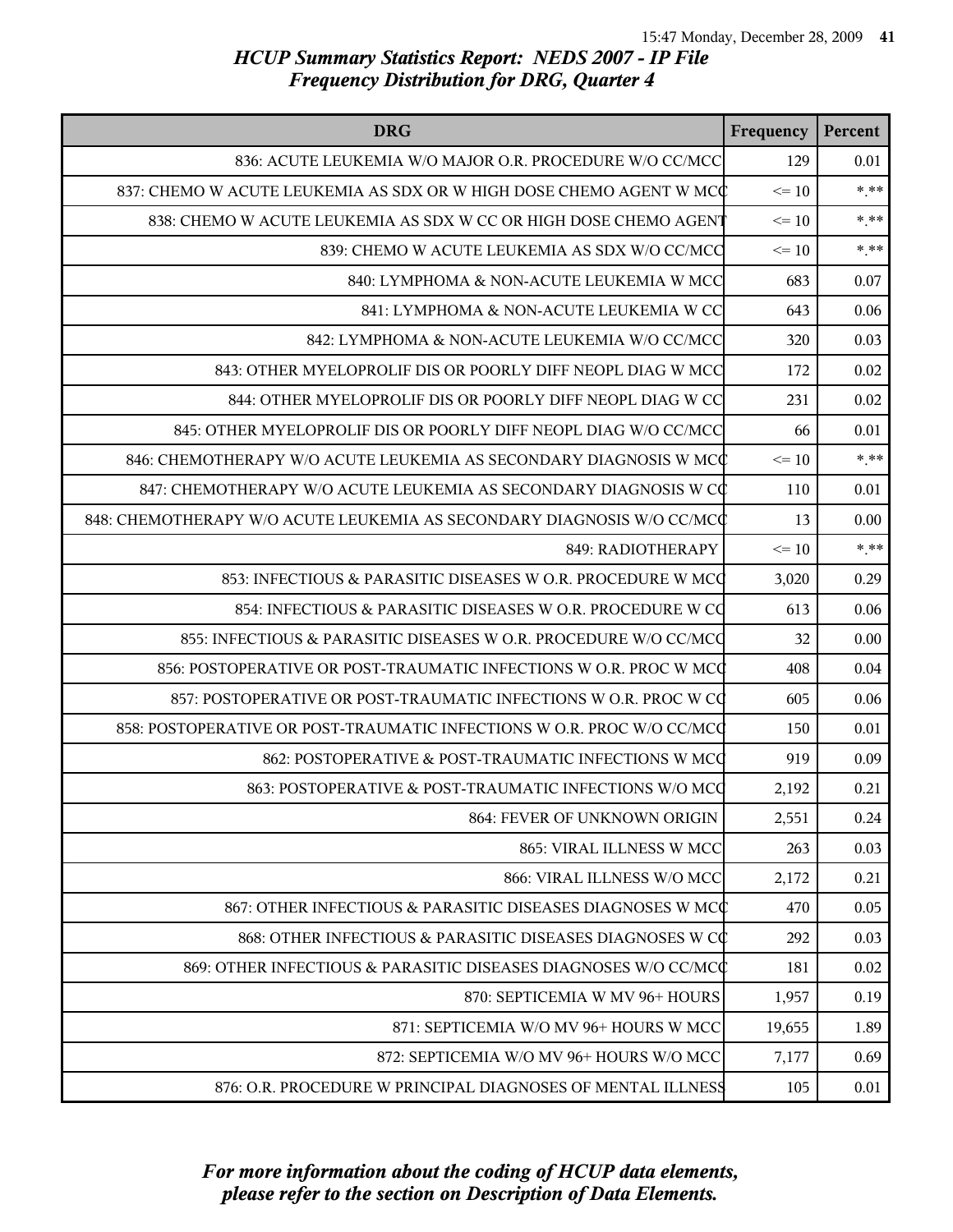| <b>DRG</b>                                                               | Frequency | Percent  |
|--------------------------------------------------------------------------|-----------|----------|
| 880: ACUTE ADJUSTMENT REACTION & PSYCHOSOCIAL DYSFUNCTION                | 1,733     | 0.17     |
| 881: DEPRESSIVE NEUROSES                                                 | 3,870     | 0.37     |
| 882: NEUROSES EXCEPT DEPRESSIVE                                          | 1,407     | 0.14     |
| 883: DISORDERS OF PERSONALITY & IMPULSE CONTROL                          | 371       | 0.04     |
| 884: ORGANIC DISTURBANCES & MENTAL RETARDATION                           | 1,887     | $0.18\,$ |
| 885: PSYCHOSES                                                           | 34,156    | 3.28     |
| 886: BEHAVIORAL & DEVELOPMENTAL DISORDERS                                | 688       | 0.07     |
| 887: OTHER MENTAL DISORDER DIAGNOSES                                     | 95        | $0.01\,$ |
| 894: ALCOHOL/DRUG ABUSE OR DEPENDENCE, LEFT AMA                          | 1,391     | 0.13     |
| 895: ALCOHOL/DRUG ABUSE OR DEPENDENCE W REHABILITATION THERAPY           | 743       | 0.07     |
| 896: ALCOHOL/DRUG ABUSE OR DEPENDENCE W/O REHABILITATION THERAPY W MCC   | 1,317     | 0.13     |
| 897: ALCOHOL/DRUG ABUSE OR DEPENDENCE W/O REHABILITATION THERAPY W/O MCC | 11,416    | 1.10     |
| 901: WOUND DEBRIDEMENTS FOR INJURIES W MCC                               | 67        | 0.01     |
| 902: WOUND DEBRIDEMENTS FOR INJURIES W CC                                | 148       | 0.01     |
| 903: WOUND DEBRIDEMENTS FOR INJURIES W/O CC/MCC                          | 132       | 0.01     |
| 904: SKIN GRAFTS FOR INJURIES W CC/MCC                                   | 80        | $0.01\,$ |
| 905: SKIN GRAFTS FOR INJURIES W/O CC/MCC                                 | 30        | 0.00     |
| 906: HAND PROCEDURES FOR INJURIES                                        | 355       | 0.03     |
| 907: OTHER O.R. PROCEDURES FOR INJURIES W MCC                            | 622       | 0.06     |
| 908: OTHER O.R. PROCEDURES FOR INJURIES W CC                             | 647       | 0.06     |
| 909: OTHER O.R. PROCEDURES FOR INJURIES W/O CC/MCC                       | 609       | 0.06     |
| 913: TRAUMATIC INJURY W MCC                                              | 101       | 0.01     |
| 914: TRAUMATIC INJURY W/O MCC                                            | 1,153     | 0.11     |
| 915: ALLERGIC REACTIONS W MCC                                            | 154       | 0.01     |
| 916: ALLERGIC REACTIONS W/O MCC                                          | 980       | 0.09     |
| 917: POISONING & TOXIC EFFECTS OF DRUGS W MCC                            | 3,624     | 0.35     |
| 918: POISONING & TOXIC EFFECTS OF DRUGS W/O MCC                          | 10,302    | 0.99     |
| 919: COMPLICATIONS OF TREATMENT W MCC                                    | 937       | 0.09     |
| 920: COMPLICATIONS OF TREATMENT W CC                                     | 1,339     | 0.13     |
| 921: COMPLICATIONS OF TREATMENT W/O CC/MCC                               | 1,008     | 0.10     |
| 922: OTHER INJURY, POISONING & TOXIC EFFECT DIAG W MCC                   | 207       | 0.02     |
| 923: OTHER INJURY, POISONING & TOXIC EFFECT DIAG W/O MCC                 | 640       | 0.06     |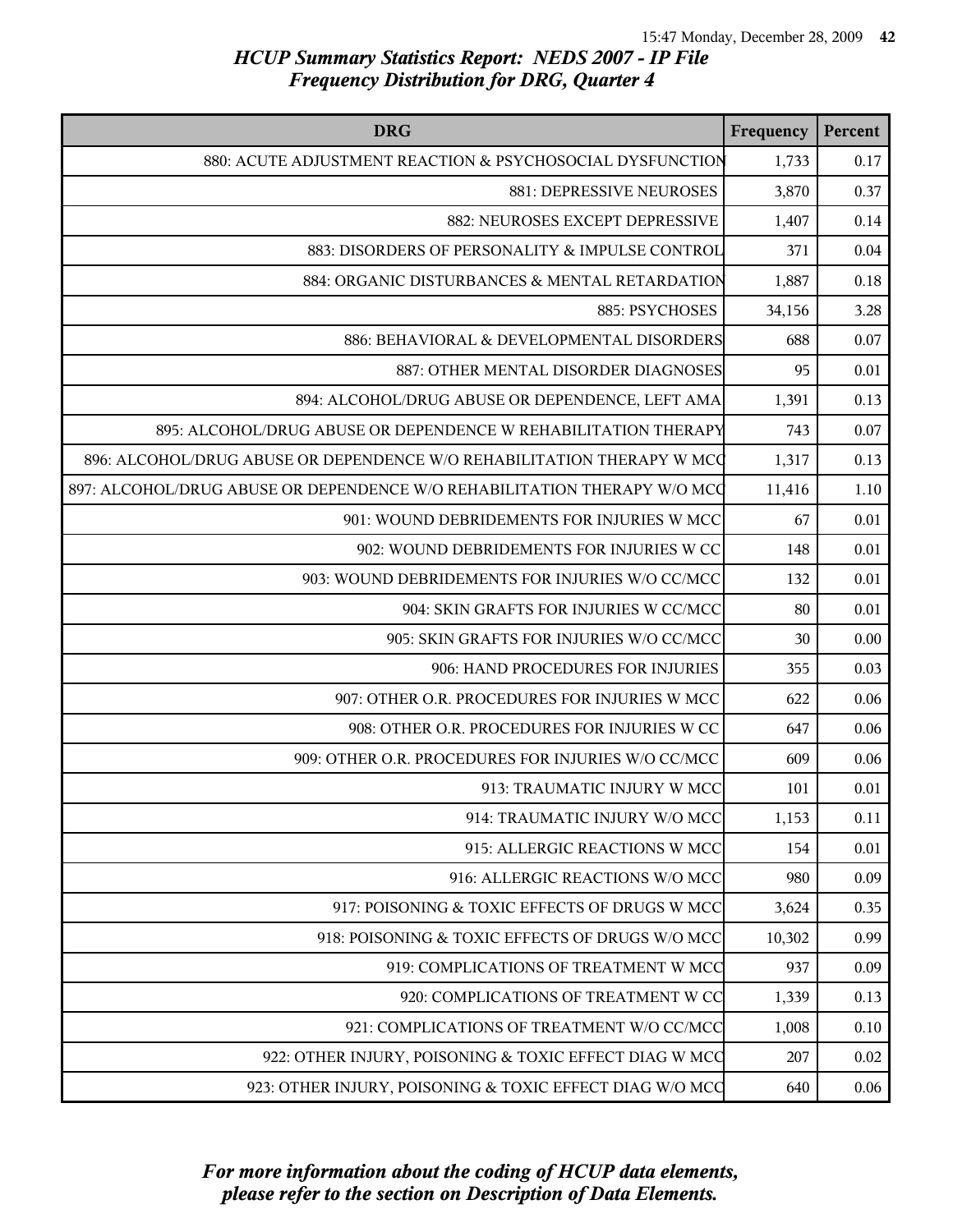| <b>DRG</b>                                                               | Frequency | Percent  |
|--------------------------------------------------------------------------|-----------|----------|
| 927: EXTENSIVE BURNS OR FULL THICKNESS BURNS W MV 96+ HRS W SKIN GRAFT   | 55        | 0.01     |
| 928: FULL THICKNESS BURN W SKIN GRAFT OR INHAL INJ W CC/MCQ              | 125       | 0.01     |
| 929: FULL THICKNESS BURN W SKIN GRAFT OR INHAL INJ W/O CC/MCQ            | 87        | 0.01     |
| 933: EXTENSIVE BURNS OR FULL THICKNESS BURNS W MV 96+ HRS W/O SKIN GRAFT | 23        | 0.00     |
| 934: FULL THICKNESS BURN W/O SKIN GRFT OR INHAL INJ                      | 140       | $0.01\,$ |
| 935: NON-EXTENSIVE BURNS                                                 | 772       | 0.07     |
| 939: O.R. PROC W DIAGNOSES OF OTHER CONTACT W HEALTH SERVICES W MCC      | 40        | 0.00     |
| 940: O.R. PROC W DIAGNOSES OF OTHER CONTACT W HEALTH SERVICES W CQ       | 44        | 0.00     |
| 941: O.R. PROC W DIAGNOSES OF OTHER CONTACT W HEALTH SERVICES W/O CC/MCQ | 25        | 0.00     |
| 945: REHABILITATION W CC/MCC                                             | 177       | $0.02\,$ |
| 946: REHABILITATION W/O CC/MCC                                           | 84        | 0.01     |
| 947: SIGNS & SYMPTOMS W MCC                                              | 1,057     | 0.10     |
| 948: SIGNS & SYMPTOMS W/O MCC                                            | 4,964     | 0.48     |
| 949: AFTERCARE W CC/MCC                                                  | 42        | 0.00     |
| 950: AFTERCARE W/O CC/MCC                                                | 27        | 0.00     |
| 951: OTHER FACTORS INFLUENCING HEALTH STATUS                             | 301       | 0.03     |
| 955: CRANIOTOMY FOR MULTIPLE SIGNIFICANT TRAUMA                          | 184       | 0.02     |
| 956: LIMB REATTACHMENT, HIP & FEMUR PROC FOR MULTIPLE SIGNIFICANT TRAUMA | 817       | 0.08     |
| 957: OTHER O.R. PROCEDURES FOR MULTIPLE SIGNIFICANT TRAUMA W MCC         | 635       | 0.06     |
| 958: OTHER O.R. PROCEDURES FOR MULTIPLE SIGNIFICANT TRAUMA W CQ          | 745       | 0.07     |
| 959: OTHER O.R. PROCEDURES FOR MULTIPLE SIGNIFICANT TRAUMA W/O CC/MCQ    | 258       | 0.02     |
| 963: OTHER MULTIPLE SIGNIFICANT TRAUMA W MCC                             | 365       | 0.04     |
| 964: OTHER MULTIPLE SIGNIFICANT TRAUMA W CO                              | 876       | 0.08     |
| 965: OTHER MULTIPLE SIGNIFICANT TRAUMA W/O CC/MCC                        | 421       | 0.04     |
| 969: HIV W EXTENSIVE O.R. PROCEDURE W MCC                                | 116       | 0.01     |
| 970: HIV W EXTENSIVE O.R. PROCEDURE W/O MCC                              | 15        | 0.00     |
| 974: HIV W MAJOR RELATED CONDITION W MCC                                 | 1,236     | 0.12     |
| 975: HIV W MAJOR RELATED CONDITION W CC                                  | 1,185     | 0.11     |
| 976: HIV W MAJOR RELATED CONDITION W/O CC/MCC                            | 685       | 0.07     |
| 977: HIV W OR W/O OTHER RELATED CONDITION                                | 820       | 0.08     |
| 981: EXTENSIVE O.R. PROCEDURE UNRELATED TO PRINCIPAL DIAGNOSIS W MCC     | 2,111     | 0.20     |
| 982: EXTENSIVE O.R. PROCEDURE UNRELATED TO PRINCIPAL DIAGNOSIS W CQ      | 1,435     | 0.14     |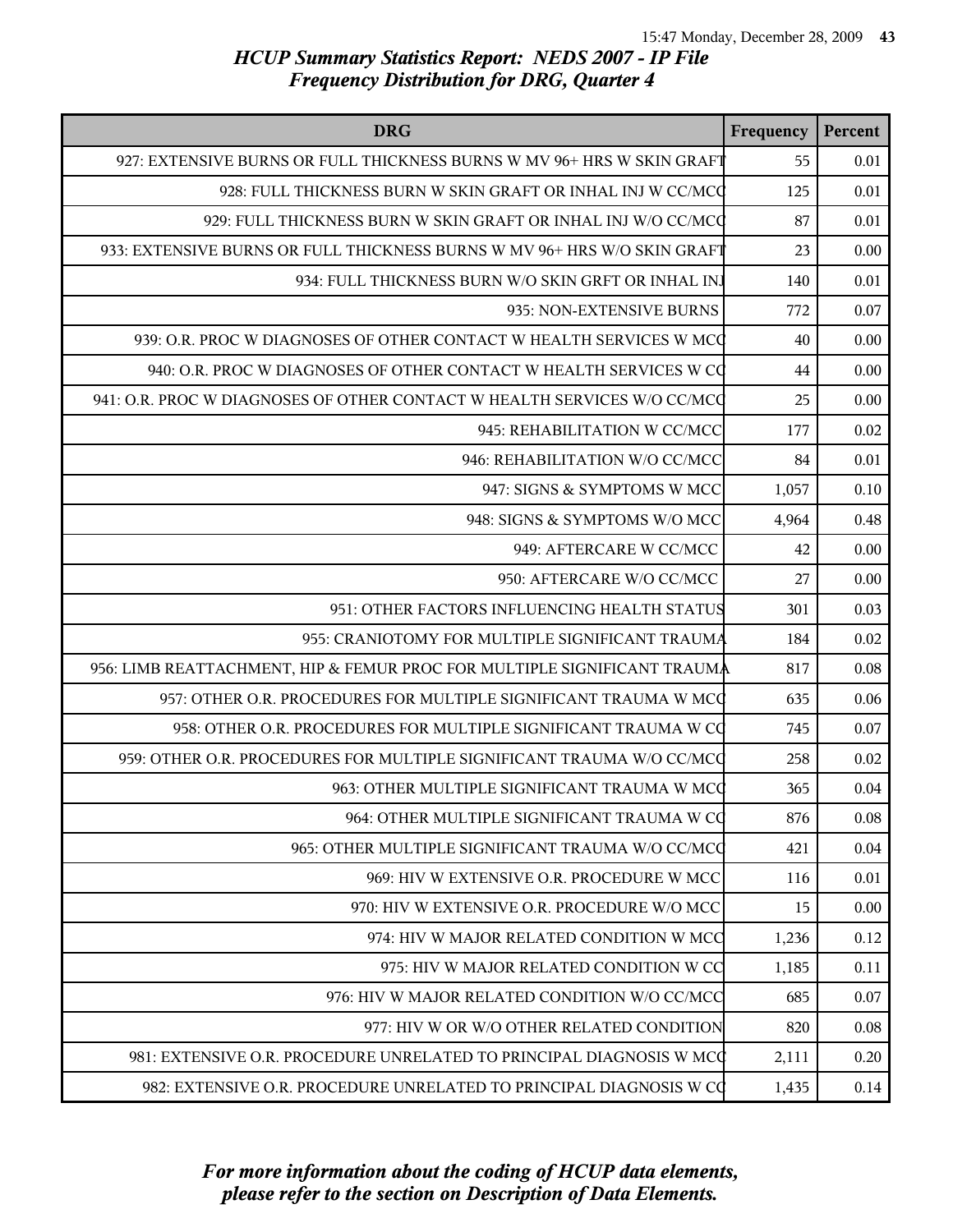| <b>DRG</b>                                                               | Frequency | Percent |
|--------------------------------------------------------------------------|-----------|---------|
| 983: EXTENSIVE O.R. PROCEDURE UNRELATED TO PRINCIPAL DIAGNOSIS W/O CC/MC | 424       | 0.04    |
| 984: PROSTATIC O.R. PROCEDURE UNRELATED TO PRINCIPAL DIAGNOSIS W MCC     | 48        | 0.00    |
| 985: PROSTATIC O.R. PROCEDURE UNRELATED TO PRINCIPAL DIAGNOSIS W CO      | 45        | 0.00    |
| 986: PROSTATIC O.R. PROCEDURE UNRELATED TO PRINCIPAL DIAGNOSIS W/O CC/MC | 20        | 0.00    |
| 987: NON-EXTENSIVE O.R. PROC UNRELATED TO PRINCIPAL DIAGNOSIS W MCC      | 643       | 0.06    |
| 988: NON-EXTENSIVE O.R. PROC UNRELATED TO PRINCIPAL DIAGNOSIS W CO       | 821       | 0.08    |
| 989: NON-EXTENSIVE O.R. PROC UNRELATED TO PRINCIPAL DIAGNOSIS W/O CC/MCC | 369       | 0.04    |
| 998: PRINCIPAL DIAGNOSIS INVALID AS DISCHARGE DIAGNOSIS                  | $\leq$ 10 | * **    |
| 999: UNGROUPABLE                                                         | 326       | 0.03    |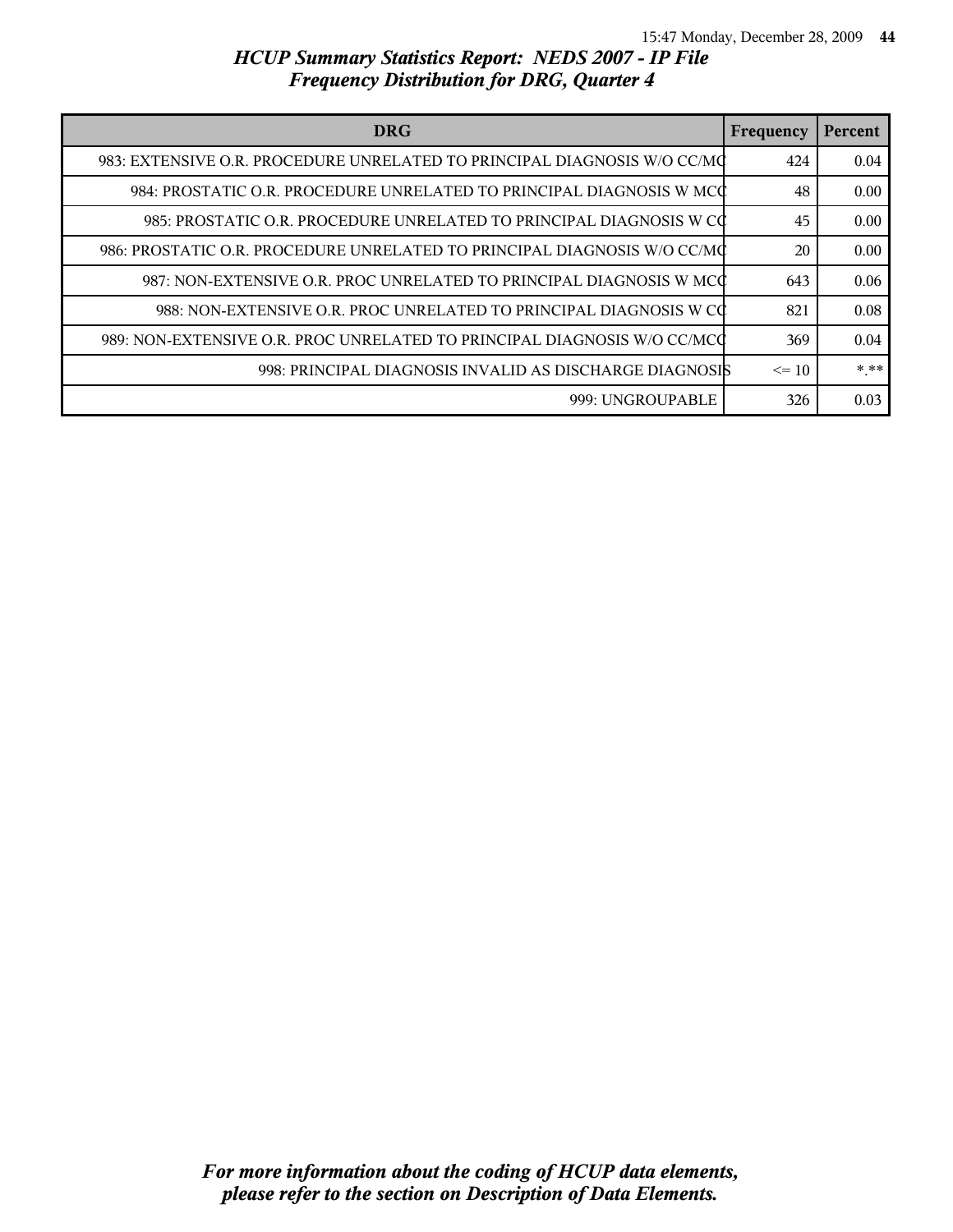| <b>DRGVER</b>            | Frequency | Percent |
|--------------------------|-----------|---------|
| 24: Effective 10/01/2006 | 3,174,702 | 75.29   |
| 25: Effective 10/01/2007 | 1,042,040 | 24.71   |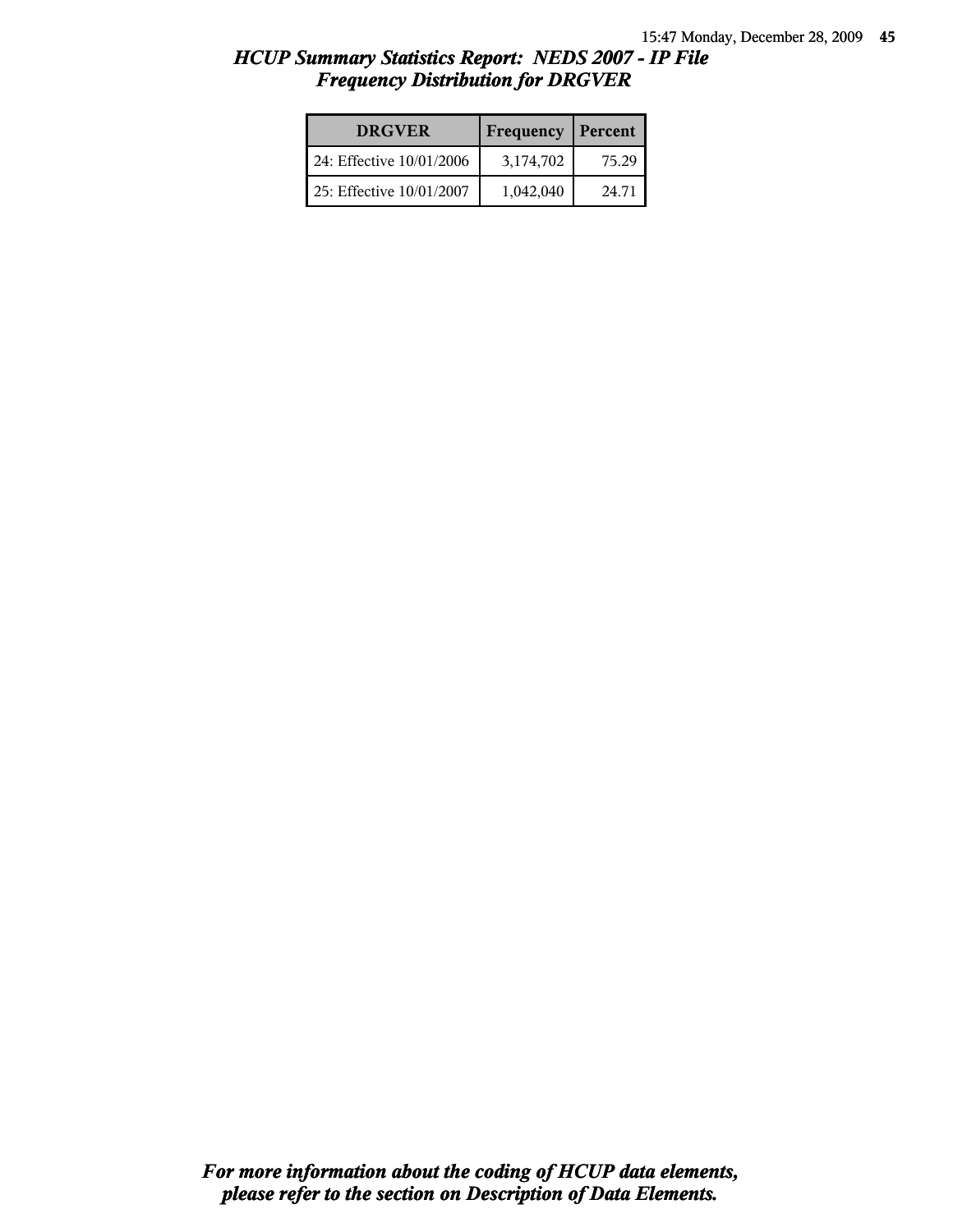| HCUPFILE   Frequency   Percent |           |        |
|--------------------------------|-----------|--------|
| <b>SID</b>                     | 4,216,742 | 100.00 |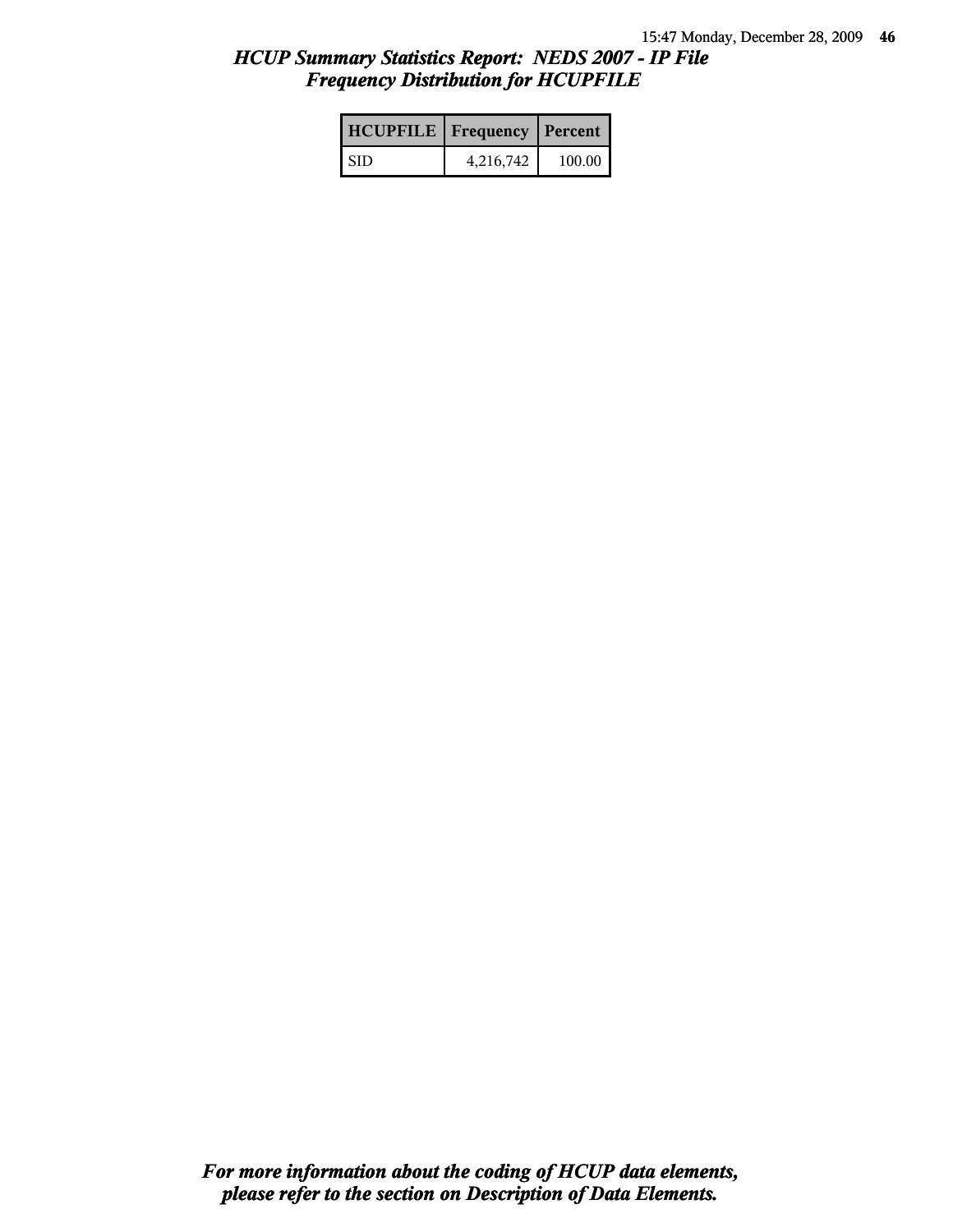| <b>LOS IP</b>      | Frequency | Percent |
|--------------------|-----------|---------|
| .C: Inconsistent   | 55        | 0.00    |
| 0 days             | 123,831   | 2.94    |
| 1 day              | 638,389   | 15.14   |
| 2 days             | 801,947   | 19.02   |
| 3 days             | 681,665   | 16.17   |
| 4 days             | 488,664   | 11.59   |
| 5 days             | 346,665   | 8.22    |
| 6 days             | 251,254   | 5.96    |
| 7 days             | 187,165   | 4.44    |
| 8 days             | 135,588   | 3.22    |
| 9 days             | 100,626   | 2.39    |
| 10 days            | 77,782    | 1.84    |
| $11 -$<br>30 days  | 345,189   | 8.19    |
| $31 -$<br>60 days  | 31,042    | 0.74    |
| $61 -$<br>90 days  | 4,470     | 0.11    |
| $91 -$<br>120 days | 1,256     | 0.03    |
| 121 - 150 days     | 533       | 0.01    |
| 151 - 180 days     | 240       | 0.01    |
| 181 - 210 days     | 147       | 0.00    |
| 211 - 240 days     | 90        | 0.00    |
| 241 - 270 days     | 49        | 0.00    |
| 271 - 300 days     | 29        | 0.00    |
| 301 - 330 days     | 30        | 0.00    |
| 331 - 365 days     | 36        | 0.00    |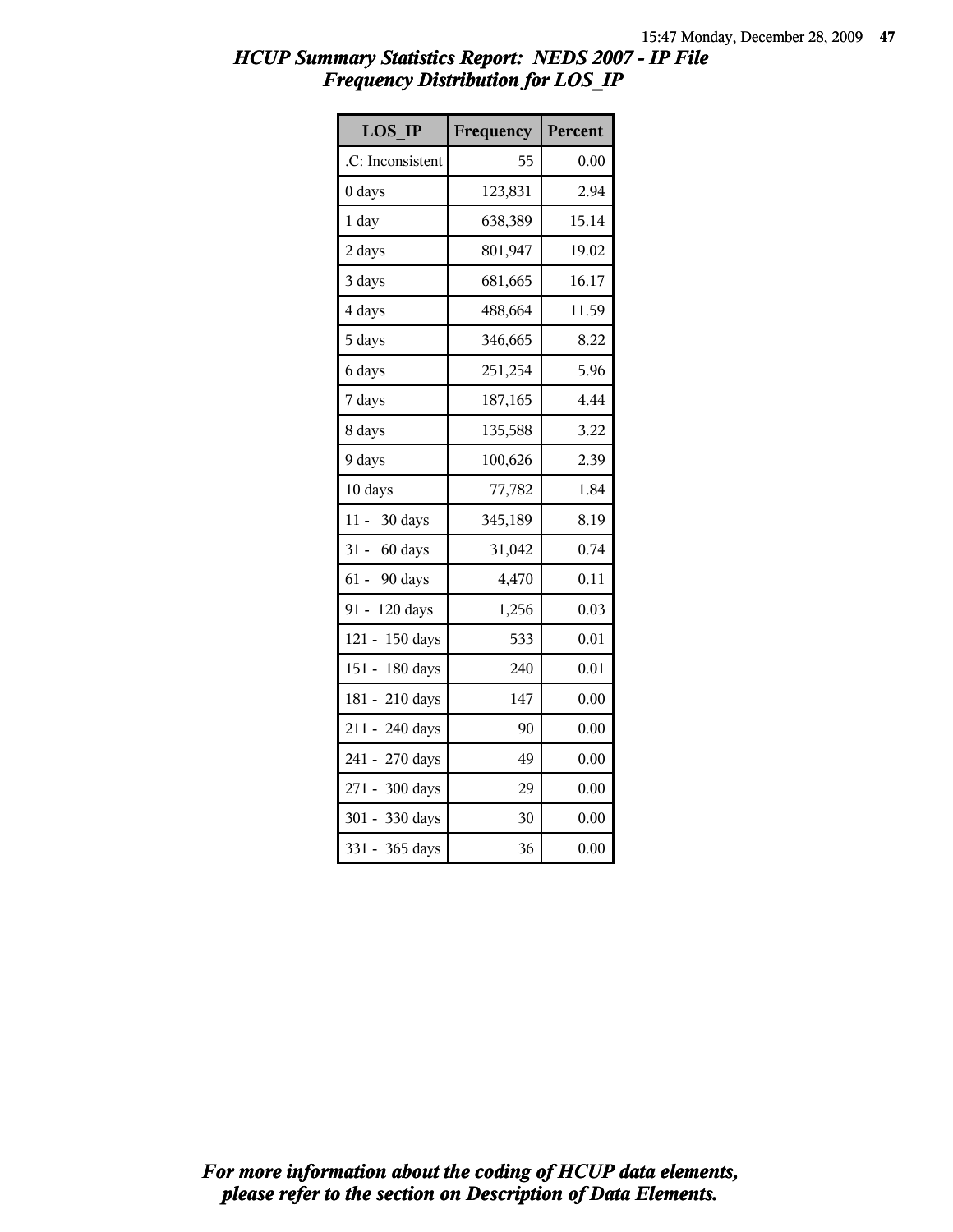| <b>MDC</b>                                                               | Frequency | Percent |
|--------------------------------------------------------------------------|-----------|---------|
| 0: PRINCIPAL DX CAN NOT BE ASSIGNED TO MDC                               | 1,321     | 0.03    |
| 1: DISEASES & DISORDERS OF THE NERVOUS SYSTEM                            | 340,080   | 8.06    |
| 2: DISEASES & DISORDERS OF THE EYE                                       | 7,889     | 0.19    |
| 3: DISEASES & DISORDERS OF THE EAR, NOSE, MOUTH & THROAT                 | 57,090    | 1.35    |
| 4: DISEASES & DISORDERS OF THE RESPIRATORY SYSTEM                        | 613,126   | 14.54   |
| 5: DISEASES & DISORDERS OF THE CIRCULATORY SYSTEM                        | 866,304   | 20.54   |
| 6: DISEASES & DISORDERS OF THE DIGESTIVE SYSTEM                          | 533,388   | 12.65   |
| 7: DISEASES & DISORDERS OF THE HEPATOBILIARY SYSTEM & PANCREAS           | 172,816   | 4.10    |
| 8: DISEASES & DISORDERS OF THE MUSCULOSKELETAL SYSTEM & CONN TISSUE      | 266,813   | 6.33    |
| 9: DISEASES & DISORDERS OF THE SKIN, SUBCUTANEOUS TISSUE & BREAST        | 130,368   | 3.09    |
| 10: ENDOCRINE, NUTRITIONAL & METABOLIC DISEASES & DISORDERS              | 173,664   | 4.12    |
| 11: DISEASES & DISORDERS OF THE KIDNEY & URINARY TRACT                   | 244,111   | 5.79    |
| 12: DISEASES & DISORDERS OF THE MALE REPRODUCTIVE SYSTEM                 | 9,963     | 0.24    |
| 13: DISEASES & DISORDERS OF THE FEMALE REPRODUCTIVE SYSTEM               | 23,148    | 0.55    |
| 14: PREGNANCY, CHILDBIRTH & THE PUERPERIUM                               | 109,984   | 2.61    |
| 15: NEWBORNS & OTHER NEONATES WITH CONDTN ORIG IN PERINATAL PERIOD       | 12,463    | 0.30    |
| 16: DISEASES & DISORDERS OF BLOOD, BLOOD FORMING ORGANS, IMMUNOLOG DISOR | 65,461    | 1.55    |
| 17: MYELOPROLIFERATIVE DISEASES & DISORDERS, POORLY DIFFERENTIATED NEOPL | 14,732    | 0.35    |
| 18: INFECTIOUS & PARASITIC DISEASES, SYSTEMIC OR UNSPECIFIED SITES       | 167,232   | 3.97    |
| 19: MENTAL DISEASES & DISORDERS                                          | 180,701   | 4.29    |
| 20: ALCOHOL/DRUG USE & ALCOHOL/DRUG INDUCED ORGANIC MENTAL DISORDERS     | 63,166    | 1.50    |
| 21: INJURIES, POISONINGS & TOXIC EFFECTS OF DRUGS                        | 96,202    | 2.28    |
| 22: BURNS                                                                | 5,160     | 0.12    |
| 23: FACTORS INFLUENCING HLTH STAT & OTHR CONTACTS WITH HLTH SERVCS       | 26,708    | 0.63    |
| 24: MULTIPLE SIGNIFICANT TRAUMA                                          | 17,518    | 0.42    |
| 25: HUMAN IMMUNODEFICIENCY VIRUS INFECTIONS                              | 17,334    | 0.41    |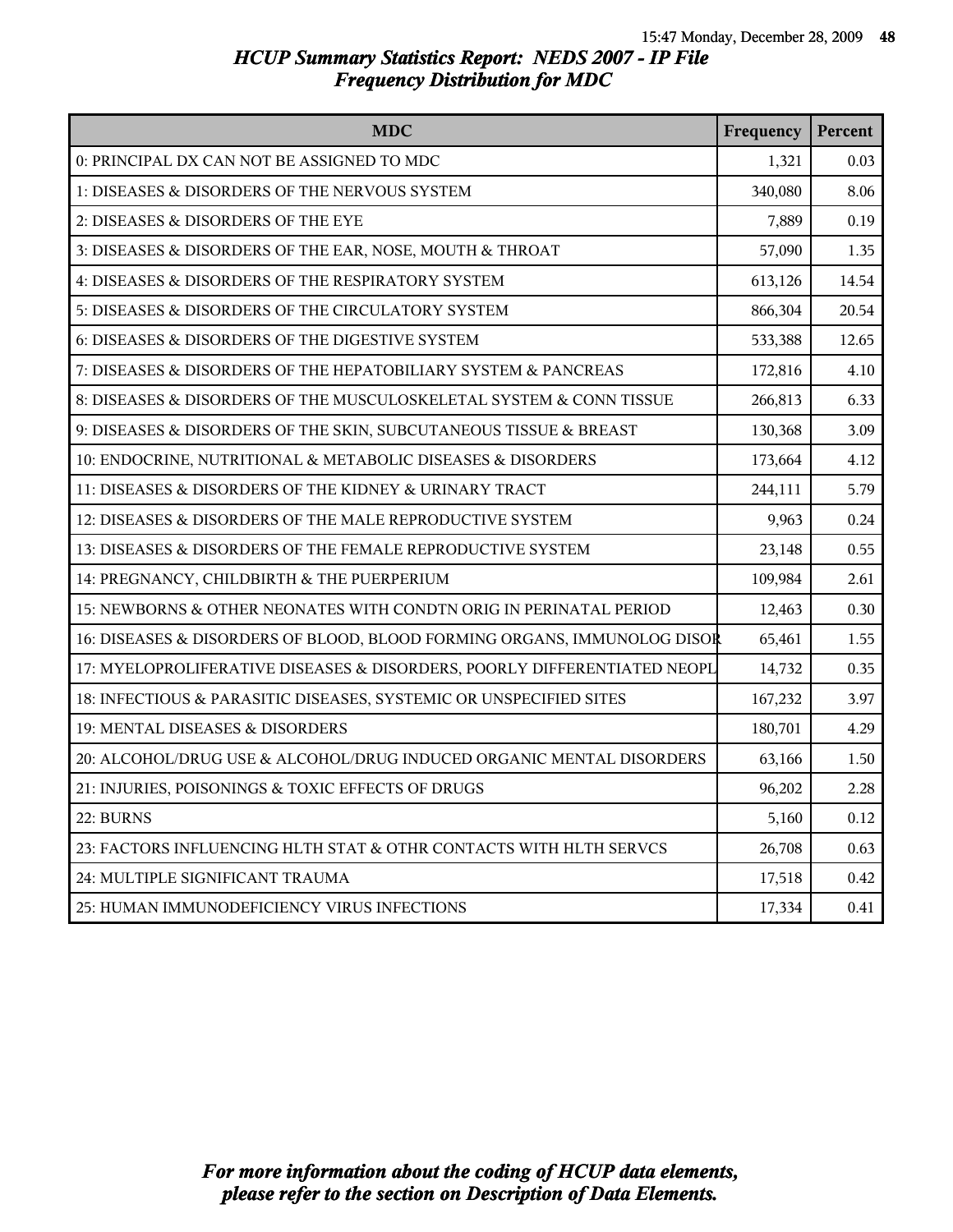| <b>NPR IP</b> | Frequency | <b>Percent</b> |
|---------------|-----------|----------------|
| 0             | 2,087,933 | 49.52          |
| 1             | 898,959   | 21.32          |
| 2             | 480,046   | 11.38          |
| 3             | 291,741   | 6.92           |
| 4             | 149,417   | 3.54           |
| 5             | 86,532    | 2.05           |
| 6             | 82,174    | 1.95           |
| 7             | 41,284    | 0.98           |
| 8             | 37,868    | 0.90           |
| 9             | 22,995    | 0.55           |
| 10            | 11,713    | 0.28           |
| 11            | 6,495     | 0.15           |
| 12            | 4,862     | 0.12           |
| 13            | 3,576     | 0.08           |
| 14            | 2,846     | 0.07           |
| 15            | 4,727     | 0.11           |
| 16 or greater | 3,574     | 0.08           |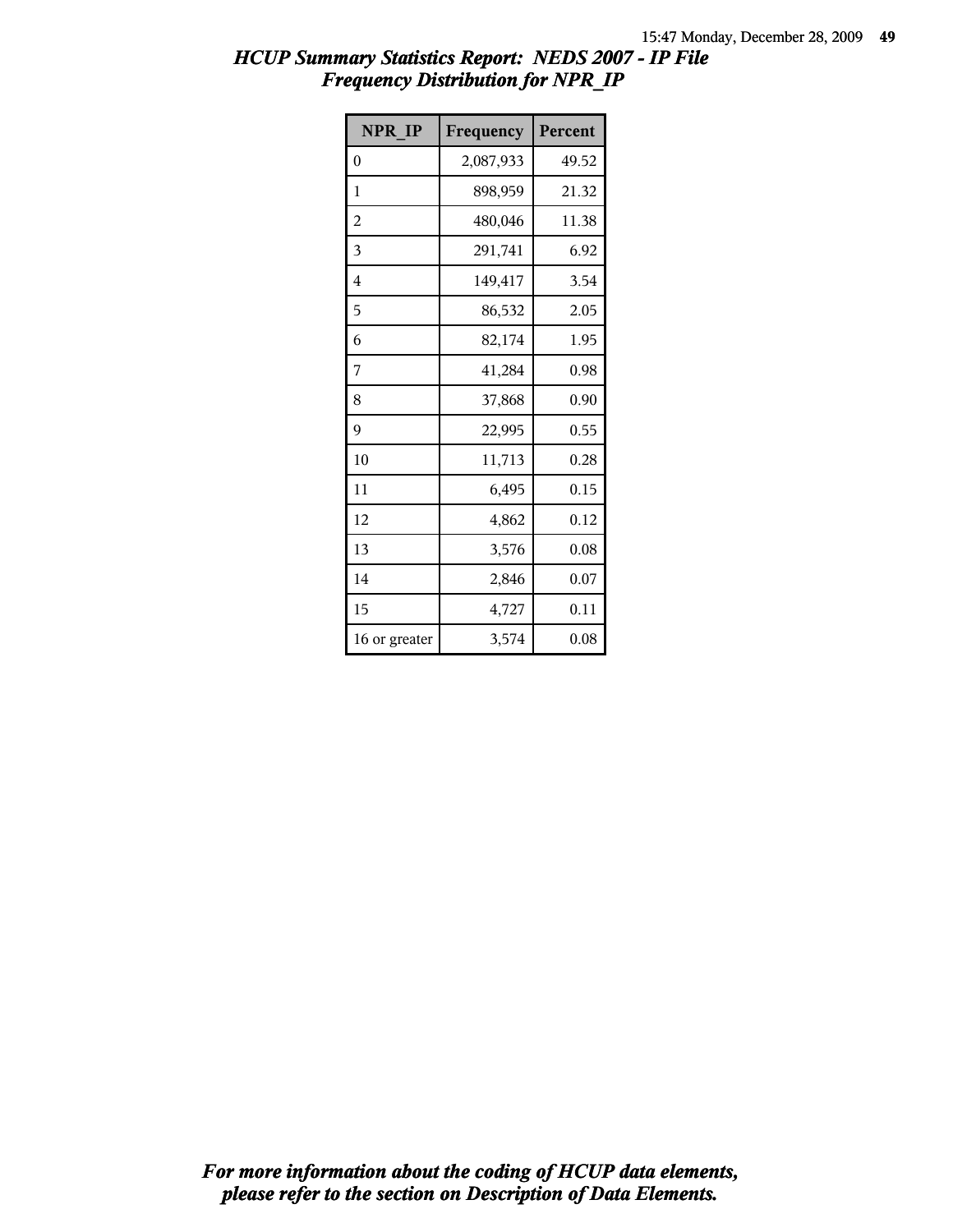| PCLASS IP1                                                       | Frequency | Percent |
|------------------------------------------------------------------|-----------|---------|
| $\therefore$ Missing                                             | 2,087,992 | 49.52   |
| .A: Invalid                                                      | 98        | 0.00    |
| .C: Inconsistent                                                 | $\leq 10$ | * **    |
| 1: Minor Diagnostic - Non-operating room diagnostic procedures   | 568,599   | 13.48   |
| 2: Minor Therapeutic - Non-operating room therapeutic procedures | 913,409   | 21.66   |
| 3: Major Diagnostic - Operating room diagnostic procedures       | 25,365    | 0.60    |
| 4: Major Therapeutic - Operating room therapeutic procedures     | 621,273   | 14.73   |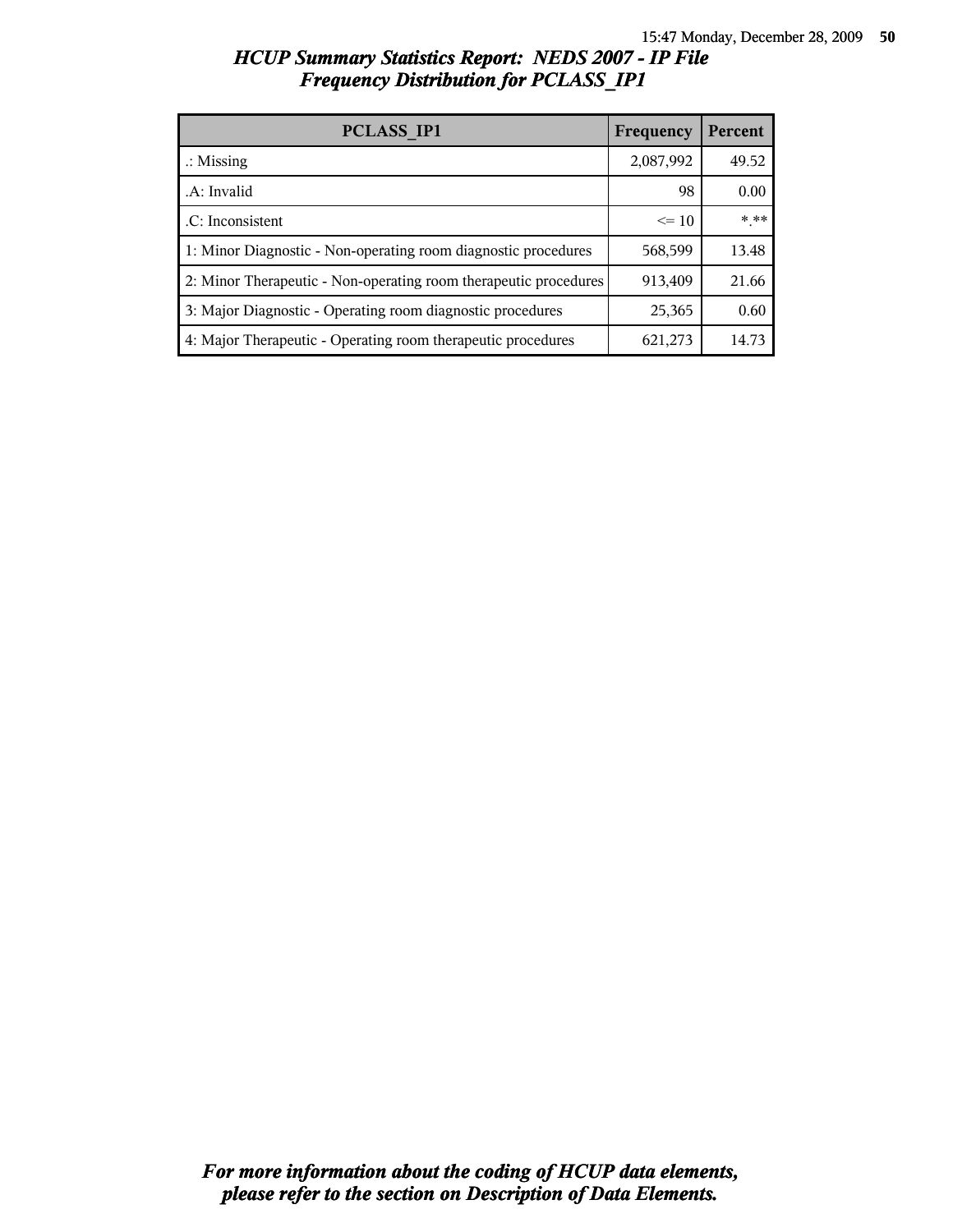| PRCCS IP1                                                                     | Frequency | Percent  |
|-------------------------------------------------------------------------------|-----------|----------|
| $\therefore$ Missing                                                          | 2,087,992 | 49.52    |
| A: Invalid procedure                                                          | 98        | 0.00     |
| C: Inconsistent                                                               | $\leq 10$ | $***$    |
| 1: Incision and excision of CNS                                               | 9,612     | 0.23     |
| 2: Insertion; replacement; or removal of extracranial ventricular shunt       | 2,136     | 0.05     |
| 3: Laminectomy; excision intervertebral disc                                  | 4,346     | 0.10     |
| 4: Diagnostic spinal tap                                                      | 41,372    | 0.98     |
| 5: Insertion of catheter or spinal stimulator and injection into spinal canal | 4,567     | 0.11     |
| 6: Decompression peripheral nerve                                             | 253       | 0.01     |
| 7: Other diagnostic nervous system procedures                                 | 1,560     | 0.04     |
| 8: Other non-OR or closed therapeutic nervous system procedures               | 1,738     | 0.04     |
| 9: Other OR therapeutic nervous system procedures                             | 5,761     | 0.14     |
| 10: Thyroidectomy; partial or complete                                        | 327       | 0.01     |
| 11: Diagnostic endocrine procedures                                           | 585       | 0.01     |
| 12: Other therapeutic endocrine procedures                                    | 693       | 0.02     |
| 13: Corneal transplant                                                        | 16        | 0.00     |
| 14: Glaucoma procedures                                                       | 27        | 0.00     |
| 15: Lens and cataract procedures                                              | 66        | 0.00     |
| 16: Repair of retinal tear; detachment                                        | 86        | 0.00     |
| 17: Destruction of lesion of retina and choroid                               | 11        | 0.00     |
| 18: Diagnostic procedures on eye                                              | 66        | 0.00     |
| 19: Other therapeutic procedures on eyelids; conjunctiva; cornea              | 2,774     | 0.07     |
| 20: Other intraocular therapeutic procedures                                  | 287       | $0.01\,$ |
| 21: Other extraocular muscle and orbit therapeutic procedures                 | 462       | 0.01     |
| 22: Tympanoplasty                                                             | $\leq 10$ | $***$    |
| 23: Myringotomy                                                               | 354       | 0.01     |
| 24: Mastoidectomy                                                             | 71        | 0.00     |
| 25: Diagnostic procedures on ear                                              | 53        | 0.00     |
| 26: Other therapeutic ear procedures                                          | 1,113     | 0.03     |
| 27: Control of epistaxis                                                      | 3,498     | 0.08     |
| 28: Plastic procedures on nose                                                | 604       | 0.01     |
| 29: Dental procedures                                                         | 974       | 0.02     |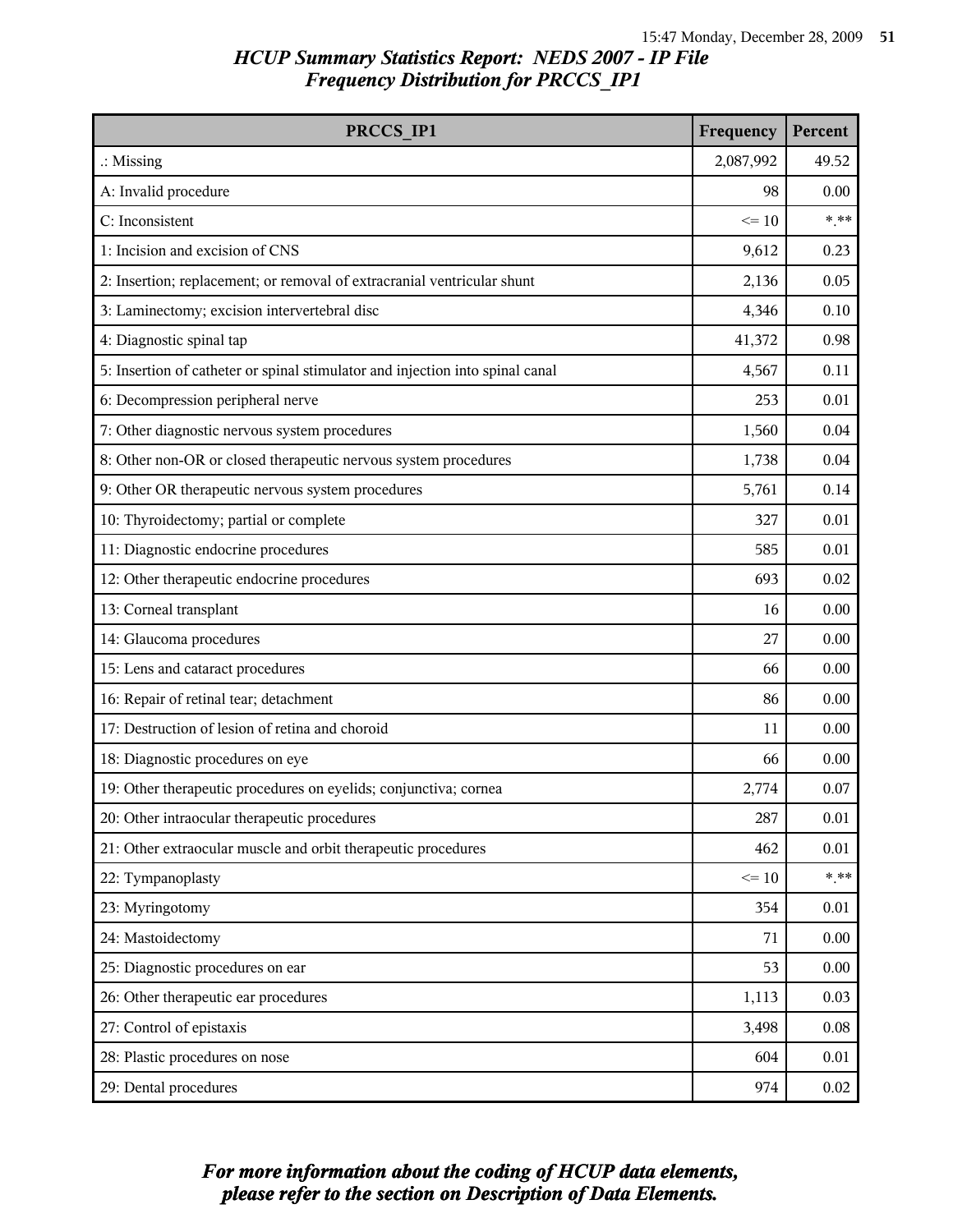| PRCCS IP1                                                                                        | Frequency | Percent |
|--------------------------------------------------------------------------------------------------|-----------|---------|
| 30: Tonsillectomy and/or adenoidectomy                                                           | 991       | 0.02    |
| 31: Diagnostic procedures on nose; mouth and pharynx                                             | 1,143     | 0.03    |
| 32: Other non-OR therapeutic procedures on nose; mouth and pharynx                               | 1,945     | 0.05    |
| 33: Other OR therapeutic procedures on nose; mouth and pharynx                                   | 4,100     | 0.10    |
| 34: Tracheostomy; temporary and permanent                                                        | 10,113    | 0.24    |
| 35: Tracheoscopy and laryngoscopy with biopsy                                                    | 2,483     | 0.06    |
| 36: Lobectomy or pneumonectomy                                                                   | 1,804     | 0.04    |
| 37: Diagnostic bronchoscopy and biopsy of bronchus                                               | 23,081    | 0.55    |
| 38: Other diagnostic procedures on lung and bronchus                                             | 775       | 0.02    |
| 39: Incision of pleura; thoracentesis; chest drainage                                            | 32,854    | 0.78    |
| 40: Other diagnostic procedures of respiratory tract and mediastinum                             | 1,916     | 0.05    |
| 41: Other non-OR therapeutic procedures on respiratory system                                    | 2,035     | 0.05    |
| 42: Other OR Rx procedures on respiratory system and mediastinum                                 | 4,794     | 0.11    |
| 43: Heart valve procedures                                                                       | 3,074     | 0.07    |
| 44: Coronary artery bypass graft (CABG)                                                          | 12,122    | 0.29    |
| 45: Percutaneous transluminal coronary angioplasty (PTCA)                                        | 57,698    | 1.37    |
| 46: Coronary thrombolysis                                                                        | $\leq 10$ | $***$   |
| 47: Diagnostic cardiac catheterization; coronary arteriography                                   | 88,020    | 2.09    |
| 48: Insertion; revision; replacement; removal of cardiac pacemaker or cardioverter/defibrillator | 31,407    | 0.74    |
| 49: Other OR heart procedures                                                                    | 8,666     | 0.21    |
| 50: Extracorporeal circulation auxiliary to open heart procedures                                | 78        | 0.00    |
| 51: Endarterectomy; vessel of head and neck                                                      | 2,532     | 0.06    |
| 52: Aortic resection; replacement or anastomosis                                                 | 2,695     | 0.06    |
| 53: Varicose vein stripping; lower limb                                                          | 34        | 0.00    |
| 54: Other vascular catheterization; not heart                                                    | 88,904    | 2.11    |
| 55: Peripheral vascular bypass                                                                   | 1,919     | 0.05    |
| 56: Other vascular bypass and shunt; not heart                                                   | 477       | 0.01    |
| 57: Creation; revision and removal of arteriovenous fistula or vessel-to-vessel cannula for di a | 5,057     | 0.12    |
| 58: Hemodialysis                                                                                 | 57,871    | 1.37    |
| 59: Other OR procedures on vessels of head and neck                                              | 1,613     | 0.04    |
| 60: Embolectomy and endarterectomy of lower limbs                                                | 1,307     | 0.03    |
| 61: Other OR procedures on vessels other than head and neck                                      | 28,343    | 0.67    |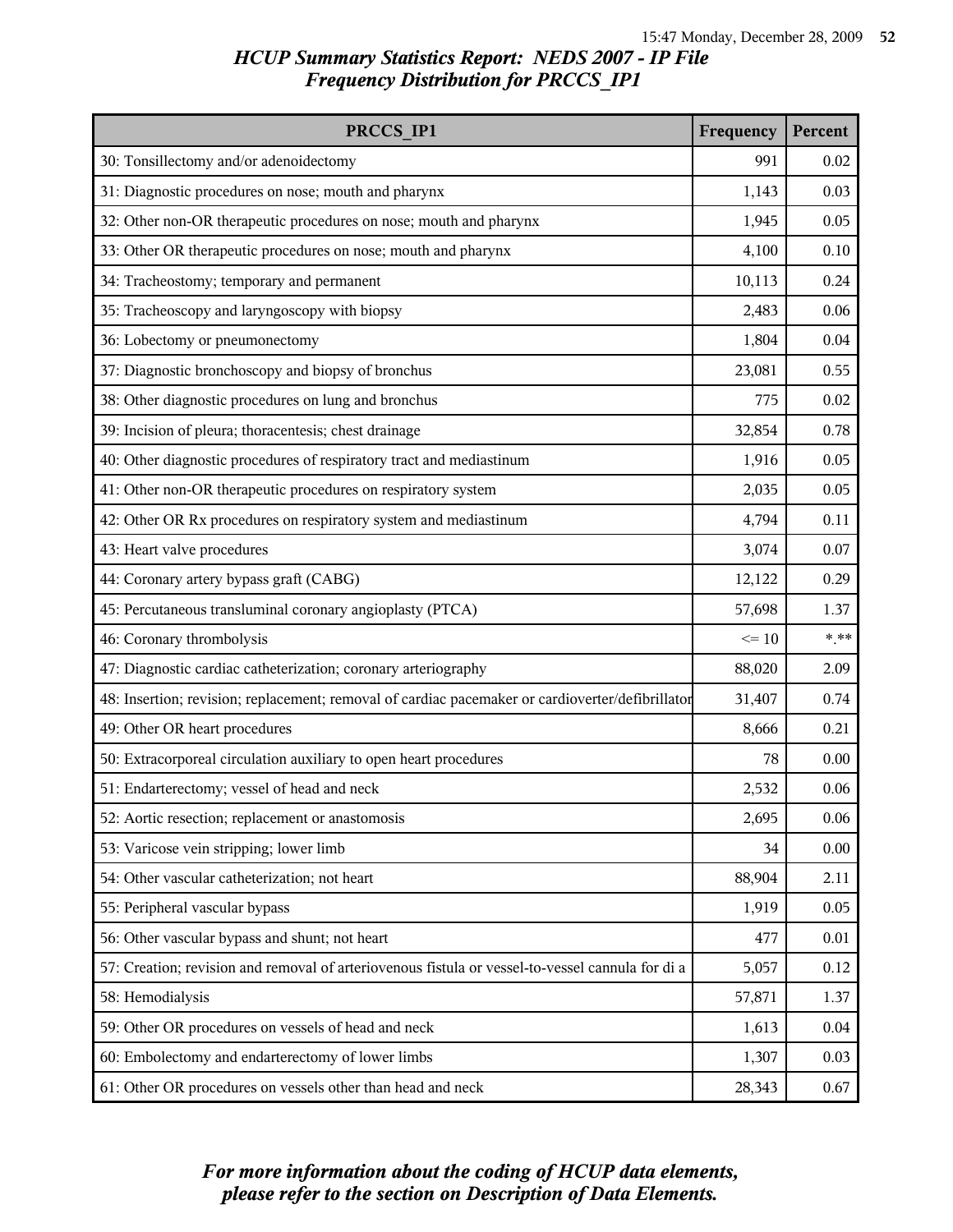| PRCCS IP1                                                     | Frequency | Percent |
|---------------------------------------------------------------|-----------|---------|
| 62: Other diagnostic cardiovascular procedures                | 3,011     | 0.07    |
| 63: Other non-OR therapeutic cardiovascular procedures        | 11,468    | 0.27    |
| 64: Bone marrow transplant                                    | 43        | 0.00    |
| 65: Bone marrow biopsy                                        | 5,503     | 0.13    |
| 66: Procedures on spleen                                      | 1,850     | 0.04    |
| 67: Other therapeutic procedures; hemic and lymphatic system  | 3,740     | 0.09    |
| 68: Injection or ligation of esophageal varices               | 27        | 0.00    |
| 69: Esophageal dilatation                                     | 2,550     | 0.06    |
| 70: Upper gastrointestinal endoscopy; biopsy                  | 123,442   | 2.93    |
| 71: Gastrostomy; temporary and permanent                      | 12,836    | 0.30    |
| 72: Colostomy; temporary and permanent                        | 891       | 0.02    |
| 73: Ileostomy and other enterostomy                           | 569       | 0.01    |
| 74: Gastrectomy; partial and total                            | 1,089     | 0.03    |
| 75: Small bowel resection                                     | 8,449     | 0.20    |
| 76: Colonoscopy and biopsy                                    | 43,193    | 1.02    |
| 77: Proctoscopy and anorectal biopsy                          | 2,520     | 0.06    |
| 78: Colorectal resection                                      | 19,236    | 0.46    |
| 79: Local excision of large intestine lesion (not endoscopic) | 53        | 0.00    |
| 80: Appendectomy                                              | 57,463    | 1.36    |
| 81: Hemorrhoid procedures                                     | 1,033     | 0.02    |
| 82: Endoscopic retrograde cannulation of pancreas (ERCP)      | 2,590     | 0.06    |
| 83: Biopsy of liver                                           | 3,792     | 0.09    |
| 84: Cholecystectomy and common duct exploration               | 59,415    | 1.41    |
| 85: Inguinal and femoral hernia repair                        | 4,076     | 0.10    |
| 86: Other hernia repair                                       | 5,950     | 0.14    |
| 87: Laparoscopy (GI only)                                     | 1,640     | 0.04    |
| 88: Abdominal paracentesis                                    | 19,395    | 0.46    |
| 89: Exploratory laparotomy                                    | 2,120     | 0.05    |
| 90: Excision; lysis peritoneal adhesions                      | 10,514    | 0.25    |
| 91: Peritoneal dialysis                                       | 2,694     | 0.06    |
| 92: Other bowel diagnostic procedures                         | 662       | 0.02    |
| 93: Other non-OR upper GI therapeutic procedures              | 17,539    | 0.42    |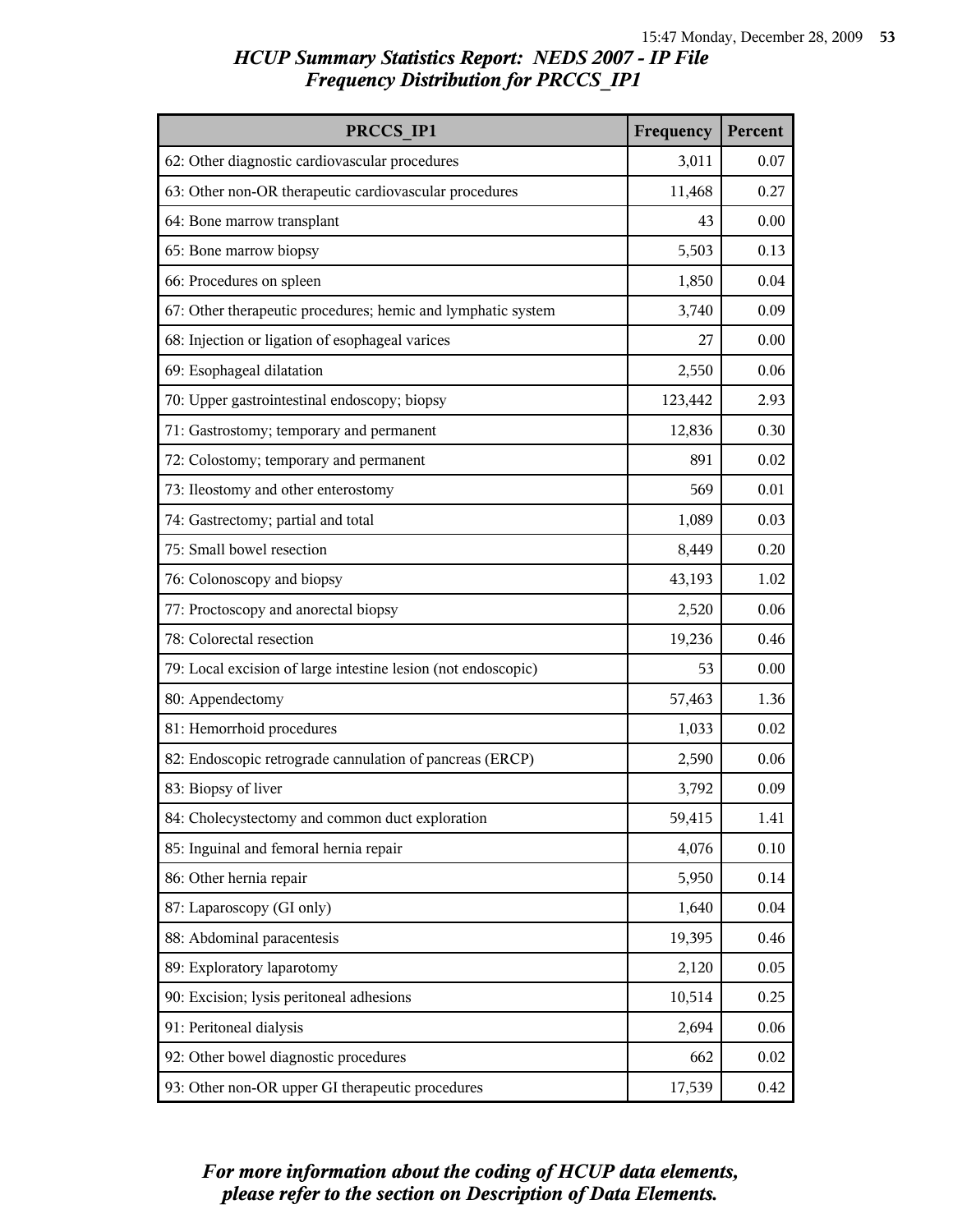| PRCCS IP1                                                             | Frequency | Percent  |
|-----------------------------------------------------------------------|-----------|----------|
| 94: Other OR upper GI therapeutic procedures                          | 6,631     | 0.16     |
| 95: Other non-OR lower GI therapeutic procedures                      | 13,967    | 0.33     |
| 96: Other OR lower GI therapeutic procedures                          | 10,482    | 0.25     |
| 97: Other gastrointestinal diagnostic procedures                      | 2,070     | 0.05     |
| 98: Other non-OR gastrointestinal therapeutic procedures              | 10,774    | 0.26     |
| 99: Other OR gastrointestinal therapeutic procedures                  | 7,668     | 0.18     |
| 100: Endoscopy and endoscopic biopsy of the urinary tract             | 4,494     | 0.11     |
| 101: Transurethral excision; drainage; or removal urinary obstruction | 11,070    | 0.26     |
| 102: Ureteral catheterization                                         | 8,692     | 0.21     |
| 103: Nephrotomy and nephrostomy                                       | 3,279     | 0.08     |
| 104: Nephrectomy; partial or complete                                 | 738       | 0.02     |
| 105: Kidney transplant                                                | 245       | 0.01     |
| 106: Genitourinary incontinence procedures                            | 49        | 0.00     |
| 107: Extracorporeal lithotripsy; urinary                              | 1,065     | 0.03     |
| 108: Indwelling catheter                                              | 10,902    | 0.26     |
| 109: Procedures on the urethra                                        | 1,371     | 0.03     |
| 110: Other diagnostic procedures of urinary tract                     | 1,775     | 0.04     |
| 111: Other non-OR therapeutic procedures of urinary tract             | 3,581     | 0.08     |
| 112: Other OR therapeutic procedures of urinary tract                 | 1,810     | 0.04     |
| 113: Transurethral resection of prostate (TURP)                       | 2,118     | 0.05     |
| 114: Open prostatectomy                                               | 105       | 0.00     |
| 115: Circumcision                                                     | 918       | 0.02     |
| 116: Diagnostic procedures; male genital                              | 274       | 0.01     |
| 117: Other non-OR therapeutic procedures; male genital                | 1,149     | 0.03     |
| 118: Other OR therapeutic procedures; male genital                    | 1,939     | 0.05     |
| 119: Oophorectomy; unilateral and bilateral                           | 2,120     | 0.05     |
| 120: Other operations on ovary                                        | 1,783     | 0.04     |
| 121: Ligation or occlusion of fallopian tubes                         | 1,070     | 0.03     |
| 122: Removal of ectopic pregnancy                                     | 3,271     | 0.08     |
| 123: Other operations on fallopian tubes                              | 820       | 0.02     |
| 124: Hysterectomy; abdominal and vaginal                              | 2,503     | 0.06     |
| 125: Other excision of cervix and uterus                              | 730       | $0.02\,$ |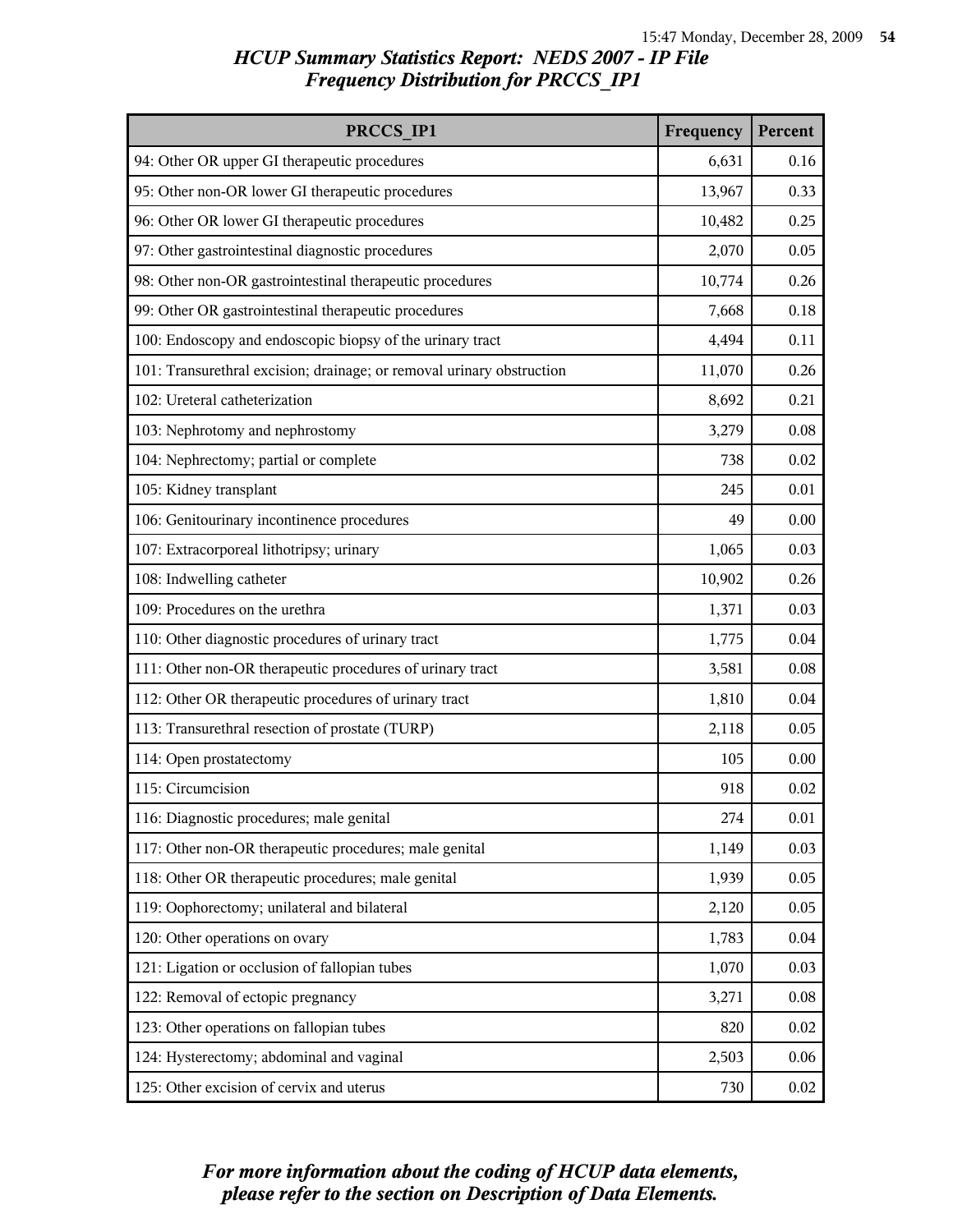| PRCCS_IP1                                                                            | Frequency | Percent |
|--------------------------------------------------------------------------------------|-----------|---------|
| 126: Abortion (termination of pregnancy)                                             | 189       | 0.00    |
| 127: Dilatation and curettage (D&C); aspiration after delivery or abortion           | 4,389     | 0.10    |
| 128: Diagnostic dilatation and curettage (D&C)                                       | 1,516     | 0.04    |
| 129: Repair of cystocele and rectocele; obliteration of vaginal vault                | 44        | 0.00    |
| 130: Other diagnostic procedures; female organs                                      | 1,148     | 0.03    |
| 131: Other non-OR therapeutic procedures; female organs                              | 647       | 0.02    |
| 132: Other OR therapeutic procedures; female organs                                  | 2,248     | 0.05    |
| 133: Episiotomy                                                                      | 3,440     | 0.08    |
| 134: Cesarean section                                                                | 17,983    | 0.43    |
| 135: Forceps; vacuum; and breech delivery                                            | 2,513     | 0.06    |
| 136: Artificial rupture of membranes to assist delivery                              | 836       | 0.02    |
| 137: Other procedures to assist delivery                                             | 27,979    | 0.66    |
| 138: Diagnostic amniocentesis                                                        | 70        | 0.00    |
| 139: Fetal monitoring                                                                | 2,110     | 0.05    |
| 140: Repair of current obstetric laceration                                          | 12,765    | 0.30    |
| 141: Other therapeutic obstetrical procedures                                        | 423       | 0.01    |
| 142: Partial excision bone                                                           | 2,896     | 0.07    |
| 143: Bunionectomy or repair of toe deformities                                       | 30        | 0.00    |
| 144: Treatment; facial fracture or dislocation                                       | 3,867     | 0.09    |
| 145: Treatment; fracture or dislocation of radius and ulna                           | 9,716     | 0.23    |
| 146: Treatment; fracture or dislocation of hip and femur                             | 49,754    | 1.18    |
| 147: Treatment; fracture or dislocation of lower extremity (other than hip or femur) | 28,518    | 0.68    |
| 148: Other fracture and dislocation procedure                                        | 12,533    | 0.30    |
| 149: Arthroscopy                                                                     | 109       | 0.00    |
| 150: Division of joint capsule; ligament or cartilage                                | 56        | 0.00    |
| 151: Excision of semilunar cartilage of knee                                         | 289       | 0.01    |
| 152: Arthroplasty knee                                                               | 1,448     | 0.03    |
| 153: Hip replacement; total and partial                                              | 21,960    | 0.52    |
| 154: Arthroplasty other than hip or knee                                             | 1,086     | 0.03    |
| 155: Arthrocentesis                                                                  | 6,255     | 0.15    |
| 156: Injections and aspirations of muscles; tendons; bursa; joints and soft tissue   | 968       | 0.02    |
| 157: Amputation of lower extremity                                                   | 10,483    | 0.25    |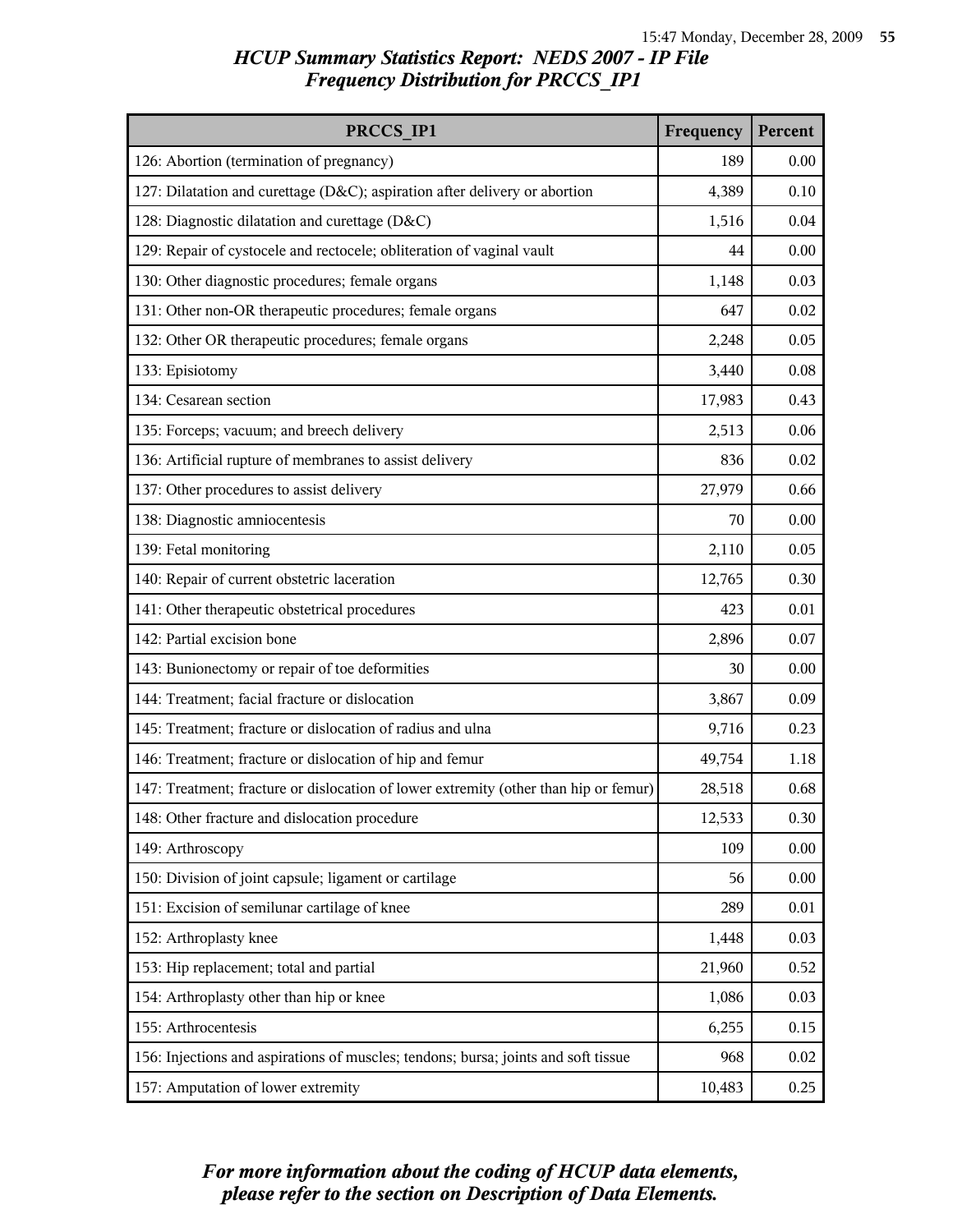| PRCCS IP1                                                          | Frequency | Percent  |
|--------------------------------------------------------------------|-----------|----------|
| 158: Spinal fusion                                                 | 4,749     | 0.11     |
| 159: Other diagnostic procedures on musculoskeletal system         | 5,697     | 0.14     |
| 160: Other therapeutic procedures on muscles and tendons           | 11,225    | 0.27     |
| 161: Other OR therapeutic procedures on bone                       | 5,932     | 0.14     |
| 162: Other OR therapeutic procedures on joints                     | 4,998     | 0.12     |
| 163: Other non-OR therapeutic procedures on musculoskeletal system | 2,668     | 0.06     |
| 164: Other OR therapeutic procedures on musculoskeletal system     | 1,601     | 0.04     |
| 165: Breast biopsy and other diagnostic procedures on breast       | 613       | 0.01     |
| 166: Lumpectomy; quadrantectomy of breast                          | 419       | 0.01     |
| 167: Mastectomy                                                    | 276       | 0.01     |
| 168: Incision and drainage; skin and subcutaneous tissue           | 25,276    | 0.60     |
| 169: Debridement of wound; infection or burn                       | 26,426    | 0.63     |
| 170: Excision of skin lesion                                       | 1,089     | 0.03     |
| 171: Suture of skin and subcutaneous tissue                        | 18,049    | 0.43     |
| 172: Skin graft                                                    | 3,435     | 0.08     |
| 173: Other diagnostic procedures on skin and subcutaneous tissue   | 1,948     | 0.05     |
| 174: Other non-OR therapeutic procedures on skin and breast        | 14,704    | 0.35     |
| 175: Other OR therapeutic procedures on skin and breast            | 879       | 0.02     |
| 176: Other organ transplantation                                   | 350       | $0.01\,$ |
| 177: Computerized axial tomography (CT) scan head                  | 29,415    | 0.70     |
| 178: CT scan chest                                                 | 11,471    | 0.27     |
| 179: CT scan abdomen                                               | 16,166    | 0.38     |
| 180: Other CT scan                                                 | 3,204     | 0.08     |
| 181: Myelogram                                                     | 474       | 0.01     |
| 182: Mammography                                                   | 34        | 0.00     |
| 183: Routine chest X-ray                                           | 1,037     | 0.02     |
| 184: Intraoperative cholangiogram                                  | 65        | 0.00     |
| 185: Upper gastrointestinal X-ray                                  | 308       | 0.01     |
| 186: Lower gastrointestinal X-ray                                  | 60        | 0.00     |
| 187: Intravenous pyelogram                                         | 406       | 0.01     |
| 188: Cerebral arteriogram                                          | 6,444     | 0.15     |
| 189: Contrast aortogram                                            | 1,217     | 0.03     |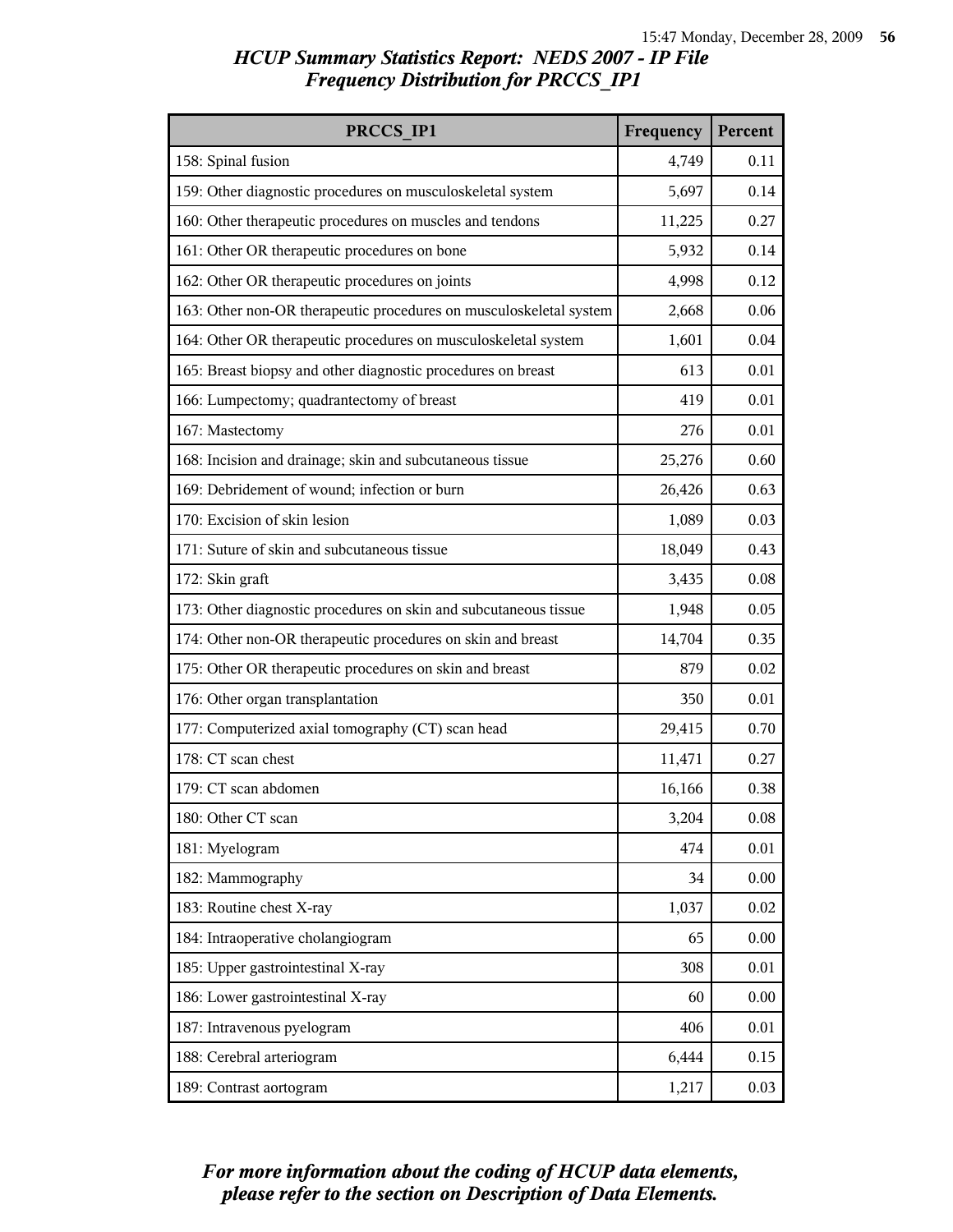| PRCCS IP1                                                           | Frequency | Percent |
|---------------------------------------------------------------------|-----------|---------|
| 190: Contrast arteriogram of femoral and lower extremity arteries   | 804       | 0.02    |
| 191: Arterio- or venogram (not heart and head)                      | 5,390     | 0.13    |
| 192: Diagnostic ultrasound of head and neck                         | 2,214     | 0.05    |
| 193: Diagnostic ultrasound of heart (echocardiogram)                | 43,960    | 1.04    |
| 194: Diagnostic ultrasound of gastrointestinal tract                | 509       | 0.01    |
| 195: Diagnostic ultrasound of urinary tract                         | 1,423     | 0.03    |
| 196: Diagnostic ultrasound of abdomen or retroperitoneum            | 4,092     | 0.10    |
| 197: Other diagnostic ultrasound                                    | 5,268     | 0.12    |
| 198: Magnetic resonance imaging                                     | 25,038    | 0.59    |
| 199: Electroencephalogram (EEG)                                     | 3,635     | 0.09    |
| 200: Nonoperative urinary system measurements                       | 148       | 0.00    |
| 201: Cardiac stress tests                                           | 11,711    | 0.28    |
| 202: Electrocardiogram                                              | 5,743     | 0.14    |
| 203: Electrographic cardiac monitoring                              | 7,608     | 0.18    |
| 204: Swan-Ganz catheterization for monitoring                       | 339       | 0.01    |
| 205: Arterial blood gases                                           | 3,478     | 0.08    |
| 206: Microscopic examination (bacterial smear; culture; toxicology) | 91        | 0.00    |
| 207: Radioisotope bone scan                                         | 660       | 0.02    |
| 208: Radioisotope pulmonary scan                                    | 1,665     | 0.04    |
| 209: Radioisotope scan and function studies                         | 3,755     | 0.09    |
| 210: Other radioisotope scan                                        | 223       | 0.01    |
| 211: Therapeutic radiology for cancer treatment                     | 3,721     | 0.09    |
| 212: Diagnostic physical therapy                                    | 554       | 0.01    |
| 213: Physical therapy exercises; manipulation; and other procedures | 4,062     | 0.10    |
| 214: Traction; splints; and other wound care                        | 6,984     | 0.17    |
| 215: Other physical therapy and rehabilitation                      | 2,451     | 0.06    |
| 216: Respiratory intubation and mechanical ventilation              | 116,103   | 2.75    |
| 217: Other respiratory therapy                                      | 13,688    | 0.32    |
| 218: Psychological and psychiatric evaluation and therapy           | 23,987    | 0.57    |
| 219: Alcohol and drug rehabilitation/detoxification                 | 42,979    | 1.02    |
| 220: Ophthalmologic and otologic diagnosis and treatment            | 115       | 0.00    |
| 221: Nasogastric tube                                               | 7,745     | 0.18    |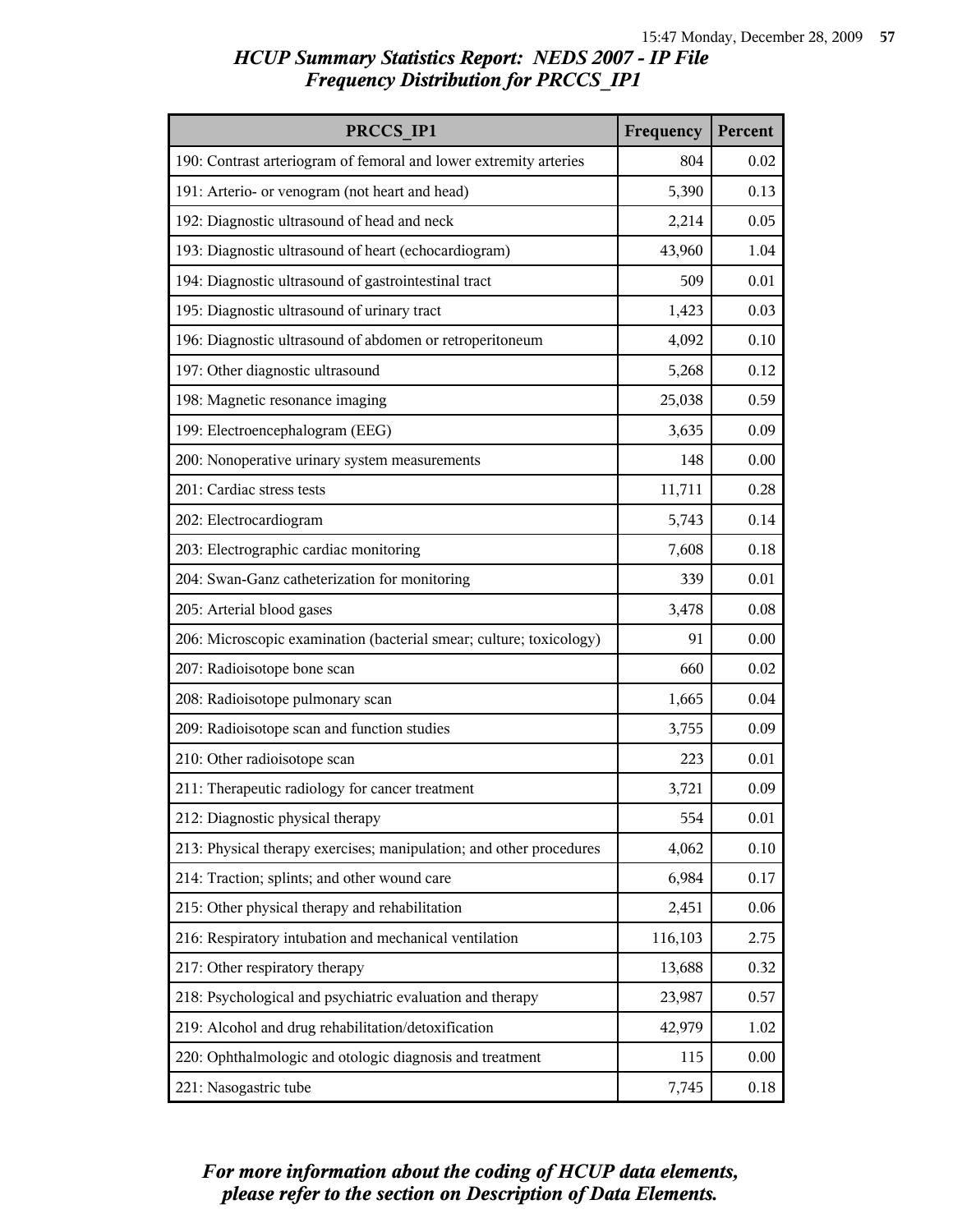| HCUP Summary Statistics Report: NEDS 2007 - IP File |  |
|-----------------------------------------------------|--|
| <b>Frequency Distribution for PRCCS IP1</b>         |  |

| PRCCS IP1                                                              | Frequency | Percent |
|------------------------------------------------------------------------|-----------|---------|
| 222: Blood transfusion                                                 | 111,559   | 2.65    |
| 223: Enteral and parenteral nutrition                                  | 12,976    | 0.31    |
| 224: Cancer chemotherapy                                               | 3,400     | 0.08    |
| 225: Conversion of cardiac rhythm                                      | 10,674    | 0.25    |
| 226: Other diagnostic radiology and related techniques                 | 6,912     | 0.16    |
| 227: Other diagnostic procedures (interview; evaluation; consultation) | 13,542    | 0.32    |
| 228: Prophylactic vaccinations and inoculations                        | 10,798    | 0.26    |
| 229: Nonoperative removal of foreign body                              | 1,082     | 0.03    |
| 230: Extracorporeal shock wave other than urinary                      | $\leq 10$ | $***$   |
| 231: Other therapeutic procedures                                      | 66,557    | 1.58    |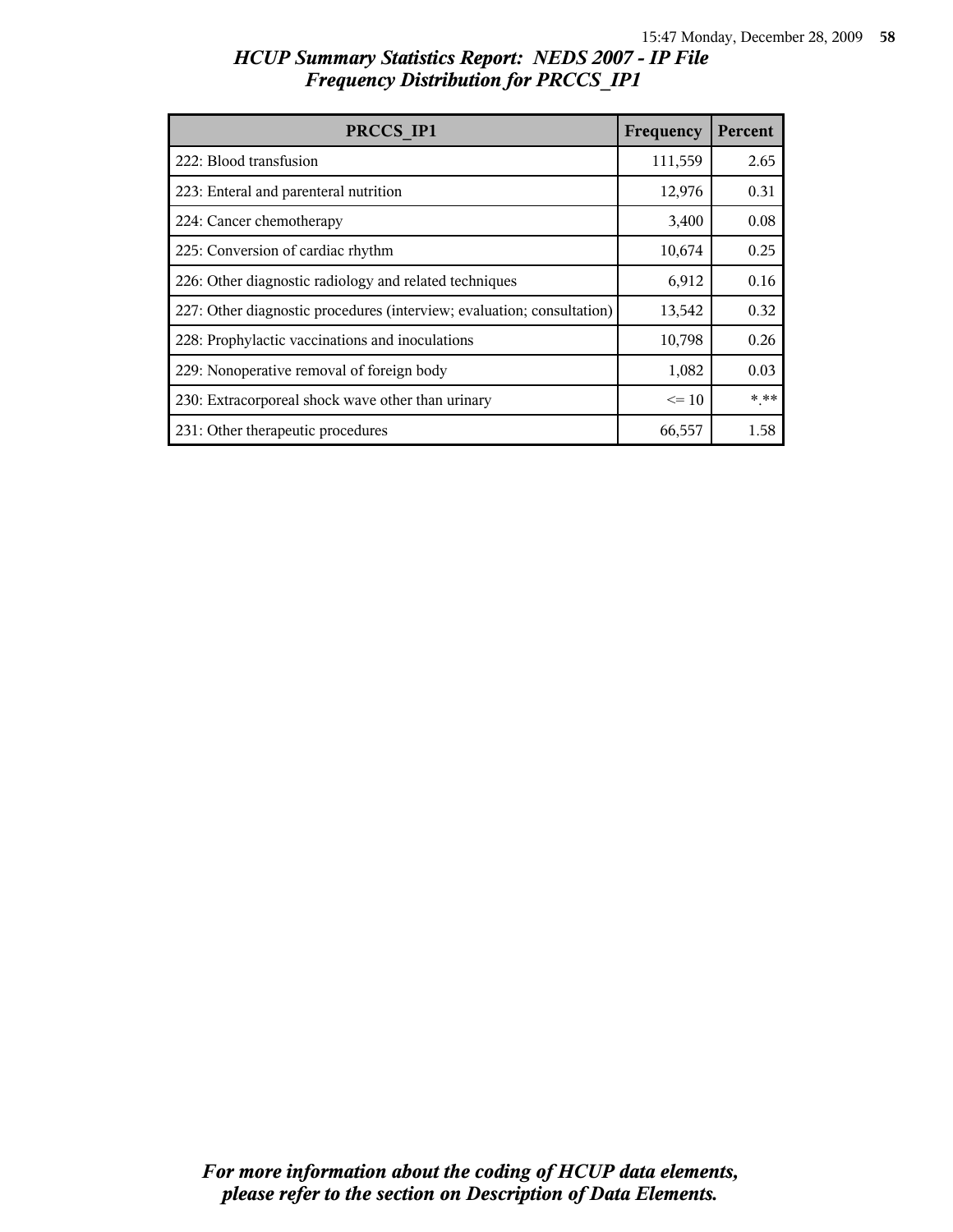| PR IP1                 | Frequency | Percent |
|------------------------|-----------|---------|
| Blank                  | 2,087,992 | 49.52   |
| Valid PR               | 2,128,646 | 50.48   |
| Inconsistent PR (incn) | $\leq$ 10 | * **    |
| Invalid PR (invl)      | 98        | 0.00    |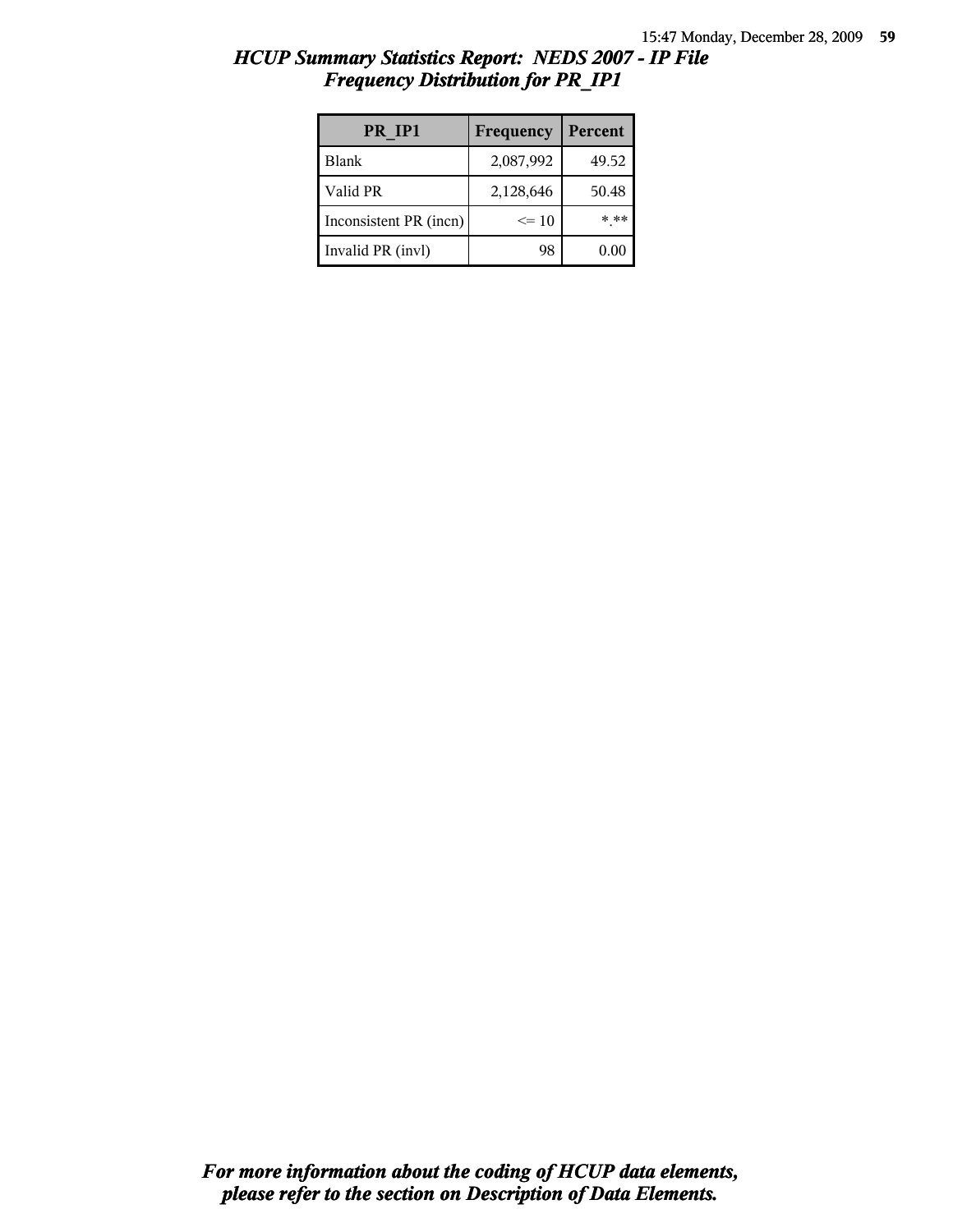| <b>TOTCHG IP</b>      | Frequency | Percent |
|-----------------------|-----------|---------|
| $\therefore$ Missing  | 22,184    | 0.53    |
| .A: Invalid           | 13        | 0.00    |
| .C: Inconsistent      | 679       | 0.02    |
| \$100-<br>\$1,000     | 4,788     | 0.11    |
| $$1,001-$ \$5,000     | 351,232   | 8.33    |
| \$5,001- \$10,000     | 884,866   | 20.98   |
| \$10,001- \$50,000    | 2,419,892 | 57.39   |
| \$50,001-\$100,000    | 360,913   | 8.56    |
| \$100,001-\$200,000   | 124,722   | 2.96    |
| \$200,001- \$300,000  | 27,169    | 0.64    |
| \$300,001-\$400,000   | 9,647     | 0.23    |
| \$400,001- \$500,000  | 4,533     | 0.11    |
| \$500,001-\$1,000,000 | 5,349     | 0.13    |
| Over \$1,000,000      | 755       | 0.02    |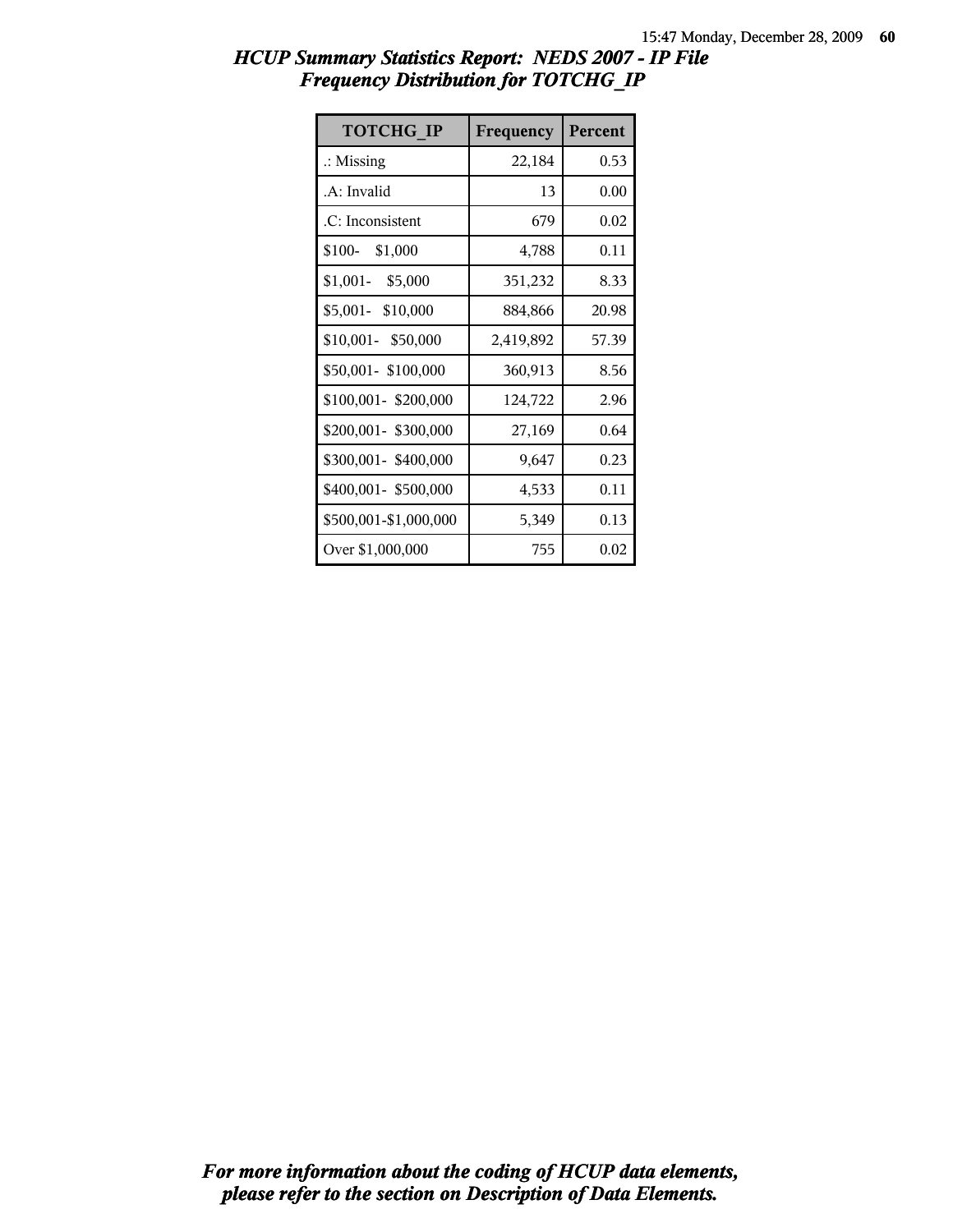| <b>Moments</b>         |            |                         |            |
|------------------------|------------|-------------------------|------------|
| N                      | 4216742    | <b>Sum Weights</b>      | 4216742    |
| Mean                   | 4.52161358 | <b>Sum Observations</b> | 19066477.9 |
| <b>Std Deviation</b>   | 1.29992073 | Variance                | 1.68979391 |
| <b>Skewness</b>        | 4.91597964 | <b>Kurtosis</b>         | 65.2033742 |
| <b>Uncorrected SS</b>  | 93336668.5 | <b>Corrected SS</b>     | 7125423.26 |
| <b>Coeff Variation</b> | 28.7490452 | <b>Std Error Mean</b>   | 0.00063304 |

#### *Variable: DISCWT (Weight to ED Visits in AHA universe)*

| <b>Basic Statistical Measures</b> |          |                            |         |
|-----------------------------------|----------|----------------------------|---------|
| Location<br><b>Variability</b>    |          |                            |         |
| <b>Mean</b>                       | 4.521614 | <b>Std Deviation</b>       | 1.29992 |
| <b>Median</b>                     | 4.500318 | <b>Variance</b>            | 1.68979 |
| Mode                              | 3.990389 | 26.49940<br>Range          |         |
|                                   |          | <b>Interquartile Range</b> | 1.40713 |

| Tests for Location: Mu0=0 |                             |          |               |         |
|---------------------------|-----------------------------|----------|---------------|---------|
| <b>Test</b>               | <b>Statistic</b><br>p Value |          |               |         |
| Student's t               | 7142.744<br>t               |          | Pr >  t       | < 0001  |
| <b>Sign</b>               | M                           | 2108371  | $Pr \ge  M $  | < 0.001 |
| <b>Signed Rank</b>        | <sup>S</sup>                | 4.445E12 | $Pr \geq  S $ | < 0001  |

| <b>Quantiles (Definition 5)</b> |                 |  |
|---------------------------------|-----------------|--|
| Quantile                        | <b>Estimate</b> |  |
| 100% Max                        | 27.52544        |  |
| 99%                             | 8.31563         |  |
| 95%                             | 6.34021         |  |
| 90%                             | 5.58636         |  |
| 75% Q3                          | 5.11979         |  |
| 50% Median                      | 4.50032         |  |
| 25% Q1                          | 3.71266         |  |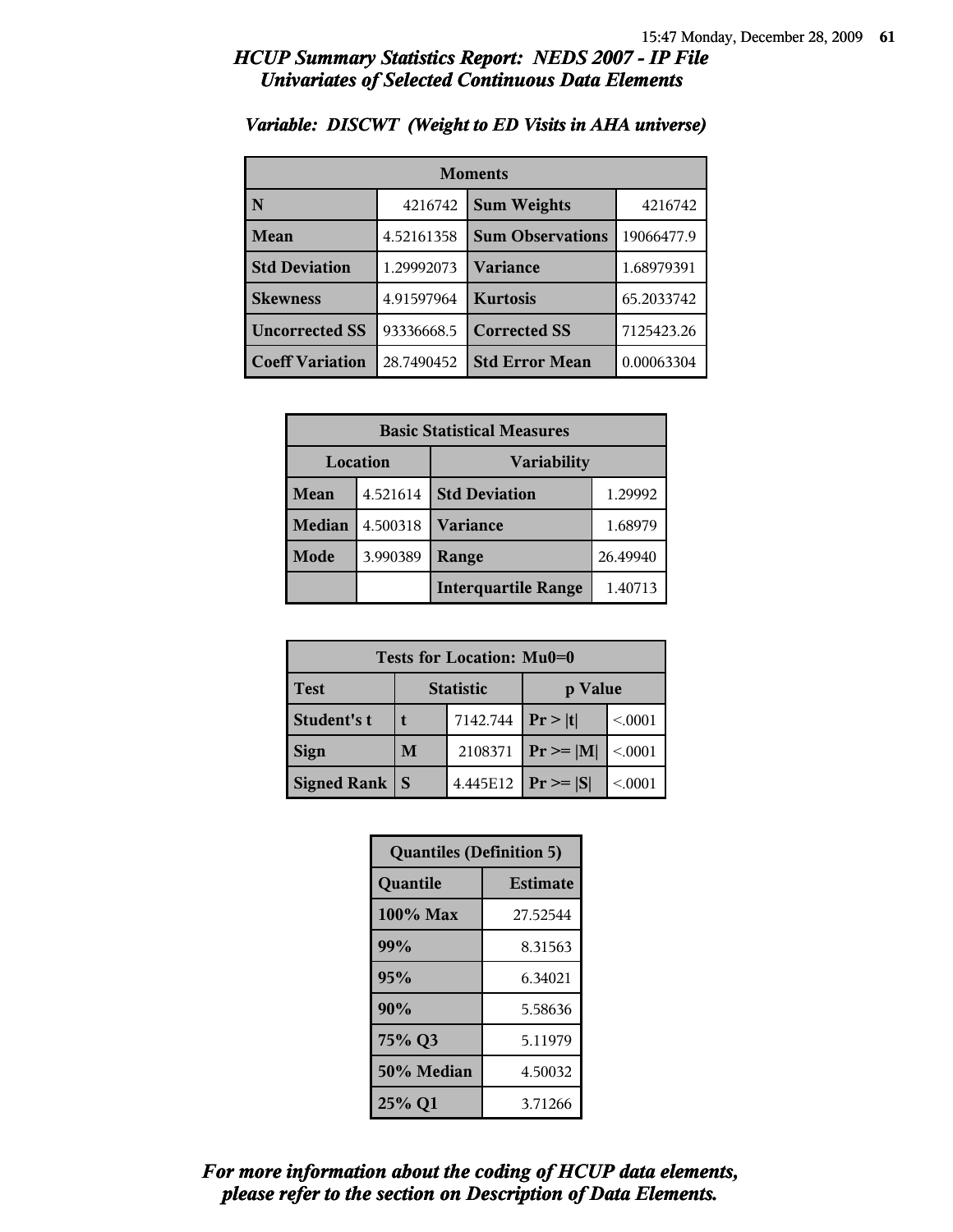| <b>Quantiles (Definition 5)</b> |         |  |
|---------------------------------|---------|--|
| <b>Estimate</b><br>Quantile     |         |  |
| 10%                             | 3.33029 |  |
| 5%                              | 3.12848 |  |
| $1\%$                           | 2.15949 |  |
| $0\%$ Min                       | 1.02604 |  |

*Variable: DISCWT (Weight to ED Visits in AHA universe)*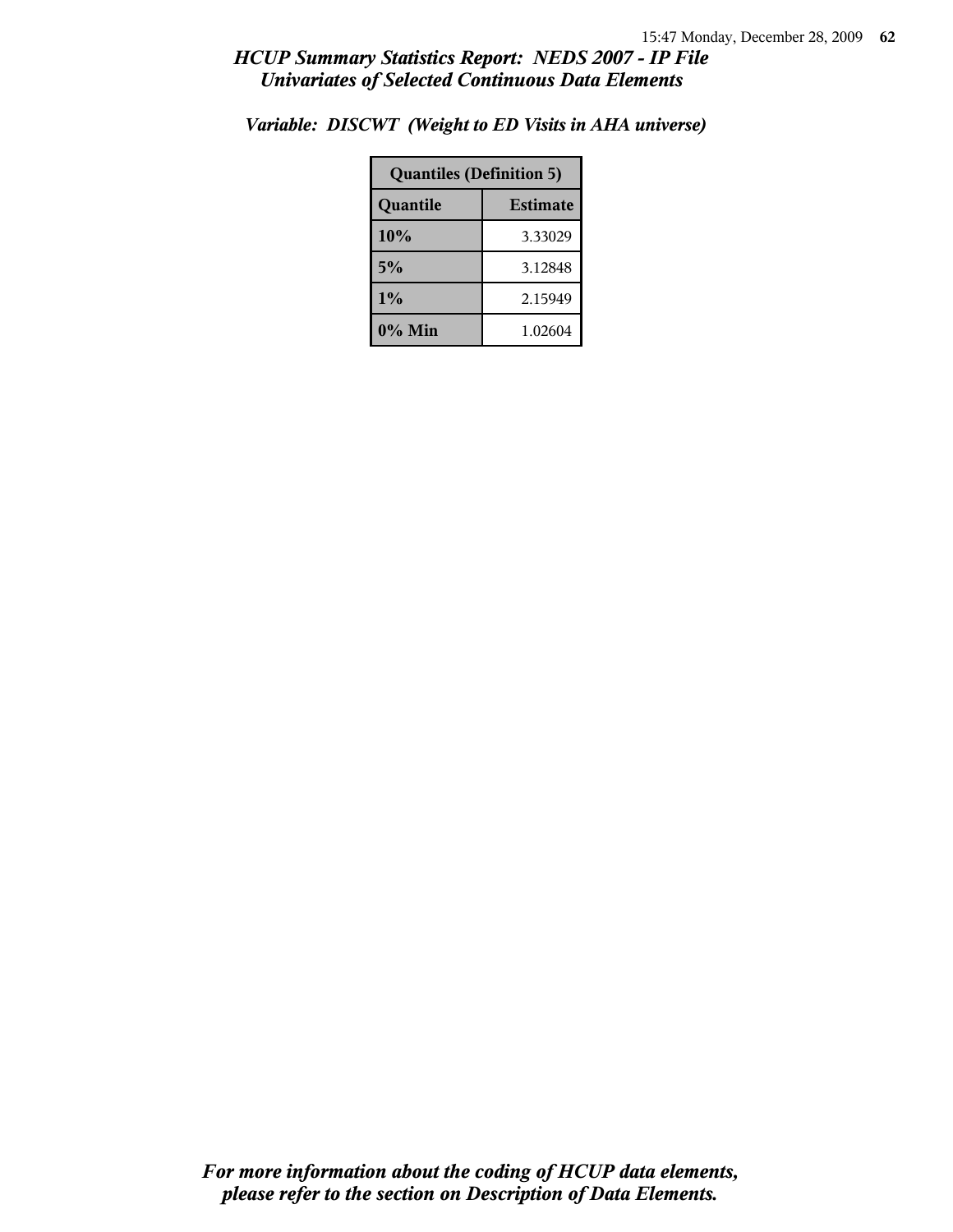| <b>Moments</b>         |            |                         |            |
|------------------------|------------|-------------------------|------------|
| N                      | 4216687    | <b>Sum Weights</b>      | 4216687    |
| Mean                   | 4.9564791  | <b>Sum Observations</b> | 20899921   |
| <b>Std Deviation</b>   | 6.65352235 | Variance                | 44.2693597 |
| <b>Skewness</b>        | 10.2098219 | <b>Kurtosis</b>         | 259.662388 |
| <b>Uncorrected SS</b>  | 290260011  | <b>Corrected SS</b>     | 186669989  |
| <b>Coeff Variation</b> | 134.238886 | <b>Std Error Mean</b>   | 0.00324016 |

### *Variable: LOS\_IP (Length of stay (cleaned) from IP)*

| <b>Basic Statistical Measures</b> |          |                            |           |
|-----------------------------------|----------|----------------------------|-----------|
| Location<br><b>Variability</b>    |          |                            |           |
| Mean                              | 4.956479 | <b>Std Deviation</b>       | 6.65352   |
| <b>Median</b>                     | 3.000000 | Variance                   | 44.26936  |
| Mode                              | 2.000000 | Range                      | 365.00000 |
|                                   |          | <b>Interquartile Range</b> | 4.00000   |

| Tests for Location: Mu0=0 |                             |          |                |         |
|---------------------------|-----------------------------|----------|----------------|---------|
| <b>Test</b>               | <b>Statistic</b><br>p Value |          |                |         |
| Student's t               | 1529.704                    |          | Pr >  t        | < 0.001 |
| <b>Sign</b>               | M                           | 2046428  | $Pr \ge =  M $ | < 0.001 |
| <b>Signed Rank</b>        | S                           | 4.188E12 | $Pr \geq  S $  | < 0.001 |

| <b>Quantiles (Definition 5)</b> |                 |  |
|---------------------------------|-----------------|--|
| Quantile                        | <b>Estimate</b> |  |
| $100\%$ Max                     | 365             |  |
| 99%                             | 29              |  |
| 95%                             | 14              |  |
| 90%                             | 10              |  |
| 75% Q3                          | 6               |  |
| 50% Median                      | 3               |  |
| 25% Q1                          | 2               |  |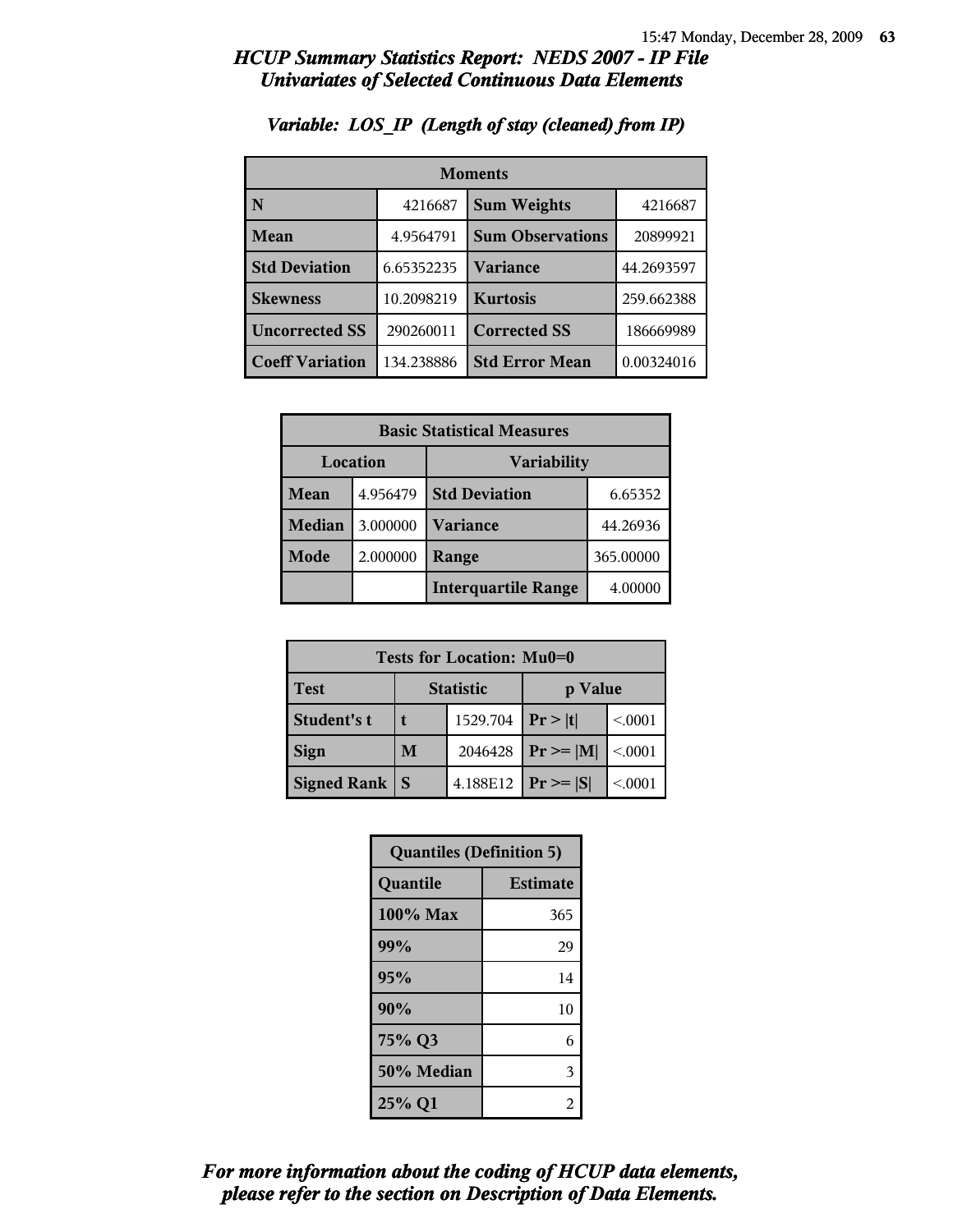| <b>Quantiles (Definition 5)</b> |  |  |
|---------------------------------|--|--|
| <b>Estimate</b><br>Quantile     |  |  |
| 10%                             |  |  |
| 5%                              |  |  |
| 1%                              |  |  |
| $0\%$ Min                       |  |  |

*Variable: LOS\_IP (Length of stay (cleaned) from IP)*

| <b>Missing Values</b>   |       |                   |                       |
|-------------------------|-------|-------------------|-----------------------|
|                         |       | <b>Percent Of</b> |                       |
| <b>Missing</b><br>Value | Count | <b>All Obs</b>    | <b>Missing</b><br>Obs |
|                         | 55    | 0.00              | 100.00                |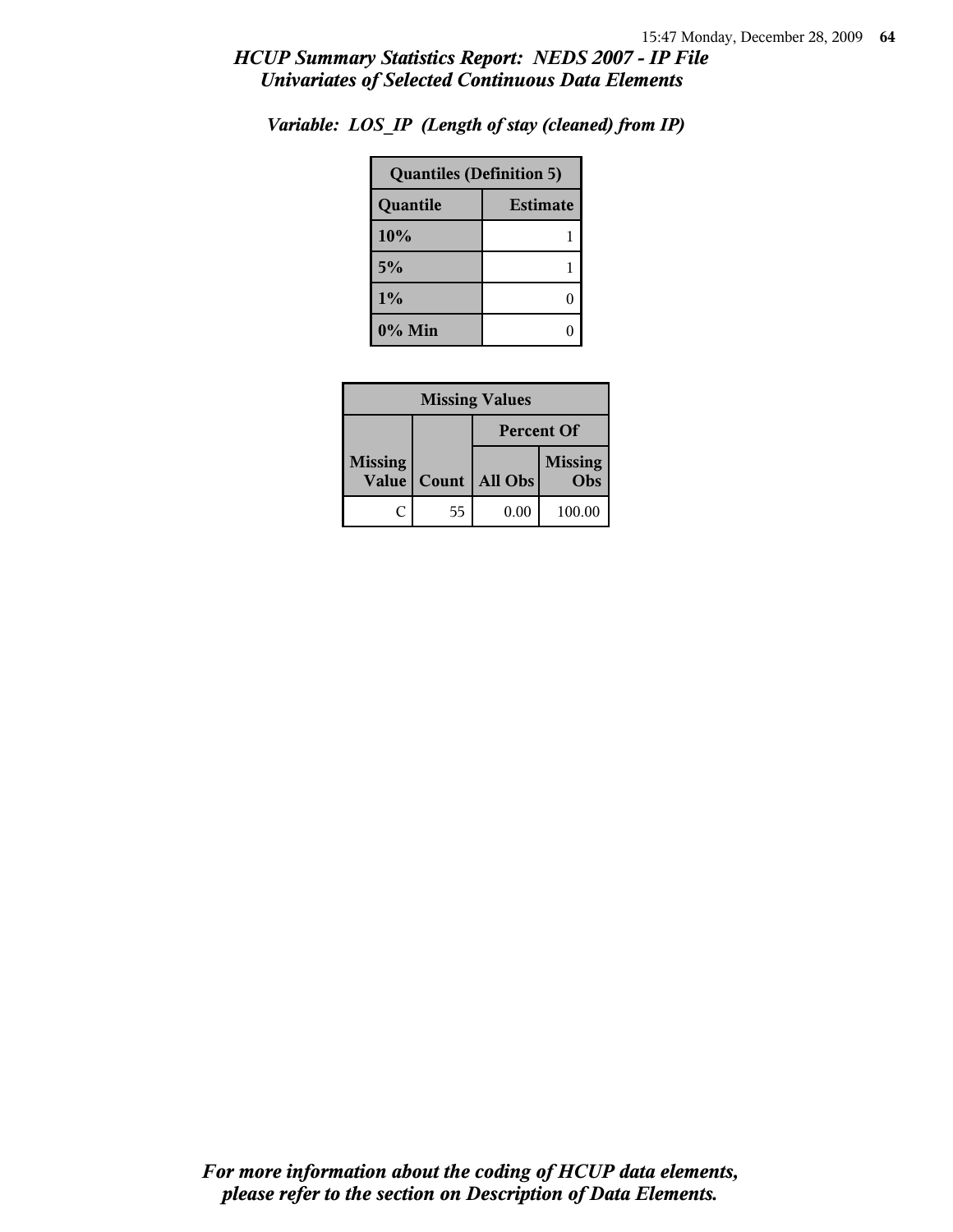| <b>Moments</b>         |            |                         |            |
|------------------------|------------|-------------------------|------------|
| N                      | 4193866    | <b>Sum Weights</b>      | 4193866    |
| Mean                   | 28581.664  | <b>Sum Observations</b> | 1.19868E11 |
| <b>Std Deviation</b>   | 47219.0753 | Variance                | 2229641068 |
| <b>Skewness</b>        | 8.76537767 | <b>Kurtosis</b>         | 136.83016  |
| <b>Uncorrected SS</b>  | 1.27768E16 | <b>Corrected SS</b>     | 9.35081E15 |
| <b>Coeff Variation</b> | 165.20758  | <b>Std Error Mean</b>   | 23.057393  |

### *Variable: TOTCHG\_IP (Total charge for ED and inpatient services)*

| <b>Basic Statistical Measures</b> |          |                            |            |  |
|-----------------------------------|----------|----------------------------|------------|--|
| Location                          |          | <b>Variability</b>         |            |  |
| Mean                              | 28581.66 | <b>Std Deviation</b>       | 47219      |  |
| <b>Median</b>                     | 16071.00 | <b>Variance</b>            | 2229641068 |  |
| Mode                              | 5207.00  | Range                      | 1498345    |  |
|                                   |          | <b>Interquartile Range</b> | 21823      |  |

| Tests for Location: Mu0=0 |                  |          |                |         |
|---------------------------|------------------|----------|----------------|---------|
| <b>Test</b>               | <b>Statistic</b> |          | p Value        |         |
| Student's t               |                  | 1239.588 | Pr >  t        | < 0001  |
| <b>Sign</b>               | M                | 2096933  | $Pr \ge =  M $ | < 0.001 |
| <b>Signed Rank</b>        | <sup>S</sup>     | 4.397E12 | $Pr \geq  S $  | < 0.001 |

| <b>Quantiles (Definition 5)</b> |                 |  |
|---------------------------------|-----------------|--|
| Quantile                        | <b>Estimate</b> |  |
| 100% Max                        | 1498445         |  |
| 99%                             | 212673          |  |
| 95%                             | 89066           |  |
| 90%                             | 58332           |  |
| 75% Q3                          | 30710           |  |
| 50% Median                      | 16071           |  |
| 25% Q1                          | 8887            |  |